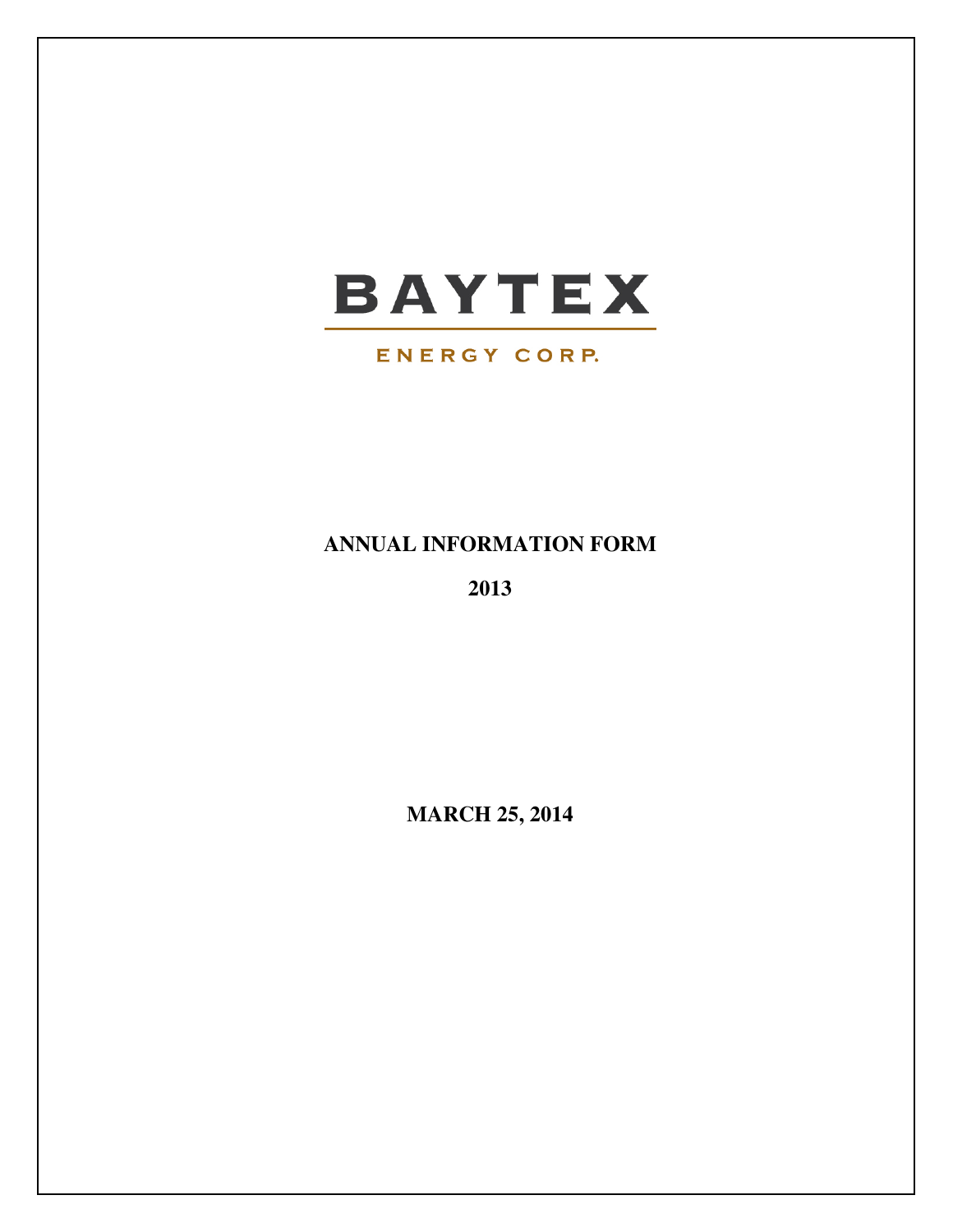# **TABLE OF CONTENTS**

# Page

| RATINGS |  |
|---------|--|
|         |  |
|         |  |
|         |  |
|         |  |
|         |  |
|         |  |
|         |  |

# **APPENDICES:**

APPENDIX A REPORT OF MANAGEMENT AND DIRECTORS ON OIL AND GAS DISCLOSURE

- APPENDIX B REPORT ON RESERVES DATA BY INDEPENDENT QUALIFIED RESERVES **EVALUATOR**
- APPENDIX C AUDIT COMMITTEE MANDATE AND TERMS OF REFERENCE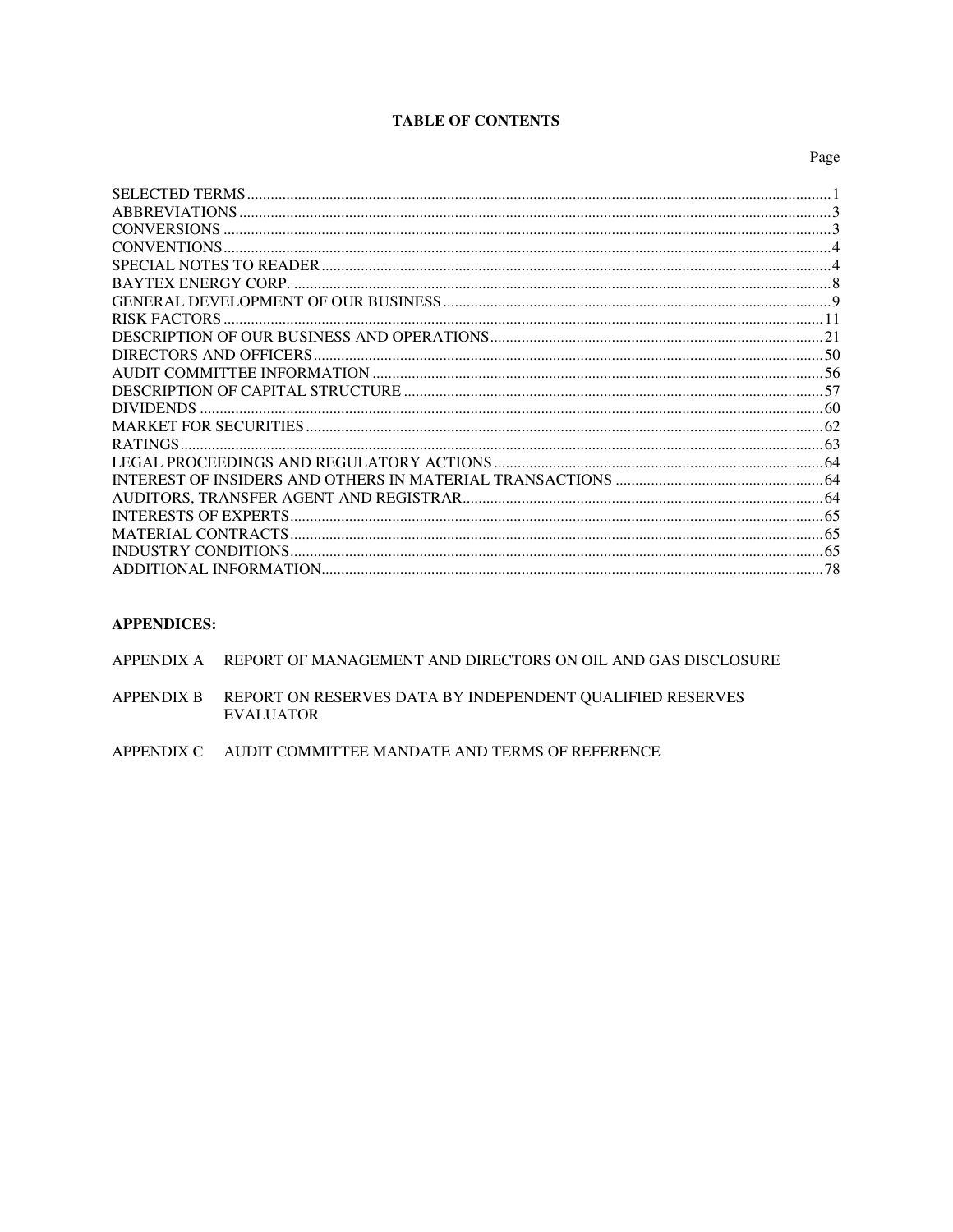#### **SELECTED TERMS**

Capitalized terms in this Annual Information Form have the meanings set forth below:

#### *Entities*

**Baytex** or the **Corporation** means Baytex Energy Corp., a corporation incorporated under the ABCA.

**Baytex Commercial Trusts** mean, collectively, Baytex Commercial Trust 1, Baytex Commercial Trust 2, Baytex Commercial Trust 3, Baytex Commercial Trust 4, Baytex Commercial Trust 5, Baytex Commercial Trust 6 and Baytex Commercial Trust 7.

**Baytex Energy** means Baytex Energy Ltd., a corporation amalgamated under the ABCA.

**Baytex Partnership** means Baytex Energy Partnership, a general partnership, the partners of which are Baytex Energy and Baytex Holdings Limited Partnership.

**Baytex USA** means Baytex Energy USA Ltd.

**Board of Directors** means the board of directors of Baytex.

**NYMEX** means the New York Mercantile Exchange, a commodity futures exchange.

**OPEC** means the Organization of the Petroleum Exporting Countries.

**Operating Entities** means our subsidiaries that are actively involved in the acquisition, production, processing, transportation and marketing of crude oil, natural gas liquids and natural gas, being Baytex Energy, Baytex Partnership and Baytex USA, each a direct or indirect wholly-owned subsidiary of us, and **Operating Entity** means any one of them, as applicable.

**SEC** means the United States Securities and Exchange Commission.

**Shareholders** mean the holders from time to time of Common Shares.

**subsidiary** has the meaning ascribed thereto in the *Securities Act* (Ontario) and, for greater certainty, includes all corporations, partnerships and trusts owned, controlled or directed, directly or indirectly, by us.

**Trust** means Baytex Energy Trust, a trust created under the laws of the Province of Alberta on July 24, 2003 pursuant to the Trust Indenture and which was dissolved into the Corporation on January 1, 2011 in connection with the Corporate Conversion.

**we**, **us** and **our** means Baytex and all its subsidiaries on a consolidated basis unless the context requires otherwise.

#### *Independent Engineering*

**COGE Handbook** means the Canadian Oil and Gas Evaluation Handbook.

**NI 51-101** means National Instrument 51-101 "Standards of Disclosure for Oil and Natural Gas Activities" of the Canadian Securities Administrators.

**Sproule** means Sproule Associates Limited, independent petroleum consultants of Calgary, Alberta.

**Sproule Report** means the report prepared by Sproule dated February 28, 2014 entitled "*Evaluation of the P&NG Reserves of Baytex Energy Corp. (As of December 31, 2013*)".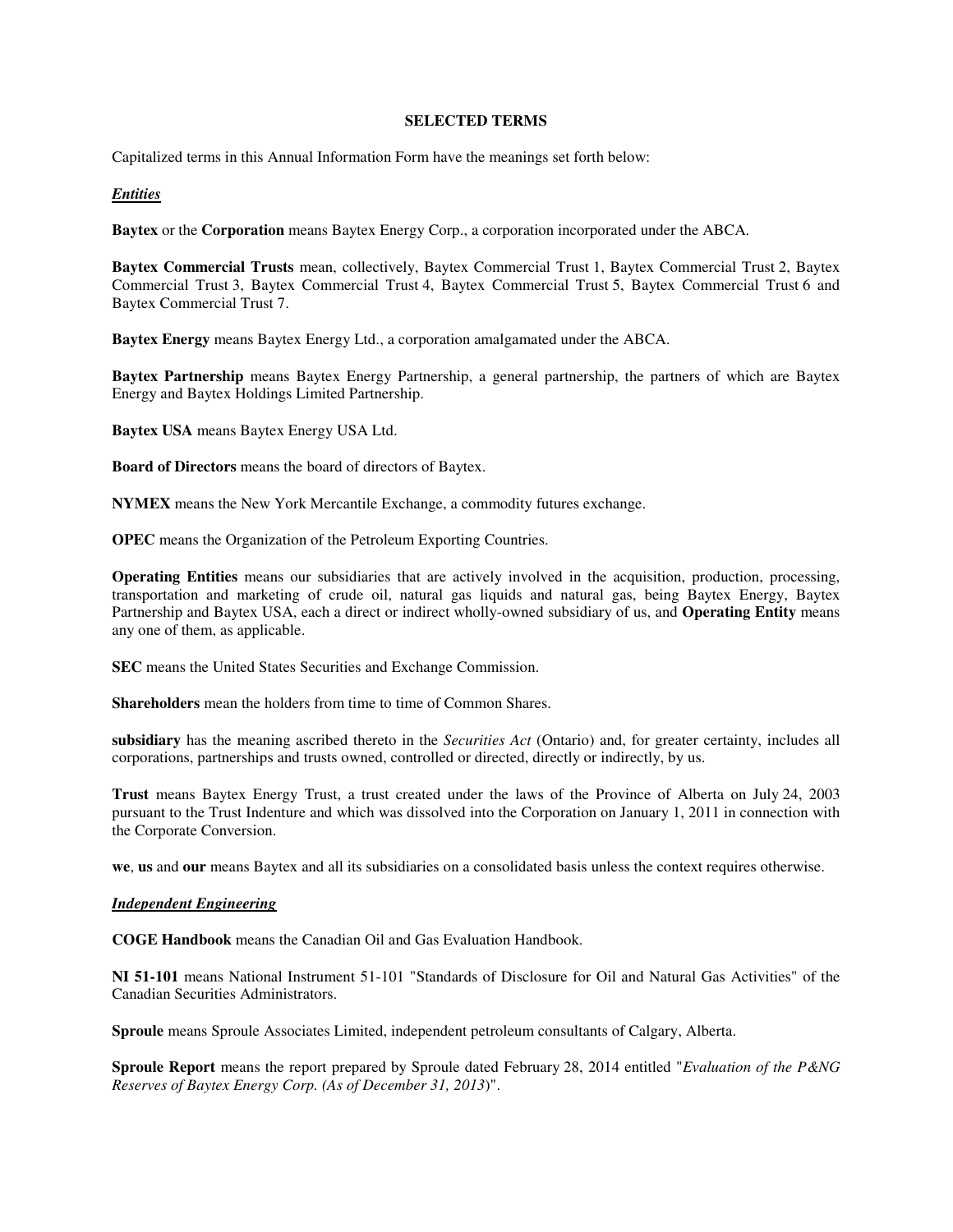# *Securities and Other Terms*

**2021 Debentures** means our US\$150 million 6.75% series B senior unsecured debentures due February 17, 2021 and issued pursuant to the Debenture Indenture.

**2022 Debentures** means our \$300 million 6.625% series C senior unsecured debentures due July 19, 2022 and issued pursuant to the Debenture Indenture.

**ABCA** means the *Business Corporations Act* (Alberta), R.S.A. 2000, c. B-9, as amended, including the regulations promulgated thereunder.

**Canadian GAAP** means generally accepted accounting principles in Canada, which is consistent with International Financial Reporting Standards as issued by the International Accounting Standards Board.

**Common Shares** means the common shares of Baytex.

**Corporate Conversion** means the internal reorganization of the Trust and certain of its subsidiaries which resulted in the conversion of the legal structure of the Trust from a trust to a corporation effective December 31, 2010 pursuant to a plan of arrangement under the ABCA.

**Credit Facilities** means, collectively, the \$40 million extendible operating loan facility that Baytex Energy has with a chartered bank and the \$810 million extendible syndicated loan facility that Baytex Energy has with a syndicate of chartered banks, each of which constitute a revolving credit facility that is extendible annually for a 1, 2, 3 or 4 year period (subject to a maximum four-year term at any time). Unless extended, the Credit Facilities will mature on June 14, 2017.

**Debenture Indenture** means the amended and restated trust indenture among us, as issuer, Baytex Energy, Baytex Partnership, Baytex Marketing Ltd., Baytex USA, the Baytex Commercial Trusts and Baytex Finance Company Ltd., as guarantors, and Valiant Trust Company, as indenture trustee, dated January 1, 2011, as supplemented by supplemental indentures dated February 17, 2011, February 18, 2011, July 19, 2012 and December 19, 2012.

**Debentures** means, collectively, the 2021 Debentures and the 2022 Debentures.

**Notes** mean the unsecured subordinated promissory notes issued by Baytex Energy and certain other Operating Entities to us.

**SAGD** means steam-assisted gravity drainage.

**Tax Act** means the *Income Tax Act* (Canada), R.S.C. 1985, c. 1 (5<sup>th</sup> Supp.), as amended, including the regulations promulgated thereunder, as amended from time to time.

**Trust Indenture** means the third amended and restated trust indenture between Valiant Trust Company, and Baytex Energy dated May 20, 2008, as amended by a supplemental indenture dated December 31, 2010.

**Trust Unit** or **Unit** means a unit issued by the Trust, each unit representing an equal undivided beneficial interest in the Trust's assets.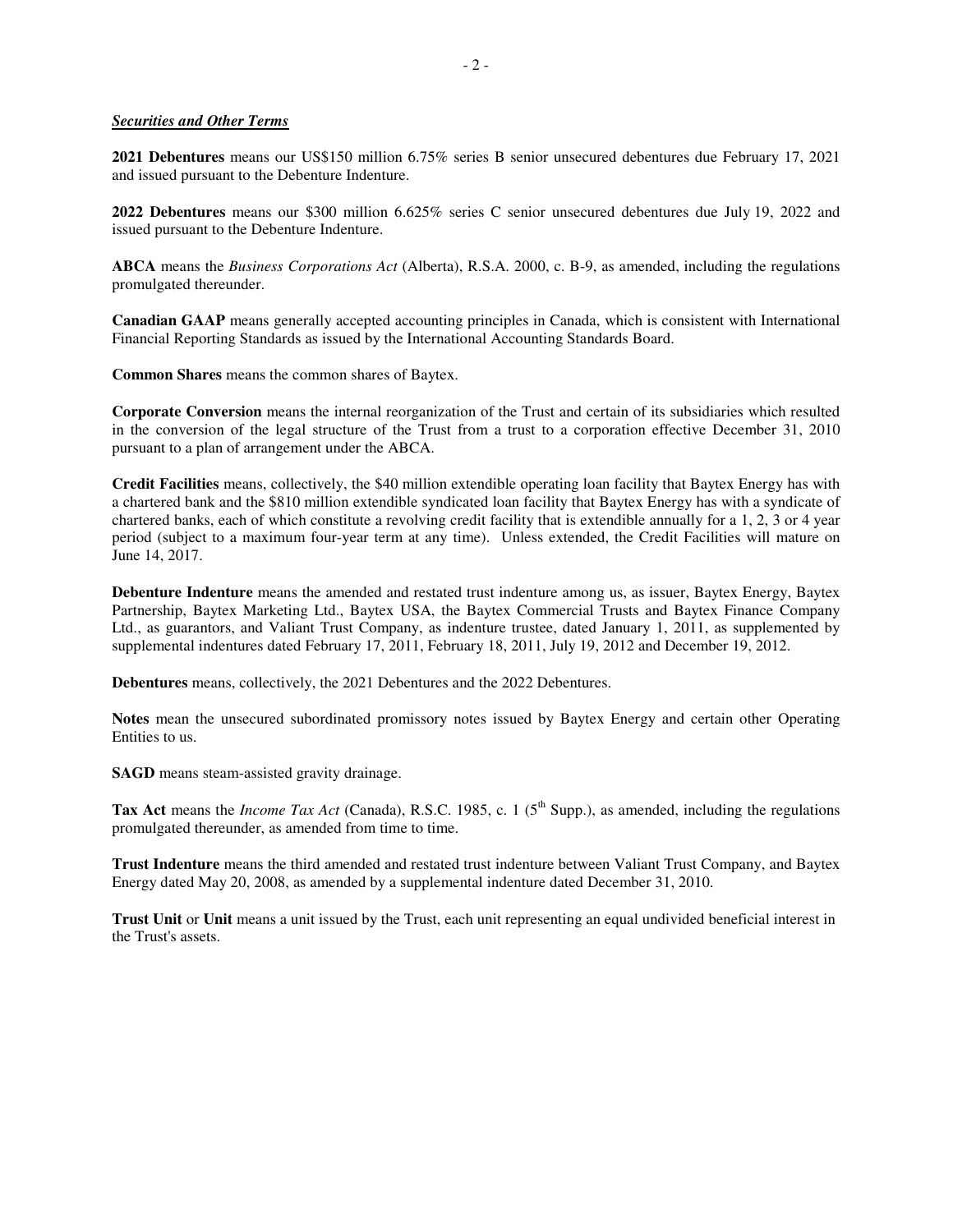# **ABBREVIATIONS**

#### **Oil and Natural Gas Liquids 1988** 2012 12:30 2013 2014 2015 2016 2019 2014 2015 2016 2017 2018 2019 2019 2019 201 bbl barrel barrel barrel Mcf thousand cubic feet Mbbl barrel and thousand cubic feet Mbbl barrel and thousand barrels and thousand barrel and thousand barrel and thousand barrel and thousand barrels and the MMcf million cu Mbbl thousand barrels thousand barrels thousand barrels the million cubic feet million cubic feet million cubic feet million cubic feet million cubic feet million cubic feet million cubic feet million cubic feet million cu million barrels Bcf billion cubic feet<br>
natural gas liquids Bcf billion cubic feet<br>
Mcf/d thousand cubic fe NGL natural gas liquids<br>
bbl/d
thousand cubic feet per day
thousand cubic feet per day
thousand cubic feet per day
MCf/d
million cubic feet per day
mullion cubic feet per day
thousand cubic feet per day
thousand cubic feet bbl/d barrels per day barrels and the barrels per day MMcf/d million cubic feet per day m<sub>m</sub>  $m<sup>3</sup>$ m<sup>3</sup> cubic metres<br>MMbtu million Britis MMbtu million British Thermal Units<br>GJ gigajoule GJ gigajoule **Other**  AECO the natural gas storage facility located at Suffield, Alberta<br>BOE or boe barrel of oil equivalent, using the conversion factor of 6 M barrel of oil equivalent, using the conversion factor of 6 Mcf of natural gas being equivalent to one bbl of oil. **BOEs may be misleading, particularly if used in isolation. A BOE conversion ratio of 6 Mcf: 1 bbl is**

|              | DOES may be misicauing, particularly if used in isolation. A DOE conversion ratio of 0 meet, 1 bor is |
|--------------|-------------------------------------------------------------------------------------------------------|
|              | based on an energy equivalency conversion method primarily applicable at the burner tip and does not  |
|              | represent a value equivalency at the wellhead.                                                        |
| Mboe         | thousand barrels of oil equivalent                                                                    |
| <b>MMboe</b> | million barrels of oil equivalent                                                                     |
| boe/d        | barrels of oil equivalent per day                                                                     |
| <b>WTI</b>   | West Texas Intermediate                                                                               |
| API          | the measure of the density or gravity of liquid petroleum products derived from a specific gravity    |
| \$ Million   | millions of dollars                                                                                   |
| \$000s       | thousands of dollars                                                                                  |
|              |                                                                                                       |

# **CONVERSIONS**

The following table sets forth certain conversions between Standard Imperial Units and the International System of Units (or metric units).

| <b>To Convert From</b> | Tо              | <b>Multiply By</b> |
|------------------------|-----------------|--------------------|
| Mcf                    | Cubic metres    | 28.174             |
| Cubic metres           | Cubic feet      | 35.494             |
| <b>B</b> bl            | Cubic metres    | 0.159              |
| Cubic metres           | Bbl             | 6.293              |
| Feet                   | <b>Metres</b>   | 0.305              |
| Metres                 | Feet            | 3.281              |
| Miles                  | Kilometres      | 1.609              |
| Kilometres             | Miles           | 0.621              |
| Acres                  | <b>Hectares</b> | 0.405              |
| Hectares               | Acres           | 2.471              |
| Gigajoules             | MMbtu           | 0.948              |
|                        |                 |                    |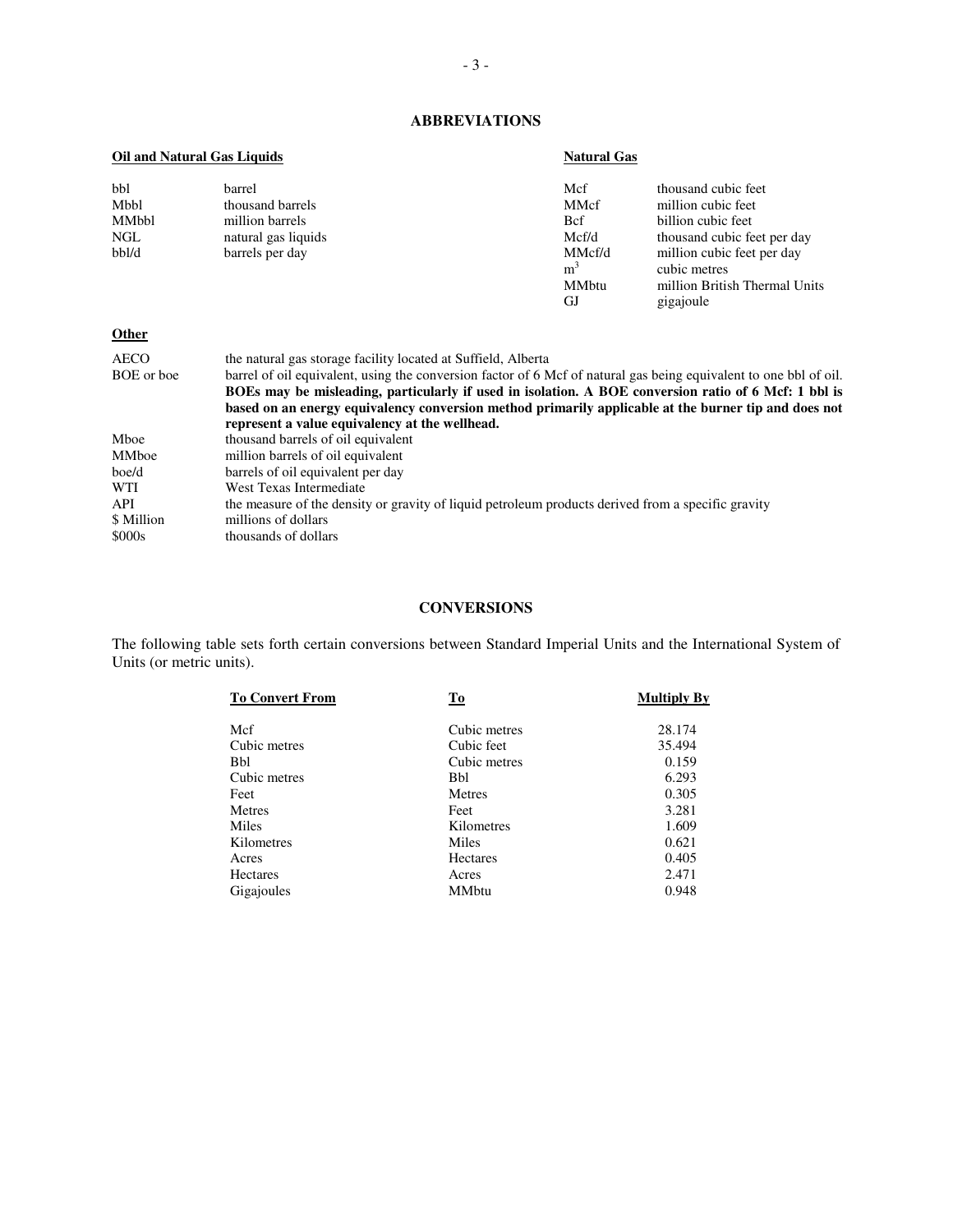#### **CONVENTIONS**

Certain terms used herein are defined in NI 51-101 and, unless the context otherwise requires, shall have the same meanings in this Annual Information Form as in NI 51-101. Unless otherwise indicated, references in this Annual Information Form to "\$" or "dollars" are to Canadian dollars and references to "US\$" are to United States dollars. All financial information contained in this Annual Information Form has been presented in Canadian dollars in accordance with Canadian GAAP. Words importing the singular number only include the plural, and vice versa, and words importing any gender include all genders. All operational information contained in this Annual Information Form relates to our consolidated operations unless the context otherwise requires.

#### **SPECIAL NOTES TO READER**

#### **Forward-Looking Statements**

In the interest of providing our Shareholders and potential investors with information about us, including management's assessment of our future plans and operations, certain statements in this Annual Information Form are "forward-looking statements" within the meaning of the *United States Private Securities Litigation Reform Act of 1995* and "forward-looking information" within the meaning of applicable Canadian securities legislation (collectively, "**forward-looking statements**"). In some cases, forward-looking statements can be identified by terminology such as "anticipate", "believe", "continue", "could", "estimate", "expect", "forecast", "intend", "may", "objective", "ongoing", "outlook", "potential", "project", "plan", "should", "target", "would", "will" or similar words suggesting future outcomes, events or performance. The forward-looking statements contained in this Annual Information Form speak only as of the date hereof and are expressly qualified by this cautionary statement.

Specifically, this Annual Information Form contains forward-looking statements relating to, but not limited to: our business strategies, plans and objectives; the portion of our funds from operations to be allocated to our capital program; our ability to maintain production levels by investing approximately two-thirds of our internally generated funds from operations; our ability to grow our reserve base and add to production levels through exploration and development activities complemented by strategic acquisitions; the anticipated benefits from the acquisition (the "**Acquisition**") of Aurora Oil & Gas Limited ("**Aurora**"), including our belief that the Acquisition will be an excellent fit with our business model and will provide shareholders with exposure to low-risk, repeatable, highreturn projects with capital efficiencies; our expectation that the Aurora assets have infrastructure in place to provide low-risk annual production and that such assets will provide material production, long-term growth and high quality reserves with upside potential; our expectations regarding the effect of well downspacing, improving completion techniques and new development targets on the reserves potential of the Aurora assets; the timing of completion of the Acquisition; our plan to establish new revolving credit facilities and a term loan for us and a borrowing base facility for Aurora's U.S. subsidiary following closing of the Acquisition; payment of the purchase price for the Acquisition, including the use of proceeds from the subscription receipt financing and our plan to draw on the new revolving credit facilities and term loan; our petroleum and natural gas reserves, including the volume thereof and the present value of the future net revenue to be derived therefrom; the estimates of contingent resources for our oil resource plays at Peace River, northeast Alberta, North Dakota and the Gemini SAGD project, including the volume thereof; development plans for our properties, including number of potential drilling locations, number of wells to be drilled in 2014, initial production rates from new wells and recovery factors; the development potential of our oil sands leases at Angling Lake (Cold Lake) for both primary (cold) and thermal recovery methods; our plans for a SAGD project at Gemini (Angling Lake (Cold Lake)), including the timing of initial production from the pilot project; our plan to expand the waterflood at Carruthers in 2014; our SAGD project at Kerrobert, including the number of potential well pair and infill well drilling locations and well costs; our plan for a commercial waterflood project at Tangleflags; our heavy oil resource play at Peace River, including the resource potential of our undeveloped land, initial production rates from new wells under primary recovery methods and the ability to recover incremental reserves using waterflood and polymer flood recovery methods; our thermal operations at Cliffdale, including our assessment of the production and steam-oil ratio performance of Pad 1, the timing of commencing steam injection at Pad 2 and plans to expand the program and build a central processing facility; our light oil resource play in North Dakota, including our assessment of the number of wells to be drilled, initial production rates from new wells and average recoveries per well; our plan to drill a well in the Weston and Niobrara Counties of Wyoming and the estimated cost thereof; our expectation regarding the payment of cash income taxes prior to 2015; our working interest production volume for 2014; the existence, operation and strategy of our risk management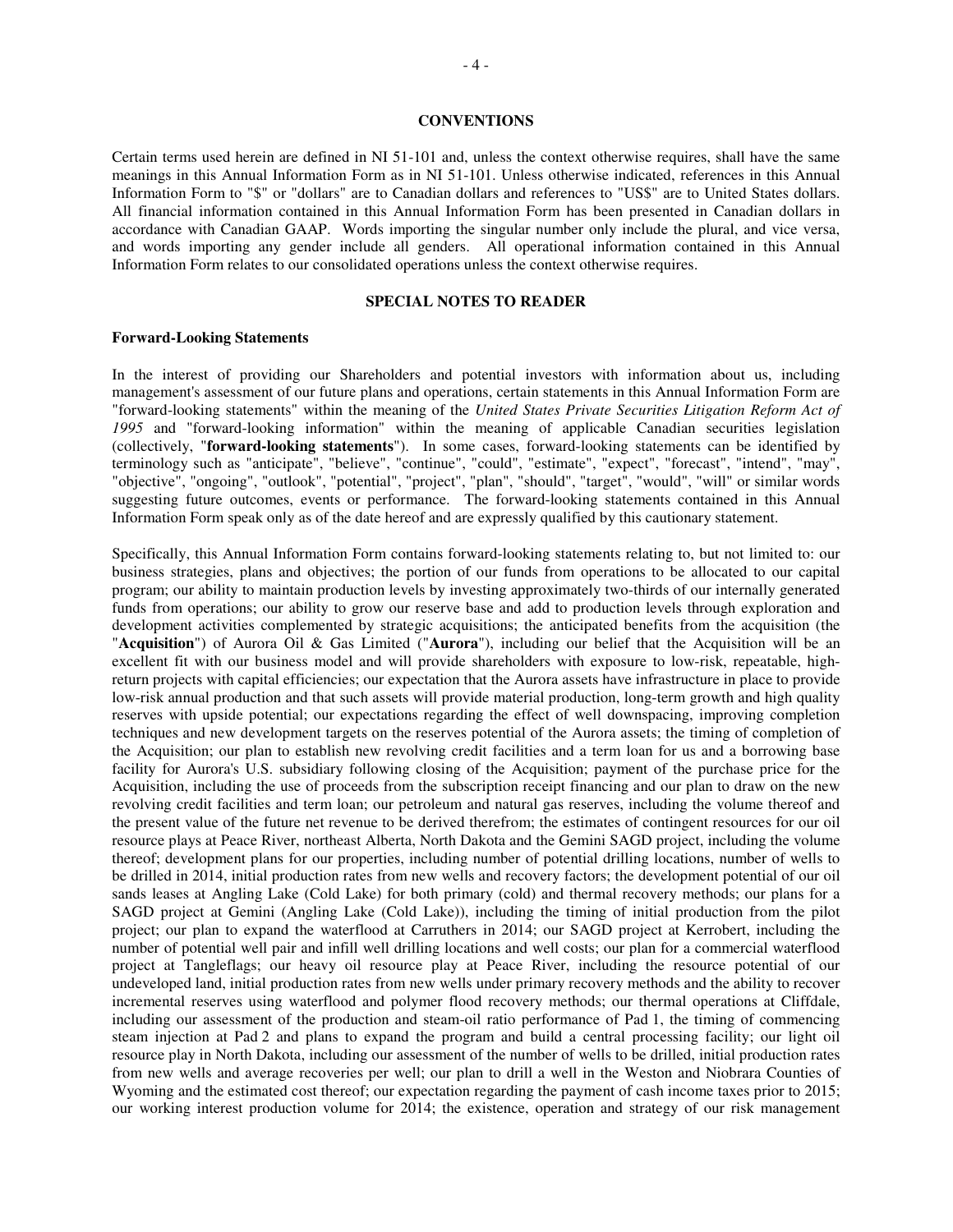program; our dividend policy and level; funding sources for development capital expenditures and dividend payments; and the impact of existing and proposed governmental and environmental regulation. Cash dividends on our Common Shares are paid at the discretion of our Board of Directors and can fluctuate. In establishing the level of cash dividends, the Board of Directors considers all factors that it deems relevant, including, without limitation, the outlook for commodity prices, our operational execution, the amount of funds from operations and capital expenditures and our prevailing financial circumstances at the time.

In addition, there are forward looking statements in this Annual Information Form under the heading "*Description of Our Business and Operations – Statement of Reserves Data and Other Oil and Gas Information*" (as to our reserves and future net revenues from our reserves, pricing and inflation rates, future development costs, the development of our proved undeveloped reserves and probable undeveloped reserves, future development costs, contingent resources, reclamation and abandonment obligations, tax horizon, exploration and development activities and production estimates). Information and statements relating to reserves and resources are deemed to be forwardlooking statements, as they involve implied assessment, based on certain estimates and assumptions, that the reserves and resources described exist in quantities predicted or estimated, and that the reserves and resources can be profitably produced in the future.

These forward-looking statements are based on certain key assumptions regarding, among other things: the receipt of regulatory, court and shareholder approvals for the Acquisition; our ability to execute and realize on the anticipated benefits of the acquisition of Aurora; petroleum and natural gas prices and pricing differentials between light, medium and heavy gravity crude oils; well production rates and reserve volumes; our ability to add production and reserves through our exploration and development activities; capital expenditure levels; the receipt, in a timely manner, of regulatory and other required approvals for our operating activities; the availability and cost of labour and other industry services; the amount of future cash dividends that we intend to pay; interest and foreign exchange rates; the continuance of existing and, in certain circumstances, proposed tax and royalty regimes; our ability to develop our crude oil and natural gas properties in the manner currently contemplated; and current industry conditions, laws and regulations continuing in effect (or, where changes are proposed, such changes being adopted as anticipated). Readers are cautioned that such assumptions, although considered reasonable by us at the time of preparation, may prove to be incorrect.

Actual results achieved during the forecast period will vary from the information provided herein as a result of numerous known and unknown risks and uncertainties and other factors. Such factors include, but are not limited to: the acquisition of Aurora may not be completed on the terms contemplated or at all; failure to realize the anticipated benefits of the acquisition of Aurora; closing of the acquisition of Aurora could be delayed or not completed if we are unable to obtain the necessary regulatory, court and shareholder approvals for the Acquisition or any other approvals required for completion or, unless waived, some other condition to closing is not satisfied; failure to put in place a borrowing base facility for Aurora's U.S. subsidiary following completion of the Acquisition; declines in oil and natural gas prices; risks related to the accessibility, availability, proximity and capacity of gathering, processing and pipeline systems; variations in interest rates and foreign exchange rates; risks associated with our hedging activities; uncertainties in the credit markets may restrict the availability of credit or increase the cost of borrowing; refinancing risk for existing debt and debt service costs; a downgrade of our credit ratings; the cost of developing and operating our assets; risks associated with the exploitation of our properties and our ability to acquire reserves; changes in government regulations that affect the oil and gas industry; changes in income tax or other laws or government incentive programs; uncertainties associated with estimating petroleum and natural gas reserves; risks associated with acquiring, developing and exploring for oil and natural gas and other aspects of our operations; risks associated with large projects or expansion of our activities; risks related to heavy oil projects; changes in environmental, health and safety regulations; the implementation of strategies for reducing greenhouse gases; depletion of our reserves; risks associated with the ownership of our securities, including the discretionary nature of dividend payments and changes in market-based factors; risks for United States and other non-resident shareholders, including the ability to enforce civil remedies, differing practices for reporting reserves and production, additional taxation applicable to non-residents and foreign exchange risk; and other factors, many of which are beyond our control.

Readers are cautioned that the foregoing list of risk factors is not exhaustive. New risk factors emerge from time to time, and it is not possible for management to predict all of such factors and to assess in advance the impact of each such factor on our business or the extent to which any factor, or combination of factors, may cause actual results to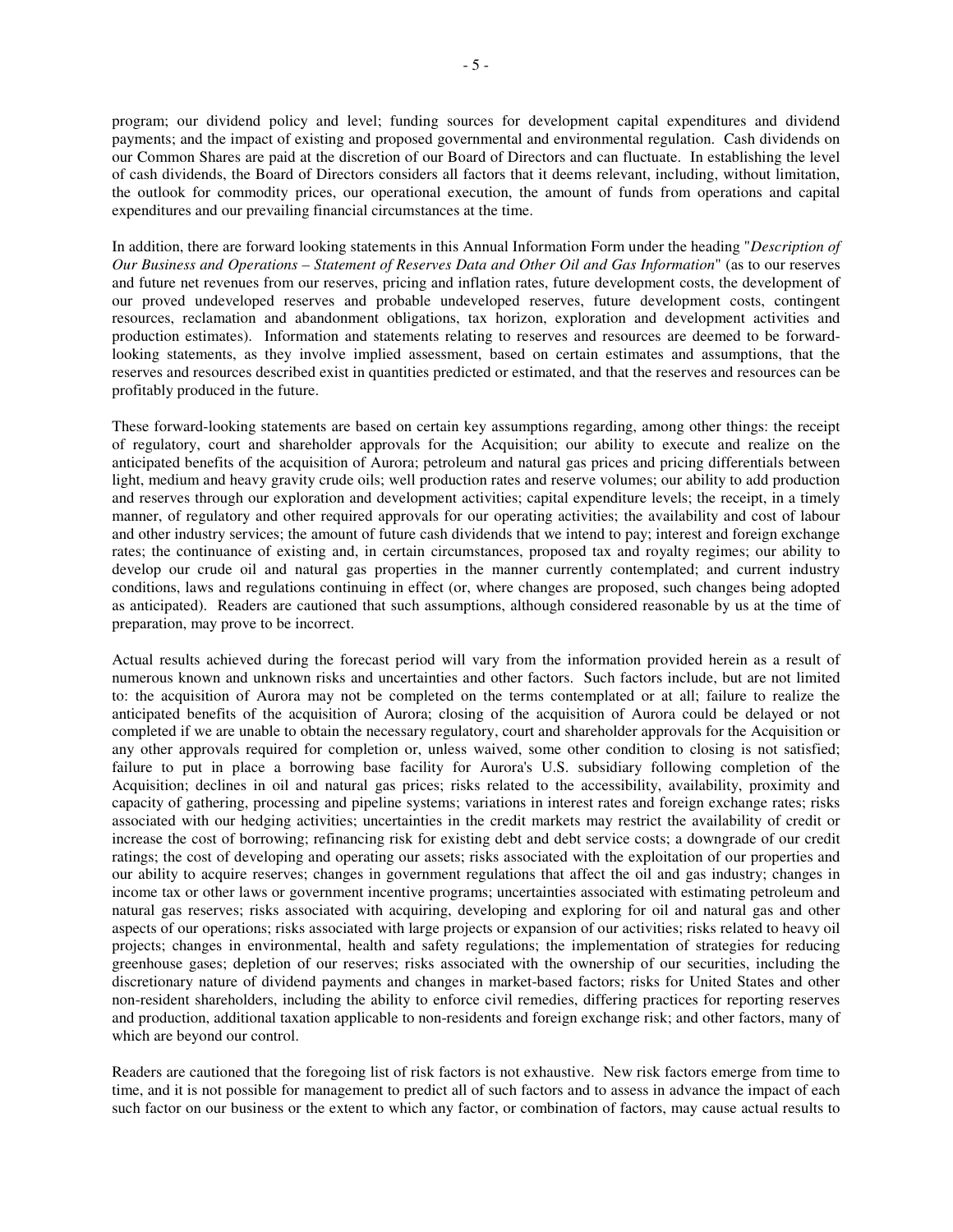differ materially from those contained in any forward-looking statements. Readers should also carefully consider the matters discussed under the heading "*Risk Factors*" in this Annual Information Form.

The above summary of assumptions and risks related to forward-looking information in this Annual Information Form has been provided in order to provide Shareholders and potential investors with a more complete perspective on our current and future operations (if the acquisition of Aurora is completed) and such information may not be appropriate for other purposes. There is no representation by us that actual results achieved during the forecast period will be the same in whole or in part as those forecast and we do not undertake any obligation to update publicly or to revise any of the included forward-looking statements, whether as a result of new information, future events or otherwise, except as may be required by applicable securities law. The forward-looking statements contained in this Annual Information Form are expressly qualified by this cautionary statement.

#### **Contingent Resources**

This Annual Information Form contains estimates of the volumes of the "contingent resources" for our oil resource plays in the Bluesky in the Peace River area of Alberta, the Mannville group in northeast Alberta and the Bakken/Three Forks in North Dakota as of December 31, 2013 and for the Gemini SAGD project in Cold Lake, Alberta, as of December 31, 2012. These estimates were prepared by independent qualified reserves evaluators.

"Contingent resources" are not, and should not be confused with, petroleum and natural gas reserves. "Contingent resources" are defined in the COGE Handbook as: "those quantities of petroleum estimated, as of a given date, to be potentially recoverable from known accumulations using established technology or technology under development, but which are not currently considered to be commercially recoverable due to one or more contingencies. Contingencies may include factors such as economic, legal, environmental, political and regulatory matters or a lack of markets. It is also appropriate to classify as contingent resources the estimated discovered recoverable quantities associated with a project in the early evaluation stage."

The outstanding contingencies applicable to our disclosed contingent resources do not include economic contingencies. Economic contingent resources are those resources that are currently economically recoverable based on specific forecasts of commodity prices and costs. The assigned contingent resources are categorized as economically recoverable based on economics completed at year-end 2012.

A range of contingent resources estimates (low, best and high) were prepared by the independent qualified reserves evaluators. A low estimate (C1) is considered to be a conservative estimate of the quantity of the resource that will actually be recovered. It is likely that the actual remaining quantities recovered will exceed the low estimate. Those resources in the low estimate have the highest degree of certainty (a 90% confidence level) that the actual quantities recovered will equal or exceed the estimate. A best estimate (C2) is considered to be the best estimate of the quantity of the resource that will actually be recovered. It is equally likely that the actual remaining quantities recovered will be greater or less than the best estimate. Those resources in the best estimate have a 50% confidence level that the actual quantities recovered will equal or exceed the estimate. A high estimate (C3) is considered to be an optimistic estimate of the quantity of the resource that will actually be recovered. It is unlikely that the actual remaining quantities of resource recovered will equal or exceed the high estimate. Those resources in the high estimate have a lower degree of certainty (a 10% confidence level) that the actual quantities recovered will equal or exceed the estimate.

The primary contingencies which currently prevent the classification of the contingent resources as reserves consist of: preparation of firm development plans, including determination of the specific scope and timing of the project; project sanction; stakeholder and regulatory approvals; access to required services and field development infrastructure; oil prices and price differentials between light, medium and heavy gravity crude oils; future drilling program and testing results; further reservoir delineation and studies; facility design work; limitations to development based on adverse topography or other surface restrictions; and the uncertainty regarding marketing and transportation of petroleum from development areas.

There is no certainty that it will be commercially viable to produce any portion of the contingent resources or that we will produce any portion of the volumes currently classified as contingent resources. The estimates of contingent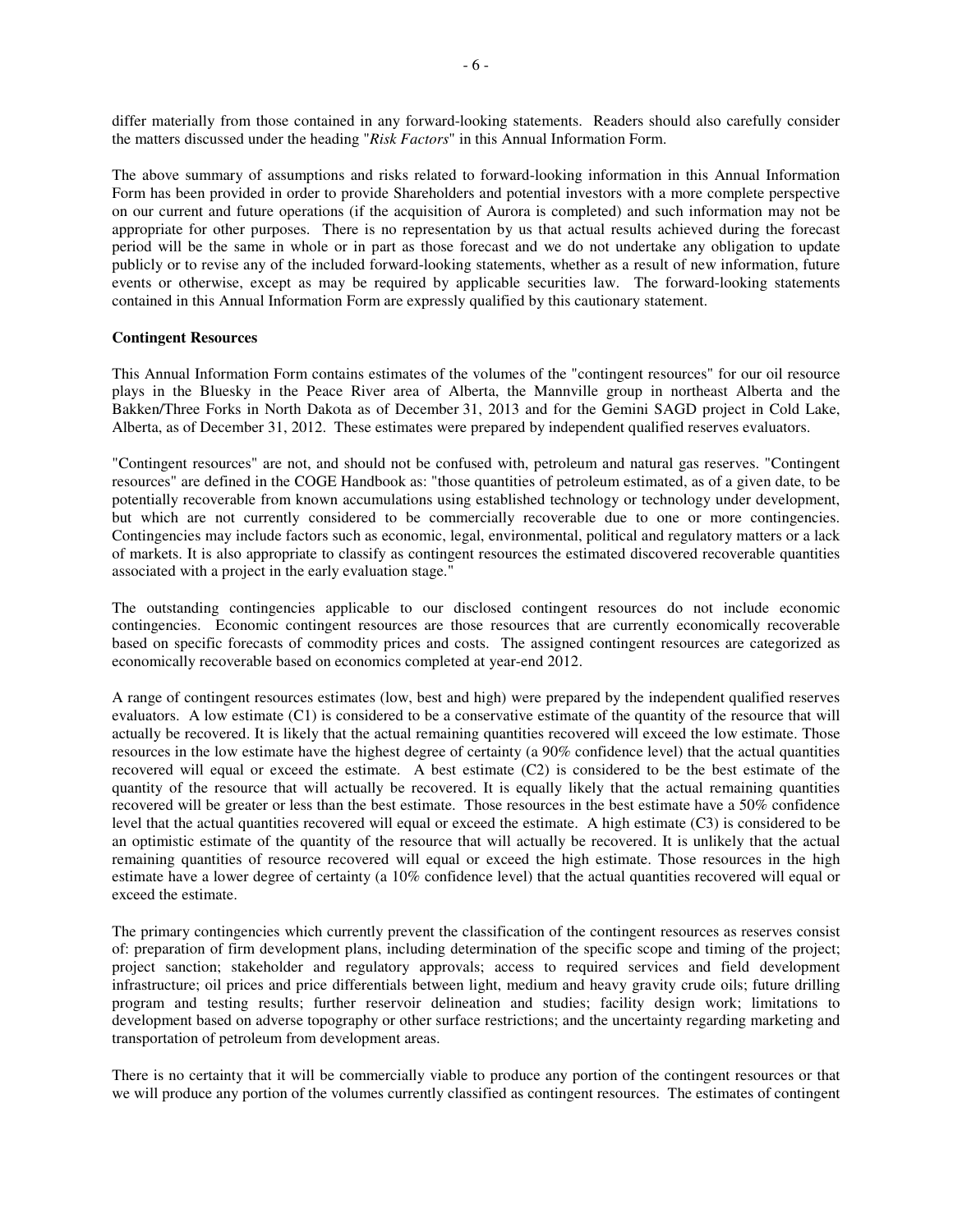resources involve implied assessment, based on certain estimates and assumptions, that the resources described exists in the quantities predicted or estimated and that the resources can be profitably produced in the future.

The recovery and resource estimates provided herein are estimates only. Actual contingent resources (and any volumes that may be reclassified as reserves) and future production from such contingent resources may be greater than or less than the estimates provided herein.

#### **Description of Funds from Operations**

This Annual Information Form contains references to funds from operations, which does not have any standardized meaning prescribed by Canadian GAAP and may not be comparable to similar measures used by other companies. We define funds from operations as cash flow from operating activities adjusted for financing costs, changes in non-cash operating working capital and other operating items. We believe that this measure assists in providing a more complete understanding of certain aspects of our results of operations and financial performance, including our ability to generate the cash flow necessary to fund future dividends to shareholders and capital investments. However, funds from operations should not be construed as an alternative to traditional performance measures determined in accordance with Canadian GAAP, such as cash flow from operating activities and net income.

For a reconciliation of funds from operations to cash flow from operating activities, see our "*Management's Discussion and Analysis of operating and financial results for the year ended December 31, 2013*" which is accessible on the SEDAR website at *www.sedar.com*.

#### **New York Stock Exchange**

As a Canadian foreign private issuer listed on the New York Stock Exchange (the "**NYSE**"), we are not required to comply with most of the NYSE's corporate governance rules and listing standards and instead may comply with domestic corporate governance requirements. The NYSE requires that we disclose any significant ways in which our corporate governance practices differ from those followed by U.S. domestic issuers. We have reviewed the NYSE corporate governance and listing standards applicable to U.S. domestic issuers and confirm that our corporate governance practices do not differ from such standards in any significant way.

#### **Access to Documents**

Any document referred to in this Annual Information Form and described as being accessible on the SEDAR website at *www.sedar.com* (including those documents referred to as being incorporated by reference in this Annual Information Form) may be obtained free of charge from us at Suite 2800, Centennial Place, East Tower, 520 - 3rd Avenue S.W., Calgary, Alberta, Canada, T2P 0R3.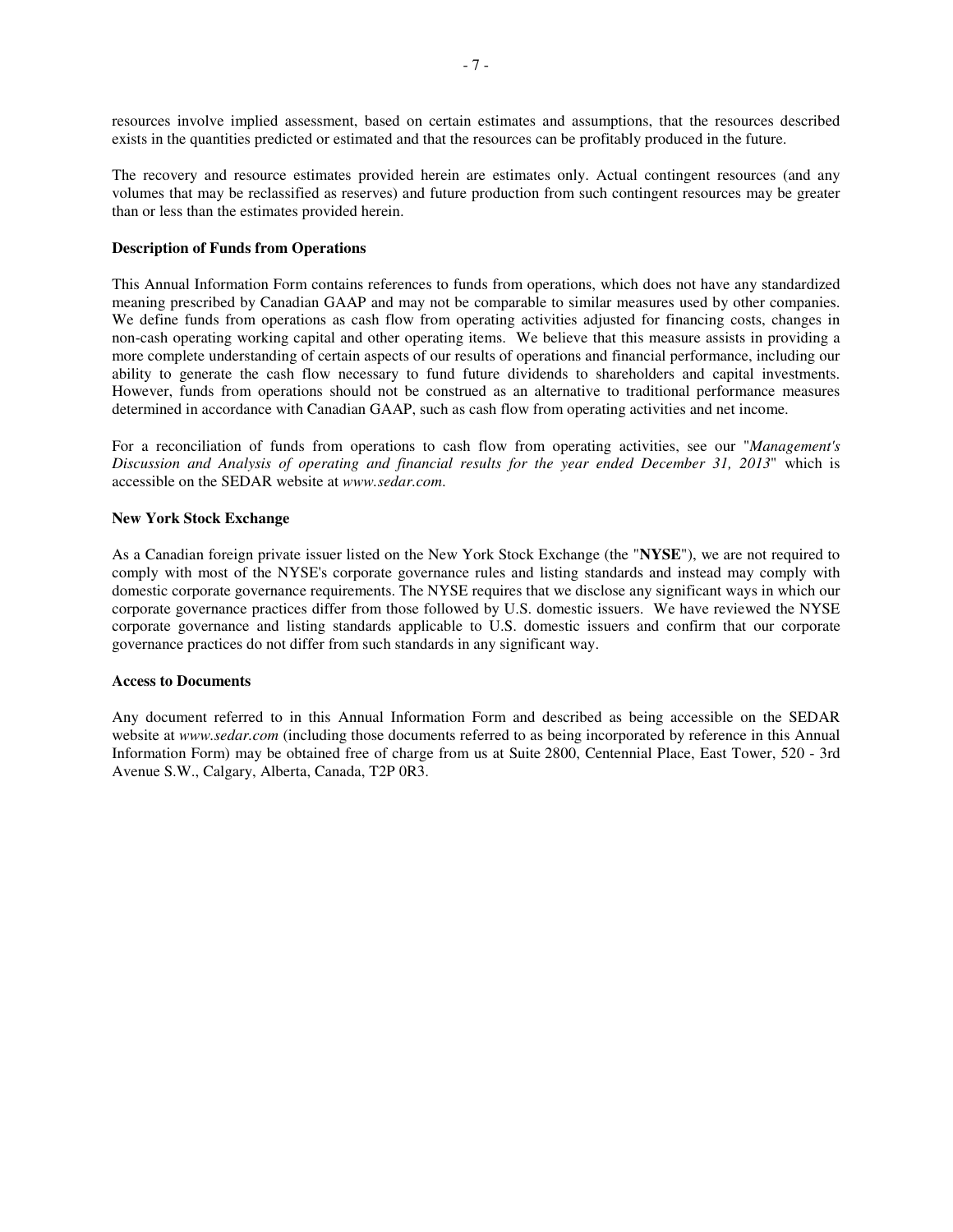# **BAYTEX ENERGY CORP.**

#### **General**

We were incorporated on October 22, 2010 pursuant to the provisions of the ABCA, as an indirect wholly-owned subsidiary of the Trust, for the sole purpose of participating in a plan of arrangement under the ABCA to effect the conversion of the legal structure of the Trust from a trust to a corporation. The Corporate Conversion was implemented as a result of changes to laws regarding the taxation of trusts in Canada that took effect on January 1, 2011.

Pursuant to the Corporate Conversion: (i) on December 31, 2010, holders of Trust Units exchanged their Trust Units for Common Shares on a one-for-one basis; and (ii) on January 1, 2011, the Trust was dissolved and terminated, with the Corporation being the successor to the Trust.

Our head and principal office is located at Suite 2800, Centennial Place, East Tower,  $520 - 3<sup>rd</sup>$  Avenue S.W., Calgary, Alberta, Canada, T2P 0R3. Our registered office is located at 2400,  $525 - 8^{th}$  Avenue S.W., Calgary, Alberta, Canada, T2P 1G1.

#### **Inter-Corporate Relationships**

The following table provides the name, the percentage of voting securities owned by us and the jurisdiction of incorporation, continuance, formation or organization of our subsidiaries either, direct and indirect, as at the date hereof.

|                                     | Percentage of voting securities<br>(directly or indirectly) | Jurisdiction of<br>Incorporation/<br><b>Formation</b> |
|-------------------------------------|-------------------------------------------------------------|-------------------------------------------------------|
| Baytex Energy Ltd.                  | $100\%$                                                     | Alberta                                               |
| Baytex Marketing Ltd.               | $100\%$                                                     | Alberta                                               |
| <b>Baytex Commercial Trusts</b>     | $100\%$                                                     | Ontario                                               |
| Baytex Energy USA Ltd.              | $100\%$                                                     | Colorado                                              |
| Baytex Holdings Limited Partnership | $100\%$                                                     | Alberta                                               |
| Baytex Energy Partnership           | $100\%$                                                     | Alberta                                               |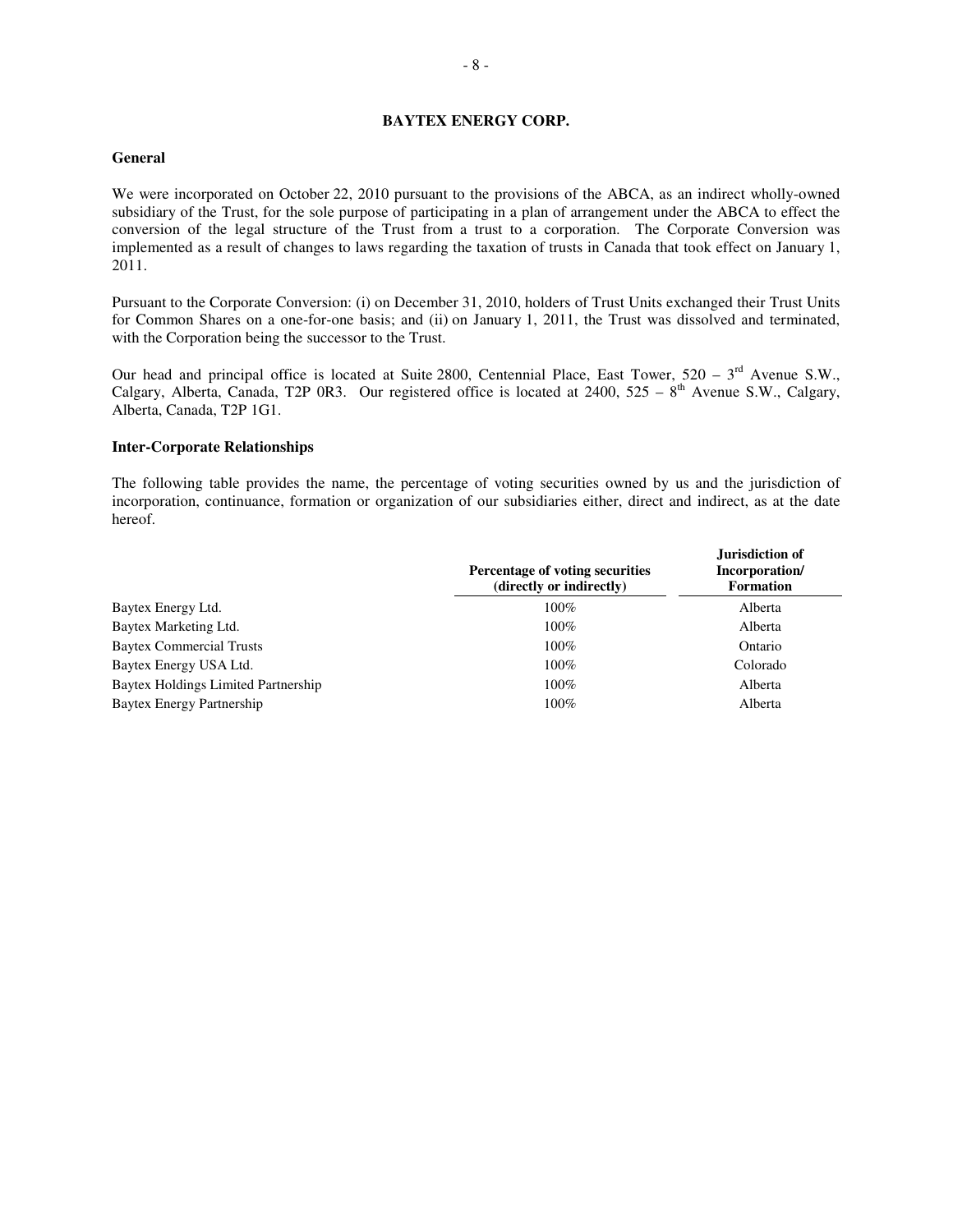#### **Our Organizational Structure**

The following diagram describes the inter-corporate relationships among us and our material subsidiaries.



#### **GENERAL DEVELOPMENT OF OUR BUSINESS**

#### **History and Development**

In this section, references to "we", "us" and "our" for events occurring prior to January 1, 2011 refer to the Trust and its subsidiaries on a consolidated basis, unless the context requires otherwise.

On December 31, 2010 / January 1, 2011, the Corporate Conversion was completed which resulted in holders of Trust Units exchanging their Trust Units for Common Shares on a one-for-one basis and the dissolution and termination of the Trust, with the Corporation being the successor to the Trust.

On February 3, 2011, we completed the acquisition of heavy oil assets located in the Reno area of northern Alberta and the Lloydminster area of western Saskatchewan. The total consideration for the acquisition of \$159.3 million (net of adjustments) was funded by drawing on our Credit Facilities.

On February 17, 2011, we completed a private placement of US\$150 million principal amount of 6.75% series B senior unsecured debentures due February 17, 2021. The net proceeds of the offering were used to repay existing indebtedness under the Credit Facilities and for general corporate purposes.

On August 9, 2011, we completed the acquisition of natural gas assets located in the Brewster area of west central Alberta. The total consideration for the acquisition of \$22.4 million (net of adjustments) was funded by drawing on our revolving credit facilities.

In the fourth quarter of 2011, we completed two dispositions of primarily undeveloped lands for \$47.4 million. In the Kaybob South area of west central Alberta, we sold six sections of leasehold, including five sections with Duvernay rights, for \$11.1 million. In the Dodsland area in southwest Saskatchewan, we sold 32,600 net acres of leasehold in the "halo" of the field for \$36.3 million.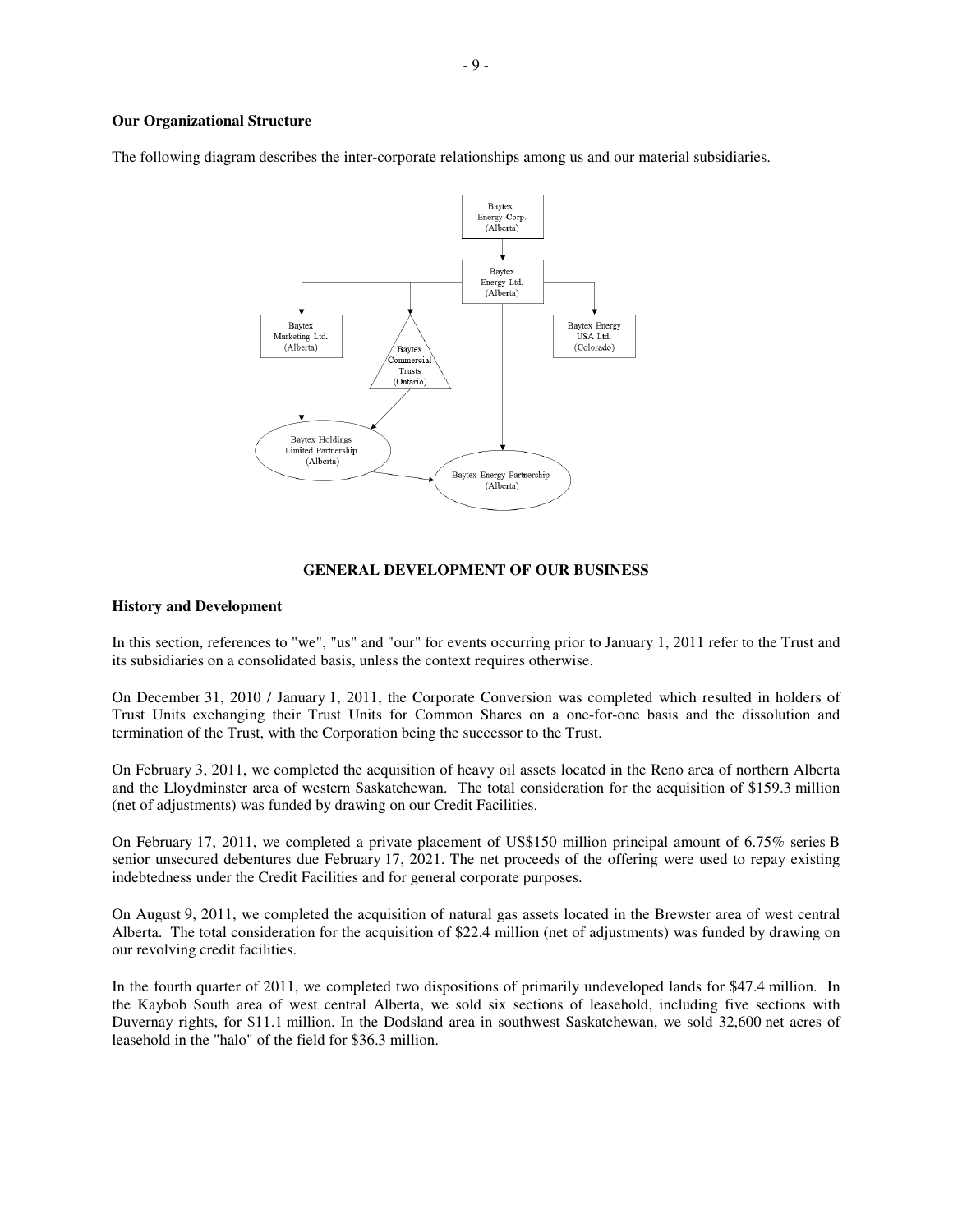On May 22, 2012, we completed the sale of our non-operated interests in North Dakota for US\$312 million (net of adjustments). The disposed assets included approximately 950 boe/d of Bakken light oil production and 149,700 (50,400 net) acres of land, of which approximately 24% was developed.

On July 19, 2012, we completed a public offering of \$300 million principal amount of 6.625% series C senior unsecured debentures due July 19, 2022. The net proceeds of the offering were used to repay existing indebtedness under the Credit Facilities and to fund the redemption effective August 26, 2012 of our 9.15% series A senior unsecured debentures due August 26, 2016 (principal amount \$150 million).

On October 3, 2012, we acquired a 100% working interest in 46 sections of undeveloped oil sands leases in the Angling Lake (Cold Lake) area of Northern Alberta. The lands are proximal to our existing Cold Lake heavy oil assets and are prospective for both cold and thermal development. Regulatory approval has been obtained for the construction and operation of a two-stage bitumen recovery scheme using steam-assisted gravity drainage on approximately 2.5 sections of the acquired lands. The total consideration for the acquisition of \$120 million was funded by drawing on our Credit Facilities.

On January 31, 2013, we completed the sale of our Viking land rights in the Kerrobert area of southwest Saskatchewan for \$42.0 million. The disposed assets included approximately 100 boe/d of production, 22,000 net acres of land and 1.5 million boe of proved plus probable reserves (4% proved developed producing) as at December 31, 2012.

On February 6, 2014, we entered an agreement to acquire all of the ordinary shares of Aurora Oil & Gas Ltd. ("**Aurora**") for A\$4.10 (Australian dollars) per share by way of a scheme of arrangement under Part 5.1 of the Corporations Act 2001 (Australia) (the "**Arrangement**"). The total purchase price for Aurora is estimated at \$2.6 billion (including the assumption of approximately \$0.7 billion of indebtedness). Aurora's primary asset is 22,200 net contiguous acres in the Sugarkane Field located in South Texas in the core of the liquids-rich Eagle Ford shale. Aurora's fourth quarter 2013 gross production was 24,678 boe/d (82% liquids) of predominantly light, highquality crude oil. The Sugarkane Field has been largely delineated with infrastructure in place which is expected to facilitate low-risk future annual production growth. In addition, these assets have significant future reserves upside potential from well downspacing, improving completion techniques and new development targets in additional zones.

The Arrangement is subject to a number of customary closing conditions, including the receipt of required regulatory approvals and court approvals, as well as the approval of the shareholders of Aurora. Regulatory approvals include approval of the Australian Foreign Investment Review Board and the applicable approvals required under the Hart-Scott-Rodino Antitrust Improvements Act of 1976 (the "**HSR**"), as amended. On March 4, 2014, we received approval from the Federal Trade Commission with respect to the HSR. The Arrangement must be approved by: (i) at least 75% of the votes cast by Aurora shareholders; and (ii) by a majority, in number, of the Aurora shareholders who cast votes. The Arrangement is expected to close in the first half of June 2014.

To finance the acquisition of Aurora, we completed a subscription receipt financing and entered into a commitment letter with a Canadian chartered bank to establish new credit facilities, as described in more detail below.

On February 6, 2014, we entered into an agreement, on a "bought-deal" basis, with a syndicate of underwriters for an offering of 33,420,000 subscription receipts ("**Subscription Receipts**") at a price of \$38.90 per Subscription Receipt with each Subscription Receipt entitling the holder thereof to receive, on closing of the Arrangement, one Common Share for aggregate gross proceeds of approximately \$1.3 billion. We granted the underwriters an overallotment option to purchase, on the same terms, up to an additional 5,013,000 Subscription Receipts. At the closing of the offering on February 24, 2014, we issued 38,433,000 Subscription Receipts for aggregate gross proceeds of approximately \$1.5 billion, which have been placed in escrow.

On February 6, 2014, we entered into a commitment letter with a Canadian chartered bank for the provision of new revolving credit facilities in the amount of \$1.0 billion (to replace the Credit Facilities of Baytex Energy), new nonrevolving facilities consisting of a \$200 million two-year facility and a \$1.3 billion equity bridge loan and a new borrowing base facility in the amount of US\$300 million for a U.S. subsidiary of Aurora (to be established upon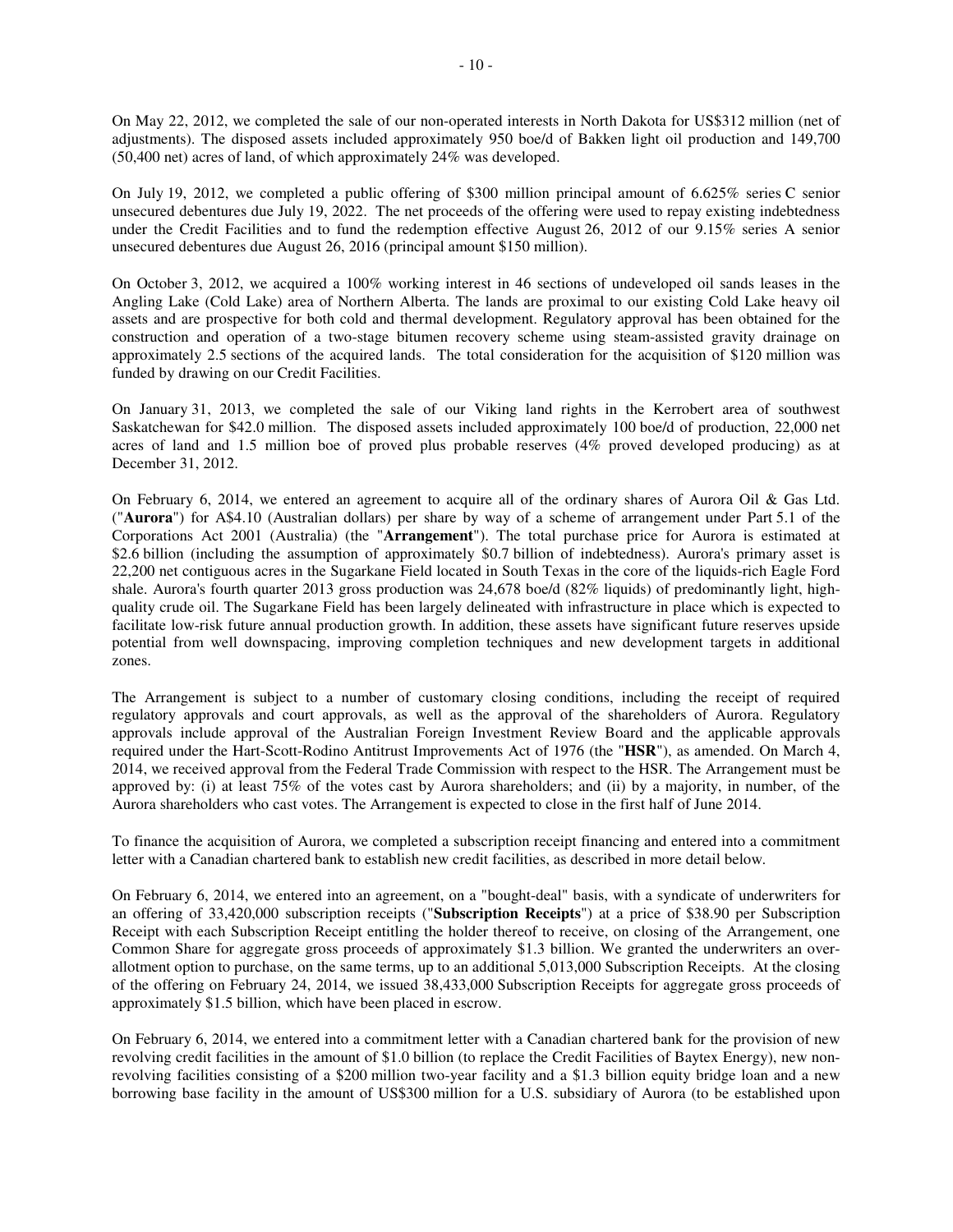closing of the Arrangement as a replacement for an existing facility). As a result of the completion of the Subscription Receipt financing, the \$1.3 billion equity bridge loan is no longer available.

#### **Significant Acquisitions**

During the year ended December 31, 2013, we did not complete any acquisitions for which disclosure was required under Part 8 of National Instrument 51-102.

#### **RISK FACTORS**

You should carefully consider the following risk factors, as well as the other information contained in this Annual Information Form and our other public filings before making an investment decision. If any of the risks described below materialize, our business, reputation, financial condition, results of operations and cash flow could be materially and adversely affected, which may reduce or restrict our ability to pay dividends to Shareholders and may materially affect the market price of our securities. Additional risks and uncertainties not currently known to us that we currently view as immaterial may also materially and adversely affect us. Residents of the United States and other non-residents of Canada should have additional regard to the risk factors under the heading "- C*ertain Risks for United States and other non-resident Shareholders".*

The information set forth below contains forward-looking statements, which are qualified by the information contained in the section of this Annual Information Form entitled "*Special Notes to Reader – Forward-Looking Statements*".

#### **Risks Relating to Our Business and Operations**

#### *Oil and natural gas prices are volatile; declines in oil and natural gas prices will adversely affect us*

Our financial condition is substantially dependent on, and highly sensitive to the prevailing prices of crude oil and natural gas. Significant declines in crude oil or natural gas prices could have a material adverse effect on our operations and financial condition and the value and amount of our reserves.

Prices for crude oil and natural gas fluctuate in response to changes in the supply of, and demand for, crude oil and natural gas, market uncertainty and a variety of additional factors beyond our control. Crude oil prices are primarily determined by international supply and demand. Factors which affect crude oil prices include the actions of the Organization of Petroleum Exporting Countries, the condition of the Canadian, United States, European and Asian economies, government regulation, political stability in the Middle East and elsewhere, the foreign supply of crude oil, the price of foreign imports, the ability to secure adequate transportation for products, the availability of alternate fuel sources and weather conditions. Natural gas prices realized by us are affected primarily in North America by supply and demand, weather conditions, industrial demand, prices of alternate sources of energy and developments related to the market for liquefied natural gas. All of these factors are beyond our control and can result in a high degree of price volatility. Fluctuations in currency exchange rates further compound this volatility when the commodity prices, which are generally set in U.S. dollars, are stated in Canadian dollars.

Our financial performance also depends on revenues from the sale of commodities which differ in quality and location from underlying commodity prices quoted on financial exchanges. Of particular importance are the price differentials between our light/medium oil and heavy oil (in particular the light/heavy differential) and quoted market prices. Not only are these discounts influenced by regional supply and demand factors, they are also influenced by other factors such as transportation costs, capacity and interruptions, refining demand, the availability and cost of diluents used to blend and transport product and the quality of the oil produced, all of which are beyond our control. The supply of Canadian crude oil with demand from the refinery complex and access to those markets through various transportation outlets is currently finely balanced and, therefore, very sensitive to pipeline and refinery outages, which contributes to this volatility.

Fluctuations in the price of commodities and associated price differentials may impact the value of our assets, our ability to maintain our business and to fund growth projects. Prolonged periods of commodity price volatility may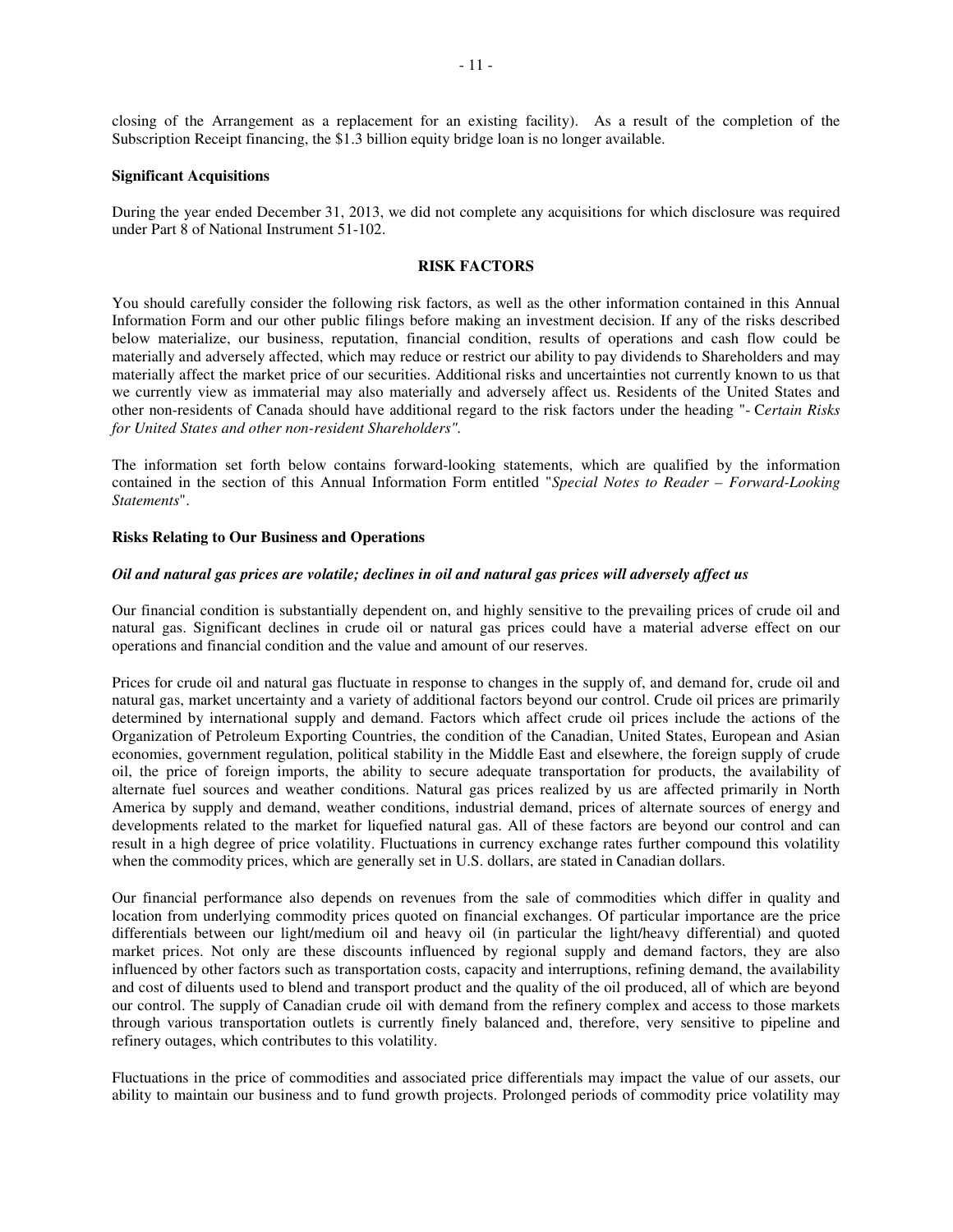also negatively impact our ability to meet guidance targets and meet all of our financial obligations as they come due. Any substantial or extended decline in these commodity prices may result in a delay or cancellation of existing or future drilling, development or construction programs, or curtailment in production at some properties, result in unutilized long-term transportation commitments and a reduction in the volumes of our reserves.

We conduct assessments of the carrying value of our assets in accordance with Canadian GAAP. If crude oil and natural gas forecast prices decline, the carrying value of property, plant and equipment could be subject to downward revisions, and net earnings could be adversely affected.

# *The amount of oil and natural gas that we can produce and sell is subject to the accessibility, availability, proximity and capacity of gathering, processing and pipeline systems*

We deliver our products through gathering, processing and pipeline systems, some of which we do not own. The lack of access to capacity in any of the gathering, processing and pipeline systems, and in particular the processing facilities, could result in our inability to realize the full economic potential of our production or in a reduction of the price offered for our production. Any significant change in market factors or other conditions affecting these infrastructure systems and facilities, as well as any delays in constructing new infrastructure systems and facilities, could harm our business and, in turn, our financial condition.

Our production is primarily transported through various pipelines and by rail. Access to the pipeline capacity for the transport of crude oil into the United States has become inadequate for the amount of Canadian production being exported to the United States and has recently resulted in significantly lower prices being realized by Canadian producers compared with the WTI price for crude oil. Although pipeline expansions are ongoing, the lack of firm pipeline capacity continues to affect the oil and natural gas industry and limit the ability to produce and to market oil and natural gas production. In addition, the pro-rationing of capacity on inter-provincial pipeline systems also continues to affect the ability to export oil and natural gas. There can be no certainty that investments in pipelines which would result in extra long-term take-away capacity will be made by applicable third party pipeline providers or that the application will receive the required regulatory approval. There is also no certainty that short-term operational constraints on the pipeline system, arising from pipeline interruption and/or increased supply of crude oil, will not occur. There is also no certainty that crude-by-rail transportation and other alternative types of transportation for our production will be sufficient to address any gaps caused by operational constraints on the pipeline system. In addition, our crude-by-rail shipments may be impacted by service delays, inclement weather or derailment and could adversely impact our crude oil sales volumes or the price received for our product. Our product or railcars may be involved in a derailment or incident that results in legal liability or reputational harm. In addition, if new regulation is introduced, including but not limited to the potential amendment of the safety standards for tank cars used to transport crude oil, it could adversely affect our ability to ship crude oil by rail or the economics associated with rail transportation.

A portion of our production may, from time to time, be processed through facilities owned by third parties and which we do not have control of. From time to time these facilities may discontinue or decrease operations either as a result of normal servicing requirements or as a result of unexpected events. A discontinuance or decrease of operations could materially adversely affect our ability to process our production and to deliver the same for sale.

# *Variations in interest rates and foreign exchange rates could adversely affect our financial condition*

There is a risk that the interest rates will increase given the current historical low level of interest rates. An increase in interest rates could result in a significant increase in the amount we pay to service debt and could have an adverse affect on our financial condition, results of operations and future growth, potentially resulting in a decrease in dividends to Shareholders and/or the market price of the Common Shares.

World oil prices are quoted in United States dollars and the price received by Canadian producers is therefore affected by the Canada/U.S. foreign exchange rate that may fluctuate over time. A material increase in the value of the Canadian dollar may negatively impact our revenues and our ability to maintain dividends to Shareholders in the future. Future Canada/U.S. foreign exchange rates could also impact the future value of our reserves as determined by our independent evaluator.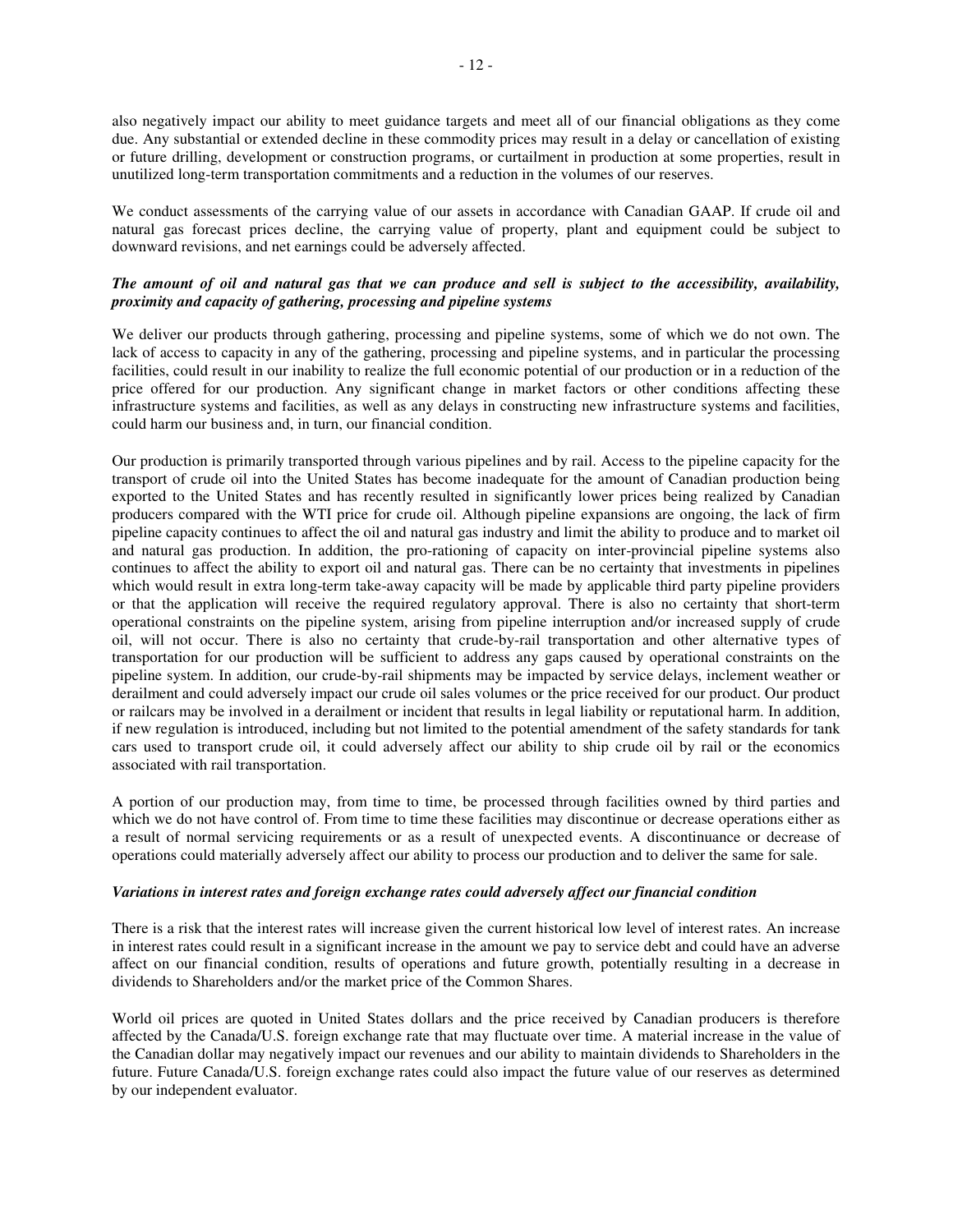A decline in the value of the Canadian dollar relative to the United States dollar provides a competitive advantage to United States companies in acquiring Canadian oil and gas properties and may make it more difficult for us to replace reserves through acquisitions.

#### *Our hedging activities may negatively impact our income and our financial condition*

In response to fluctuations in commodity prices, foreign exchange and interest rates, we may utilize various derivative financial instruments and physical sales contracts to manage our exposure under a defined hedging program. We also use derivative instruments in various operational markets to optimize our supply or production chain. The terms of these arrangements may limit the benefit to us of favourable changes in these factors and may also result in royalties being paid on a reference price which is higher than the hedged price. We may also suffer financial loss due to hedging arrangements if we are unable to produce oil or natural gas to fulfill our delivery obligations. There is also increased exposure to counterparty credit risk. For more information in relation to our commodity hedging program, see "*Description of Our Business and Operations – Statement of Reserves Data and Other Oil and Natural Gas Information – Other Oil and Gas Information – Forward Contracts*".

#### *Uncertainty in the credit markets may restrict the availability or increase the cost of borrowing required for future development and acquisitions*

The future development of our business may be dependent on our ability to obtain additional capital including, but not limited to, debt and equity financing. Unpredictable financial markets and the associated credit impacts may impede our ability to secure and maintain cost effective financing and limit our ability to achieve timely access to capital markets on acceptable terms and conditions. If external sources of capital become limited or unavailable, our ability to make capital investments, continue our business plan, meet all of our financial obligations as they come due and maintain existing properties may be impaired. Should the lack of financing and uncertainty in the capital markets adversely impact our ability to refinance debt, additional equity may be issued resulting in a dilutive effect on current and future Shareholders.

Our ability to obtain additional capital is dependent on, among other things, interest in investments in the energy industry in general and interest in our securities in particular and our ability to maintain our credit ratings. If we are unable to maintain our indebtedness and financial ratios at levels acceptable to our credit rating agencies, or should our business prospects deteriorate, our credit ratings could be downgraded, which would adversely affect the value of our outstanding securities and existing debt and our ability to obtain new financing and may increase our borrowing costs.

# *Our bank credit facilities will need to be renewed prior to June 14, 2017 and failure to renew, in whole or in part, or higher interest charges will adversely affect our financial condition*

Our existing Credit Facilities and any replacement credit facilities may not provide sufficient liquidity. The amounts available under our existing Credit Facilities may not be sufficient for future operations, or we may not be able to obtain additional financing on economic terms attractive to us, if at all. We currently have Credit Facilities in the amount of \$850 million. In the event that the Credit Facilities are not extended before June 14, 2017, indebtedness under the Credit Facilities will be repayable on June 14, 2017. The interest charged on the Credit Facilities is calculated based on a sliding scale ratio of our debt to earnings ratio. Repayment of all outstanding amounts under the Credit Facilities may be demanded on relatively short notice if an event of default occurs, which is continuing. If this occurs, we may need to obtain alternate financing. Any failure to obtain suitable replacement financing may have a material adverse affect on our business, and dividends to Shareholders may be materially reduced. There is also a risk that the Credit Facilities will not be renewed for the same amount or on the same terms.

As at December 31, 2013, our outstanding indebtedness included US\$150 million of 2021 Debentures which mature on February 17, 2021 and \$300 million of 2022 Debentures which mature on July 19, 2022. We intend to fund these debt maturities with our existing Credit Facilities. In the event we are unable to refinance our debt obligations, it may impact our ability to fund our ongoing operations and to pay dividends.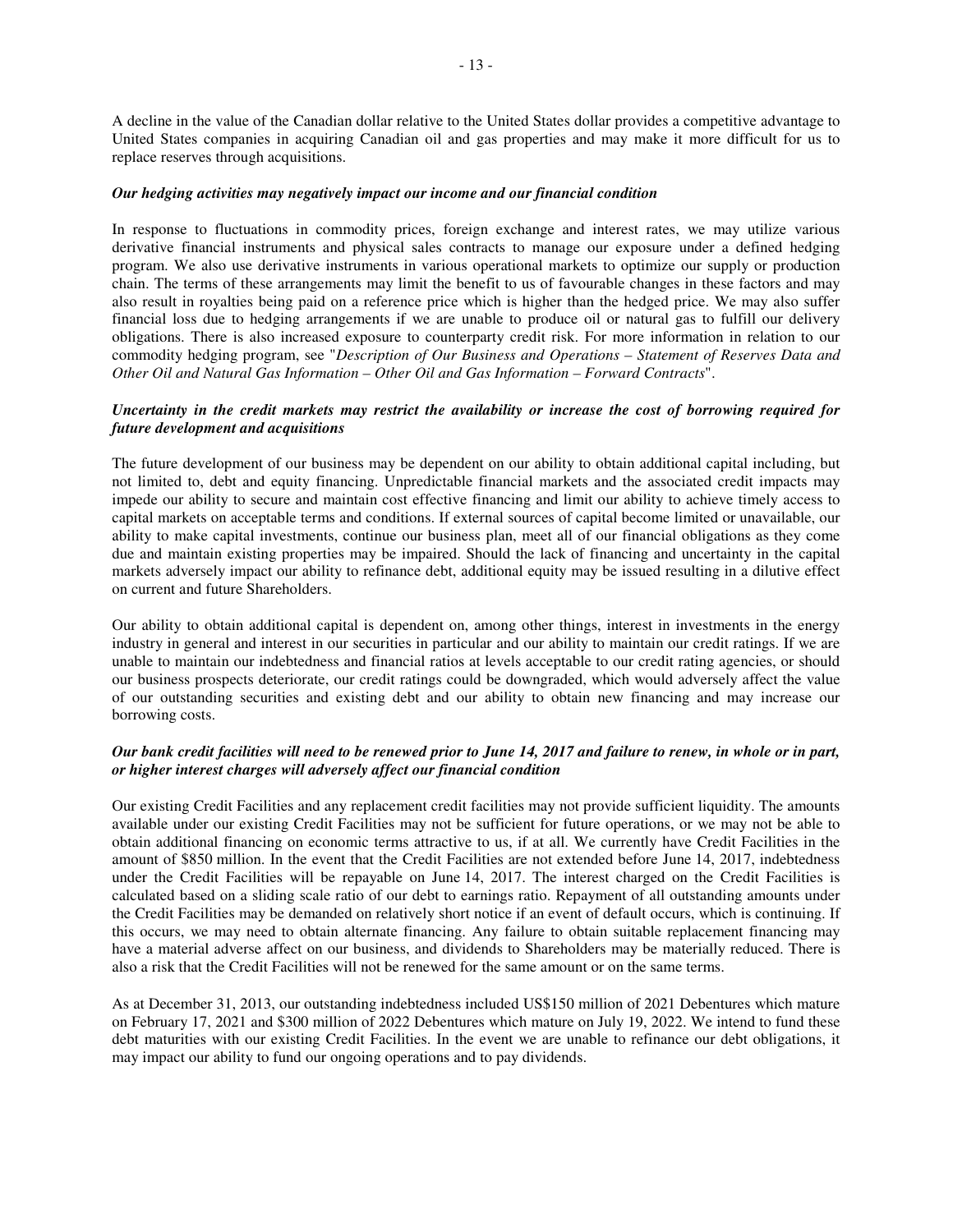We are required to comply with covenants under the Credit Facilities and the Debentures. In the event that we do not comply with these covenants, our access to capital could be restricted or repayment could be required on an accelerated basis by our lenders, and the ability to pay dividends to our Shareholders may be restricted. The lenders under the Credit Facilities have security over substantially all of our assets. If we become unable to pay our debt service charges or otherwise commit an event of default, such as breach of the financial covenants specified in the Credit Facilities, the lenders under the Credit Facilities may foreclose on or sell our working interests in our properties.

Amounts paid in respect of interest and principal on debt may reduce dividends to Shareholders. Variations in interest rates and scheduled principal repayments could result in significant changes in the amount required to be applied to debt service before payment of dividends. Certain covenants in the agreements with our lenders under the Credit Facilities and the holders of the Debentures may also limit dividends. Although we believe the Credit Facilities will be sufficient for our immediate requirements, there can be no assurance that the amount will be adequate for our future financial obligations, including our future capital expenditure program, or that we will be able to obtain additional funds.

From time to time we may enter into transactions which may be financed in whole or in part with debt. The level of our indebtedness from time to time could impair our ability to obtain additional financing on a timely basis to take advantage of business opportunities that may arise.

# *Our financial performance is significantly affected by the cost of developing and operating our assets.*

Our development and operating costs are affected by a number of factors including, but not limited to: inflationary price pressure, scheduling delays, failure to maintain quality construction standards, and supply chain disruptions, including access to skilled labour. Natural gas, electricity, water, diluent, chemicals, supplies, reclamation, abandonment and labour costs are examples of operating and other costs that are susceptible to significant fluctuation.

# *Our ability to add to our oil and natural gas reserves is highly dependent on our success in exploiting existing properties and acquiring additional reserves*

Our long-term commercial success depends on our ability to find, acquire, develop and commercially produce oil and natural gas reserves. Future oil and natural gas exploration may involve unprofitable efforts, not only from unsuccessful wells, but also from wells that are productive but do not produce sufficient petroleum substances to return a profit. Completion of a well does not assure a profit on the investment. Drilling hazards or environmental damage could greatly increase the cost of operations, and various field operating conditions may adversely affect the production from successful wells. These conditions include delays in obtaining governmental approvals or consents, shut-ins of connected wells resulting from extreme weather conditions, insufficient storage or transportation capacity or other geological and mechanical conditions. While diligent well supervision and effective maintenance operations can contribute to maximizing production rates over time, production delays and declines from normal field operating conditions cannot be eliminated and can be expected to adversely affect revenue and cash flow levels to varying degrees. New wells we drill or participate in may not become productive and we may not recover all or any portion of our investment in wells we drill or participate in.

# *Changes in government regulations that affect the oil and gas industry, or failing to comply with such regulations, could adversely affect us*

The oil and gas industry is subject to extensive controls and regulations governing its operations (including land tenure, exploration, development, production, refining, transportation, and marketing) imposed by legislation enacted by various levels of government and with respect to pricing and taxation of oil and natural gas by agreements among the governments of Canada, Alberta, British Columbia, Saskatchewan, the United States, North Dakota and Wyoming, all of which should be carefully considered by investors in the oil and gas industry. See "*Industry Conditions*". All of such controls, regulations and legislation are subject to revocation, amendment or administrative change, some of which have historically been material and in some cases materially adverse and there can be no assurance that there will not be further revocation, amendment or administrative change which will be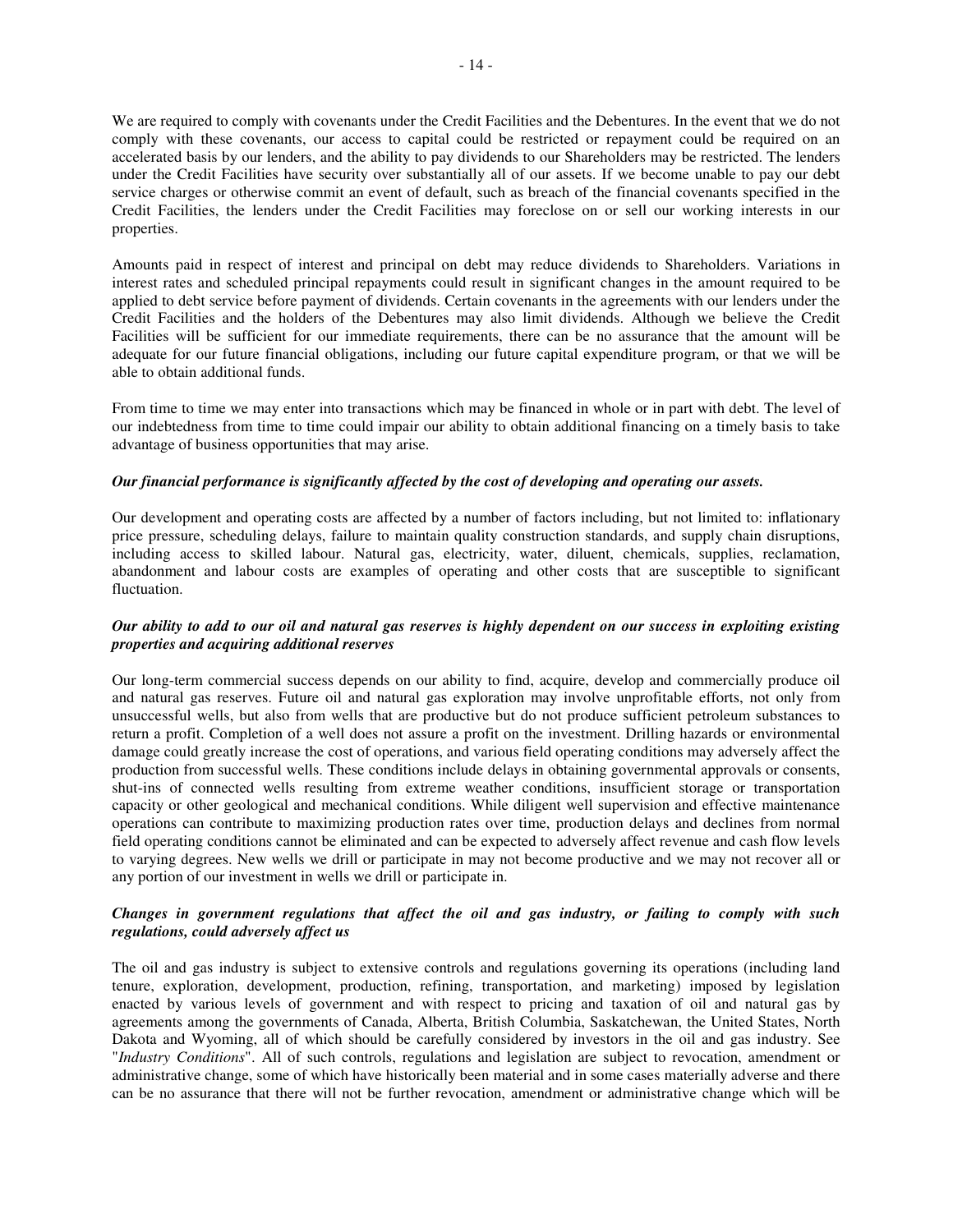materially adverse to our assets, reserves, financial condition or results of operations or prospects and our ability to maintain dividends to Shareholders.

The oil and gas industry is also subject to regulation by governments in such matters as the awarding or acquisition of exploration and production rights, oil sands or other interests, the imposition of specific drilling obligations, environmental protection controls, control over the development and abandonment of fields (including restrictions on production) and possibly expropriation or cancellation of contract rights.

We rely on fresh water, which is obtained under government licenses to provide domestic and utility water for certain of our operations. There can be no assurance that the licenses to withdraw water will not be rescinded or that additional conditions will not be added to these licenses. There can be no assurance that we will not have to pay a fee for the use of water in the future or that any such fees will be reasonable. In addition, new projects or the expansion of existing projects may be dependent on securing licenses for additional water withdrawal, and there can be no assurance that these licenses will be granted on terms favourable to us, or at all, or that such additional water will in fact be available to divert under such licenses.

We use hydraulic fracturing in our operations. With the increase in the use of fracture stimulations in horizontal wells there is increased communication between the oil and natural gas industry and a wider variety of stakeholders regarding the responsible use of this technology as it relates to the environment. This increased attention to fracture stimulations may result in increased regulation or changes of law which may make the conduct of our business more expensive or prevent us from conducting our business as currently conducted. Any new laws, regulation or permitting requirements regarding hydraulic fracturing could lead to operational delay or increased operating costs or third party or governmental claims, and could increase our costs of compliance and doing business as well as delay the development of oil and natural gas resources from shale formations which are not commercial without the use of hydraulic fracturing. Restrictions on hydraulic fracturing could also reduce the amount of oil and natural gas that we are ultimately able to produce from our reserves.

Other government regulations may change from time to time in response to economic or political conditions. The exercise of discretion by governmental authorities under existing regulations, the implementation of new regulations or the modification of existing regulations affecting the oil and gas industry could reduce demand for crude oil and natural gas, increase our costs, or delay or restrict our operations, all of which would have a material adverse affect on us. In addition, failure to comply with government regulations may result in the suspension or termination of operations and subject us to liabilities and administrative, civil and criminal penalties. Compliance costs can be significant.

# *Income tax laws or other laws or government incentive programs or regulations relating to our industry may in the future be changed or interpreted in a manner that adversely affects us and our Shareholders*

We file all required income tax returns and believe that we are in full compliance with the applicable tax legislation. However, such returns are subject to reassessment by the applicable taxation authority. In the event of a successful reassessment of us, whether by re-characterization of exploration and development expenditures or otherwise, such reassessment may have an impact on current and future taxes payable.

Income tax laws, other laws or government incentive programs relating to the oil and gas industry, such as resource allowance, may in the future be changed or interpreted in a manner that adversely affects us and our Shareholders. Tax authorities having jurisdiction over us or our Shareholders may disagree with the manner in which we calculate our income for tax purposes or could change their administrative practices to our detriment or the detriment of our Shareholders.

We cannot assure you that income tax laws and government incentive programs relating to the oil and gas industry generally will not change in a manner that adversely affects the market price of the Common Shares.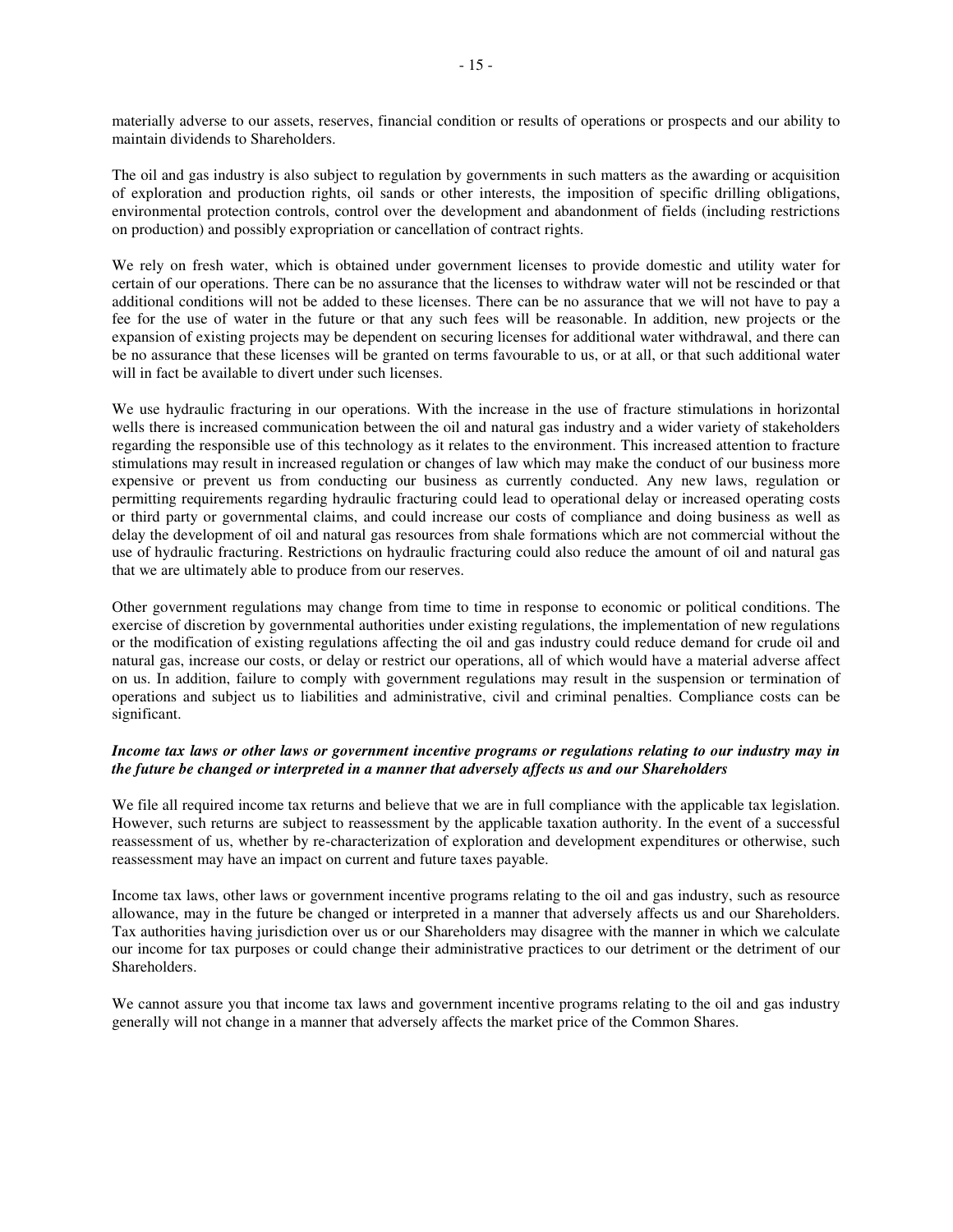# *There are numerous uncertainties inherent in estimating quantities of recoverable oil and natural gas reserves, including many factors beyond our control*

The reserves estimates included in this Annual Information Form are estimates only. There are numerous uncertainties inherent in estimating quantities of reserves, including many factors beyond our control. In general, estimates of economically recoverable oil and natural gas reserves and the future net revenues therefrom are based upon a number of factors and assumptions made as of the date on which the reserves estimates were determined, such as geological and engineering estimates which have inherent uncertainties, the assumed effects of regulation by governmental agencies, historical production from the properties, initial production rates, production decline rates, the availability, proximity and capacity of oil and gas gathering systems, pipelines and processing facilities and estimates of future commodity prices and capital costs, all of which may vary considerably from actual results.

All such estimates are, to some degree, uncertain and classifications of reserves are only attempts to define the degree of uncertainty involved. For these reasons, estimates of the economically recoverable oil and natural gas reserves attributable to any particular group of properties, the classification of such reserves based on risk of recovery and estimates of future net revenues expected therefrom, prepared by different engineers or by the same engineers at different times, may vary substantially. Our actual production, revenues, royalties, taxes and development, abandonment and operating expenditures with respect to our reserves will likely vary from such estimates, and such variances could be material.

Estimates of reserves that may be developed and produced in the future are often based upon volumetric calculations and upon analogy to similar types of reserves, rather than upon actual production history. Subsequent evaluation of the same reserves based upon production history will result in variations in the previously estimated reserves.

If we fail to acquire, develop or find additional crude oil and natural gas reserves, our reserves and production will decline materially from their current levels and therefore our business, financial condition, results of operations and cash flows are highly dependent upon successfully producing current reserves and acquiring, discovering or developing additional reserves.

The contingent resources volumes included in this Annual Information Form are estimates only. The same uncertainties inherent in estimating quantities of reserves apply to estimating quantities of contingent resources. In addition, there are contingencies that prevent contingent resources from being classified as reserves. There is no certainty that it will be commercially viable to produce any portion of the contingent resources. Actual results may vary significantly from these estimates and such variances could be material.

# *Acquiring, developing and exploring for oil and natural gas involves many hazards. We have not insured and cannot fully insure against all risks related to our operations*

Our crude oil and natural gas operations are subject to all of the risks normally incidental to: (i) the storing, transporting, processing, refining and marketing of crude oil, natural gas and other related products; (ii) drilling and completion of crude oil and natural gas wells; and (iii) the operation and development of crude oil and natural gas properties, including, but not limited to: encountering unexpected formations or pressures; premature declines of reservoir pressure or productivity; blowouts; fires; explosions; equipment failures and other accidents; gaseous leaks; uncontrollable flows of crude oil, natural gas or well fluids; migration of harmful substances; oil spills; corrosion; adverse weather conditions; pollution; acts of vandalism and terrorism; and other environmental risks.

Although we maintain insurance in accordance with customary industry practice, we are not fully insured against all of these risks nor are all such risks insurable and in certain circumstances we may elect not to obtain insurance to deal with specific risks due to the high premiums associated with such insurance or other reasons. In addition, the nature of these risks is such that liabilities could exceed policy limits, in which event we could incur significant costs that could have a material adverse effect on our business, financial condition, results of operations, prospects and our ability to maintain dividends to Shareholders.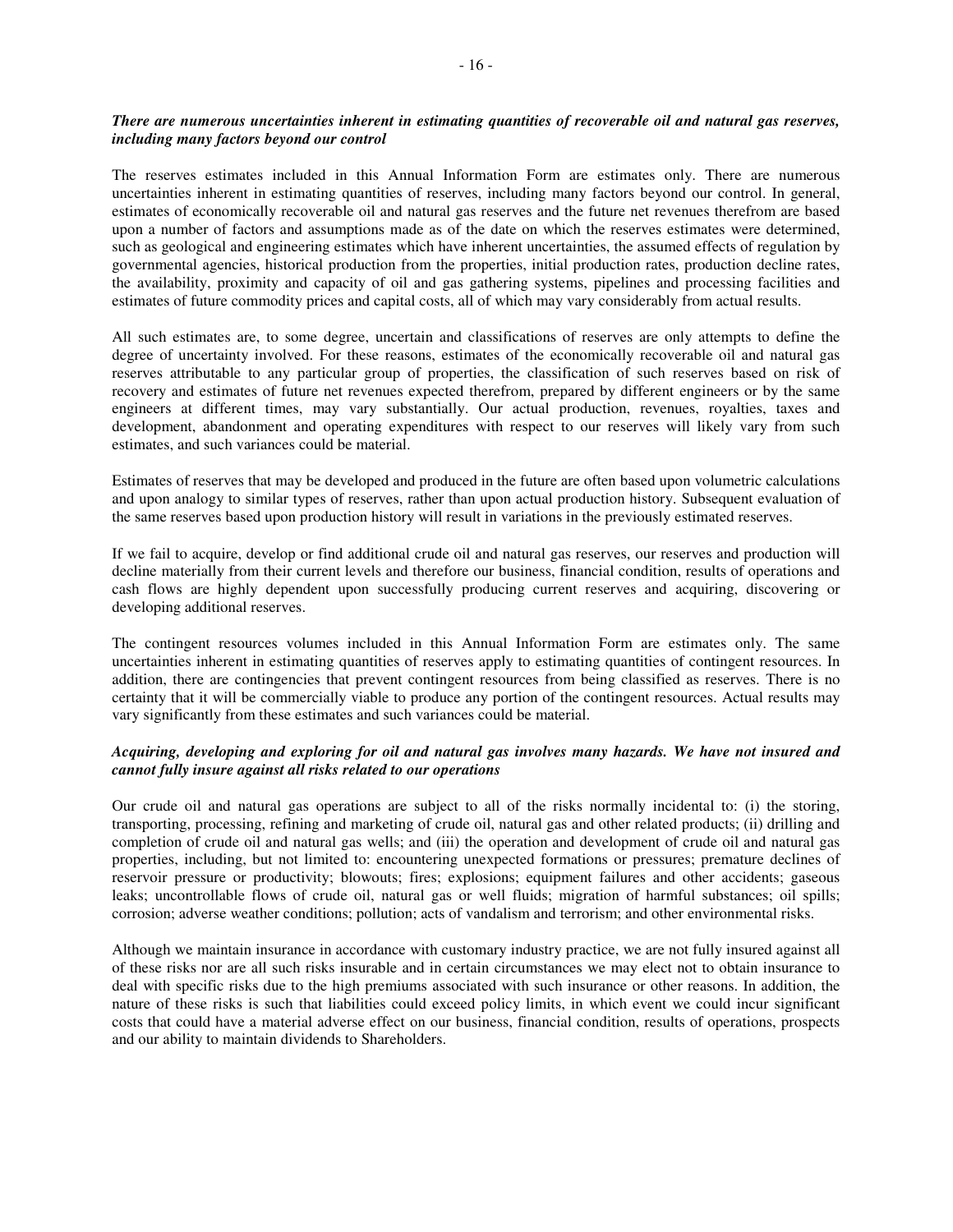# *We are subject to a number of additional business risks which could adversely affect our income and financial condition*

Our business involves many operating risks related to acquiring, developing and exploring for oil and natural gas which even a combination of experience, knowledge and careful evaluation may not be able to overcome. Our operational risks include, but are not limited to: operational and safety considerations; pipeline transportation and interruptions; reservoir performance and technical challenges; partner risks; competition; technology; land claims; our ability to hire and retain necessary skilled personnel; the availability of drilling and related equipment; information systems; seasonality and access restrictions; timing and success of integrating the business and operations of acquired assets and companies; phased growth execution; risk of litigation, regulatory issues, increases in government taxes and changes to royalty or mineral/severance tax regimes; and risk to our reputation resulting from operational activities that may cause personal injury, property damage or environmental damage.

#### *We may participate in larger projects and may have more concentrated risk in certain areas of our operations*

We have a variety of exploration, development and construction projects underway at any given time. Project delays may result in delayed revenue receipts and cost overruns may result in projects being uneconomic. Our ability to complete projects is dependent on general business and market conditions as well as other factors beyond our control, including the availability of skilled labour and manpower, the availability and proximity of pipeline capacity and rail terminals, weather, environmental and regulatory matters, ability to access lands, availability of drilling and other equipment and supplies, and availability of processing capacity.

# *Our heavy oil projects face additional risks compared to conventional oil and gas production*

Some of our heavy oil projects are capital intensive projects which rely on specialized production technologies. Certain current technologies for the recovery of heavy oil, such as cyclic steam stimulation and steam-assisted gravity drainage, are energy intensive, requiring significant consumption of natural gas and other fuels in the production of steam that is used in the recovery process. The amount of steam required in the production process varies and therefore impacts costs. The performance of the reservoir can also affect the timing and levels of production using new technologies. A large increase in recovery costs could cause certain projects that rely on cyclic steam stimulation, steam-assisted gravity drainage or other new technologies to become uneconomic, which could have an adverse affect on our financial condition. There are risks associated with growth and other capital projects that rely largely or partly on new technologies and the incorporation of such technologies into new or existing operations. The success of projects incorporating new technologies cannot be assured.

The operating costs of our heavy oil projects have the potential to vary considerably throughout the operating period and will be significant components of the cost of production of any petroleum products produced. Project economics and our overall earnings may be reduced if increases in operating costs are incurred. Factors which could affect operating costs include, without limitation: labor costs; the cost of catalyst and chemicals; the cost of natural gas and electricity; power outages; produced sand causing issues of erosion, hot spots and corrosion; reliability of and maintenance cost of facilities; the cost to transport sales products; and the cost to dispose of certain by-products.

# *The oil and gas industry is highly regulated and changes in environmental, health and safety regulations may impose restrictions or costs on our business which may adversely affect our financial condition and our ability to maintain dividends*

All phases of our operations are subject to environmental, health and safety regulation pursuant to a variety of Canadian, U.S. and other federal, provincial, territorial, state and municipal laws and regulations (collectively, "**environmental regulations**"). Environmental regulations require that wells, facility sites, refineries and other properties associated with our operations be constructed, operated, maintained, abandoned and reclaimed to the satisfaction of applicable regulatory authorities. In addition, certain types of operations, including exploration and development projects and changes to certain existing projects, may require the submission and approval of environmental impact assessments or permit applications. Environmental regulations impose, among other things, restrictions, liabilities and obligations in connection with the generation, handling, use, storage, transportation, treatment and disposal of hazardous substances and waste and in connection with spills, releases and emissions of various substances to the environment. It also imposes restrictions, liabilities and obligations in connection with the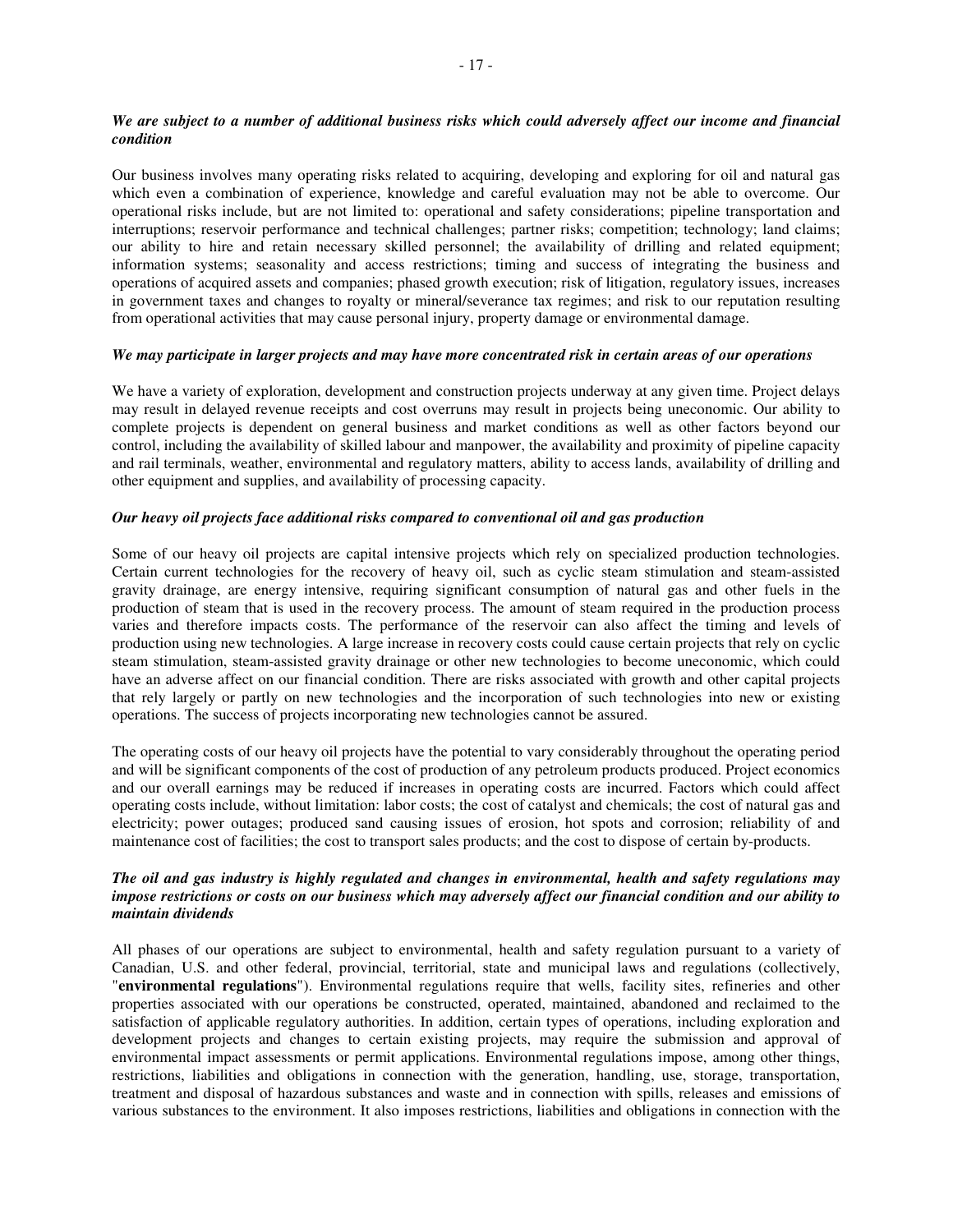management of fresh or potable water sources that are being used, or whose use is contemplated, in connection with oil and gas operations. Alberta, Saskatchewan and British Columbia have developed liability management programs designed to prevent taxpayers from incurring costs associated with suspension, abandonment, remediation and reclamation of wells, facilities and pipelines in the event that a licensee or permit holder becomes defunct. These programs generally involve an assessment of the ratio of a licensee's deemed assets to deemed liabilities. If a licensee's deemed liabilities exceed its deemed assets, a security deposit is required. Changes of the ratio of our deemed assets to deemed liabilities or changes to the requirements of liability management programs may result in significant increases to the security that must be posted.

Compliance with environmental regulations can require significant expenditures, including expenditures for clean-up costs and damages arising out of contaminated properties and failure to comply with environmental regulations may result in the imposition of fines or issuance of clean up orders in respect of us or our properties, some of which may be material. We may also be exposed to civil liability for environmental matters or for the conduct of third parties, including private parties commencing actions and new theories of liability, regardless of negligence or fault. Although it is not expected that the costs of complying with environmental regulations will have a material adverse affect on our financial condition or results of operations, no assurance can be made that the costs of complying with environmental regulations in the future will not have such an effect. The implementation of new regulations or the modification of existing regulations affecting the oil and gas industry generally could reduce demand for crude oil and natural gas, result in stricter standards and enforcement, larger fines and liability, and increased capital expenditures and operating costs, which could have a material adverse affect on our financial condition or results of operations and prospects. See "*Industry Conditions – Environmental Regulation*".

Development of the Alberta oil sands has received considerable attention in recent public commentary on the subjects of environmental impact, climate change and greenhouse gas emissions. Despite the fact that much of the focus is on bitumen mining operations and not in-situ production, public concerns about greenhouse gas emissions and water and land use practices in oil sands developments may, directly or indirectly, impair the profitability of our current oil sands projects, and the viability of future oil sands projects, by creating significant regulatory uncertainty leading to uncertain economic modeling of current and future projects and delays relating to the sanctioning of future projects. Negative consequences which could arise as a result of changes to the current regulatory environment include, but are not limited to, extraordinary environmental and emissions regulation of current and future projects by governmental authorities, which could result in changes to facility design and operating requirements, thereby potentially increasing the cost of construction, operation and abandonment. In addition, legislation or policies that limit the purchase of crude oil or bitumen produced from the oil sands may be adopted in domestic and/or foreign jurisdictions, which, in turn, may limit the world market for this crude oil and reduce its price.

In addition to regulatory requirements pertaining to the production, marketing and sale of oil and natural gas mentioned above, our business and financial condition could be influenced by federal legislation affecting, in particular, foreign investment, through legislation such as the *Competition Act* (Canada) and the *Investment Canada Act* (Canada).

# *The implementation of strategies for reducing greenhouse gases may impose restrictions or costs on our business which may adversely affect our financial condition and our ability to maintain dividends*

Our exploration and production facilities and other operations and activities emit greenhouse gases which may require us to comply with greenhouse gas emissions legislation that is enacted in jurisdictions where we have operations. Climate change policy is evolving at regional, national and international levels, and political and economic events may significantly affect the scope and timing of climate change measures that are ultimately put in place. As a signatory to the *United Nations Framework Convention on Climate Change* (the "**UNFCCC**") and a participant to the Copenhagen Agreement (a non-binding agreement created by the UNFCCC), the Government of Canada announced on January 29, 2010 that it will seek a 17% reduction in greenhouse gas emissions from 2005 levels by 2020. These greenhouse gas emission reduction targets are not binding, however.

Some of our significant facilities may ultimately be subject to future regional, provincial, state and/or federal climate change regulations to manage greenhouse gas emissions. The direct or indirect costs of compliance with these regulations may have a material adverse effect on our business, financial condition, results of operations and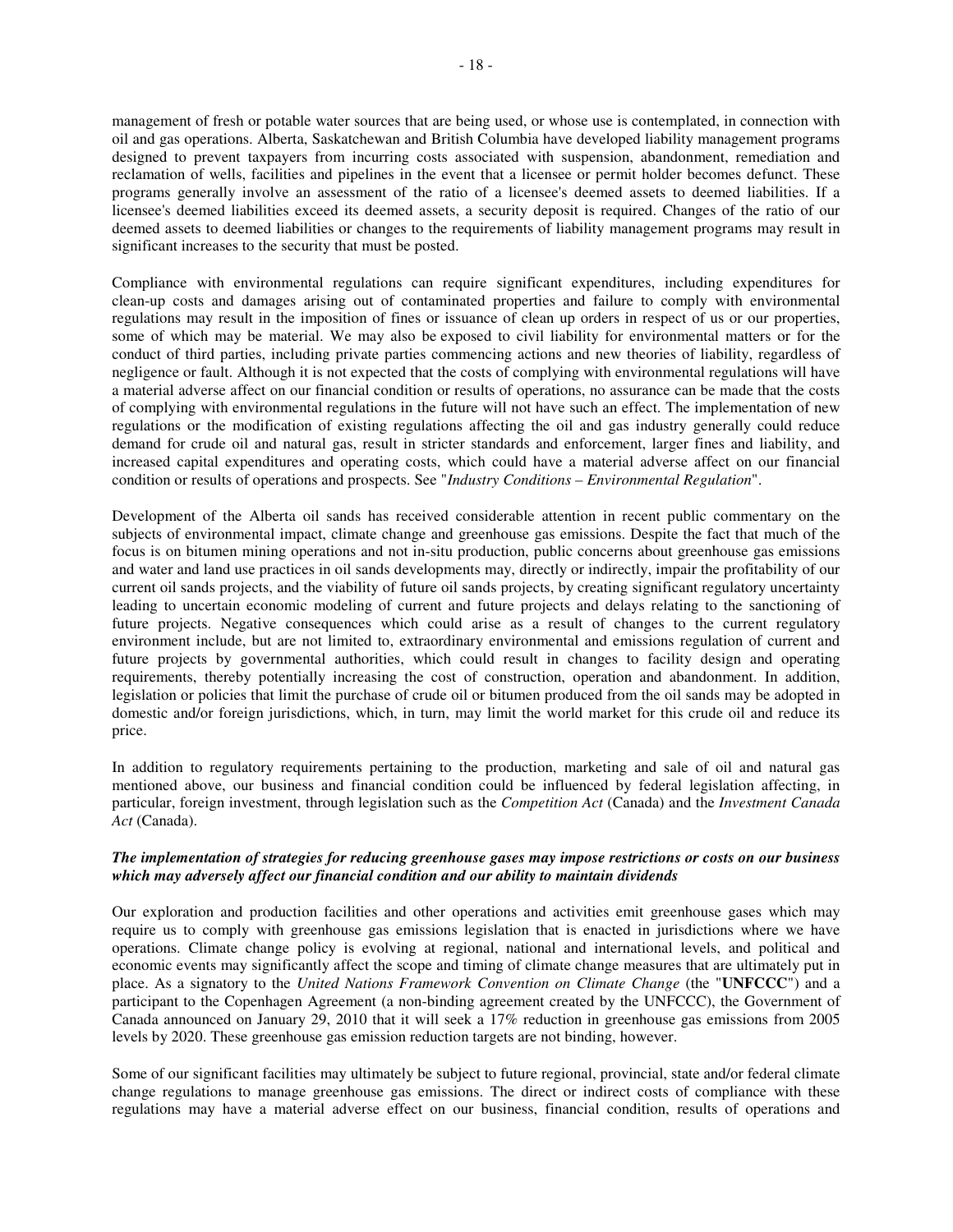prospects. Given the evolving nature of the debate related to climate change and the control of greenhouse gases and resulting requirements, it is not possible to predict either the nature of those requirements or the impact on us and our operations and financial condition.

Although we provide for the necessary amounts in our annual capital budget to fund our currently estimated environmental and reclamation obligations, there can be no assurance that we will be able to satisfy our actual future environmental and reclamation obligations from such funds. For more information on the evolution and status of climate change and related environmental legislation, see "*Industry Conditions – Climate Change Regulation*".

# *Our oil and natural gas reserves are a depleting resource and decline as such reserves are produced*

Our future oil and natural gas reserves and production, and therefore our funds from operations, will be highly dependent on our success in exploiting our reserves base and acquiring additional reserves. Without reserves additions through exploration, acquisition or development activities, our reserves and production may decline over time as reserves are produced. The business of exploring for, developing or acquiring reserves is capital intensive.

There is no assurance we will be successful in developing additional reserves or acquiring additional reserves on terms that meet our investment objectives. Without these reserves additions, our reserves will deplete and as a consequence, either production from, or the average reserves life of, our properties will decline, which will result in a reduction in the value of Common Shares and in a reduction in funds from operations available for dividends to Shareholders.

We also distribute a significant proportion of our funds from operations to Shareholders rather than reinvesting in reserves additions. Accordingly, if external sources of capital become limited or unavailable on commercially reasonable terms, our ability to make the necessary capital investments to maintain or expand our oil and natural gas reserves may be impaired. In addition, we may be unable to find and develop or acquire additional reserves to replace our crude oil and natural gas production at acceptable costs.

# **Risks Relating to Ownership of our Securities**

# *Our Board of Directors has discretion in the payment of dividends and may choose not to maintain dividends in certain circumstances*

The amount of future cash dividends, if any, will be subject to the discretion of our Board of Directors and may vary depending on a variety of factors and conditions existing from time to time, including fluctuations in commodity prices, production levels, capital expenditure requirements, debt service requirements, operating costs, royalty burdens, foreign exchange rates and the satisfaction of the liquidity and solvency tests imposed by the ABCA for the declaration and payment of dividends. Depending on these and various other factors, many of which will be beyond the control of our Board of Directors and management team, we will change our dividend policy from time to time and, as a result, future cash dividends could be reduced or suspended entirely. The market value of our Common Shares may deteriorate if we reduce or suspend the amount of the cash dividends that we pay in the future and such deterioration may be material. Furthermore, the future treatment of dividends for tax purposes will be subject to the nature and composition of our dividends and potential legislative and regulatory changes.

Dividends may be reduced during periods of lower funds from operations, which result from lower commodity prices and the decision by us to finance capital expenditures using funds from operations. A reduction in dividends could also negatively affect the market price of the Common Shares.

Production and development costs incurred with respect to properties, including power costs and the costs of injection fluids associated with tertiary recovery operations, reduce the income that we receive and, consequently, the amounts we can distribute to our Shareholders.

The timing and amount of capital expenditures will directly affect the amount of income available to pay dividends to our Shareholders. Dividends may be reduced, or even eliminated, at times when significant capital or other expenditures are planned. To the extent that external sources of capital, including the issuance of additional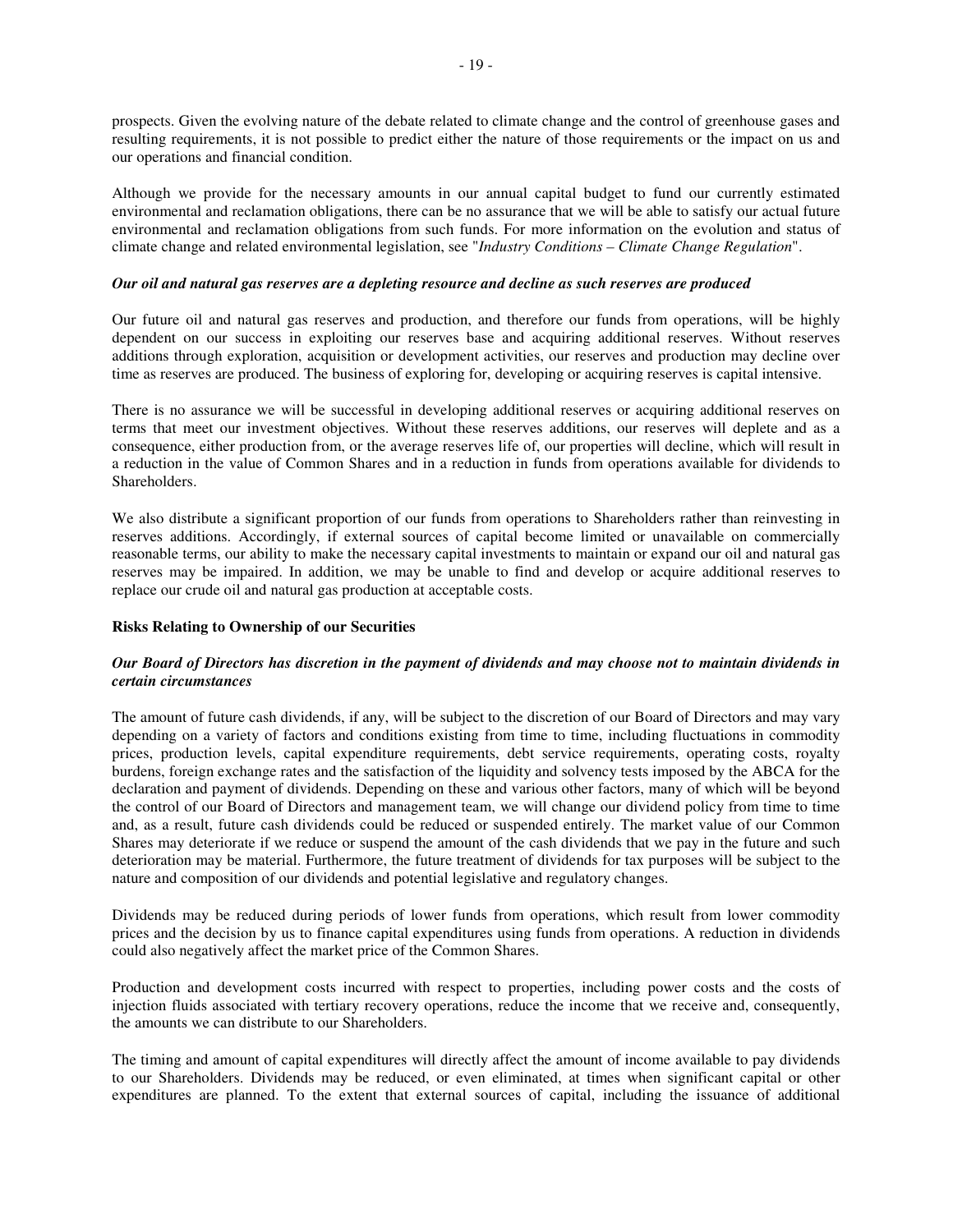Common Shares, become limited or unavailable, our ability to make the necessary capital investments to maintain or expand oil and natural gas reserves and to invest in assets, as the case may be, will be impaired. To the extent that we are required to use funds from operations to finance capital expenditures or property acquisitions, the cash we receive will be reduced, resulting in reductions to the amount of cash we are able to distribute to our Shareholders. A reduction in the amount of cash distributed to Shareholders may negatively affect the market price of the Common Shares.

#### *Changes in market-based factors may adversely affect the trading price of the Common Shares*

The market price of our Common Shares is sensitive to a variety of market-based factors including, but not limited to, commodity prices, interest rates, foreign exchange rates and the comparability of the Common Shares to other yield-oriented securities. Any changes in these market-based factors may adversely affect the trading price of the Common Shares.

#### **Certain Risks for United States and other non-resident Shareholders**

#### *The ability of investors resident in the United States to enforce civil remedies is limited*

We are a corporation incorporated under the laws of the Province of Alberta, Canada and our principal office is located in Calgary, Alberta. Most of our directors and officers and the representatives of the experts who provide services to us (such as our auditors and our independent reserve engineers), and all or a substantial portion of our assets and the assets of such persons are located outside the United States. As a result, it may be difficult for investors in the United States to effect service of process within the United States upon such directors, officers and representatives of experts who are not residents of the United States or to enforce against them judgments of the United States courts based upon civil liability under the United States federal securities laws or the securities laws of any state within the United States. There is doubt as to the enforceability in Canada against us or any of our directors, officers or representatives of experts who are not residents of the United States, in original actions or in actions for enforcement of judgments of United States courts of liabilities based solely upon the United States federal securities laws or securities laws of any state within the United States.

# *Canadian and United States practices differ in reporting reserves and production and our estimates may not be comparable to those of companies in the United States*

We report our production and reserves quantities in accordance with Canadian practices and specifically in accordance with NI 51-101. These practices are different from the practices used to report production and to estimate reserves in reports and other materials filed with the SEC by companies in the United States.

We incorporate additional information with respect to production and reserves which is either not required to be included or prohibited under rules of the SEC and practices in the United States. We follow the Canadian practice of reporting gross production and reserve volumes (before deduction of Crown and other royalties); however, we also follow the United States practice of separately reporting reserves volumes on a net basis (after the deduction of royalties and similar payments). We also follow the Canadian practice of using forecast prices and costs when we estimate our reserves; whereas the SEC rules require that a 12-month average price, calculated as the unweighted arithmetic average of the first-day-of-the-month price for each month within the 12-month period prior to the end of the reporting period, be utilized.

We have included in this Annual Information Form estimates of proved and proved plus probable reserves. Probable reserves have a lower certainty of recovery than proved reserves. The SEC requires oil and gas issuers in their filings with the SEC to disclose only proved reserves but permits the optional disclosure of probable reserves. The SEC definitions of proved reserves and probable reserves are different than NI 51-101; therefore, proved, probable and proved plus probable reserves disclosed in this Annual Information Form may not be comparable to United States standards.

As a consequence of the foregoing, our reserves estimates and production volumes in this Annual Information Form may not be comparable to those made by companies utilizing United States reporting and disclosure standards.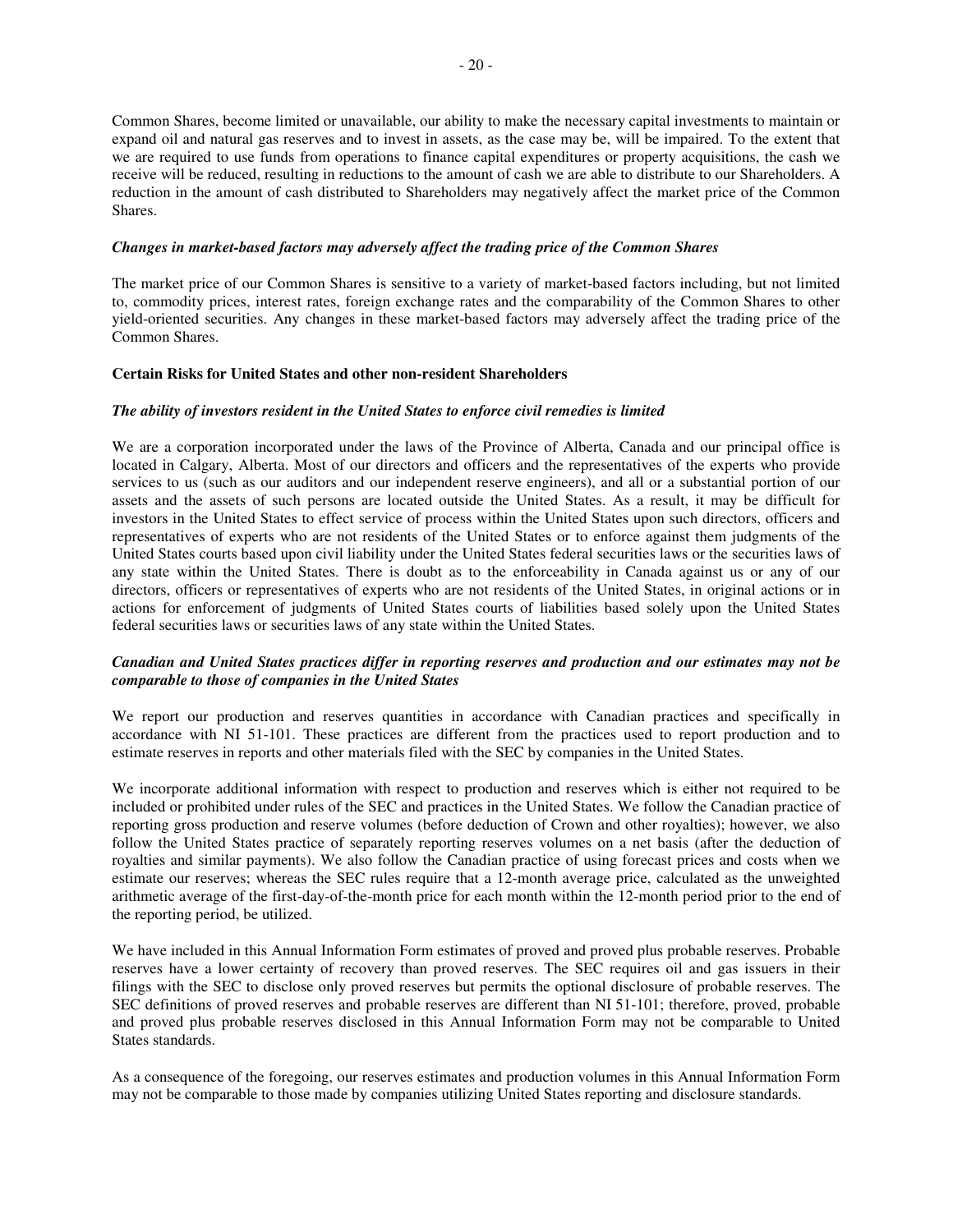We also included in this Annual Information Form estimates of contingent resources. Contingent resources represent the quantity of oil and natural gas estimated to be potentially recoverable from known accumulations using established technology or technology under development, but which do not currently qualify as reserves or commercially recoverable due to one or more contingencies. Contingencies may include factors such as economic, legal, environmental, political and regulatory matters or a lack of markets. The SEC does not permit the inclusion of estimates of resources in reports filed with it by United States companies.

#### *There is additional taxation applicable to non-residents*

The Tax Act imposes a withholding tax at the rate of 25% on the dividends paid by us to Shareholders who are nonresidents of Canada, unless the rate is reduced under the provisions of a tax treaty between Canada and the nonresident Shareholder's jurisdiction of residence. These taxes may change from time to time. Where the non-resident Shareholder is a United States resident entitled to benefits under the Canada-United States Income Tax Convention, 1980 (the "**Treaty**"), the rate of Canadian withholding tax applicable to dividends is generally reduced to 15%. To qualify for this reduced rate, non-resident beneficial Shareholders must file certain documents with their broker (or, in the case of non-resident registered Shareholders, with our transfer agent) evidencing Treaty eligibility. Additionally, dividend income is subject to income tax under U.S. tax law. The American Taxpayer Relief Act, effective January 1, 2013, assigns a tax rate of 15% to qualified dividends received by taxpayers earning less than US\$400,000 (individual), US\$425,000 (head of household) and US\$450,000 (married filing jointly). Taxpayers earning more than these amounts are subject to tax on qualified dividends at a rate of 20%.

#### *There is a foreign exchange risk for non-resident Shareholders*

Our dividends are declared in Canadian dollars and converted to foreign denominated currencies at the spot exchange rate at the time of payment. As a consequence, investors are subject to foreign exchange risk. To the extent that the Canadian dollar strengthens with respect to their currency, the amount of the dividend will be reduced when converted to their home currency.

#### **DESCRIPTION OF OUR BUSINESS AND OPERATIONS**

#### **Overview**

Through our subsidiaries, we are engaged in the business of acquiring, developing, exploiting and holding interests in petroleum and natural gas properties and related assets in Canada (primarily in the provinces of British Columbia, Alberta and Saskatchewan) and in the United States (primarily in the states of North Dakota and Wyoming). We act as the primary financing vehicle for our subsidiaries by providing access to debt and equity capital markets. As at the date of this Annual Information Form, our primary assets are the shares of Baytex Energy that we own and the Notes. Cash flow from the business carried on by our subsidiaries is flowed to us by way of dividends and interest and principal repayments on the Notes.

We pay monthly cash dividends to holders of our Common Shares in accordance with our dividend policy. In the event that we do not comply with covenants under the Credit Facilities and the Debenture Indenture, our ability to pay dividends to Shareholders may be restricted. See "*Description of Capital Structure – Dividend Policy*".

# **Baytex Energy Ltd.**

Baytex Energy is a corporation amalgamated under the ABCA and is actively engaged in the business of oil and natural gas exploration, exploitation, development, acquisition and production in Canada. Baytex Energy acts as the managing partner of Baytex Partnership. Baytex Energy is a wholly-owned subsidiary of us.

#### **Baytex Energy Partnership**

Baytex Partnership is a general partnership governed by the laws of the Province of Alberta. As at the date of this Annual Information Form, the partners of Baytex Partnership are Baytex Energy and Baytex Holdings Limited Partnership. Baytex Partnership holds the material operating assets in Canada from which we generate cash flow.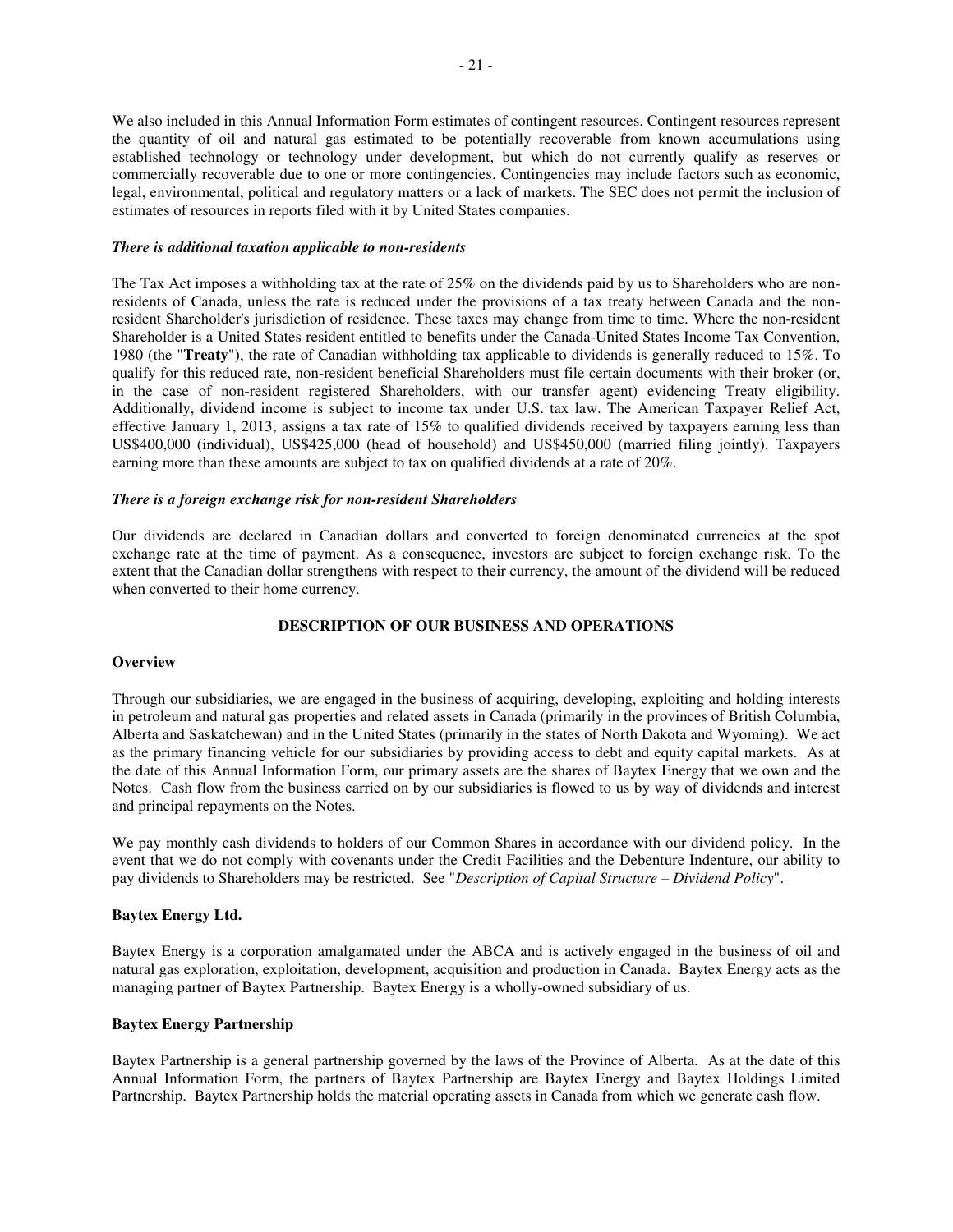#### **Baytex Energy USA Ltd.**

Baytex USA is a corporation incorporated under the laws of the State of Colorado and is actively engaged in the business of oil and natural gas exploration, exploitation, development, acquisition and production in the United States. Baytex USA holds all of the operating assets in the United States from which we generate cash flow. Baytex USA is a wholly-owned subsidiary of Baytex Energy.

#### **Personnel**

As at December 31, 2013, we had 186 employees in our Calgary head office, 25 employees in our Denver office and 76 employees in our field operations.

#### **Notes**

From time to time we advance funds to our subsidiaries which are evidenced by promissory notes. The terms of the notes are set at the time of issue. All of these advances are subordinate to all senior indebtedness to our senior lenders.

#### **Statement of Reserves Data and Other Oil and Natural Gas Information**

The statement of reserves data and other oil and natural gas information set forth below is dated December 31, 2013. The statement is effective as of December 31, 2013 and the preparation date of the statement by Sproule is February 28, 2014. The Report of Management and Directors on Oil and Gas Disclosure in Form 51-101F3 and the Report on Reserves Data by Sproule in Form 51-101F2 are attached as Appendices A and B to this Annual Information Form.

#### *Disclosure of Reserves Data*

The reserves data set forth below is based upon an evaluation by Sproule with an effective date of December 31, 2013 as contained in the Sproule Report. The reserves data summarizes our bitumen, crude oil, natural gas liquids and natural gas reserves and the net present values of future net revenue for these reserves using forecast prices and costs, not including the impact of any hedging activities. The Sproule Report has been prepared in accordance with the standards contained in the COGE Handbook and the reserves definitions contained in NI 51-101. Sproule was engaged by us to provide an evaluation of our proved and proved plus probable reserves and no attempt was made to evaluate possible reserves. See also "*Definitions and Other Notes to Reserves Data Tables*" below.

Our reserves are located in Canada, specifically in the provinces of Alberta, British Columbia and Saskatchewan, and in the United States, specifically in the states of North Dakota and Wyoming.

**All evaluations of future net revenue are after the deduction of future income tax expenses (unless otherwise noted in the tables), royalties, development costs, production costs and well abandonment costs but before consideration of indirect costs such as administrative, overhead and other miscellaneous expenses. The estimated future net revenue contained in the following tables does not necessarily represent the fair market value of our reserves. There is no assurance that the forecast price and cost assumptions contained in the Sproule Report will be attained and variations could be material. Other assumptions and qualifications relating to costs and other matters are summarized in the notes to or following the tables below. The recovery and reserves estimates described herein are estimates only and there is no guarantee that the estimated reserves will be recovered. Readers should review the definitions and information contained in "***Definitions and Notes to Reserves Data Tables***" in conjunction with the following tables and notes. For more information as to the risks involved, see "***Risk Factors***"***.*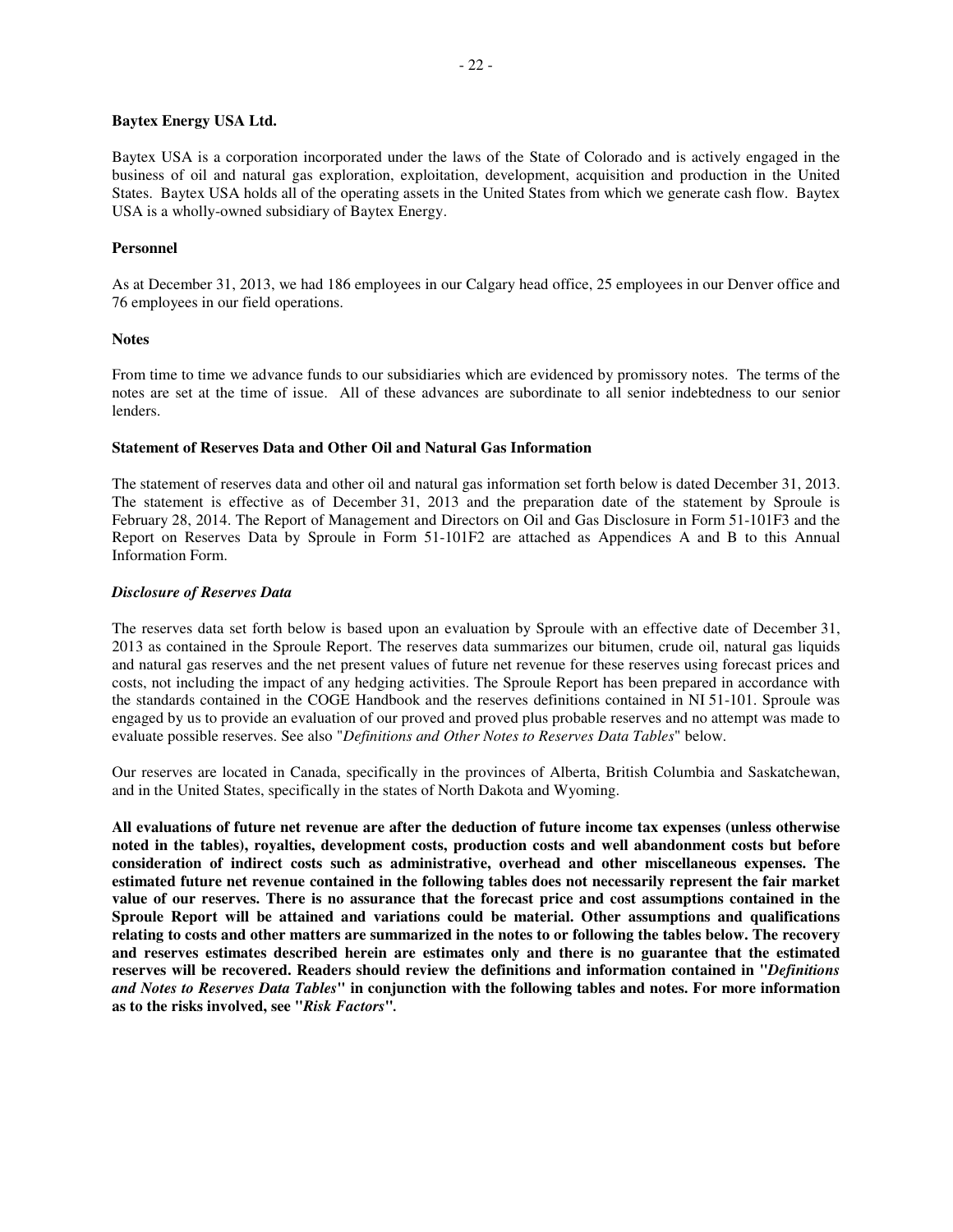#### **SUMMARY OF OIL AND NATURAL GAS RESERVES AS OF DECEMBER 31, 2013 FORECAST PRICES AND COSTS**

# *CANADA*

|                            | <b>HEAVY OIL</b> |                      | <b>BITUMEN</b>  |                      | LIGHT AND MEDIUM OIL |                      |
|----------------------------|------------------|----------------------|-----------------|----------------------|----------------------|----------------------|
| <b>RESERVES CATEGORY</b>   | Gross<br>(Mbbl)  | <b>Net</b><br>(Mbbl) | Gross<br>(Mbbl) | <b>Net</b><br>(Mbbl) | Gross<br>(Mbbl)      | <b>Net</b><br>(Mbbl) |
| PROVED:                    |                  |                      |                 |                      |                      |                      |
| Developed Producing        | 41.526           | 30.985               | 7.422           | 6.719                | 4.229                | 3,627                |
| Developed Non-Producing    | 8.944            | 7.404                | 3.491           | 3.083                | 28                   | 24                   |
| Undeveloped                | 32.433           | 26,757               | 8.409           | 7.336                | 1.450                | 1,231                |
| TOTAL PROVED               | 82.903           | 65.146               | 19.322          | 17.139               | 5.707                | 4,882                |
| <b>PROBABLE</b>            | 42,644           | 34.141               | 82.564          | 66.117               | 3,424                | 2,759                |
| TOTAL PROVED PLUS PROBABLE | 125,547          | 99.287               | 101.886         | 83.256               | 9.131                | 7.640                |

|                            | <b>NATURAL GAS LIQUIDS</b> |                      | <b>NATURAL GAS</b> |                      | <b>TOTAL RESERVES</b> |                      |
|----------------------------|----------------------------|----------------------|--------------------|----------------------|-----------------------|----------------------|
| <b>RESERVES CATEGORY</b>   | Gross<br>(Mbbl)            | <b>Net</b><br>(Mbbl) | Gross<br>(MMcf)    | <b>Net</b><br>(MMcf) | Gross<br>(Mboe)       | <b>Net</b><br>(Mboe) |
| PROVED:                    |                            |                      |                    |                      |                       |                      |
| Developed Producing        | 2.032                      | 1.461                | 48.813             | 42,099               | 63.345                | 49,810               |
| Developed Non-Producing    | 75                         | 55                   | 1.825              | 1.572                | 12.842                | 10,827               |
| Undeveloped                | 965                        | 675                  | 17.678             | 13,229               | 46,203                | 38,203               |
| <b>TOTAL PROVED</b>        | 3.073                      | 2.191                | 68.316             | 56,900               | 122,390               | 98.840               |
| <b>PROBABLE</b>            | 3.469                      | 2.421                | 60.523             | 46,062               | 142.188               | 113,115              |
| TOTAL PROVED PLUS PROBABLE | 6.542                      | 4.611                | 128.839            | 102.963              | 264,578               | 211.955              |

# *UNITED STATES*

| <b>RESERVES CATEGORY</b>   | <b>HEAVY OIL</b> |                      | <b>BITUMEN</b>  |                      | <b>LIGHT AND MEDIUM OIL</b> |                      |
|----------------------------|------------------|----------------------|-----------------|----------------------|-----------------------------|----------------------|
|                            | Gross<br>(Mbbl)  | <b>Net</b><br>(Mbbl) | Gross<br>(Mbbl) | <b>Net</b><br>(Mbbl) | Gross<br>(Mbbl)             | <b>Net</b><br>(Mbbl) |
| PROVED:                    |                  |                      |                 |                      |                             |                      |
| Developed Producing        |                  |                      |                 |                      | 5.900                       | 4,331                |
| Developed Non-Producing    |                  |                      |                 |                      |                             |                      |
| Undeveloped                |                  |                      |                 |                      | 24.342                      | 19,790               |
| <b>TOTAL PROVED</b>        |                  |                      |                 |                      | 30.242                      | 24.122               |
| <b>PROBABLE</b>            |                  |                      |                 |                      | 13.341                      | 10,715               |
| TOTAL PROVED PLUS PROBABLE |                  |                      |                 |                      | 43,583                      | 34,837               |

|                            | <b>NATURAL GAS LIQUIDS</b> |                      | <b>NATURAL GAS</b> |                      | <b>TOTAL RESERVES</b> |                      |
|----------------------------|----------------------------|----------------------|--------------------|----------------------|-----------------------|----------------------|
| <b>RESERVES CATEGORY</b>   | Gross<br>(Mbbl)            | <b>Net</b><br>(Mbbl) | Gross<br>(MMcf)    | <b>Net</b><br>(MMcf) | Gross<br>(Mboe)       | <b>Net</b><br>(Mboe) |
| PROVED:                    |                            |                      |                    |                      |                       |                      |
| Developed Producing        |                            |                      | 7.270              | 5.138                | 7.111                 | 5,188                |
| Developed Non-Producing    |                            |                      |                    |                      |                       |                      |
| Undeveloped                |                            |                      | 34,079             | 27,706               | 30.022                | 24,408               |
| <b>TOTAL PROVED</b>        |                            |                      | 41.349             | 32.845               | 37.134                | 29.596               |
| <b>PROBABLE</b>            |                            |                      | 18,373             | 14,658               | 16.403                | 13,159               |
| TOTAL PROVED PLUS PROBABLE |                            |                      | 59.722             | 47,503               | 53,537                | 42,754               |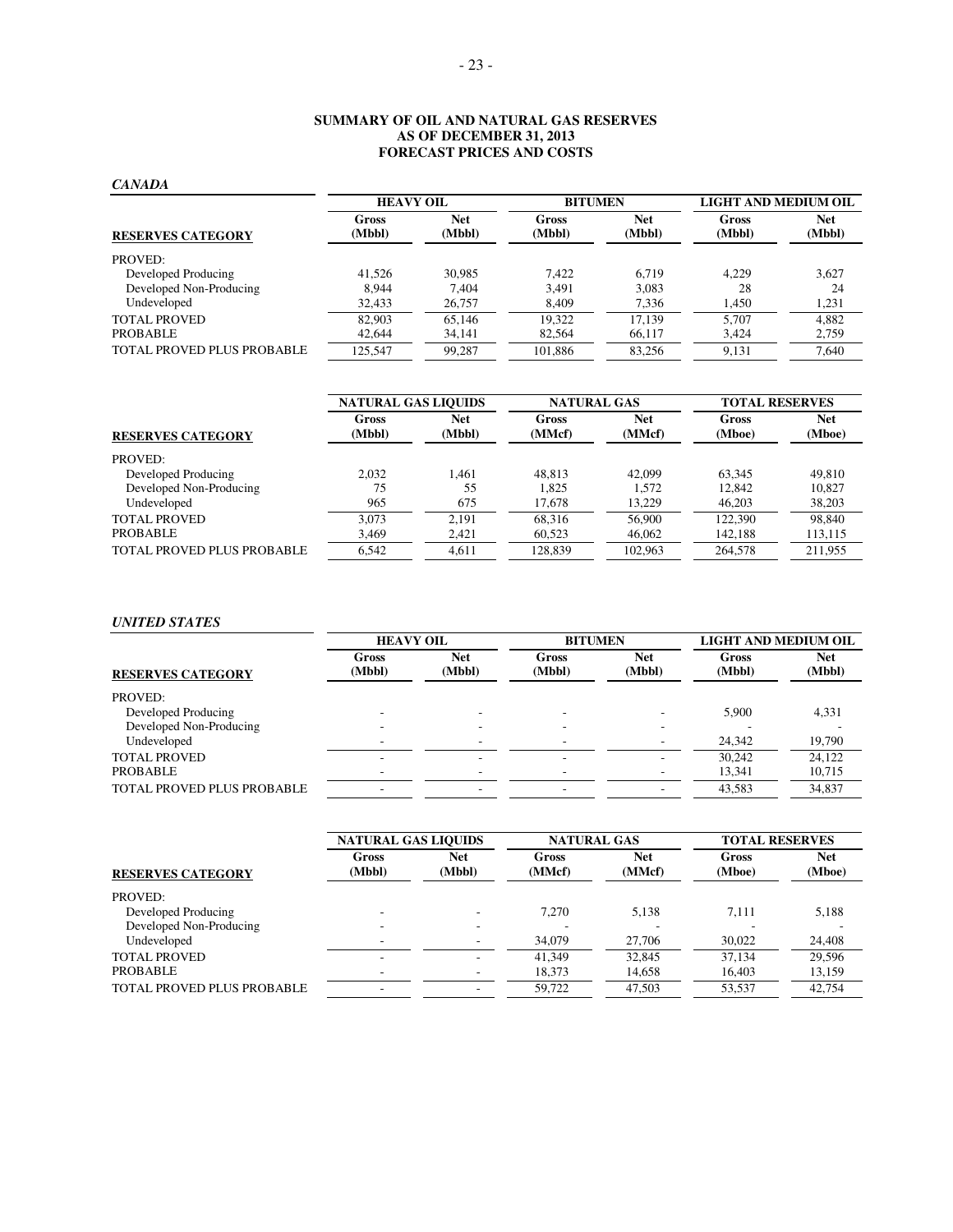# *TOTAL*

|                            | <b>HEAVY OIL</b> |                      | <b>BITUMEN</b>  |                      | LIGHT AND MEDIUM OIL |                      |
|----------------------------|------------------|----------------------|-----------------|----------------------|----------------------|----------------------|
| <b>RESERVES CATEGORY</b>   | Gross<br>(Mbbl)  | <b>Net</b><br>(Mbbl) | Gross<br>(Mbbl) | <b>Net</b><br>(Mbbl) | Gross<br>(Mbbl)      | <b>Net</b><br>(Mbbl) |
| PROVED:                    |                  |                      |                 |                      |                      |                      |
| Developed Producing        | 41.526           | 30.985               | 7.422           | 6.719                | 10.129               | 7,958                |
| Developed Non-Producing    | 8.944            | 7.404                | 3.491           | 3,083                | 28                   | 24                   |
| Undeveloped                | 32.433           | 26,757               | 8.409           | 7,336                | 25.792               | 21,021               |
| TOTAL PROVED               | 82,903           | 65.146               | 19.322          | 17.139               | 35.949               | 29,003               |
| <b>PROBABLE</b>            | 42,644           | 34.141               | 82.564          | 66,117               | 16,765               | 13,474               |
| TOTAL PROVED PLUS PROBABLE | 125.547          | 99,287               | 101.886         | 83.256               | 52.714               | 42,477               |

|                            | <b>NATURAL GAS LIQUIDS</b> |                      | <b>NATURAL GAS</b> |                      | <b>TOTAL RESERVES</b> |                      |
|----------------------------|----------------------------|----------------------|--------------------|----------------------|-----------------------|----------------------|
| <b>RESERVES CATEGORY</b>   | Gross<br>(Mbbl)            | <b>Net</b><br>(Mbbl) | Gross<br>(MMcf)    | <b>Net</b><br>(MMcf) | Gross<br>(Mboe)       | <b>Net</b><br>(Mboe) |
| PROVED:                    |                            |                      |                    |                      |                       |                      |
| Developed Producing        | 2.032                      | 1.461                | 56,083             | 47.238               | 70.456                | 54.997               |
| Developed Non-Producing    | 75                         | 55                   | 1.825              | 1.572                | 12.842                | 10.827               |
| Undeveloped                | 965                        | 675                  | 51.757             | 40.936               | 76.226                | 62,611               |
| <b>TOTAL PROVED</b>        | 3.073                      | 2.191                | 109.665            | 89.745               | 159.524               | 128.436              |
| <b>PROBABLE</b>            | 3,469                      | 2.421                | 78,895             | 60.721               | 158.592               | 126,273              |
| TOTAL PROVED PLUS PROBABLE | 6,542                      | 4,611                | 188,561            | 150.466              | 318.115               | 254,709              |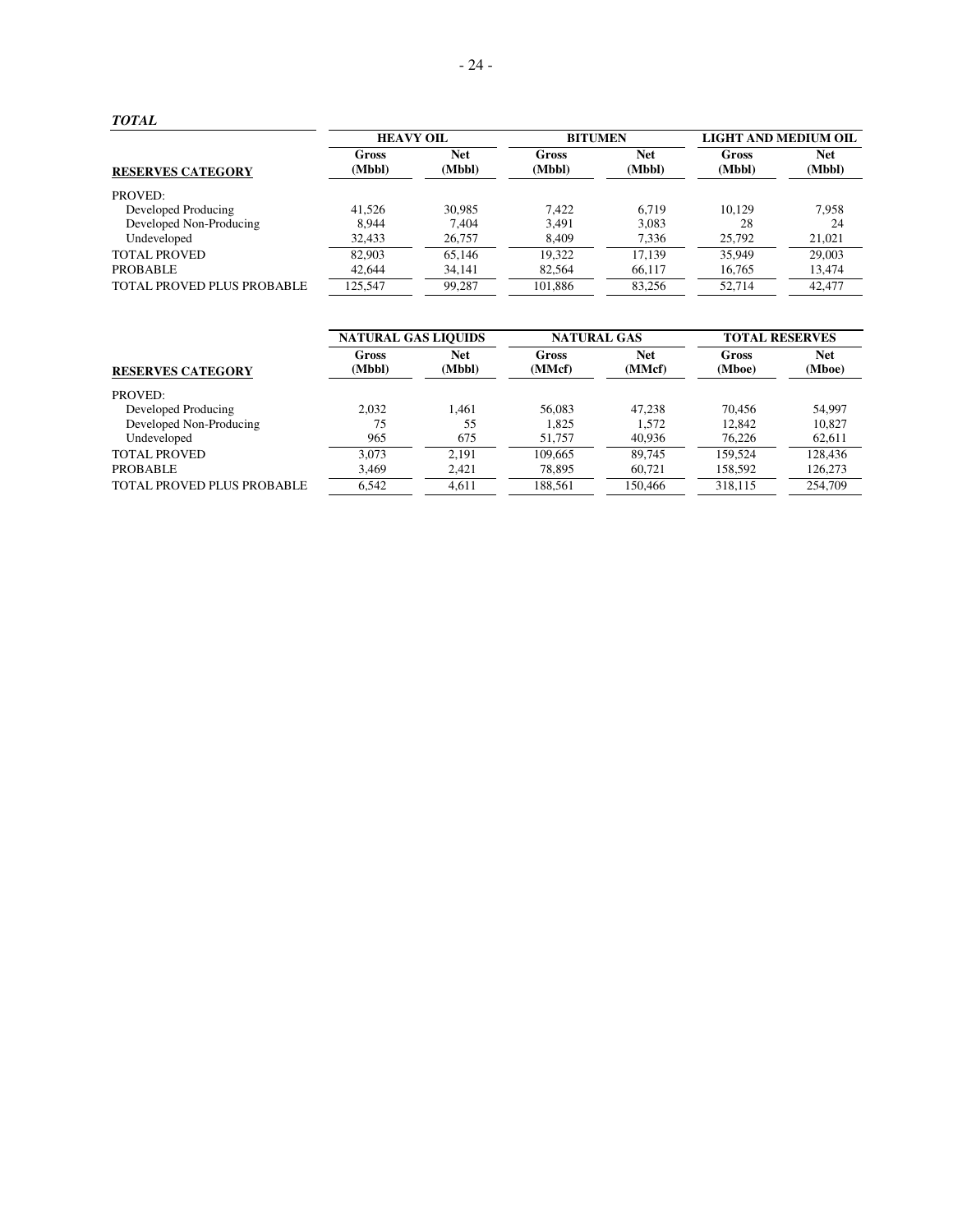#### **SUMMARY OF NET PRESENT VALUES OF FUTURE NET REVENUE AS OF DECEMBER 31, 2013 FORECAST PRICES AND COSTS**

| <b>CANADA</b>              | <b>BEFORE INCOME TAXES DISCOUNTED AT (%/year)</b> |                      |                          |                       |                       |  |  |  |
|----------------------------|---------------------------------------------------|----------------------|--------------------------|-----------------------|-----------------------|--|--|--|
| <b>RESERVES CATEGORY</b>   | $0\%$<br>$($ \$000s $)$                           | 5%<br>$($ \$000s $)$ | $10\%$<br>$($ \$000s $)$ | 15%<br>$($ \$000s $)$ | 20%<br>$($ \$000s $)$ |  |  |  |
| PROVED:                    |                                                   |                      |                          |                       |                       |  |  |  |
| Developed Producing        | 1,834,611                                         | 1,570,961            | 1,384,793                | 1,246,196             | 1,138,834             |  |  |  |
| Developed Non-Producing    | 396,448                                           | 310,251              | 249,035                  | 204,183               | 170,432               |  |  |  |
| Undeveloped                | 1,159,374                                         | 851,610              | 637,943                  | 489,964               | 384,324               |  |  |  |
| <b>TOTAL PROVED</b>        | 3,390,433                                         | 2,732,823            | 2,271,770                | 1,940,343             | 1,693,590             |  |  |  |
| <b>PROBABLE</b>            | 3,949,953                                         | 2,163,413            | 1,321,102                | 869,835               | 602,643               |  |  |  |
| TOTAL PROVED PLUS PROBABLE | 7,340,385                                         | 4,896,236            | 3,592,872                | 2,810,178             | 2,296,233             |  |  |  |
| <b>UNITED STATES</b>       |                                                   |                      |                          |                       |                       |  |  |  |
| <b>RESERVES CATEGORY</b>   |                                                   |                      |                          |                       |                       |  |  |  |
| PROVED:                    |                                                   |                      |                          |                       |                       |  |  |  |
| Developed Producing        | 297,703                                           | 229,474              | 187,748                  | 159,947               | 140,204               |  |  |  |
| Developed Non-Producing    |                                                   |                      |                          |                       |                       |  |  |  |
| Undeveloped                | 1,021,816                                         | 584,122              | 349,675                  | 213,119               | 128,558               |  |  |  |
| <b>TOTAL PROVED</b>        | 1,319,519                                         | 813,596              | 537.424                  | 373,066               | 268,763               |  |  |  |
| <b>PROBABLE</b>            | 837,373                                           | 347,638              | 179,484                  | 107,071               | 70,425                |  |  |  |
| TOTAL PROVED PLUS PROBABLE | 2,156,892                                         | 1,161,234            | 716.907                  | 480.137               | 339,188               |  |  |  |
| <b>TOTAL</b>               |                                                   |                      |                          |                       |                       |  |  |  |
| <b>RESERVES CATEGORY</b>   |                                                   |                      |                          |                       |                       |  |  |  |
| PROVED:                    |                                                   |                      |                          |                       |                       |  |  |  |
| Developed Producing        | 2,132,314                                         | 1,800,435            | 1,572,541                | 1.406.143             | 1,279,038             |  |  |  |
| Developed Non-Producing    | 396,448                                           | 310,251              | 249,035                  | 204,183               | 170,432               |  |  |  |
| Undeveloped                | 2,181,190                                         | 1,435,733            | 987,618                  | 703,083               | 512,882               |  |  |  |
| <b>TOTAL PROVED</b>        | 4,709,952                                         | 3,546,419            | 2,809,194                | 2,313,409             | 1,962,352             |  |  |  |
| <b>PROBABLE</b>            | 4,787,326                                         | 2,511,052            | 1,500,585                | 976,906               | 673,069               |  |  |  |
| TOTAL PROVED PLUS PROBABLE | 9,497,278                                         | 6,057,470            | 4,309,779                | 3,290,315             | 2,635,421             |  |  |  |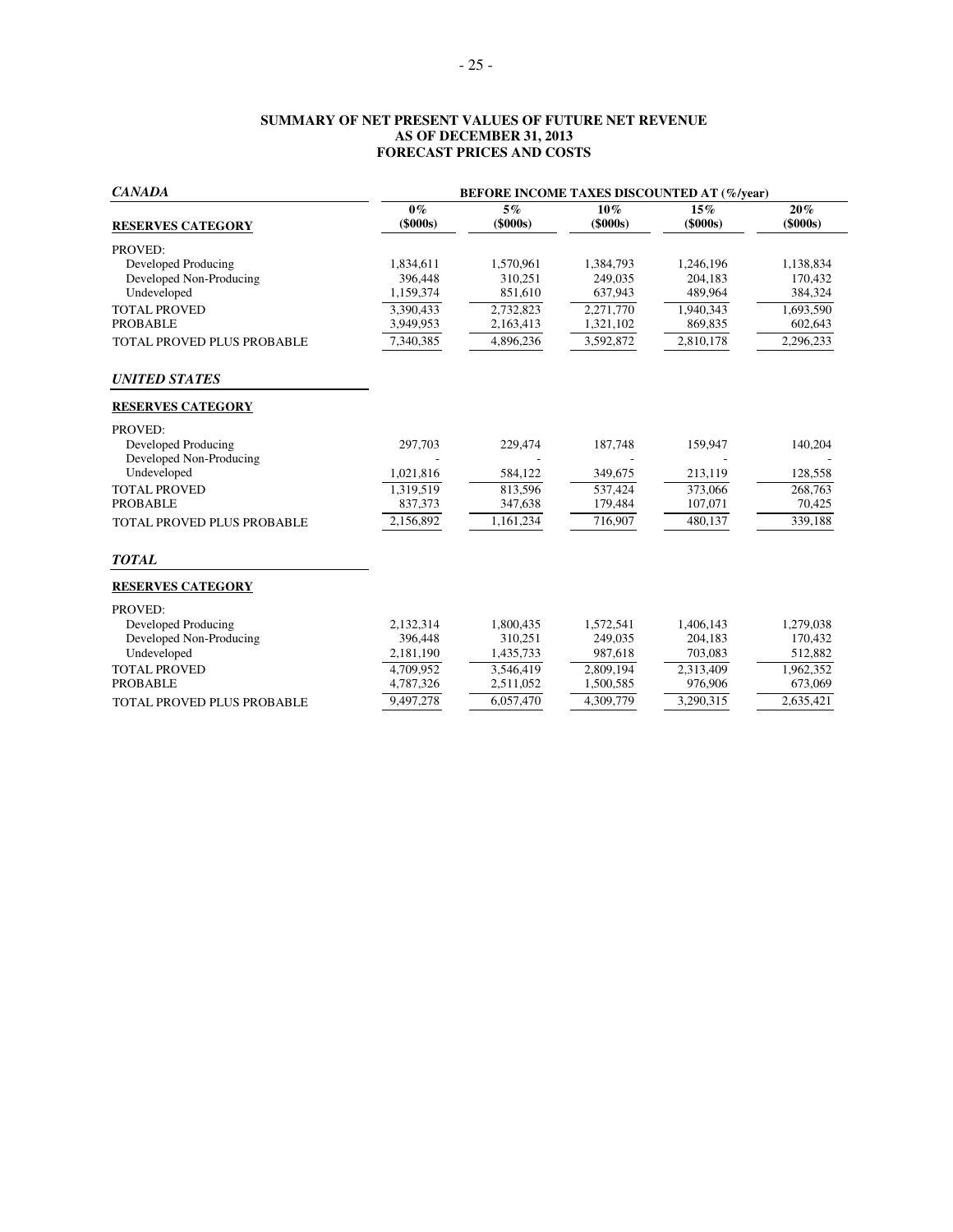#### **SUMMARY OF NET PRESENT VALUES OF FUTURE NET REVENUE AS OF DECEMBER 31, 2013 FORECAST PRICES AND COSTS**

| <b>CANADA</b>                     | <b>AFTER INCOME TAXES DISCOUNTED AT (%/year)</b> |                      |                    |                          |                       |  |  |  |
|-----------------------------------|--------------------------------------------------|----------------------|--------------------|--------------------------|-----------------------|--|--|--|
| <b>RESERVES CATEGORY</b>          | $0\%$<br>$($ \$000s $)$                          | 5%<br>$($ \$000s $)$ | $10\%$<br>(\$000s) | $15\%$<br>$($ \$000s $)$ | 20%<br>$($ \$000s $)$ |  |  |  |
| PROVED:                           |                                                  |                      |                    |                          |                       |  |  |  |
| Developed Producing               | 1,725,841                                        | 1,481,873            | 1,310,049          | 1,182,267                | 1,083,296             |  |  |  |
| Developed Non-Producing           | 293,071                                          | 228,300              | 182,457            | 148,971                  | 123,841               |  |  |  |
| Undeveloped                       | 849,215                                          | 612,680              | 445,622            | 329,799                  | 247,363               |  |  |  |
| <b>TOTAL PROVED</b>               | 2,868,127                                        | 2,322,853            | 1,938,127          | 1,661,037                | 1,454,500             |  |  |  |
| <b>PROBABLE</b>                   | 2,958,729                                        | 1,592,099            | 948,477            | 604,184                  | 400,857               |  |  |  |
| <b>TOTAL PROVED PLUS PROBABLE</b> | 5,826,856                                        | 3,914,953            | 2,886,605          | 2,265,220                | 1,855,357             |  |  |  |
| <b>UNITED STATES</b>              |                                                  |                      |                    |                          |                       |  |  |  |
| <b>RESERVES CATEGORY</b>          |                                                  |                      |                    |                          |                       |  |  |  |
| PROVED:                           |                                                  |                      |                    |                          |                       |  |  |  |
| Developed Producing               | 208,294                                          | 163,902              | 136,712            | 118,509                  | 105,495               |  |  |  |
| Developed Non-Producing           |                                                  |                      |                    |                          |                       |  |  |  |
| Undeveloped                       | 594,461                                          | 334,621              | 194,708            | 112,797                  | 61,853                |  |  |  |
| <b>TOTAL PROVED</b>               | 802,756                                          | 498,523              | 331,420            | 231,306                  | 167,348               |  |  |  |
| <b>PROBABLE</b>                   | 487,161                                          | 201,801              | 104,528            | 62,941                   | 42,032                |  |  |  |
| TOTAL PROVED PLUS PROBABLE        | 1,289,917                                        | 700,324              | 435,947            | 294,248                  | 209,380               |  |  |  |
| <b>TOTAL</b>                      |                                                  |                      |                    |                          |                       |  |  |  |
| <b>RESERVES CATEGORY</b>          |                                                  |                      |                    |                          |                       |  |  |  |
| PROVED:                           |                                                  |                      |                    |                          |                       |  |  |  |
| Developed Producing               | 1,934,135                                        | 1,645,774            | 1,446,761          | 1,300,777                | 1,188,791             |  |  |  |
| Developed Non-Producing           | 293,071                                          | 228,300              | 182,457            | 148,971                  | 123,841               |  |  |  |
| Undeveloped                       | 1,443,676                                        | 947,302              | 640,329            | 442,596                  | 309,215               |  |  |  |
| <b>TOTAL PROVED</b>               | 3,670,882                                        | 2,821,376            | 2,269,547          | 1,892,343                | 1,621,848             |  |  |  |
| <b>PROBABLE</b>                   | 3,445,891                                        | 1,793,900            | 1,053,005          | 667,125                  | 442,889               |  |  |  |
| <b>TOTAL PROVED PLUS PROBABLE</b> | 7.116.773                                        | 4.615.277            | 3,322,552          | 2.559.468                | 2,064,737             |  |  |  |

#### **TOTAL FUTURE NET REVENUE (UNDISCOUNTED) AS OF DECEMBER 31, 2013 FORECAST PRICES AND COSTS**

| <b>TOTAL PROVED</b><br><b>RESERVES</b>               | <b>REVENUE</b><br>$(\$000s)$ | <b>ROYALTIES</b><br>$($ \$000s $)$ | <b>OPERAT-</b><br><b>ING</b><br><b>COSTS</b><br>(\$000s) | DEVELOP-<br><b>MENT</b><br><b>COSTS</b><br>$($ \$000s $)$ | WELL<br><b>ABANDON-</b><br><b>MENT</b><br><b>COSTS</b><br>$($ \$000s $)$ | <b>FUTURE NET</b><br><b>REVENUE</b><br><b>BEFORE INCOME</b><br><b>TAXES</b><br>$(\$000s)$ | <b>INCOME</b><br><b>TAXES</b><br>(\$000s) | <b>FUTURE NET</b><br><b>REVENUE</b><br><b>AFTER INCOME</b><br><b>TAXES</b><br>$($ \$000s $)$ |
|------------------------------------------------------|------------------------------|------------------------------------|----------------------------------------------------------|-----------------------------------------------------------|--------------------------------------------------------------------------|-------------------------------------------------------------------------------------------|-------------------------------------------|----------------------------------------------------------------------------------------------|
| Canada                                               | 8.483.141                    | 1,516,145                          | 2,858,885                                                | 668,637                                                   | 49,041                                                                   | 3.390.433                                                                                 | 522,306                                   | 2,868,127                                                                                    |
| <b>United States</b>                                 | 3.612.499                    | 1.024.659                          | 622,753                                                  | 645,567                                                   |                                                                          | 1.319.519                                                                                 | 516.764                                   | 802.756                                                                                      |
| Total                                                | 12.095.640                   | 2,540,804                          | 3,481,639                                                | 1,314,204                                                 | 49,041                                                                   | 4,709,952                                                                                 | 1,039,070                                 | 3,670,882                                                                                    |
| <b>TOTAL PROVED PLUS</b><br><b>PROBABLE RESERVES</b> |                              |                                    |                                                          |                                                           |                                                                          |                                                                                           |                                           |                                                                                              |
| Canada                                               | 19.625.695                   | 3.621.847                          | 7.042.137                                                | 1.549.183                                                 | 72,142                                                                   | 7.340.385                                                                                 | 1,513,529                                 | 5,826,856                                                                                    |
| <b>United States</b>                                 | 5,614,096                    | 1,582,422                          | 1,157,180                                                | 717,602                                                   |                                                                          | 2,156,892                                                                                 | 866,975                                   | 1,289,917                                                                                    |
| Total                                                | 25,239,791                   | 5,204,269                          | 8,199,317                                                | 2,266,786                                                 | 72,142                                                                   | 9,497,278                                                                                 | 2,380,505                                 | 7,116,773                                                                                    |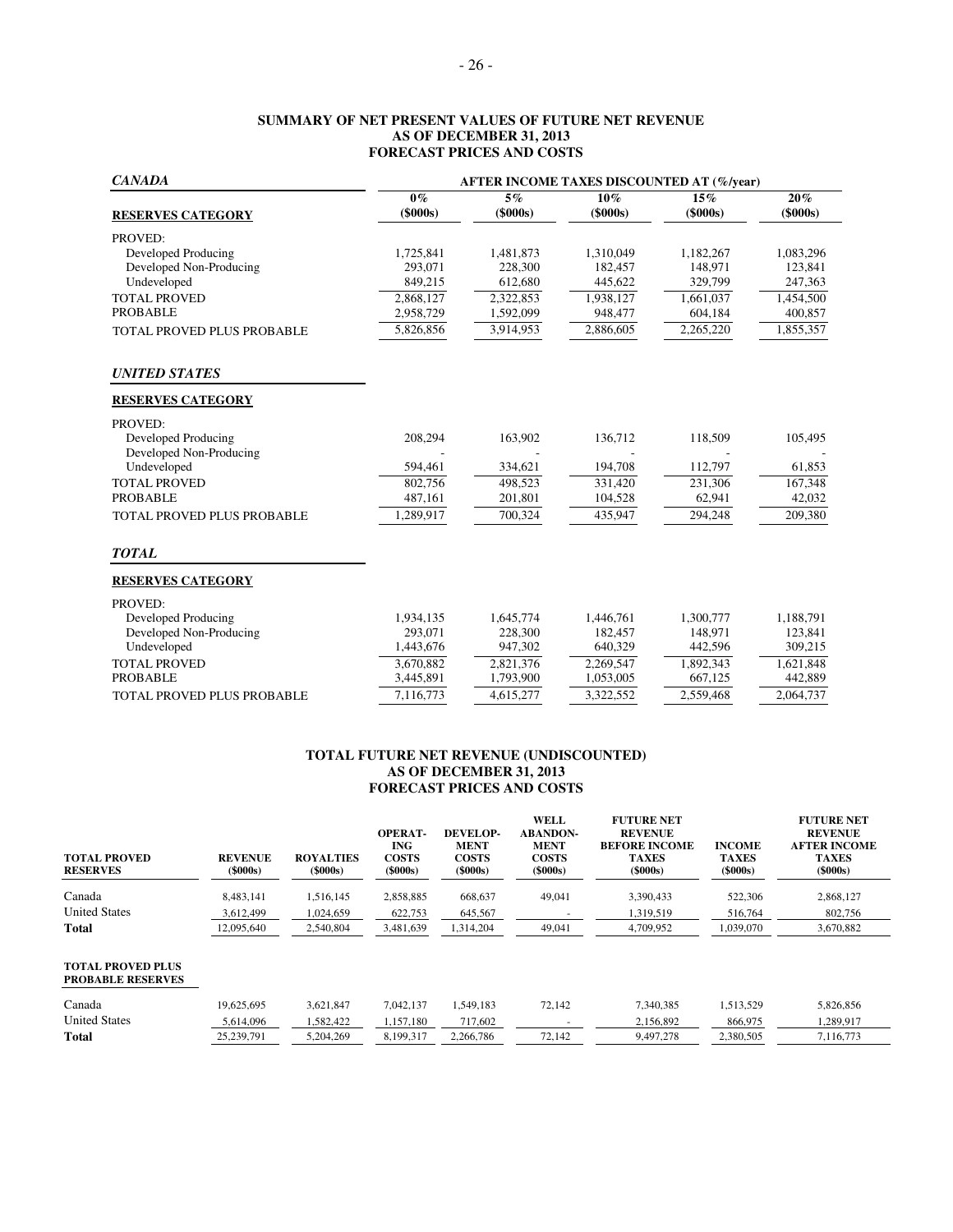#### **FUTURE NET REVENUE BY PRODUCTION GROUP AS OF DECEMBER 31, 2013 FORECAST PRICES AND COSTS**

| <b>RESERVES</b><br><b>CATEGORY</b> | <b>PRODUCTION GROUP</b>                                                                                                                                                            | <b>FUTURE NET REVENUE</b><br><b>BEFORE INCOME TAXES</b><br>(discounted at 10%/year)<br>$($ \$000s $)$ | <b>UNIT VALUE</b><br>$$/boe$$ <sup>(1)</sup> |
|------------------------------------|------------------------------------------------------------------------------------------------------------------------------------------------------------------------------------|-------------------------------------------------------------------------------------------------------|----------------------------------------------|
| <b>CANADA</b>                      |                                                                                                                                                                                    |                                                                                                       |                                              |
| Proved                             | Heavy Oil (including solution gas and other by-products)<br>Bitumen (including solution gas and other by-products)<br>Light and Medium Crude Oil (including solution gas and other | 1,664,442<br>324,769                                                                                  | 25.29<br>18.95                               |
|                                    | by-products)<br>Natural Gas (including by-products but excluding natural gas                                                                                                       | 159,104                                                                                               | 27.39                                        |
|                                    | from oil wells)                                                                                                                                                                    | 123,455                                                                                               | 12.24                                        |
|                                    | <b>Total Canada</b>                                                                                                                                                                | 2,271,770                                                                                             |                                              |
| Proved plus<br>Probable            | Heavy Oil (including solution gas and other by-products)<br>Bitumen (including solution gas and other by-products)<br>Light and Medium Crude Oil (including solution gas and other | 2,401,416<br>753,259                                                                                  | 23.97<br>9.05                                |
|                                    | by-products)<br>Natural Gas (including by-products but excluding natural gas                                                                                                       | 212,526                                                                                               | 24.00                                        |
|                                    | from oil wells)                                                                                                                                                                    | 225,671                                                                                               | 11.49                                        |
|                                    | <b>Total Canada</b>                                                                                                                                                                | 3,592,872                                                                                             |                                              |
| <b>UNITED STATES</b>               |                                                                                                                                                                                    |                                                                                                       |                                              |
| Proved                             | Heavy Oil (including solution gas and other by-products)<br>Bitumen (including solution gas and other by-products)<br>Light and Medium Crude Oil (including solution gas and other |                                                                                                       |                                              |
|                                    | by-products)<br>Natural Gas (including by-products but excluding natural gas<br>from oil wells)                                                                                    | 537,424                                                                                               | 18.16                                        |
|                                    | <b>Total United States</b>                                                                                                                                                         | 537,424                                                                                               |                                              |
| Proved plus<br>Probable            | Heavy Oil (including solution gas and other by-products)<br>Bitumen (including solution gas and other by-products)<br>Light and Medium Crude Oil (including solution gas and other |                                                                                                       |                                              |
|                                    | by-products)<br>Natural Gas (including by-products but excluding natural gas<br>from oil wells)                                                                                    | 716,907                                                                                               | 16.77                                        |
|                                    | <b>Total United States</b>                                                                                                                                                         | 716,907                                                                                               |                                              |
| <b>TOTAL</b>                       |                                                                                                                                                                                    |                                                                                                       |                                              |
| Proved                             | Heavy Oil (including solution gas and other by-products)<br>Bitumen (including solution gas and other by-products)                                                                 | 1,664,442<br>324,769                                                                                  | 25.29<br>18.95                               |
|                                    | Light and Medium Crude Oil (including solution gas and other<br>by-products)                                                                                                       | 696,528                                                                                               | 19.67                                        |
|                                    | Natural Gas (including by-products but excluding natural gas<br>from oil wells)                                                                                                    | 123,455                                                                                               | 12.24                                        |
|                                    | <b>Total</b>                                                                                                                                                                       | 2,809,194                                                                                             |                                              |
| Proved plus<br>Probable            | Heavy Oil (including solution gas and other by-products)<br>Bitumen (including solution gas and other by-products)<br>Light and Medium Crude Oil (including solution gas and other | 2,401,416<br>753,259                                                                                  | 23.97<br>9.05                                |
|                                    | by-products)<br>Natural Gas (including by-products but excluding natural gas                                                                                                       | 929,433                                                                                               | 18.01                                        |
|                                    | from oil wells)                                                                                                                                                                    | 225,671                                                                                               | 11.49                                        |
|                                    | <b>Total</b>                                                                                                                                                                       | 4,309,779                                                                                             |                                              |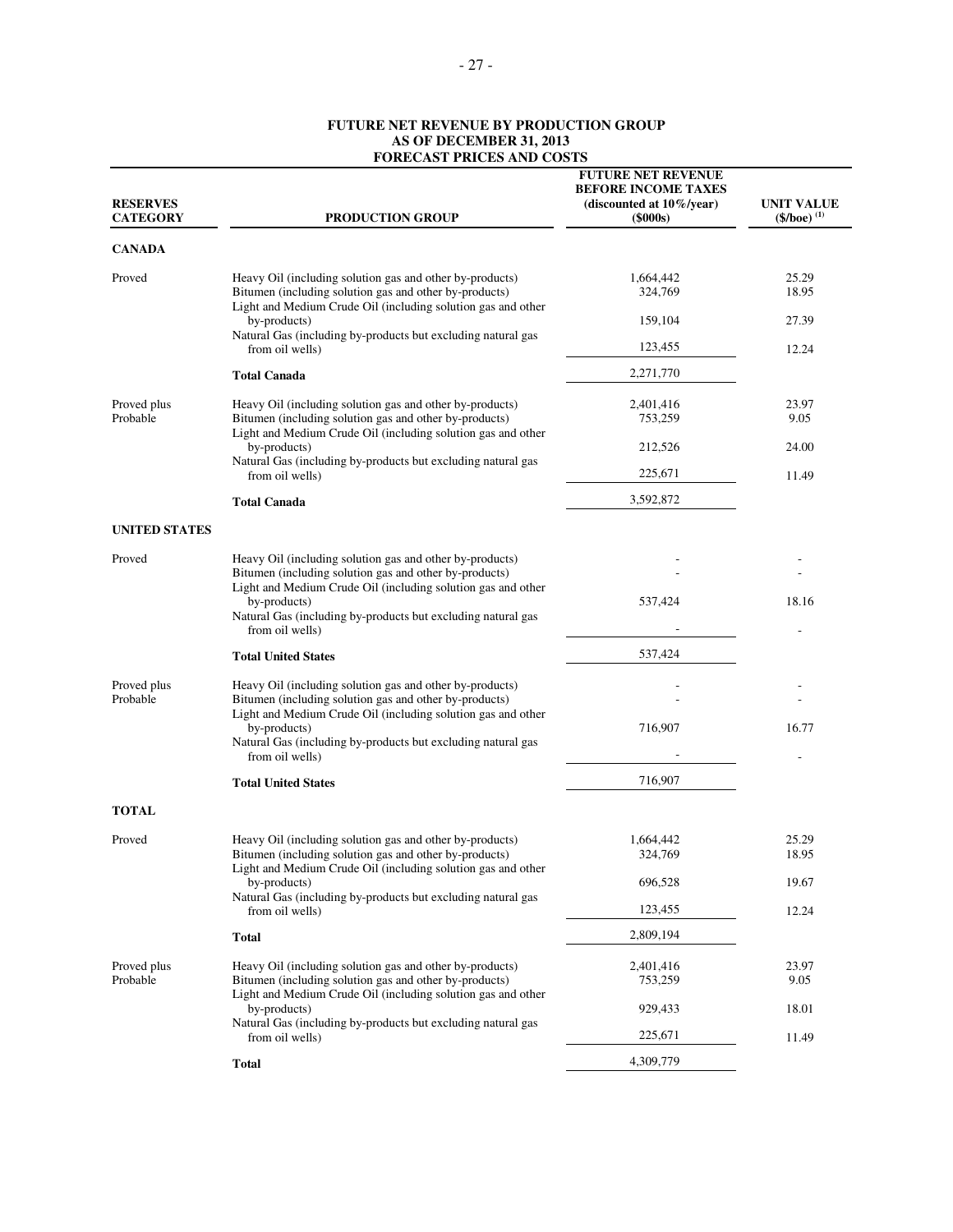Note:

(1) Unit values are based on net reserves volumes.

#### *Definitions and Notes to Reserves Data Tables*

In the tables set forth above under the subheading "*Disclosure of Reserves Data*" and elsewhere in this Annual Information Form the following definitions and other notes are applicable:

- 1. "**Gross**" means:
	- (a) in relation to our interest in production and reserves, our interest (operating and non-operating) share before deduction of royalties and without including any of our royalty interests;
	- (b) in relation to wells, the total number of wells in which we have an interest; and
	- (c) in relation to properties, the total area of properties in which we have an interest.
- 2. "**Net**" means:
	- (a) in relation to our interest in production and reserves, our interest (operating and non-operating) share after deduction of royalty obligations, plus our royalty interest in production or reserves;
	- (b) in relation to wells, the number of wells obtained by aggregating our working interest in each of our gross wells; and
	- (c) in relation to our interest in a property, the total area in which we have an interest multiplied by our working interest.
- 3. Definitions used for reserves categories are as follows:

#### *Reserves Categories*

Reserves are estimated remaining quantities of oil and natural gas and related substances anticipated to be recoverable from known accumulations, from a given date forward, based on:

- (a) analysis of drilling, geological, geophysical and engineering data;
- (b) the use of established technology; and
- (c) specified economic conditions (see the discussion of "*Economic Assumptions*" below).

Reserves are classified according to the degree of certainty associated with the estimates.

- (a) Proved reserves are those reserves that can be estimated with a high degree of certainty to be recoverable. It is likely that the actual remaining quantities recovered will exceed the estimated proved reserves.
- (b) Probable reserves are those additional reserves that are less certain to be recovered than proved reserves. It is equally likely that the actual remaining quantities recovered will be greater or less than the sum of the estimated proved plus probable reserves.

"Economic Assumptions" will be the forecast prices and costs used in the estimate.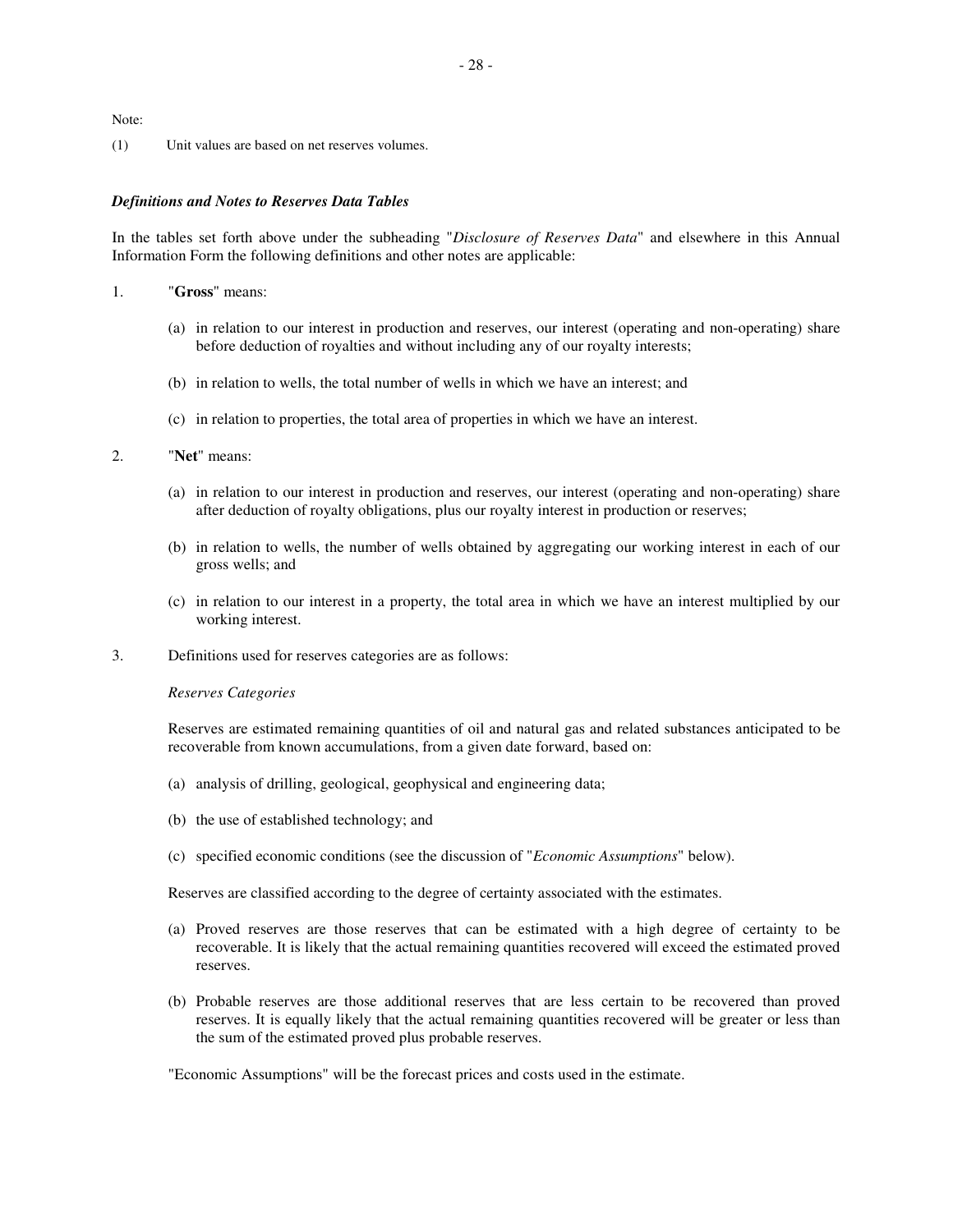#### *Development and Production Status*

Each of the reserves categories (proved and probable) may be divided into developed and undeveloped categories:

- (a) Developed reserves are those reserves that are expected to be recovered from existing wells and installed facilities or, if facilities have not been installed, that would involve a low expenditure (for example, when compared to the cost of drilling a well) to put the reserves on production. The developed category may be subdivided into the following categories:
	- (i) Developed producing reserves are those reserves that are expected to be recovered from completion intervals open at the time of the estimate. These reserves may be currently producing or, if shut-in, they must have previously been on production, and the date of resumption of production must be known with reasonable certainty.
	- (ii) Developed non-producing reserves are those reserves that either have not been on production, or have previously been on production, but are shut-in, and the date of resumption of production is unknown.
- (b) Undeveloped reserves are those reserves expected to be recovered from known accumulations where a significant expenditure (for example, when compared to the cost of drilling a well) is required to render them capable of production. They must fully meet the requirements of the reserves classification (proved, probable) to which they are assigned.

# *Levels of Certainty for Reported Reserves*

The qualitative certainty levels referred to in the definitions above are applicable to individual reserves entities (which refers to the lowest level at which reserves calculations are performed) and to reported reserves (which refers to the highest level sum of individual entity estimates for which reserves are presented). Reported reserves should target the following levels of certainty under a specific set of economic conditions:

- (a) at least a 90 percent probability that the quantities actually recovered will equal or exceed the estimated proved reserves; and
- (b) at least a 50 percent probability that the quantities actually recovered will equal or exceed the sum of the estimated proved plus probable reserves.

A qualitative measure of the certainty levels pertaining to estimates prepared for the various reserves categories is desirable to provide a clearer understanding of the associated risks and uncertainties. However, the majority of reserves estimates will be prepared using deterministic methods that do not provide a mathematically derived quantitative measure of probability. In principle, there should be no difference between estimates prepared using probabilistic or deterministic methods.

- 4. "**Exploratory well**" means a well that is not a development well, a service well or a stratigraphic test well.
- 5. "**Development costs**" means costs incurred to obtain access to reserves and to provide facilities for extracting, treating, gathering and storing the oil and gas from reserves. More specifically, development costs, including applicable operating costs of support equipment and facilities and other costs of development activities, are costs incurred to:
	- (a) gain access to and prepare well locations for drilling, including surveying well locations for the purpose of determining specific development drilling sites, clearing ground draining, road building, and relocating public roads, gas lines and power lines, pumping equipment and wellhead assembly;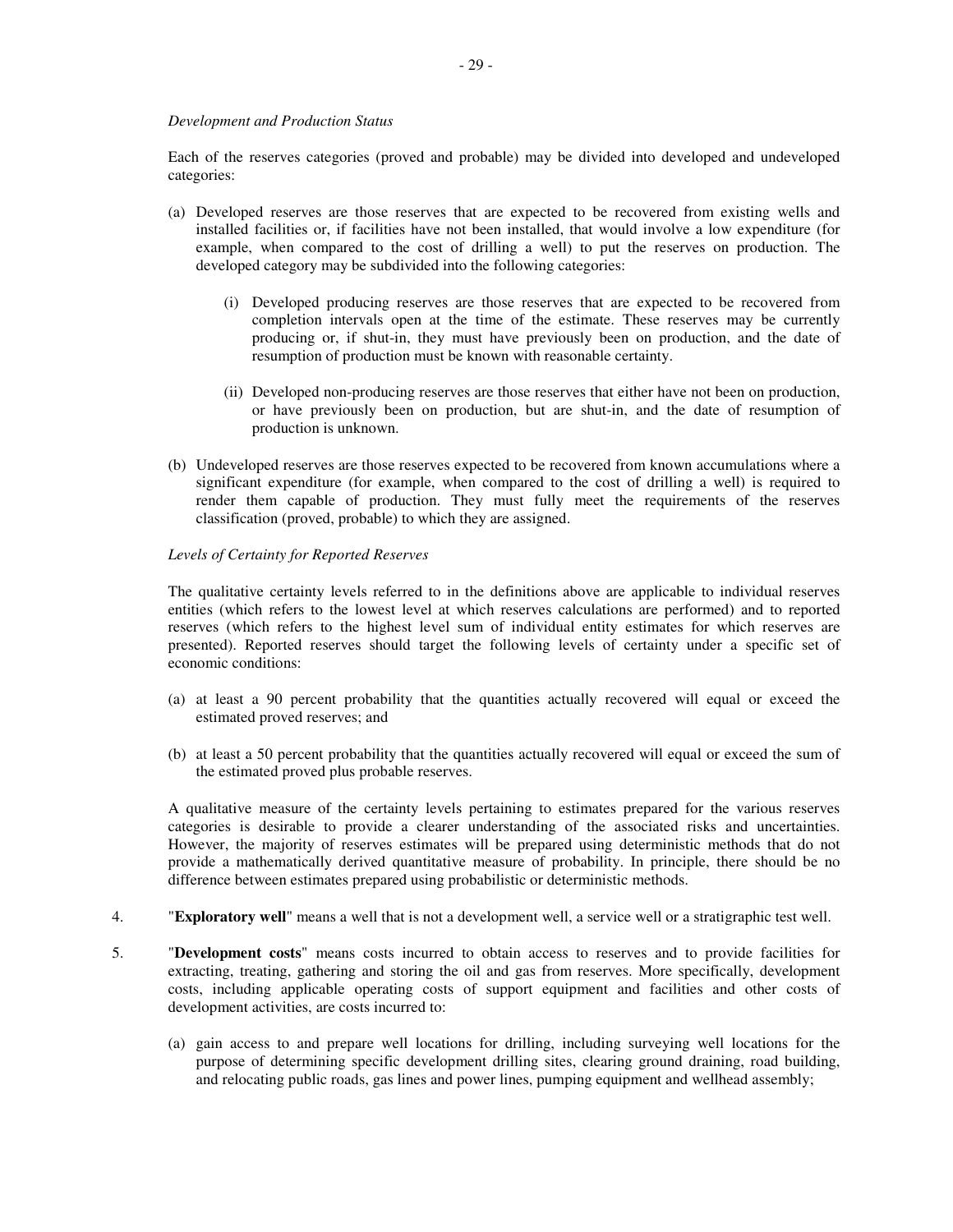- (b) drill and equip development wells, development type stratigraphic test wells and service wells, including the costs of platforms and of well equipment such as casing, tubing, pumping equipment and wellhead assembly;
- (c) acquire, construct and install production facilities such as flow lines, separators, treaters, heaters, manifolds, measuring devices and production storage tanks, natural gas cycling and processing plants, and central utility and waste disposal systems; and
- (d) provide improved recovery systems.
- 6. "**Development well**" means a well drilled inside the established limits of an oil and gas reservoir, or in close proximity to the edge of the reservoir, to the depth of a stratigraphic horizon known to be productive.
- 7. "**Exploration costs**" means costs incurred in identifying areas that may warrant examination and in examining specific areas that are considered to have prospects that may contain oil and gas reserves, including costs of drilling exploratory wells and exploratory type stratigraphic test wells. Exploration costs may be incurred both before acquiring the related property and after acquiring the property. Exploration costs, which include applicable operating costs of support equipment and facilities and other costs of exploration activities, are:
	- (a) costs of topographical, geochemical, geological and geophysical studies, rights of access to properties to conduct those studies, and salaries and other expenses of geologists, geophysical crews and others conducting those studies;
	- (b) costs of carrying and retaining unproved properties, such as delay rentals, taxes (other than income and capital taxes) on properties, legal costs for title defence, and the maintenance of land and lease records;
	- (c) dry hole contributions and bottom hole contributions;
	- (d) costs of drilling and equipping exploratory wells; and
	- (e) costs of drilling exploratory type stratigraphic test wells.
- 8. "**Service well**" means a well drilled or completed for the purpose of supporting production in an existing field. Wells in this class are drilled for the following specific purposes: gas injection (natural gas, propane, butane or flue gas), water injection, steam injection, air injection, salt water disposal, water supply for injection, observation or injection for combustion.

#### 9. "**Forecast Prices and Costs**"

These are prices and costs that are:

- (a) generally acceptable as being a reasonable outlook of the future; and
- (b) if and only to the extent that, there are fixed or presently determinable future prices or costs to which Baytex is legally bound by a contractual or other obligation to supply a physical product, including those for an extension period of a contract that is likely to be extended, those prices or costs rather than the prices and costs referred to in paragraph (a).
- 10. Numbers in the tables may not add due to rounding.
- 11. The estimates of future net revenue presented in the tables above do not represent fair market value.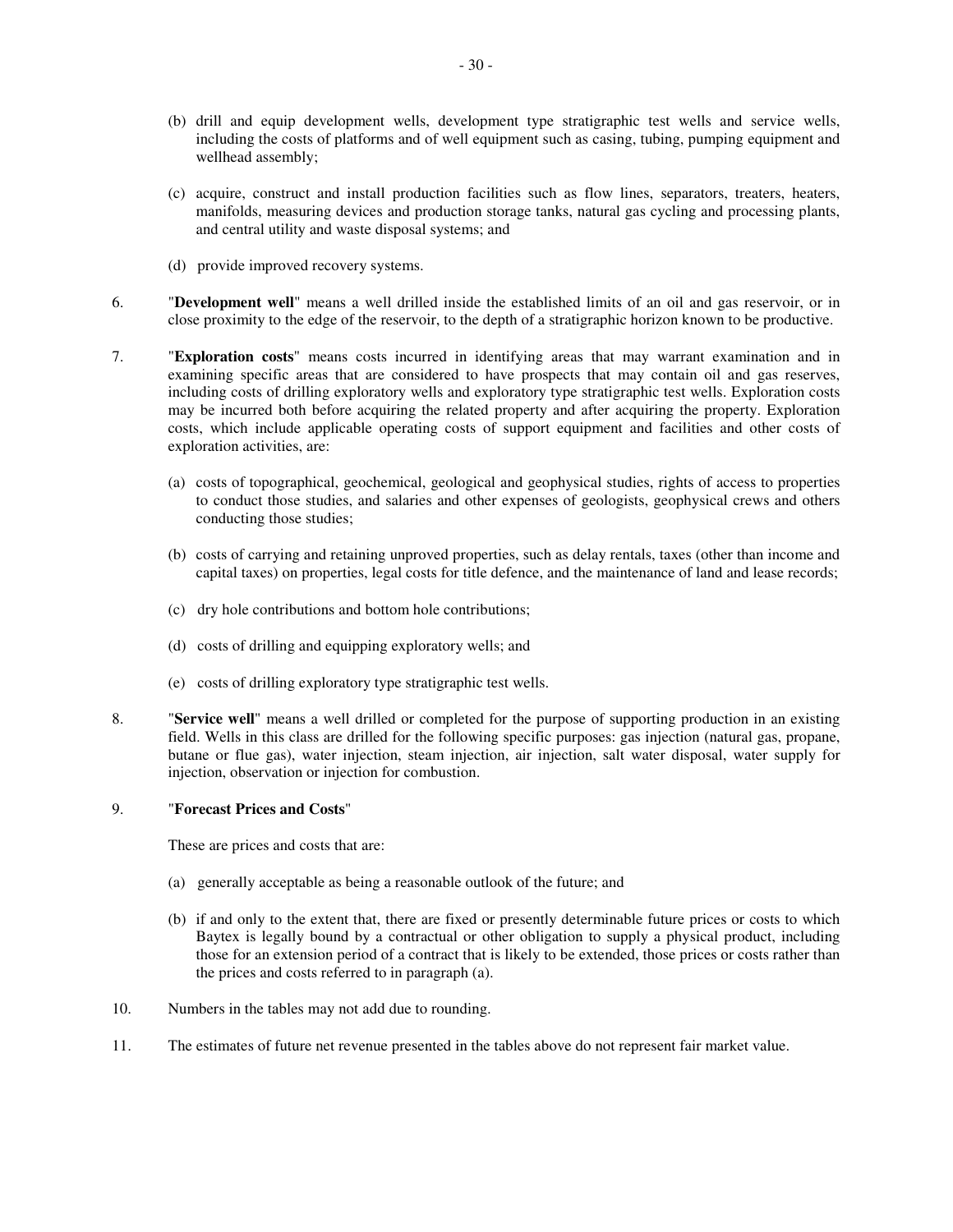# *Pricing Assumptions*

The forecast cost and price assumptions include increases in actual wellhead selling prices and take into account inflation with respect to future operating and capital costs. Crude oil, heavy oil, natural gas and natural gas liquids benchmark reference pricing, as at December 31, 2013, inflation and exchange rates utilized in the Sproule Report were as follows:

|            | Oil                                                        |                                                                                    | <b>Natural Gas</b>                                                                      |                              |                                   |                                                       |                                                      |
|------------|------------------------------------------------------------|------------------------------------------------------------------------------------|-----------------------------------------------------------------------------------------|------------------------------|-----------------------------------|-------------------------------------------------------|------------------------------------------------------|
|            | <b>WTI Cushing</b><br>Oklahoma <sup>(2)</sup><br>(SUS/bbl) | <b>Edmonton</b><br><b>Par Price</b><br>$40^\circ$ API <sup>(3)</sup><br>(SCdn/bbl) | Western<br>Canadian<br><b>Select</b><br>$20.5^{\circ}$ API <sup>(4)</sup><br>(SCdn/bbl) | $AECO-C(5)$<br>(\$Cdn/MMbtu) | Henry $Hub^{(6)}$<br>(\$US/MMbtu) | <b>Inflation</b><br>Rate <sup>(7)</sup><br>$\%$ /year | <b>Exchange</b><br>Rate <sup>(8)</sup><br>(SUS/SCdn) |
| Historical |                                                            |                                                                                    |                                                                                         |                              |                                   |                                                       |                                                      |
| 2009       | 61.63                                                      | 66.20                                                                              | 58.66                                                                                   | 4.19                         | 4.01                              | 2.0                                                   | 0.880                                                |
| 2010       | 79.43                                                      | 77.80                                                                              | 67.21                                                                                   | 4.16                         | 4.39                              | 1.2                                                   | 0.971                                                |
| 2011       | 95.00                                                      | 95.16                                                                              | 77.09                                                                                   | 3.72                         | 4.04                              | 1.6                                                   | 1.012                                                |
| 2012       | 94.19                                                      | 86.57                                                                              | 73.08                                                                                   | 2.43                         | 2.79                              | 1.3                                                   | 1.001                                                |
| 2013       | 97.98                                                      | 93.24                                                                              | 74.20                                                                                   | 3.13                         | 3.68                              | 0.8                                                   | 0.971                                                |
| Forecast   |                                                            |                                                                                    |                                                                                         |                              |                                   |                                                       |                                                      |
| 2014       | 94.65                                                      | 92.64                                                                              | 77.81                                                                                   | 4.00                         | 4.17                              | 1.5                                                   | 0.940                                                |
| 2015       | 88.37                                                      | 89.31                                                                              | 75.02                                                                                   | 3.99                         | 4.15                              | 1.5                                                   | 0.940                                                |
| 2016       | 84.25                                                      | 89.63                                                                              | 75.29                                                                                   | 4.00                         | 4.17                              | 1.5                                                   | 0.940                                                |
| 2017       | 95.52                                                      | 101.62                                                                             | 85.36                                                                                   | 4.93                         | 5.04                              | 1.5                                                   | 0.940                                                |
| 2018       | 96.96                                                      | 103.14                                                                             | 86.64                                                                                   | 5.01                         | 5.12                              | 1.5                                                   | 0.940                                                |
| Thereafter |                                                            |                                                                                    |                                                                                         | Escalation Rate of 1.5%      |                                   |                                                       |                                                      |

# **SUMMARY OF PRICING AND INFLATION RATE ASSUMPTIONS FORECAST PRICES AND COSTS AS AT DECEMBER 31, 2013(1)**

Notes:

(1) Each price from the Sproule forecast was adjusted for quality differentials and transportation costs applicable to the specific product and evaluation area.

(2) Price used in the preparation of light crude oil reserves in the United States.<br>(3) Price used in the preparation of light and medium crude oil and natural gas l

(3) Price used in the preparation of light and medium crude oil and natural gas liquids reserves in Canada.<br>(4) Price used in the preparation of heavy oil and bitumen reserves in Canada.

Price used in the preparation of heavy oil and bitumen reserves in Canada.

(5) Price used in the preparation of natural gas reserves in Canada.

(6) Price used in the preparation of natural gas reserves in the United States.

(7) Inflation rates for forecasting prices and costs.

(8) Exchange rate used to generate the benchmark reference prices in this table.

Weighted average prices realized by us for the year ended December 31, 2013, excluding hedging activities, were \$64.17/bbl for heavy oil, \$79.61/bbl for light oil and NGL and \$3.32/Mcf for natural gas.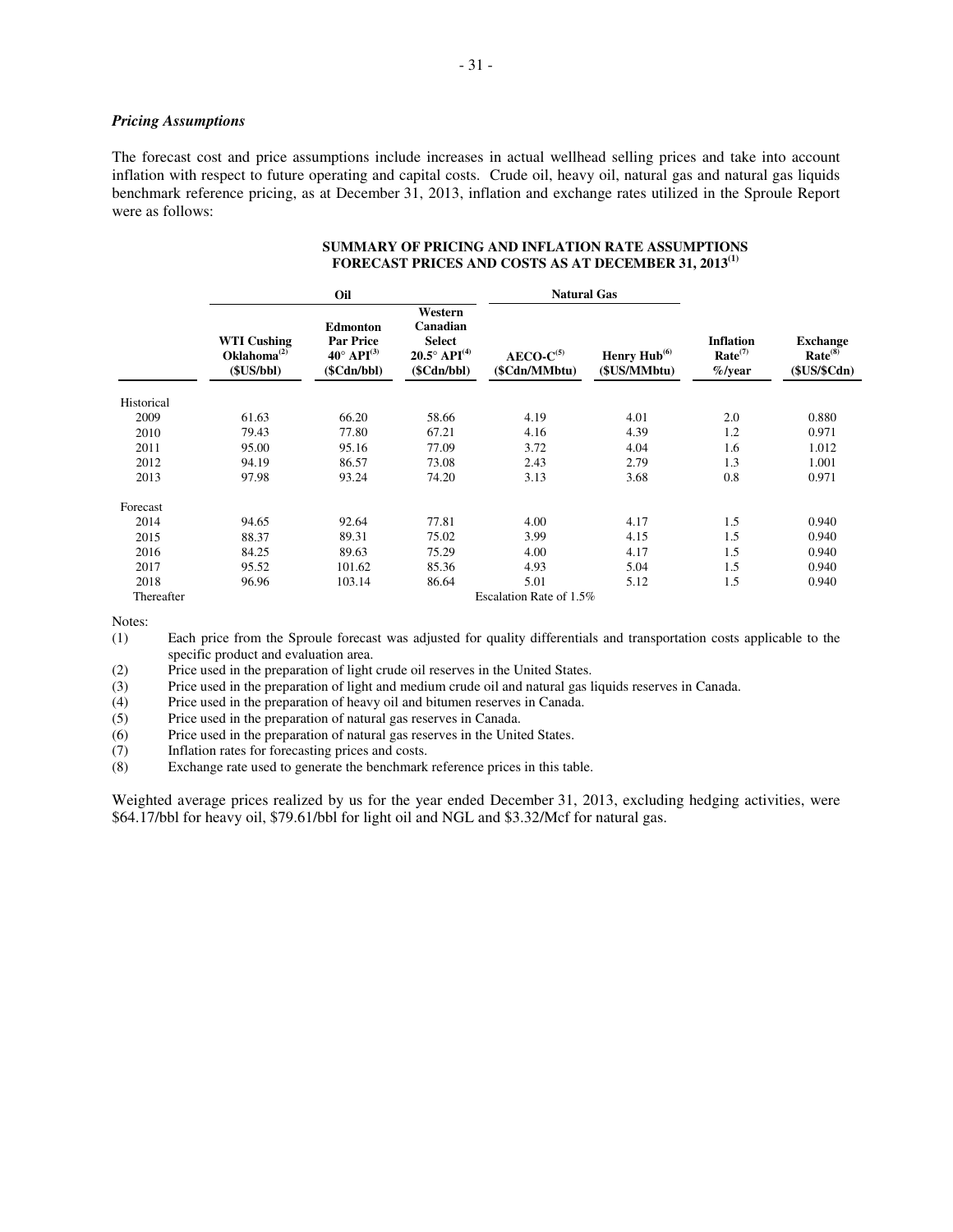#### **RECONCILIATION OF GROSS RESERVES BY PRINCIPAL PRODUCT TYPE FORECAST PRICES AND COSTS**

|                            |                         | <b>HEAVY OIL</b>   |                                          | <b>BITUMEN</b>           |                    |                                          |  |
|----------------------------|-------------------------|--------------------|------------------------------------------|--------------------------|--------------------|------------------------------------------|--|
| <b>CANADA</b>              | <b>Proved</b><br>(Mbbl) | Probable<br>(Mbbl) | <b>Proved Plus</b><br>Probable<br>(Mbbl) | Proved<br>(Mbbl)         | Probable<br>(Mbbl) | <b>Proved Plus</b><br>Probable<br>(Mbbl) |  |
| <b>December 31, 2012</b>   | 79.843                  | 42.021             | 121.863                                  | 19.476                   | 82,085             | 101.562                                  |  |
| Extensions and Infills     | 19,212                  | 5.865              | 25,078                                   | 560                      | 240                | 800                                      |  |
| <b>Improved Recovery</b>   | 243                     | 888                | 1.131                                    |                          |                    |                                          |  |
| <b>Technical Revisions</b> | (2,535)                 | (6,609)            | (9,145)                                  | 56                       | 233                | 289                                      |  |
| <b>Discoveries</b>         | 10                      | 6                  | 17                                       | $\overline{\phantom{a}}$ |                    | $\overline{\phantom{a}}$                 |  |
| Acquisitions               |                         |                    |                                          |                          |                    |                                          |  |
| <b>Dispositions</b>        |                         |                    |                                          |                          |                    |                                          |  |
| <b>Economic Factors</b>    | 581                     | 473                | 1.053                                    | 132                      | 6                  | 138                                      |  |
| Production                 | (14, 451)               | -                  | (14, 451)                                | (903)                    |                    | (903)                                    |  |
| December 31, 2013          | 82,903                  | 42,644             | 125,547                                  | 19,322                   | 85,564             | 101,886                                  |  |

|                            |                         | LIGHT AND MEDIUM OIL |                                          | <b>NATURAL GAS</b>      |                    |                                          |
|----------------------------|-------------------------|----------------------|------------------------------------------|-------------------------|--------------------|------------------------------------------|
| <b>CANADA</b>              | <b>Proved</b><br>(Mbbl) | Probable<br>(Mbbl)   | <b>Proved Plus</b><br>Probable<br>(Mbbl) | <b>Proved</b><br>(MMcf) | Probable<br>(MMcf) | <b>Proved Plus</b><br>Probable<br>(MMcf) |
| <b>December 31, 2012</b>   | 7,891                   | 4,324                | 12.215                                   | 68,665                  | 33,055             | 101,720                                  |
| Extensions and Infills     | 787                     | 159                  | 945                                      | 5,882                   | 33,156             | 39,038                                   |
| <b>Improved Recovery</b>   |                         |                      |                                          |                         |                    |                                          |
| <b>Technical Revisions</b> | (732)                   | (759)                | (1, 491)                                 | 11,223                  | (6,894)            | 4,329                                    |
| <b>Discoveries</b>         |                         |                      |                                          |                         |                    |                                          |
| Acquisitions               |                         |                      |                                          |                         |                    |                                          |
| <b>Dispositions</b>        | (1,156)                 | (379)                | (1,535)                                  | (22)                    | (4)                | (26)                                     |
| <b>Economic Factors</b>    | 78                      | 78                   | 157                                      | (2,224)                 | 1.210              | (1,014)                                  |
| Production                 | (1,160)                 |                      | (1,160)                                  | (15,208)                |                    | (15,208)                                 |
| December 31, 2013          | 5,707                   | 3,424                | 9,131                                    | 68,316                  | 60,523             | 128,839                                  |

|                            |                         | <b>NATURAL GAS LIQUIDS</b> |                                          | <b>OIL EQUIVALENT</b>   |                    |                                          |
|----------------------------|-------------------------|----------------------------|------------------------------------------|-------------------------|--------------------|------------------------------------------|
| <b>CANADA</b>              | <b>Proved</b><br>(Mbbl) | Probable<br>(Mbbl)         | <b>Proved Plus</b><br>Probable<br>(Mbbl) | <b>Proved</b><br>(Mboe) | Probable<br>(Mboe) | <b>Proved Plus</b><br>Probable<br>(Mboe) |
| December 31, 2012          | 2.808                   | 1,688                      | 4.495                                    | 121.461                 | 135.627            | 257,089                                  |
| Extensions and Infills     | 262                     | 1,739                      | 2001                                     | 21.801                  | 13,529             | 35,331                                   |
| <b>Improved Recovery</b>   |                         |                            |                                          | 243                     | 888                | 1,131                                    |
| <b>Technical Revisions</b> | 728                     | (23)                       | 705                                      | (613)                   | (8,307)            | (8,920)                                  |
| <b>Discoveries</b>         |                         | -                          | ۰                                        | 10                      | 6                  | 17                                       |
| Acquisitions               |                         |                            |                                          |                         |                    |                                          |
| <b>Dispositions</b>        |                         | -                          |                                          | (1,160)                 | (379)              | (1,540)                                  |
| <b>Economic Factors</b>    | (77)                    | 66                         | (11)                                     | 344                     | 824                | 1,168                                    |
| Production                 | (648)                   |                            | (648)                                    | (19,696)                |                    | (19,696)                                 |
| December 31, 2013          | 3,073                   | 3,469                      | 6,542                                    | 122,390                 | 142,188            | 264,578                                  |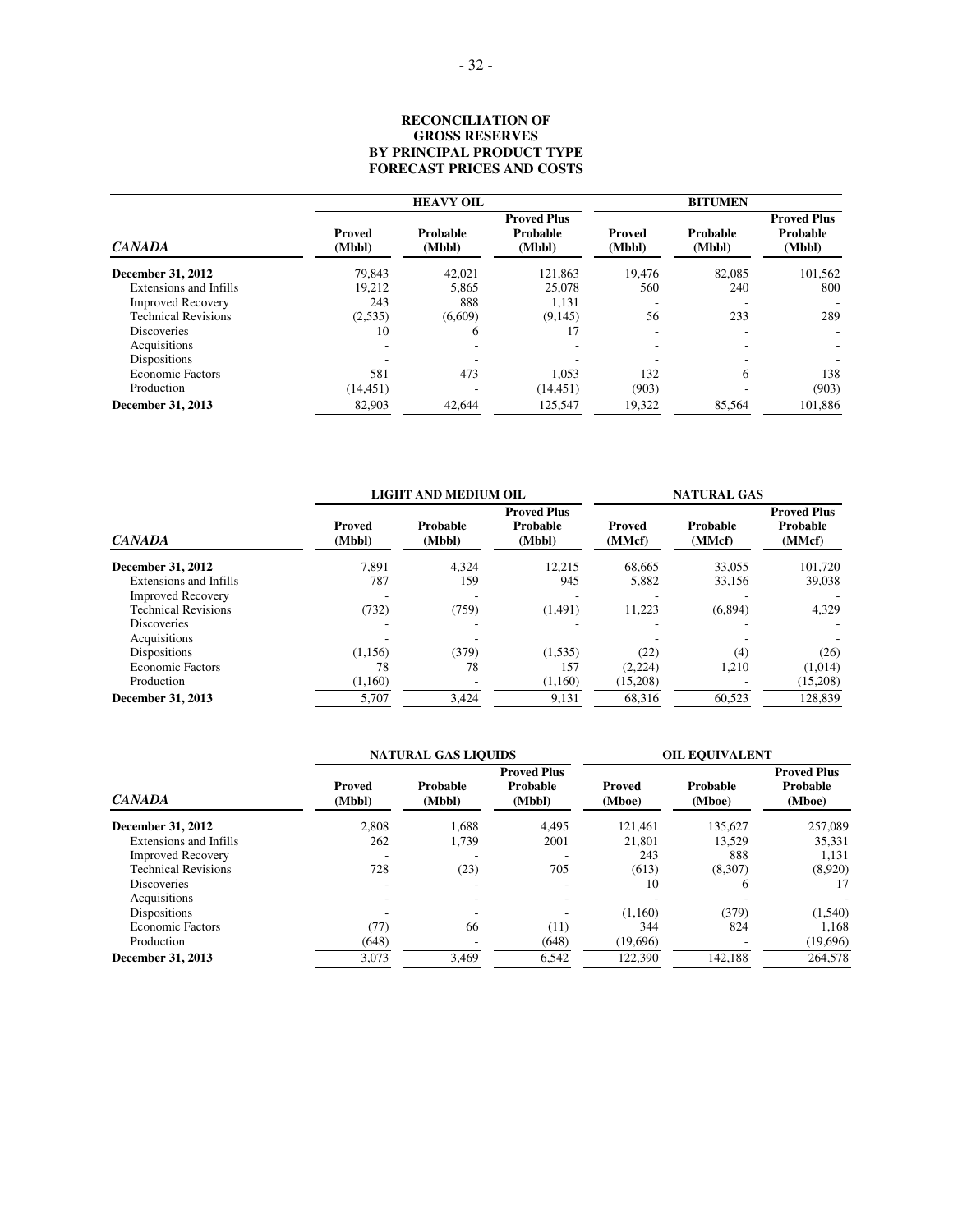|                            |                         | <b>LIGHT AND MEDIUM OIL</b> |                                          | <b>NATURAL GAS</b>      |                    |                                          |
|----------------------------|-------------------------|-----------------------------|------------------------------------------|-------------------------|--------------------|------------------------------------------|
| <b>UNITED STATES</b>       | <b>Proved</b><br>(Mbbl) | Probable<br>(Mbbl)          | <b>Proved Plus</b><br>Probable<br>(Mbbl) | <b>Proved</b><br>(MMcf) | Probable<br>(MMcf) | <b>Proved Plus</b><br>Probable<br>(MMcf) |
| <b>December 31, 2012</b>   | 17.229                  | 9.755                       | 26.984                                   | 10.644                  | 6.202              | 16,846                                   |
| Extensions and Infills     | 15,727                  | 5,916                       | 21,644                                   | 21,862                  | 8,227              | 30.089                                   |
| <b>Improved Recovery</b>   |                         |                             |                                          |                         |                    |                                          |
| <b>Technical Revisions</b> | (1,672)                 | (2, 425)                    | (4,097)                                  | 8,827                   | 3,814              | 12,641                                   |
| <b>Discoveries</b>         |                         |                             |                                          |                         |                    |                                          |
| Acquisitions               | ٠                       |                             |                                          |                         |                    | Ξ.                                       |
| <b>Dispositions</b>        | -                       |                             |                                          |                         |                    |                                          |
| <b>Economic Factors</b>    | 101                     | 95                          | 195                                      | 134                     | 130                | 264                                      |
| Production                 | (1,142)                 |                             | (1,142)                                  | (118)                   |                    | (118)                                    |
| December 31, 2013          | 30.242                  | 13.341                      | 43.583                                   | 41.349                  | 18.373             | 59.722                                   |

|                            |                         | <b>NATURAL GAS LIQUIDS</b> |                                          | <b>OIL EQUIVALENT</b> |                    |                                          |
|----------------------------|-------------------------|----------------------------|------------------------------------------|-----------------------|--------------------|------------------------------------------|
| <b>UNITED STATES</b>       | <b>Proved</b><br>(Mbbl) | Probable<br>(Mbbl)         | <b>Proved Plus</b><br>Probable<br>(Mbbl) | Proved<br>(Mboe)      | Probable<br>(Mboe) | <b>Proved Plus</b><br>Probable<br>(Mboe) |
| <b>December 31, 2012</b>   | 2.980                   | 1,737                      | 4,717                                    | 21.983                | 12.525             | 34,508                                   |
| Extensions and Infills     |                         | ۰                          |                                          | 19.371                | 7.287              | 26,658                                   |
| <b>Improved Recovery</b>   |                         |                            |                                          |                       |                    |                                          |
| <b>Technical Revisions</b> | (2,962)                 | (1,737)                    | (4,698)                                  | (3,162)               | (3,526)            | (6,688)                                  |
| <b>Discoveries</b>         |                         |                            |                                          |                       |                    | $\sim$                                   |
| Acquisitions               |                         |                            |                                          |                       |                    |                                          |
| <b>Dispositions</b>        | -                       | -                          |                                          |                       |                    |                                          |
| <b>Economic Factors</b>    |                         |                            |                                          | 123                   | 116                | 239                                      |
| Production                 | (19)                    |                            | (19)                                     | (1,181)               |                    | (1,181)                                  |
| December 31, 2013          |                         |                            |                                          | 37.134                | 16.403             | 53,537                                   |

|                            |                         | <b>HEAVY OIL</b>   |                                          | <b>BITUMEN</b>          |                    |                                          |  |
|----------------------------|-------------------------|--------------------|------------------------------------------|-------------------------|--------------------|------------------------------------------|--|
| <b>TOTAL</b>               | <b>Proved</b><br>(Mbbl) | Probable<br>(Mbbl) | <b>Proved Plus</b><br>Probable<br>(Mbbl) | <b>Proved</b><br>(Mbbl) | Probable<br>(Mbbl) | <b>Proved Plus</b><br>Probable<br>(Mbbl) |  |
| <b>December 31, 2012</b>   | 79.843                  | 42.021             | 121,863                                  | 19.476                  | 82,085             | 101.562                                  |  |
| Extensions and Infills     | 19,212                  | 5.865              | 25,078                                   | 560                     | 240                | 800                                      |  |
| <b>Improved Recovery</b>   | 243                     | 888                | 1.131                                    |                         |                    |                                          |  |
| <b>Technical Revisions</b> | (2,535)                 | (6,609)            | (9,145)                                  | 56                      | 233                | 289                                      |  |
| <b>Discoveries</b>         | 10                      | <sub>0</sub>       | 17                                       |                         |                    |                                          |  |
| Acquisitions               |                         |                    |                                          |                         |                    |                                          |  |
| Dispositions               |                         |                    |                                          |                         |                    |                                          |  |
| <b>Economic Factors</b>    | 581                     | 473                | 1.053                                    | 132                     | 6                  | 138                                      |  |
| Production                 | (14, 451)               | ۰                  | (14, 451)                                | (903)                   |                    | (903)                                    |  |
| December 31, 2013          | 82,903                  | 42.644             | 125.547                                  | 19,322                  | 82,564             | 101.886                                  |  |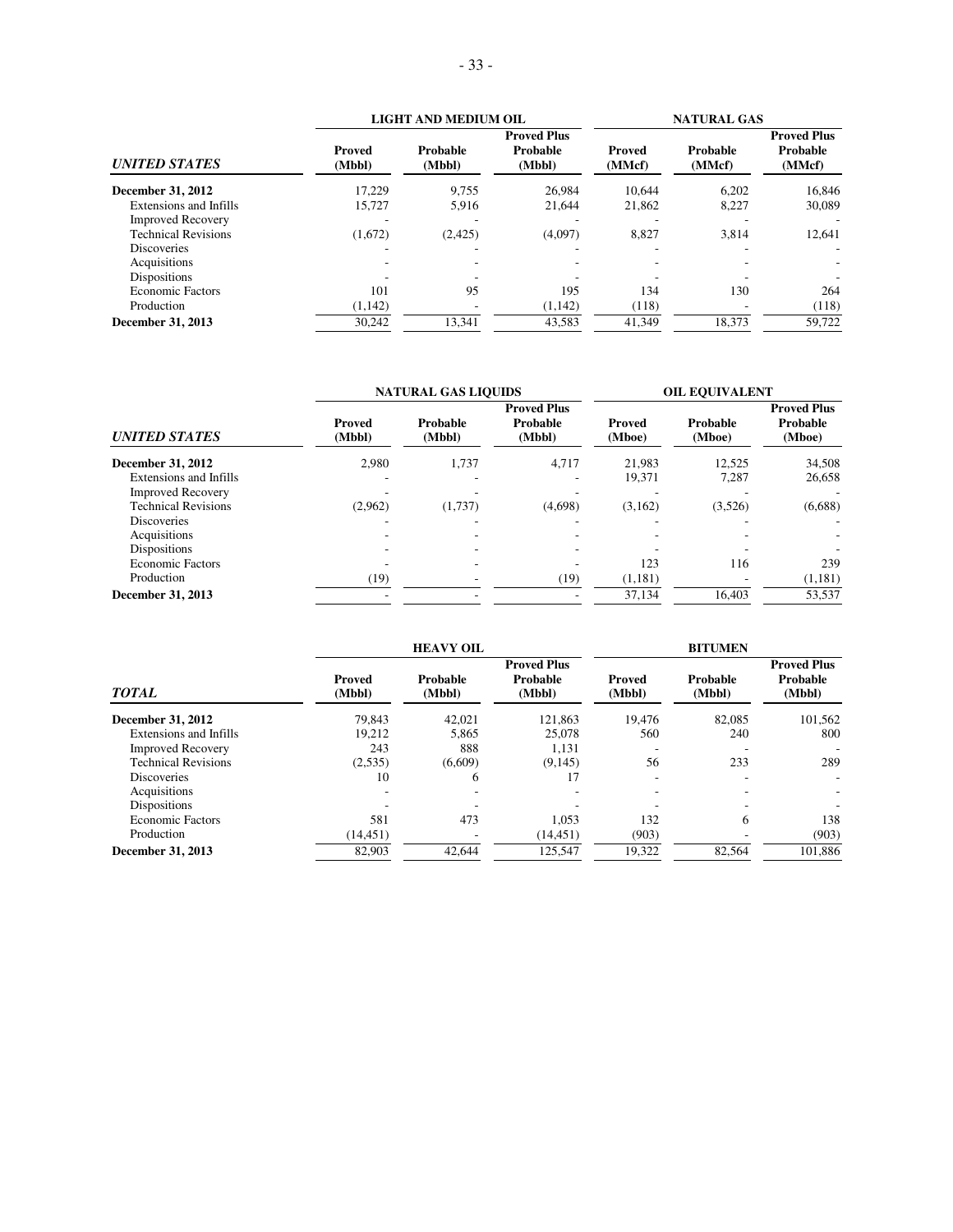|                            |                  | LIGHT AND MEDIUM OIL |                                          | <b>NATURAL GAS</b> |                    |                                          |
|----------------------------|------------------|----------------------|------------------------------------------|--------------------|--------------------|------------------------------------------|
| <b>TOTAL</b>               | Proved<br>(Mbbl) | Probable<br>(Mbbl)   | <b>Proved Plus</b><br>Probable<br>(Mbbl) | Proved<br>(MMcf)   | Probable<br>(MMcf) | <b>Proved Plus</b><br>Probable<br>(MMcf) |
| December 31, 2012          | 25.119           | 14.079               | 39.199                                   | 79.308             | 39.257             | 118.565                                  |
| Extensions and Infills     | 16,514           | 6.075                | 22,589                                   | 27,745             | 41,382             | 69,127                                   |
| <b>Improved Recovery</b>   |                  |                      |                                          |                    |                    |                                          |
| <b>Technical Revisions</b> | (2,404)          | (3, 184)             | (5,588)                                  | 20,051             | (3,080)            | 16,971                                   |
| <b>Discoveries</b>         |                  |                      |                                          |                    |                    |                                          |
| Acquisitions               |                  |                      |                                          |                    |                    |                                          |
| Dispositions               | (1,156)          | (378)                | (1,535)                                  | (22)               | (4)                | (26)                                     |
| <b>Economic Factors</b>    | 179              | 173                  | 352                                      | (2,091)            | 1,341              | (750)                                    |
| Production                 | (2,303)          |                      | (2,303)                                  | (15,326)           |                    | (15,326)                                 |
| December 31, 2013          | 35,949           | 16.765               | 52.714                                   | 109,665            | 78.895             | 188.561                                  |

|                            |                  | <b>NATURAL GAS LIQUIDS</b> |                                          | <b>OIL EQUIVALENT</b>   |                    |                                          |
|----------------------------|------------------|----------------------------|------------------------------------------|-------------------------|--------------------|------------------------------------------|
| <b>TOTAL</b>               | Proved<br>(Mbbl) | Probable<br>(Mbbl)         | <b>Proved Plus</b><br>Probable<br>(Mbbl) | <b>Proved</b><br>(Mboe) | Probable<br>(Mboe) | <b>Proved Plus</b><br>Probable<br>(Mboe) |
| December 31, 2012          | 5.788            | 3,424                      | 9.212                                    | 143.444                 | 148.152            | 291.597                                  |
| Extensions and Infills     | 262              | 1,739                      | 2,001                                    | 41,172                  | 20,817             | 61,989                                   |
| <b>Improved Recovery</b>   |                  |                            |                                          | 243                     | 888                | 1,131                                    |
| <b>Technical Revisions</b> | (2,234)          | (1,760)                    | (3,994)                                  | (3,776)                 | (11, 833)          | (15,609)                                 |
| <b>Discoveries</b>         |                  |                            |                                          | 10                      | 6                  | 17                                       |
| Acquisitions               |                  |                            |                                          |                         |                    |                                          |
| <b>Dispositions</b>        |                  |                            |                                          | (1,160)                 | (379)              | (1,540)                                  |
| <b>Economic Factors</b>    | (77)             | 66                         | (11)                                     | 466                     | 941                | 1.407                                    |
| Production                 | (666)            |                            | (666)                                    | (20, 877)               |                    | (20, 877)                                |
| <b>December 31, 2013</b>   | 3,073            | 3,469                      | 6,542                                    | 159.524                 | 158.592            | 318.115                                  |

#### *Additional Information Relating to Reserves Data*

#### *Undeveloped Reserves*

Undeveloped reserves are attributed by Sproule in accordance with standards and procedures contained in the COGE Handbook. Proved undeveloped reserves are those reserves that can be estimated with a high degree of certainty and are expected to be recovered from known accumulations where a significant expenditure is required to render them capable of production. Probable undeveloped reserves are those reserves that are less certain to be recovered than proved reserves and are expected to be recovered from known accumulations where a significant expenditure is required to render them capable of production.

Our operating budget typically allocates approximately two-thirds of our expected funds from operations to capital expenditures related to exploration and development activities. We allocate development capital to our assets in an efficient and disciplined process. We reduce risk by technically assessing the results of each of our development programs before committing additional capital. This disciplined approach to investing in development means that in most cases it will take longer than two years to develop our proved undeveloped and probable undeveloped reserves. We plan to develop the majority of our proved undeveloped reserves and probable undeveloped reserves over the next six years.

Our capital spending on development projects is budgeted annually for each of our business units. Once a development program is executed, we measure and analyze the results of that capital investment, make any changes to the program that are necessary, and then repeat the process until all economic oil and gas reserves are developed. There are a number of factors that could result in delayed or cancelled development, including the following: (i) changing economic conditions (due to pricing, operating and capital expenditure fluctuations); (ii) changing technical conditions (including production anomalies, such as water breakthrough or accelerated depletion); (iii) multi-zone developments (for instance, a prospective formation completion may be delayed until the initial completion is no longer economic); (iv) a larger development program may need to be spread out over several years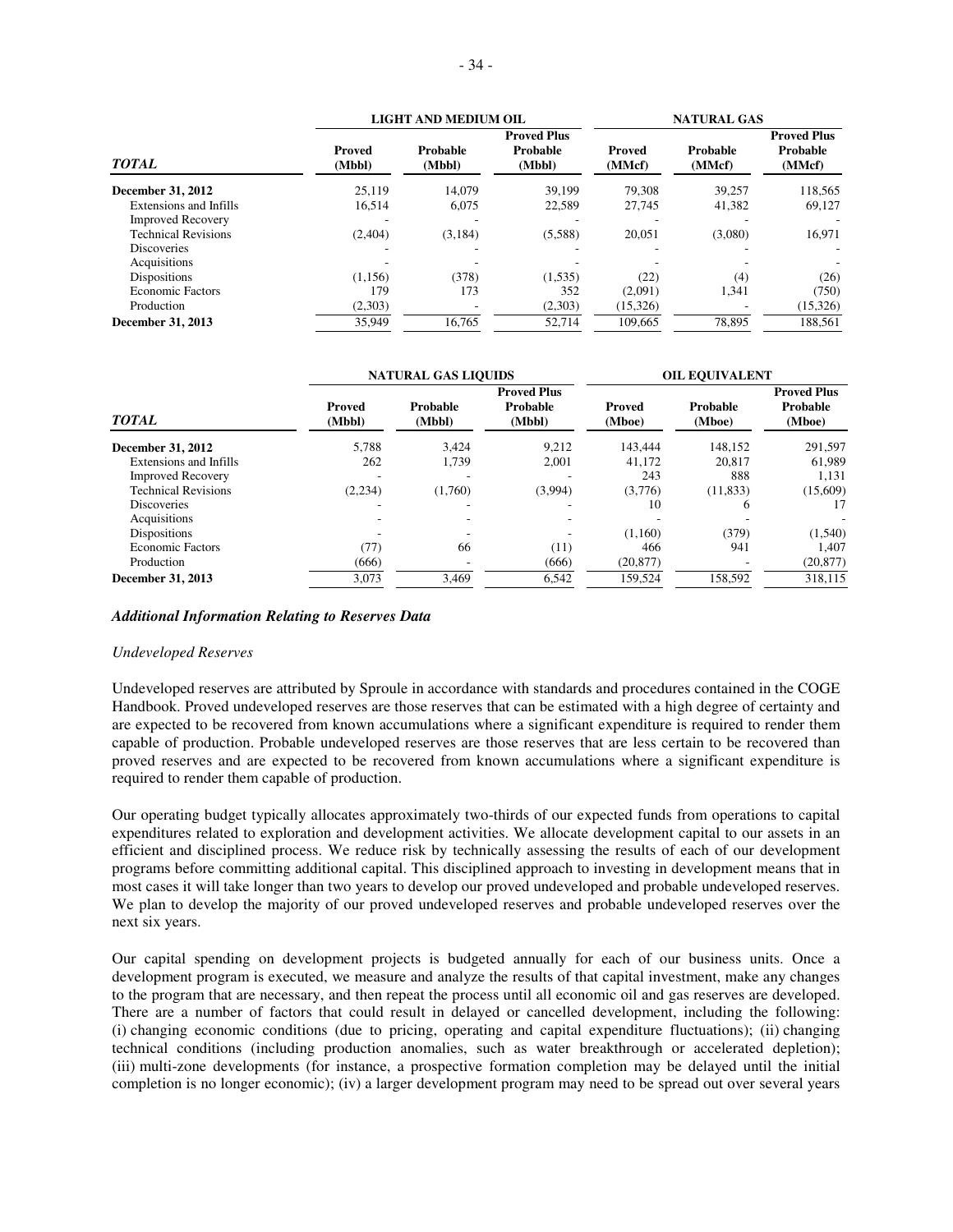to optimize capital allocation and facility utilization; and (v) surface access issues (including those relating to land owners, weather conditions and regulatory approvals). For more information, see "*Risk Factors*".

#### Proved Undeveloped Reserves

The following table discloses, for each product type, the volumes of proved undeveloped reserves that were attributed in each of the most recent three financial years and, in the aggregate, before that time.

|       |                                   | <b>Heavy Oil</b><br>Gross (Mbbl)           |                                   | <b>Bitumen</b><br>Gross (Mbbl)      |                                   | <b>Light and Medium Oil</b><br>Gross (Mbbl) |  |
|-------|-----------------------------------|--------------------------------------------|-----------------------------------|-------------------------------------|-----------------------------------|---------------------------------------------|--|
| Year  | <b>First</b><br><b>Attributed</b> | <b>Booked at</b><br>Year End               | <b>First</b><br><b>Attributed</b> | <b>Booked at</b><br><b>Year End</b> | <b>First</b><br><b>Attributed</b> | <b>Booked at</b><br><b>Year End</b>         |  |
| Prior | 70,360                            | 236,441                                    | 13,828                            | 21,998                              | 13,196                            | 33,504                                      |  |
| 2011  | 6.887                             | 40,502                                     | 2,839                             | 13,496                              | 6,839                             | 18,999                                      |  |
| 2012  | 4.382                             | 32,577                                     | 1.897                             | 14.044                              | 6.647                             | 15,736                                      |  |
| 2013  | 4,203                             | 32,433                                     | 490                               | 8,409                               | 15,083                            | 25,792                                      |  |
|       |                                   | <b>Natural Gas Liquids</b><br>Gross (Mbbl) |                                   | <b>Natural Gas</b><br>Gross (MMcf)  |                                   |                                             |  |
| Year  | <b>First</b><br><b>Attributed</b> | <b>Booked at</b><br>Year End               | <b>First</b><br><b>Attributed</b> | <b>Booked at</b><br><b>Year End</b> |                                   |                                             |  |
| Prior | 1,188                             | 3,127                                      | 34,339                            | 98,374                              |                                   |                                             |  |
| 2011  | 3,594                             | 3,811                                      | 17,061                            | 28,111                              |                                   |                                             |  |
| 2012  | 1,612                             | 3,316                                      | 12,234                            | 25,639                              |                                   |                                             |  |
| 2013  | 236                               | 965                                        | 25,329                            | 51,757                              |                                   |                                             |  |

Sproule assigned proved undeveloped reserves to a total of 912 well locations in which Baytex owns a working interest. Each of these locations with a proved undeveloped reserves attribution also has a probable undeveloped assignment.

Of these 912 locations with proved and probable undeveloped reserves, 308 are located in our Williston Basin property in Divide County, North Dakota. These locations will be developed over the next five years. There are 70 locations in our Peace River heavy oil properties. These locations, which will be drilled over the next two years, will produce heavy oil by primary recovery. Located in our Peace River in-situ thermal recovery project are eight locations which will be drilled over the next five years. Located in our heavy oil properties in Saskatchewan and northeast Alberta are 490 locations. We expect to drill these locations over the next ten years, with nearly 84% being drilled within five years. There are 36 locations in our light oil properties, which are scheduled to be developed over the next six years.

It would not be prudent from both a financial and technical perspective for us to develop all of our proved undeveloped reserves over the next two years. Our operating budget typically allocates approximately two-thirds of expected funds from operations to exploration and development activities. This restricts the number of development wells we drill in any given year. Not all of the development wells that we drill in any given year are contained within the Sproule defined proved undeveloped inventory.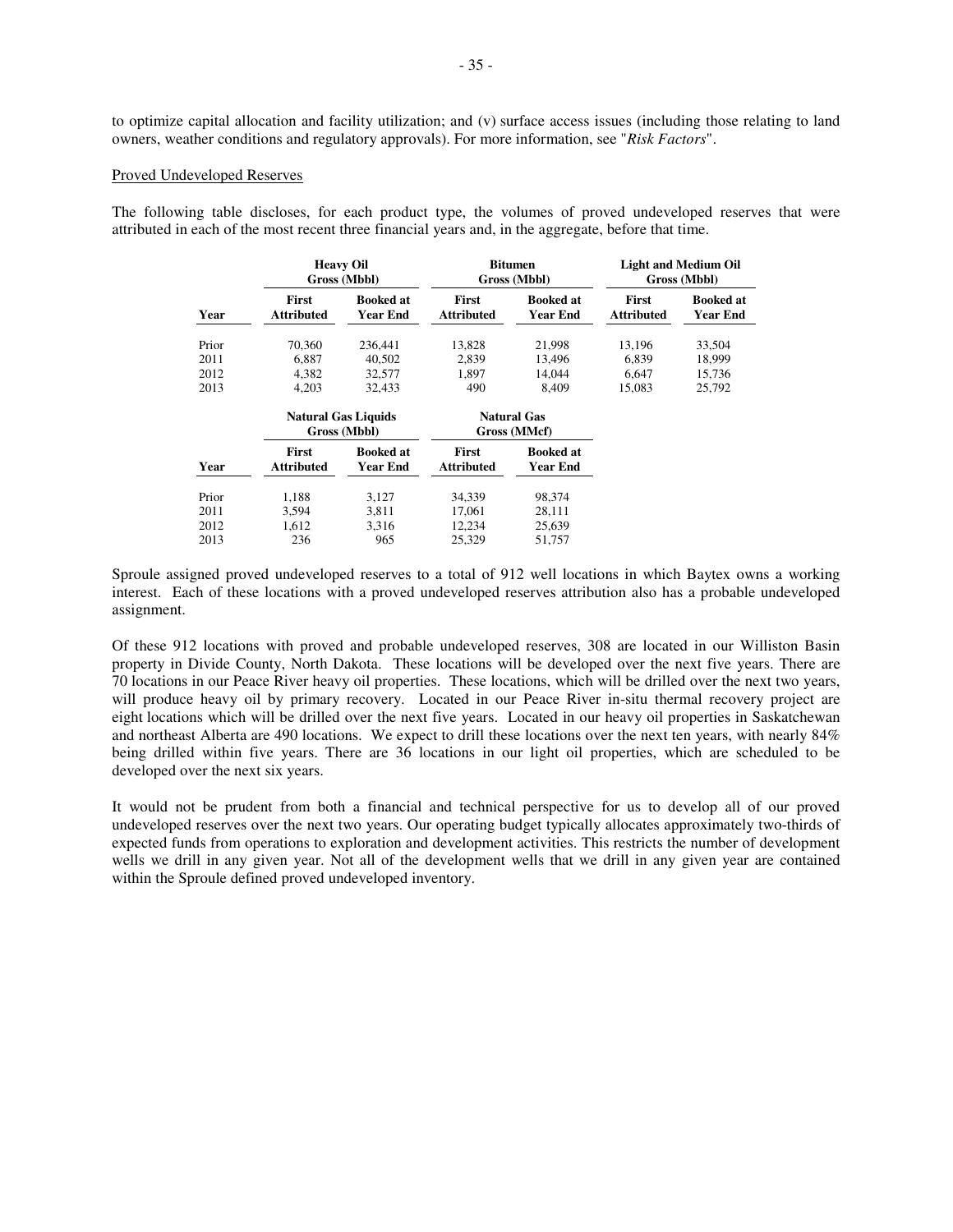#### Probable Undeveloped Reserves

The following table discloses, for each product type, the volumes of probable undeveloped reserves that were first attributed in each of the most recent three financial years and, in the aggregate, before that time.

|       |                            | <b>Heavy Oil</b><br>Gross (Mbbl)           |                            | <b>Bitumen</b><br>Gross (Mbbl)      |                            | <b>Light and Medium Oil</b><br>Gross (Mbbl) |  |
|-------|----------------------------|--------------------------------------------|----------------------------|-------------------------------------|----------------------------|---------------------------------------------|--|
| Year  | First<br><b>Attributed</b> | <b>Booked at</b><br>Year End               | First<br><b>Attributed</b> | <b>Booked at</b><br><b>Year End</b> | First<br><b>Attributed</b> | <b>Booked at</b><br><b>Year End</b>         |  |
| Prior | 43,068                     | 123,547                                    | 24,779                     | 40,881                              | 19,832                     | 32,048                                      |  |
| 2011  | 9,548                      | 26,912                                     | 3,424                      | 24,432                              | 5,270                      | 11,435                                      |  |
| 2012  | 9,402                      | 24,453                                     | 52.919                     | 77,818                              | 6,181                      | 10,414                                      |  |
| 2013  | 4,292                      | 24,695                                     | 210                        | 73,404                              | 6,956                      | 13,406                                      |  |
|       |                            | <b>Natural Gas Liquids</b><br>Gross (Mbbl) |                            | <b>Natural Gas</b><br>Gross (MMcf)  |                            |                                             |  |
| Year  | First<br><b>Attributed</b> | <b>Booked at</b><br>Year End               | First<br><b>Attributed</b> | <b>Booked at</b><br><b>Year End</b> |                            |                                             |  |
| Prior | 1,496                      | 2,644                                      | 37,773                     | 79,370                              |                            |                                             |  |
| 2011  | 1.912                      | 2,116                                      | 8,666                      | 16,794                              |                            |                                             |  |
| 2012  | 1,112                      | 2,468                                      | 7,912                      | 19,055                              |                            |                                             |  |
| 2013  | 1,766                      | 2,836                                      | 43,070                     | 61,470                              |                            |                                             |  |

In addition to those locations with proved undeveloped reserves, Sproule assigned reserves to a total of 286 well locations with probable undeveloped reserves only. None of these 286 locations have any proved undeveloped reserves assigned to them.

Of these 286 locations with probable undeveloped reserves only, 53 are located in our Williston Basin property in Divide County, North Dakota. These locations will be developed over the next five years. There are 26 locations in our Peace River heavy oil properties. These locations, which will be drilled over the next three years, will produce heavy oil by primary recovery. Located in our Peace River in-situ thermal recovery project are 20 locations. These locations will be drilled over the next seven years. There are 23 well pairs located in our Gemini SAGD project. These well pairs will be drilled over the next 23 years. The SAGD recovery process at Gemini requires that we drill pairs of wells, one above the other, separated by approximately 5 metres. Because the process requires a pair of wells for the production of bitumen, we count a well pair as a single well. The additional 23 well pairs would completely develop our Gemini SAGD project. Because steam generation is such a large proportion of the operating costs at Gemini, drilling and steaming of wells is scheduled over the next 23 years to make the most efficient use of our steam generating and oil treating facilities. If, after viewing the results of operations at Gemini, we judge it prudent to accelerate drilling and development, which will require additional facilities, we will do so. There are 132 locations in our heavy oil properties in Saskatchewan and northeast Alberta. We expect to drill these locations over the next six years. Located in our light oil properties are 32 locations which will be developed over the next six years.

The table entitled "Probable Undeveloped Reserves" shows the probable undeveloped reserves for all of our locations, including the 912 locations with both a proved and probable undeveloped assignment, and those 286 locations with a probable undeveloped assignment only.

For the same reasons given above, we will not develop all of our probable undeveloped reserves over the next two years. Our operating budget typically allocates approximately two-thirds of our expected funds from operations to exploration and development activities. This restricts the number of development wells we drill in any given year. Not all of the development wells that we drill in any given year are contained within the Sproule defined proved undeveloped or probable undeveloped inventory. At our current pace of investment and drilling it will take approximately six years to develop all the currently identified probable undeveloped reserves.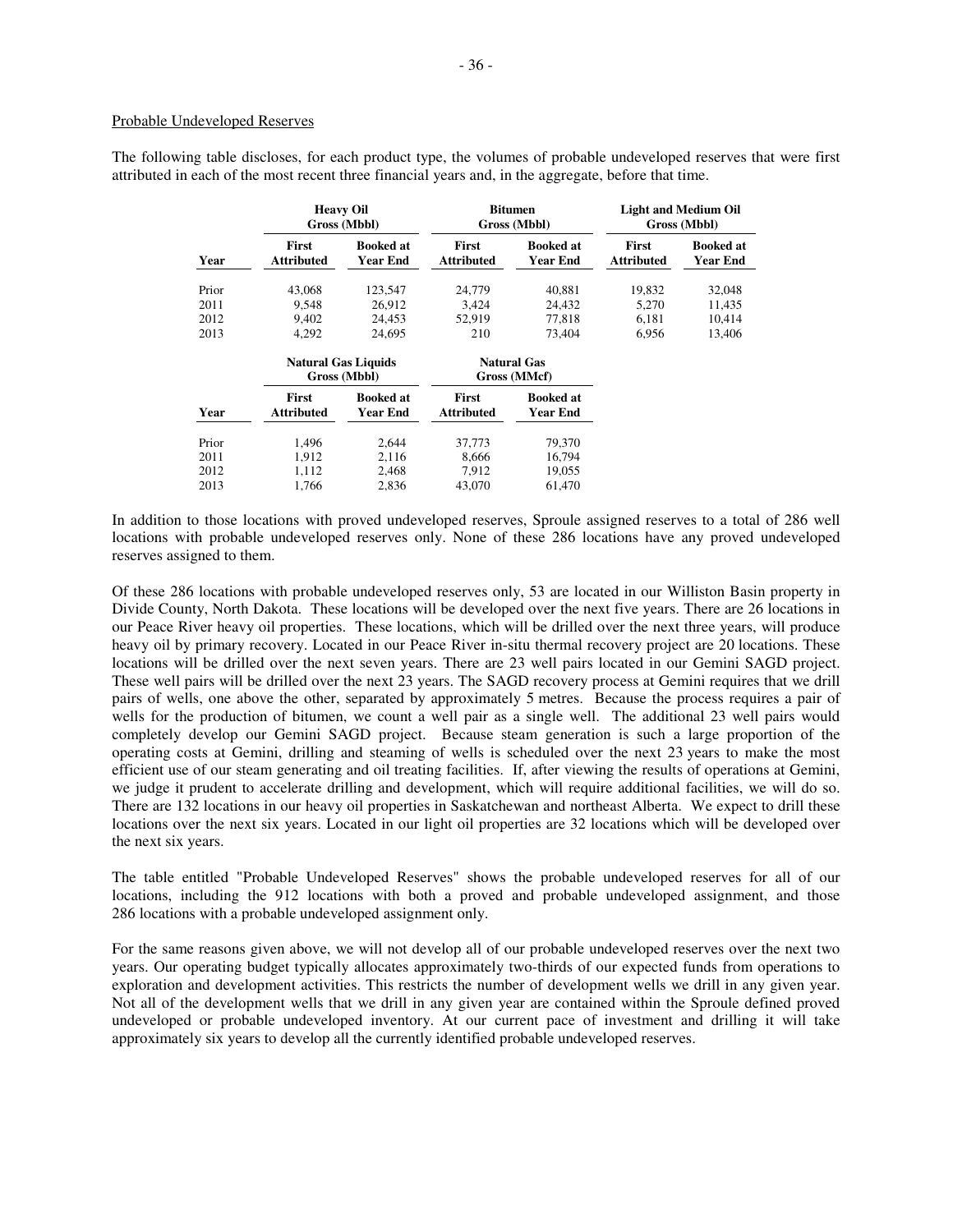## *Significant Factors or Uncertainties*

We have a significant amount of proved non-producing and proved undeveloped reserves assigned to our Canadian heavy oil properties located in the Province of Saskatchewan and at our Peace River, Ardmore and Cold Lake bitumen and heavy oil properties located in the Province of Alberta. Our conventional light oil and gas properties in Stoddart, British Columbia, Pembina, Alberta, and Divide County, North Dakota, USA also contain a significant quantity of proved non-producing and proved undeveloped reserves. As well, we have a significant amount of probable non-producing and probable undeveloped reserves assigned to these same properties. At the current prices, these development activities are expected to be economic. However, should oil and natural gas prices fall materially, these activities may not be economic and we could defer their implementation. In addition, reserves can be affected significantly by fluctuations in capital expenditures, operating costs, royalty regimes, and well performance that are beyond our control and which could impact our development decisions. See also "*Risk Factors*".

# *Future Development Costs*

The following table sets forth development costs deducted in the estimation of the future net revenue attributable to the reserve categories noted below (using forecast prices and costs).

#### **FUTURE DEVELOPMENT COSTS AS OF DECEMBER 31, 2013 FORECAST PRICES AND COSTS (\$000s)**

|                         | <b>CANADA</b>             |                                                   | <b>UNITED STATES</b>             |                                                   |                                  | <b>TOTAL</b>                                      |  |
|-------------------------|---------------------------|---------------------------------------------------|----------------------------------|---------------------------------------------------|----------------------------------|---------------------------------------------------|--|
|                         | Proved<br><b>Reserves</b> | <b>Proved plus</b><br>Probable<br><b>Reserves</b> | <b>Proved</b><br><b>Reserves</b> | <b>Proved plus</b><br>Probable<br><b>Reserves</b> | <b>Proved</b><br><b>Reserves</b> | <b>Proved plus</b><br>Probable<br><b>Reserves</b> |  |
| 2014                    | 202.104                   | 323,985                                           | 60.071                           | 60,071                                            | 262,175                          | 384,056                                           |  |
| 2015                    | 268,242                   | 434,578                                           | 93.971                           | 93.971                                            | 362,214                          | 528,549                                           |  |
| 2016                    | 42,496                    | 268,686                                           | 145,975                          | 145.975                                           | 188.471                          | 414,661                                           |  |
| 2017                    | 67.164                    | 183.481                                           | 239,140                          | 239,140                                           | 306.304                          | 422,621                                           |  |
| 2018                    | 20,800                    | 68.501                                            | 106.409                          | 178,444                                           | 127,209                          | 246,945                                           |  |
| Remaining               | 67,831                    | 269,952                                           |                                  |                                                   | 67,831                           | 269,952                                           |  |
| Total<br>(undiscounted) | 668,637                   | 1,549,183                                         | 645,567                          | 717,602                                           | 1,314,204                        | 2,266,786                                         |  |

We expect to fund the development costs of our reserves through a combination of internally generated funds from operations, debt and equity financings. Our operating budget typically allocates approximately two-thirds of our expected funds from operations to exploration and development activities.

There can be no guarantee that funds will be available or that our Board of Directors will allocate funding to develop all of the reserves attributed in the Sproule Report. Failure to develop those reserves could have a negative impact on our future funds from operations.

The interest or other costs of external funding are not included in the reserves and future net revenue estimates set forth herein and would reduce reserves and future net revenue to some degree depending upon the funding sources utilized. We do not anticipate that interest or other funding costs would make development of any of these properties uneconomic.

# **Contingent Resources**

We commissioned Sproule to conduct an assessment of contingent resources effective December 31, 2013 on two of our oil resource plays: the Bluesky in the Peace River area of Alberta and the Bakken/Three Forks in North Dakota. We did not request Sproule to prepare an update of the estimate of contingent resources in the Lower Cretaceous Mannville Group for the Gemini SAGD project as no developments had occurred that would have caused a change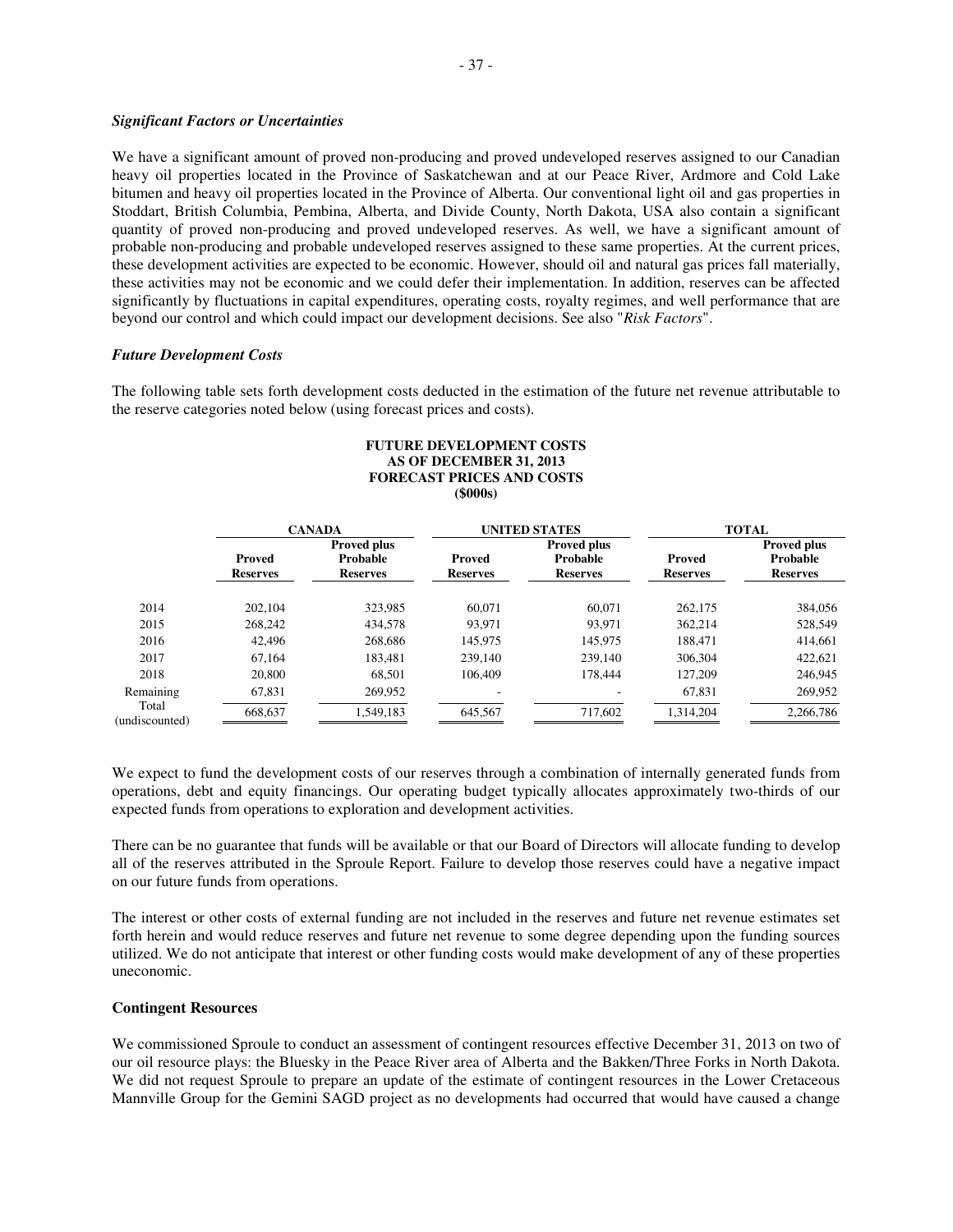in the estimate made effective December 31, 2012. We also commissioned McDaniel & Associates Consultants Ltd. ("**McDaniel**") to conduct an assessment of contingent resources effective December 31, 2013 on the Lower Cretaceous Mannville Group in northeast Alberta.

Contingent resources represents the quantity of petroleum estimated to be potentially recoverable from known accumulations using established technology or technology under development, but which do not currently qualify as reserves or commercially recoverable due to one or more contingencies. Contingencies may include factors such as economic, legal, environmental, political and regulatory matters or a lack of markets. The outstanding contingencies applicable to our disclosed contingent resources do not include economic contingencies. Economic contingent resources are those resources that are currently economically recoverable based on specific forecasts of commodity prices and costs. The assigned contingent resources are categorized as economically recoverable based on economics completed at year-end 2012.

For the total of these four plays, Sproule and McDaniel's estimate of contingent resources ranges from 612 million barrels of oil equivalent and bitumen in the "low estimate" (C1) to 1,181 million barrels of oil equivalent and bitumen in the "high estimate" (C3), with a "best estimate" (C2) of 798 million barrels of oil equivalent and bitumen. Contingent resources are in addition to currently booked reserves.

The best estimate contingent resources of 798 million barrels of oil equivalent and bitumen are largely unchanged from year-end 2012. The best estimate contingent resources for Bakken/Three Forks of 34 million barrels of oil equivalent represents a 26% increase over year-end 2012, and is largely attributable to reduced well spacing. Notable changes to our Bakken/Three Forks contingent resources assessment include land adjustments, transfer of reserves to resources and the conversion of resources to reserves during the year.

The table below summarizes Sproule and McDaniel's estimates of economic contingent resources for the four plays by geographic area. The contingent resources assessments were prepared in accordance with the definitions, standards and procedures contained in the COGE Handbook and NI 51-101.

### **SUMMARY OF ECONOMIC CONTINGENT RESOURCES(1)**

|                                                           |                       |                    | <b>Economic Contingent</b><br>Resources $(gross)^{(\bar{2})(4)(5)}$ |                     |  |
|-----------------------------------------------------------|-----------------------|--------------------|---------------------------------------------------------------------|---------------------|--|
| (millions of barrels of oil equivalent and bitumen) $(3)$ | <b>Effective Date</b> | Low <sup>(6)</sup> | $Best^{(7)}$                                                        | High <sup>(8)</sup> |  |
| Peace River, Alberta                                      | December 31, 2013     | 450                | 553                                                                 | 796                 |  |
| Northeast Alberta                                         | December 31, 2013     | 66                 | 125                                                                 | 196                 |  |
| Gemini SAGD Project – Cold Lake, Alberta                  | December 31, 2012     | 78                 | 87                                                                  | 127                 |  |
| Bakken/Three Forks - North Dakota, USA                    | December 31, 2013     | 19                 | 34                                                                  | 63                  |  |
| Total                                                     |                       | 612                | 798                                                                 | 1.181               |  |

Notes:

- (1) Contingent resources are defined in the COGE Handbook as "those quantities of petroleum estimated to be potentially recoverable from known accumulations using established technology or technology under development, but which do not currently qualify as reserves or commercially recoverable due to one or more contingencies. Contingencies may include factors such as economic, legal, environmental, political and regulatory matters or a lack of markets."
- (2) Economic contingent resources are those resources that are currently economically recoverable based on specific forecasts of commodity prices and costs. The assigned contingent resources are categorized as economically recoverable based on economics completed at year-end 2012.
- (3) Under NI 51-101, naturally occurring hydrocarbons with a viscosity greater than 10,000 centipoise are classed as bitumen. All of the contingent resources at Peace River and the Gemini SAGD project that will be recovered by thermal processes has a viscosity greater than this value; therefore, this component of the contingent resources is classified as bitumen under NI 51-101.
- (4) Sproule and McDaniel prepared the estimates of contingent resources shown for each property using deterministic principles and methods. Probabilistic aggregation of the low and high property estimates shown in the table might produce different total volumes than the arithmetic sums shown in the table. The total volumes presented in the table are arithmetic sums of multiple estimates of contingent resources, which statistical principles indicate may be misleading as to volumes that may actually be recovered. Readers should give attention to the estimates of individual classes of contingent resources and appreciate the differing probabilities of recovery associated with each class as explained herein.
- (5) Gross means the company's working interest share in the contingent resources before deducting royalties.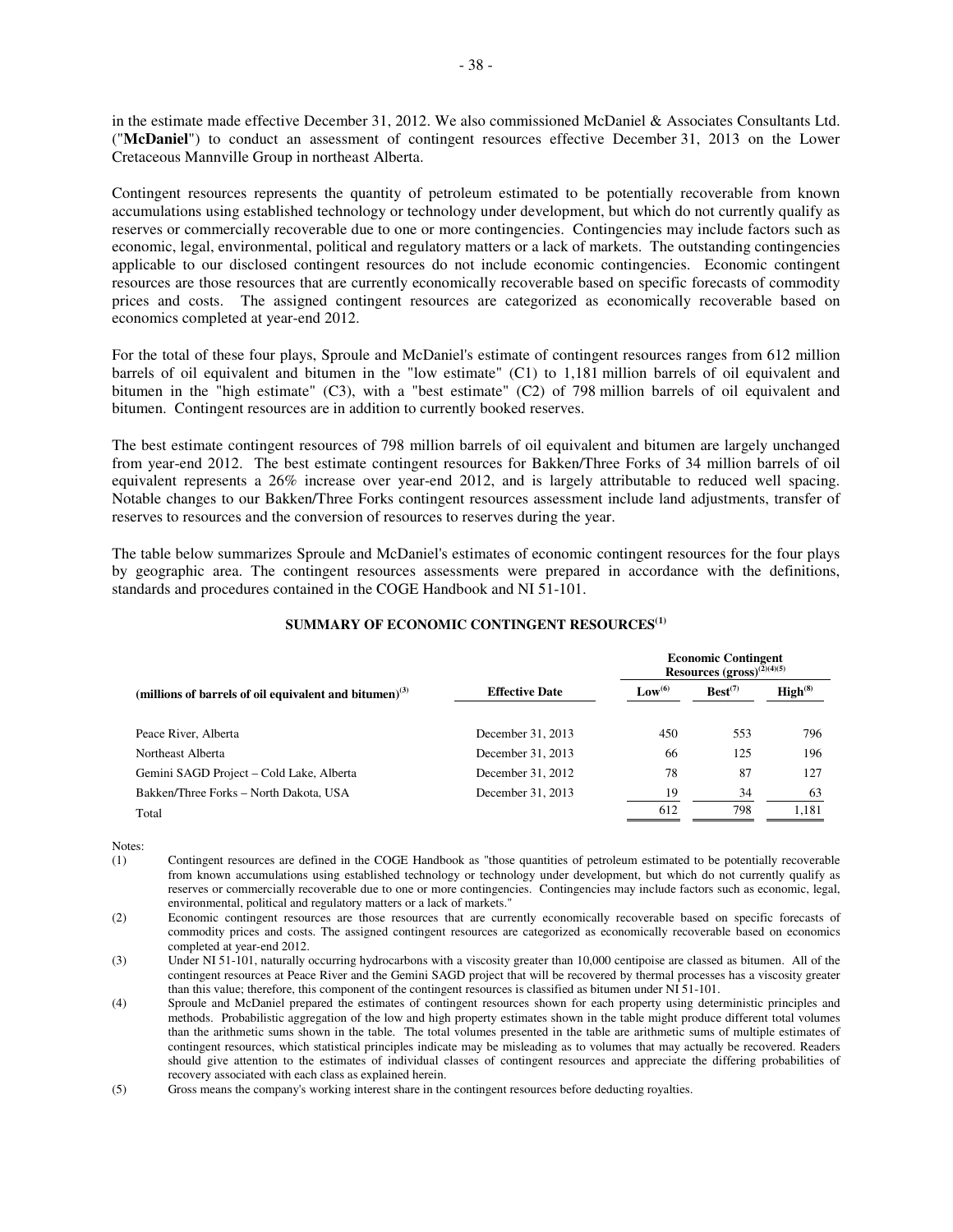- (6) Low estimate (C1) is considered to be a conservative estimate of the quantity of resources that will actually be recovered. It is likely that the actual remaining quantities recovered will exceed the low estimate. Those resources in the low estimate have the highest degree of certainty - a 90% confidence level - that the actual quantities recovered will equal or exceed the estimate.
- (7) Best estimate (C2) is considered to be the best estimate of the quantity of resources that will actually be recovered. It is equally likely that the actual remaining quantities recovered will be greater or less than the best estimate. Those resources in the best estimate have a 50% confidence level that the actual quantities recovered will equal or exceed the estimate.
- (8) High estimate (C3) is considered to be an optimistic estimate of the quantity of resources that will actually be recovered. It is unlikely that the actual remaining quantities of resources recovered will equal or exceed the high estimate. Those resources in the high estimate have a lower degree of certainty - a 10% confidence level - that the actual quantities recovered will equal or exceed the estimate.

There is no certainty that it will be commercially viable to produce any portion of the contingent resources or that we will produce any portion of the volumes currently classified as contingent resources. The recovery and resource estimates provided herein are estimates. Actual contingent resources (and any volumes that may be reclassified as reserves) and future production from such contingent resources may be greater than or less than the estimates provided herein.

### **Other Oil and Gas Information**

### *Oil and Natural Gas Properties*

The following is a description of our principal oil and natural gas properties on production or under development as at December 31, 2013. Unless otherwise specified, gross and net acres and well count information are as at December 31, 2013. Well counts indicate gross wells, except where otherwise indicated. Production information represents average working interest production for the year ended December 31, 2013, except where otherwise indicated.

Our crude oil and natural gas operations are organized into three business units: Alberta/B.C.; Saskatchewan; and United States. Each business unit has a portfolio of mineral leases, operated and non-operated properties and development prospects. Within these business units, Baytex has established a total of ten geographically-organized teams with a full complement of technical professionals (engineers, geoscientists and landmen) within each team. This comprehensive technical approach is intended to result in thorough identification and evaluation of exploration, development and acquisition investment opportunities and cost-efficient execution of those opportunities.

We will endeavour to continue to build value through internal heavy oil property development and selective acquisitions. Future heavy oil development will focus both on the Peace River oil sands area within the Alberta/B.C. Business Unit and our historical area of emphasis around Lloydminster within the Saskatchewan Business Unit.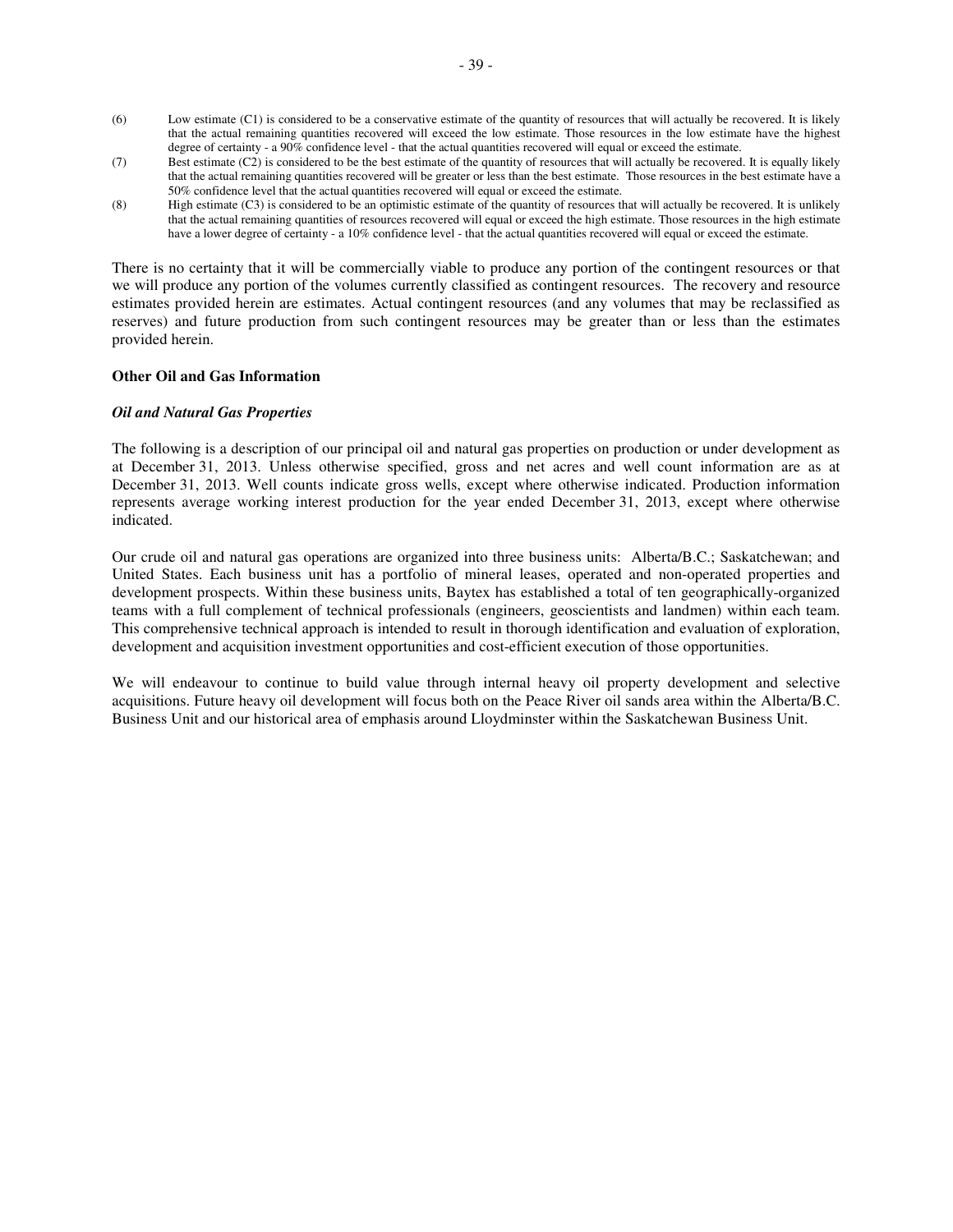The map below highlights the geographic location of our principal properties.



**Baytex Energy Corp. – Principal Properties** 

The Saskatchewan Business Unit accounts for more than 30% of current production. The Saskatchewan Business Unit's heavy oil operations include primary and thermal production. In some cases, Baytex's heavy oil reservoirs are waterflooded, occasionally with hot water. Baytex's heavy oil fields often have multiple productive zones, some of which can be commingled within the same producing wellbore. Production is generated from vertical, directional/slant and horizontal wells using progressive cavity pumps capable of handling large volumes of heavy oil combined with gas, water and sand. Initial production from these wells averages between 30 and 100 bbl/d of crude oil with gravities ranging from 10 to 18 degrees API. Once produced, the oil is delivered to markets in Canada and the United States via pipelines, tanker trucks or railways. Heavy crude is usually blended with light-hydrocarbon diluents prior to being introduced into a sales pipeline. The heavy crude Baytex delivers to rail for transport is not diluted. The blended (pipeline) and non-blended (rail) crude oil is then sold by Baytex and may be upgraded into

*Saskatchewan Business Unit*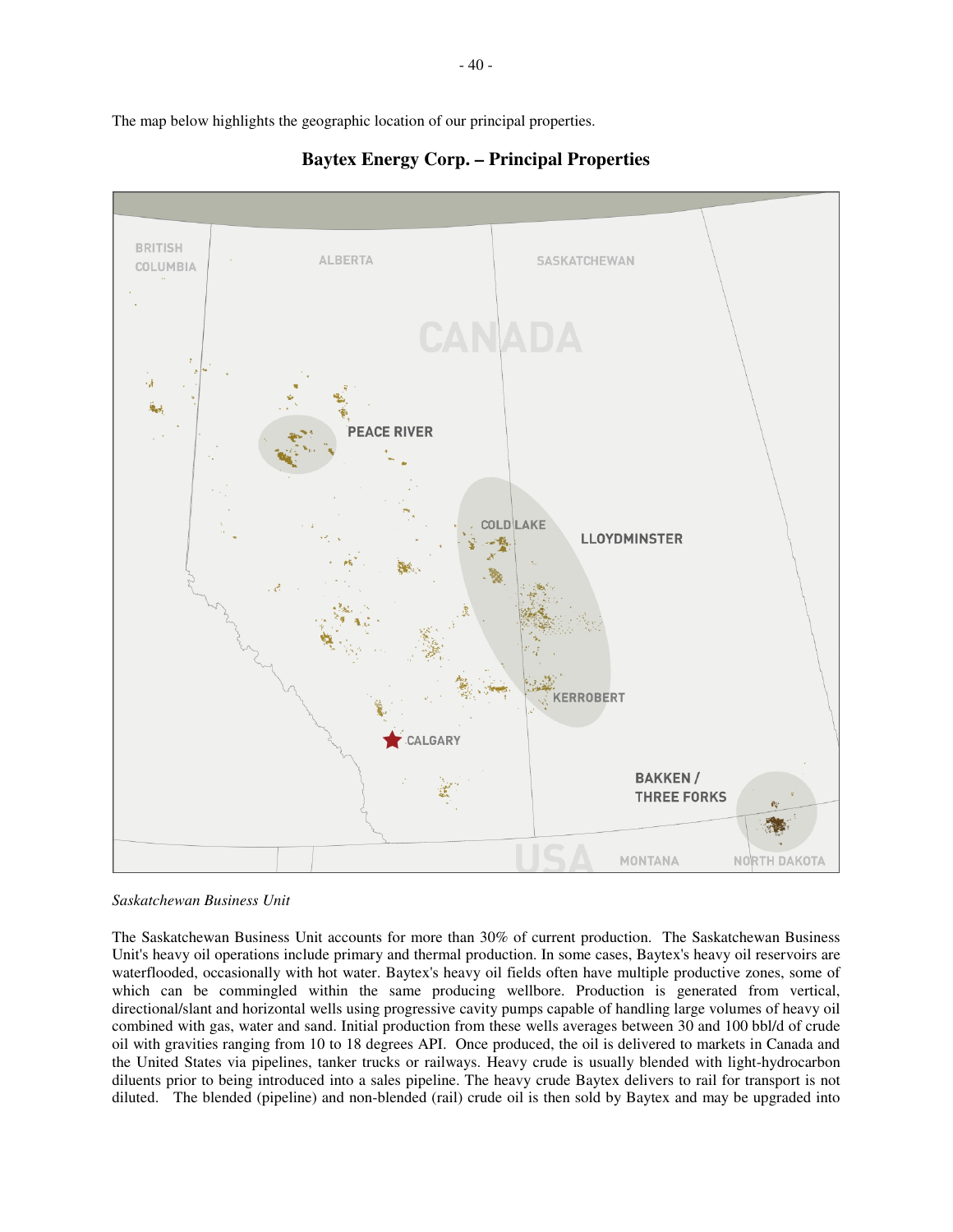lighter grades of crude or refined into petroleum products such as fuel oil, lubricants and asphalt by the crude purchasers. All production rates reported are for heavy crude only, before the addition of diluents.

In 2013, production in the Saskatchewan Business Unit averaged approximately 19,748 boe/d, which was comprised of 19,091 bbl/d of heavy oil, 10 bbl/d of light oil and 3,892 Mcf/d of natural gas. During 2013, Baytex drilled 156 (116.5 net) wells in the Saskatchewan Business Unit resulting in 146 (106.5 net) oil wells, eight (8 net) stratigraphic and service wells, and two (2 net) dry and abandoned wells, for a success rate of 99% (99% net). Our net undeveloped lands in the Saskatchewan Business Unit totalled approximately 257,802 acres at year-end 2013.

The Saskatchewan Business Unit possesses a large inventory of development projects within the operating areas of west-central Saskatchewan and Cold Lake/Ardmore in Alberta. Our ability to generate relatively low-cost replacement production through conventional cold production and enhanced recovery methods has been key to maintaining our overall production rate. Due to the size of inventory of heavy oil projects, we are able to select from a wide range of investment opportunities to maintain heavy oil production rates.

Listed below are brief descriptions of the principal properties within the Saskatchewan Business Unit:

Ardmore/Cold Lake/Sugden/Angling Lake, Alberta: The Ardmore and Cold Lake assets were acquired in 2002 and 2001, respectively, and have been developed extensively for primary production in the General Petroleum, Sparky, McLaren and Colony formations. Average production during 2013 was approximately 1,634 bbl/d of heavy oil and 595 Mcf/d of natural gas (1,733 boe/d). Baytex drilled 11 (10.2 net) vertical and three (2.9 net) horizontal oil wells in these areas in 2013. Baytex anticipates drilling approximately eight vertical and 17 horizontal oil wells in these areas in 2014.

On October 3, 2012, Baytex acquired a 100% working interest in 46 sections of undeveloped oil sands leases in the Angling Lake (Cold Lake) area of northern Alberta for \$120 million. The lands are proximal to our existing Cold Lake heavy oil assets and are prospective for both cold and thermal development. Regulatory approval has been obtained for the construction and operation on approximately 2.5 sections of the acquired lands of a two-stage bitumen recovery scheme using SAGD, which we refer to as the Gemini SAGD project. The first stage, which is a single SAGD well pair pilot, was completed on budget (facility cost - \$22 million) and steam circulation into the injector and producer began on January 24, 2014. The producing well is expected to be put on production in Q2/2014, and the pilot will be operated for about three years. Engineering and design is advancing for the second phase, which has received regulatory approval from the Alberta Energy Regulator for 10,000 bbl/d. Five stratigraphic wells were successfully drilled in Q4/2013, in a separate structure to the main reservoir, which may support subsequent thermal expansion beyond the initial development. The purpose of the stratigraphic test wells is to improve delineation of our land base and guide development well trajectories. At year-end 2013, Baytex had 101,784 net undeveloped acres in this area.

Carruthers, Saskatchewan: The Carruthers property was acquired by Baytex in 1997. This property consists of separate "North" and "South" oil pools in the Cummings formation. Two (2.0 net) vertical wells and 14 (13.5 net) horizontal wells (including five multi-laterals) were drilled in 2013 which, in combination with relatively low production declines due to strong performance of the ongoing waterfloods, led to a year-over-year production increase. The waterflood was expanded in 2009, 2010 and 2012 with further expansion planned for 2014. We plan to drill 20 horizontal wells (including six multi-laterals) in the Carruthers area in 2014. Average production in 2013 was approximately 2,645 bbl/d of heavy oil and 284 Mcf/d of natural gas (2,692 boe/d). At year-end 2013, Baytex had 8,926 net undeveloped acres in this area.

Celtic, Saskatchewan: This property was acquired by Baytex in 2005. Celtic is a key asset for Baytex because, like the adjacent Tangleflags property, it contains a large resource base with multiple prospective horizons within the Mannville Group. As a result, the Celtic property provides a multi-year inventory of drilling locations and recompletion opportunities. Baytex drilled 31 (30.7 net) oil wells in the area in 2013 and plans to drill 22 oil wells in this area in 2014. Average production in 2013 was approximately 3,480 bbl/d of heavy oil and 564 Mcf/d of natural gas (3,574 boe/d). At year-end 2013, Baytex had 10,836 net undeveloped acres in this area.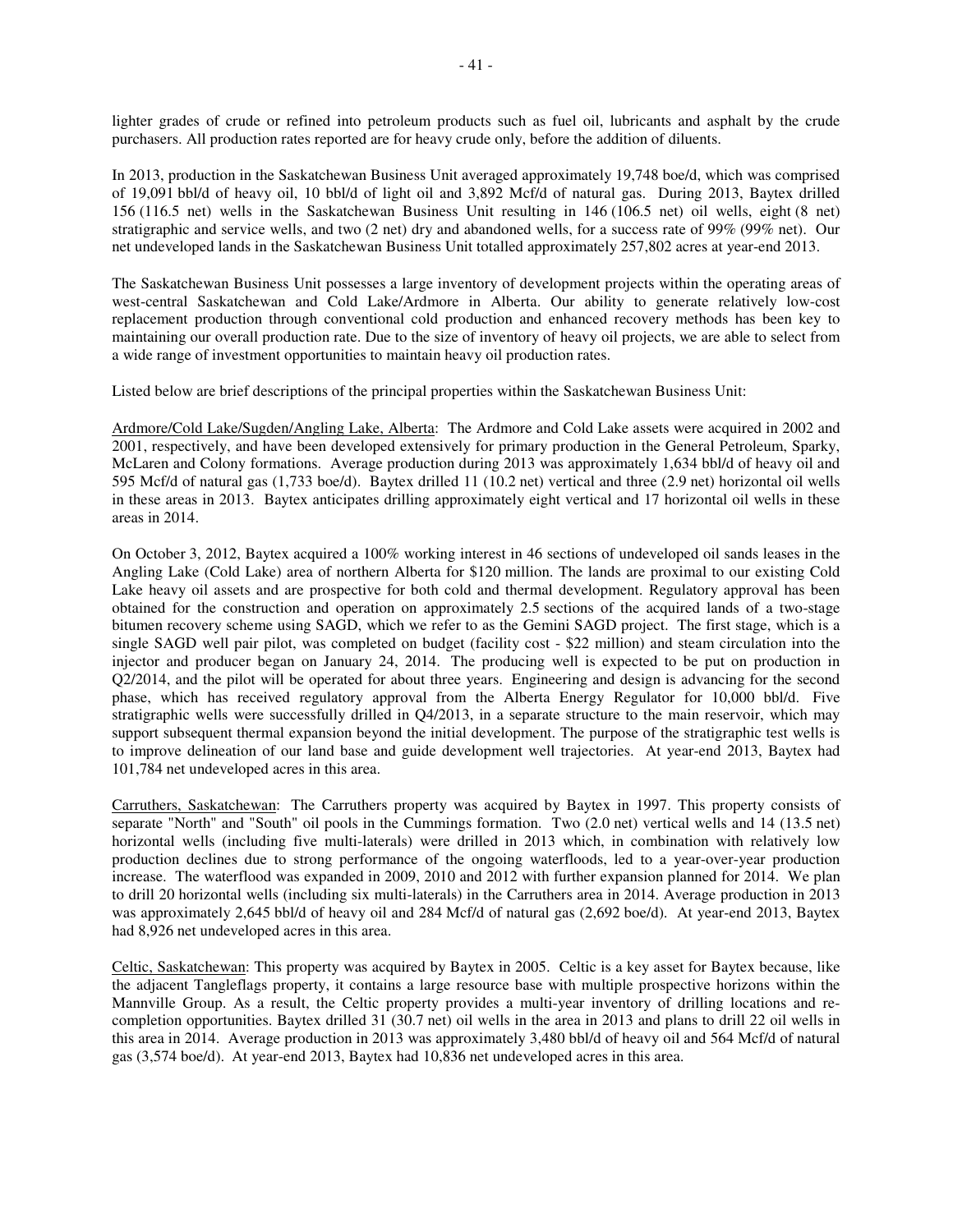Kerrobert/Hoosier, Saskatchewan: Baytex acquired most of its assets in the Kerrobert and Hoosier areas of Saskatchewan in 2009. These properties provide numerous opportunities for cold infill drilling and SAGD optimization. At year-end 2013, Baytex had 9,097 net undeveloped acres in this area.

At our Kerrobert SAGD project, we drilled a new thermal infill well in 2013, commencing production in Q2/2013 at an average 30-day peak production rate of approximately 670 bbl/d. In addition, one new SAGD well pair commenced production in Q3/2013 at an average 30-day peak production rate of approximately 985 bbl/d. The total cost of the infill and SAGD well pair, including the cost of tie-ins, was \$6.97 million. We project that through the remaining life of this project, we can drill up to eight additional well pairs and three additional infill wells with incremental costs of approximately \$4.5 million per well pair and \$2.0 million per infill well. Baytex plans to drill two thermal infill oil wells in this area in 2014. Average production from the Kerrobert SAGD project in 2013 was approximately 2,007 bbl/d of heavy oil.

Production from the cold primary assets averaged approximately 1,259 bbl/d of heavy oil, 10 bbl/d of light oil, and 1,029 Mcf/d of natural gas (1,441 boe/d). Baytex drilled four (4.0 net) cold primary oil wells in this area in 2013. Baytex plans to drill five cold primary oil wells in this area in 2014.

On January 31, 2013, we completed the sale of our Viking land rights in the Kerrobert area for \$42.0 million. The disposed assets included approximately 100 boe/d of production, 22,000 net acres of land and 1.5 million boe of proved plus probable reserves (4% proved developed producing) as at December 31, 2012.

Lindbergh, Alberta: Lindbergh is a primarily non-operated heavy oil property that was purchased in 2007. Baytex has a 21.25% working interest in this property. Average production in this area during 2013 was approximately 857 bbl/d of heavy oil and 69 Mcf/d of natural gas (869 boe/d). Like Tangleflags and Celtic, Lindbergh is a multizone property that is expected to provide future development projects for many years. Thus far, economic production has been obtained from the Dina, Cummings, General Petroleum, Sparky and Colony formations. In 2013, 46 (9.8 net) wells were drilled in this area. At year-end 2013, Baytex had 776 net undeveloped acres in this area.

Marsden/Epping/Macklin/Buzzard, Saskatchewan: This area of Saskatchewan is characterized by low access costs and generally higher quality crude oil that ranges up to 18 degrees API. Initial per well production rates are typically 30 to 70 bbl/d. Primary recovery factors can be as high as 30% of the original oil in-place because of the relatively high oil gravity and the existence of strong water drive in many of the oil pools in this area. Average production in this area during 2013 was approximately 1,238 bbl/d of oil and 365 Mcf/d of natural gas (1,299 boe/d). Eight (8.0 net) wells were drilled in this area in 2013. Baytex plans to drill three wells in this area in 2014. At year-end 2013, Baytex had 21,356 net undeveloped acres in this area.

Tangleflags, Saskatchewan: Baytex acquired the Tangleflags property in 2000. Tangleflags is characterized by multiple-zone reservoirs with production from the McLaren, Waseca, Sparky, General Petroleum and Lloydminster formations. In 2013, Baytex drilled three (3.0 net) horizontal oil wells in the Lloydminster formation. In 2014, we plan to drill approximately four horizontal oil wells and re-complete up to 20 wells. A waterflood pilot of the Lloydminster formation commenced in 2013 and a larger commercial waterflood project is planned for 2014. Average production during 2013 was approximately 1,998 bbl/d of heavy oil and 199 Mcf/d of natural gas (2,031 boe/d). At year-end 2013, Baytex had 3,462 net undeveloped acres in this area.

# *Alberta/B.C. Business Unit*

The Alberta/B.C. Business Unit produces light and heavy gravity crude oil, natural gas and natural gas liquids from various fields in northern, southeast and central Alberta and northeast British Columbia and accounts for approximately 60% of current production. During 2013, production from this business unit averaged 34,213 boe/d, which was comprised of 22,974 bbl/d of heavy oil, 4,943 bbl/d of light oil and NGL and 37.8 MMcf/d of natural gas.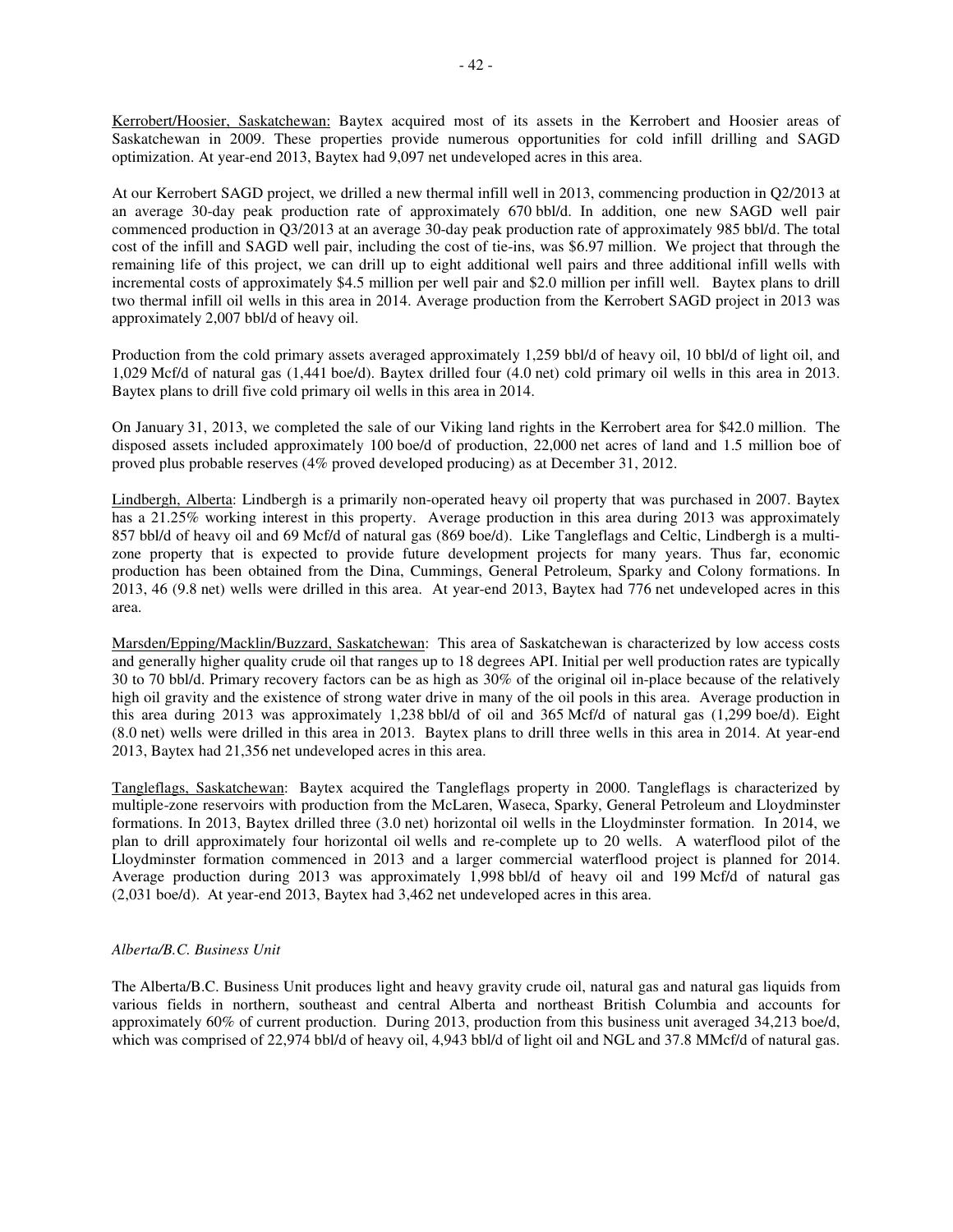During 2013, Baytex drilled 104 (101 net) wells in the Alberta/B.C. Business Unit resulting in 70 (67 net) oil wells, three (3 net) natural gas wells and 31 (31 net) stratigraphic/service wells, for a success rate of 100%. Our net undeveloped lands in this business unit totalled approximately 454,443 acres at year-end 2013.

Listed below are brief descriptions of the principal properties within the Alberta/B.C. Business Unit:

Bon Accord, Alberta: Baytex acquired its initial position in this multi-zone property in 1997 and has further expanded its presence through Crown land purchases. Production is obtained from the Belly River, Viking and Mannville formations. During 2013, production from this area averaged approximately 931 bbl/d of light oil and 1,337 Mcf/d of natural gas (1,154 boe/d). Natural gas is processed at two Baytex-operated plants and oil is treated at three Baytex-operated batteries. In this area, Baytex drilled eight (5.4 net) horizontal Viking oil wells in 2013. At year-end 2013, Baytex had 8,552 net undeveloped acres in this area.

Peace River, Alberta: Baytex holds a total of 306 net sections of oil sands leases in the Peace River area, which includes the legacy Seal area and the Reno area which was acquired in February 2011. During 2013, production from the Peace River area averaged approximately 22,974 bbl/d of heavy oil (including thermally produced volumes described below) and 1,164 Mcf/d of natural gas (23,168 boe/d). In 2013, Baytex drilled 41 (41 net) cold horizontal production wells, 15 (15 net) cyclic steam stimulation ("**CSS**") wells, 24 (24 net) stratigraphic test wells and seven (7 net) service wells in the Peace River area. The purpose of the stratigraphic test wells is to improve delineation of our land base and guide development well trajectories. In 2014, Baytex plans to drill 36 (36 net) cold multi-lateral horizontal wells and 28 (28 net) stratigraphic test wells. At year-end 2013, Baytex had 147,079 net undeveloped acres in this area.

In certain parts of the Peace River land base, heavy oil can be produced using multi-lateral horizontal wells at initial production rates of 300 to 700 bbl/d per well without employing more cost-intensive secondary and tertiary recovery methods. Reservoir analysis of the Peace River property has indicated that waterflood and polymer flood recovery methods have the potential to increase economic oil reserves beyond what is achievable with cold primary recovery in some areas. Baytex has also demonstrated that CSS can be successfully applied to areas of the Peace River oil sands.

Baytex has continued to progress its thermal operations in the Cliffdale area. The original 10-well CSS module at Pad 1 produced 173,970 barrels of oil in 2013 (increased from 128,130 barrels in 2012) with an average steam-oilratio of 2.4 barrels of steam per barrel of oil. The original CSS pilot well received its fifth steam cycle with a total of 71,580 barrels of steam (cold water equivalent) injected, an increase of approximately 115% over the previous cycle. The subsequent production cycle reached an average 30-day peak production rate of approximately 210 bbl/d. Pad 1 steaming operations were offline for approximately 70 days in 2013 due to maintenance and repairs of the steam generators. Repairs were completed throughout the third and fourth quarters of 2013 and steam operations were restarted, generating average production for the fourth quarter of 2013 of 410 bbl/d. Pad 1 production and cumulative steam-oil ratio performance continue to track our predictions when incorporating downtime in the reservoir model.

Regulatory approval was received in the first quarter 2013 for Pad 2, a 15-well CSS module adjacent to Pad 1. Thermal facility construction began early in the second quarter of 2013 with first steam injection planned for late in the second quarter of 2014. This facility will be capable of handling 2,150 barrels per day of oil production and generating 4,720 barrels of steam (cold water equivalent) per day. The 15 CSS wells were drilled successfully throughout 2013 and are currently producing as planned under primary conditions to create the initial voidage required for the CSS process.

An application was submitted in the fourth quarter of 2013 to the Alberta Energy Regulator and Alberta Environment and Sustainable Resource Development for an expansion of the thermal program to the east. Pads 3 and 4 would be constructed adjacent to the existing two pads, each having 15 CSS wells for a total of 55 CSS wells at Cliffdale. A central processing facility has been proposed at Pad 3 capable of handling 4,400 barrels per day of oil production and generating 9,400 barrels of steam (cold water equivalent) per day. The central processing facility will be designed to receive and process emulsion from Pads 3 and 4 as well as recycle produced water from all four pads. Baytex is currently addressing Supplemental Information Requests from the Alberta Energy Regulator, Alberta Environment and Sustainable Resource Development and First Nations.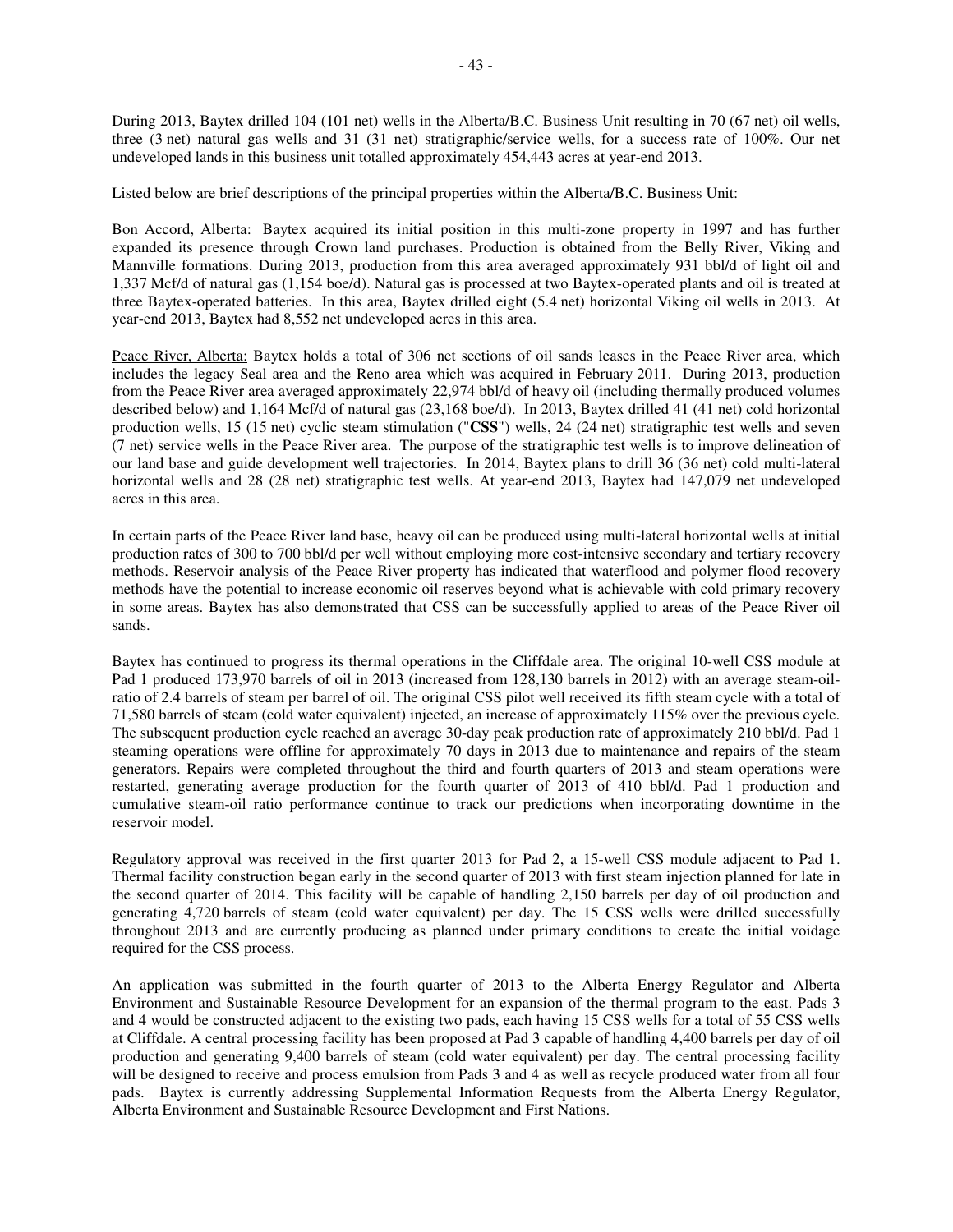Pembina, Alberta: Baytex acquired its initial position in Pembina in 2007 and further expanded its presence in the area through the acquisition of Burmis Energy Inc. in 2008. Production is primarily from the Nisku, Cretaceous and Jurassic age formations, including the Cardium, Ellerslie, Glauconite, Notikewin, Rock Creek and Nordegg. The majority of Baytex's oil production in this area is treated at a Baytex-operated oil battery with the remaining production treated at third party-operated oil batteries. Natural gas production is delivered to a combination of four mid-stream gas processing facilities and three producer-operated gas processing facilities. Baytex owns a working interest in one of the midstream-operated gas processing facilities. Production from this area during 2013 averaged approximately 1,941 bbl/d of light oil and NGL and 19,926 Mcf/d of natural gas (5,262 boe/d). Baytex participated in the drilling of five (5 net) wells in this area in 2013, resulting in two (2 net) oil wells and three (3 net) natural gas wells. Pembina area drilling included two (2 net) operated Cardium horizontal wells which were successfully drilled and completed with multi-stage fracture stimulations. Baytex plans to drill three (3 net) gas wells and two (2 net) oil wells in this area in 2014. At year-end 2013, Baytex had 13,328 net undeveloped acres in this area.

Red Earth Alberta: This primarily winter-access, multi-zone property was acquired by Baytex in 1997. Oil production from Granite Wash and Slave Point pools is treated at two Baytex-operated sweet oil batteries. Production from this area during 2013 averaged approximately 474 bbl/d of light oil and NGL and 3 Mcf/d of natural gas (475 boe/d). Baytex plans to drill three (2.7 net) wells in the area in 2014. At year-end 2013, Baytex had 7,889 net undeveloped acres in this area.

Stoddart, British Columbia: This property was acquired by Baytex in 2004. Oil and liquids-rich gas production in this largely year-round-access area comes from the Doig, Halfway, Baldonnel, Coplin and Bluesky formations. Oil is treated at two Baytex-operated batteries and natural gas is compressed at four Baytex-operated sites and sent for further processing at two third party-operated gas plants. Production from this area during 2013 averaged approximately 3,448 Mcf/d of natural gas and 512 bbl/d of oil and NGL (1,087 boe/d). Baytex did not drill any wells in this area in 2013. At year-end 2013, Baytex had 22,817 net undeveloped acres in this area.

### *United States Business Unit*

Baytex acquired a significant land position in the Williston basin in 2008. During 2013, we focused our activities on the light oil resource play located in Divide and Williams Counties of North Dakota. Production is primarily from horizontal wells using multi-stage hydraulic fracturing in the Bakken and Three Forks formations. We own approximately 120,200 (61,400 net) acres of land in North Dakota, of which 39,845 (23,610 net) acres were undeveloped at year-end 2013. In 2013, Baytex participated in the drilling of 20 (8.6 net) Bakken/Three Forks oil wells with a success rate of 100%. In 2014, Baytex plans to drill approximately 15 (9.6 net) horizontal wells. Ultimately, the project has the potential to include over 200 net additional wells with average initial production rates expected to be approximately 345 boe/d per well and average recoveries expected to be approximately 390 Mboe per well, based on drilling two-mile (or 1,280-acre spacing unit) wells. Production from the United States Business Unit in 2013 averaged 3,181 bbl/d and 324 Mcf/d (3,235 boe/d).

In 2012, Baytex entered into an agreement to acquire approximately 72,300 (50,600 net) acres (70% working interest) in the Weston and Niobrara Counties of Wyoming for US\$176 per net acre (total initial consideration of US\$8.9 million). During 2013, Baytex drilled one of two horizontal earning wells to test the Turner formation, which produces from existing vertical wells in the area and is being developed with horizontal techniques elsewhere in the basin. Baytex will complete its obligations under this agreement by carrying the seller for a 30% working interest in the second of two wells during 2014, estimated to cost approximately US\$4 million on a 100% basis. At year-end 2013, Baytex owned the rights to 72,286 (49,060 net) acres in the Weston and Niobrara Counties of Wyoming, of which 71,649 (48,614 net) acres are undeveloped.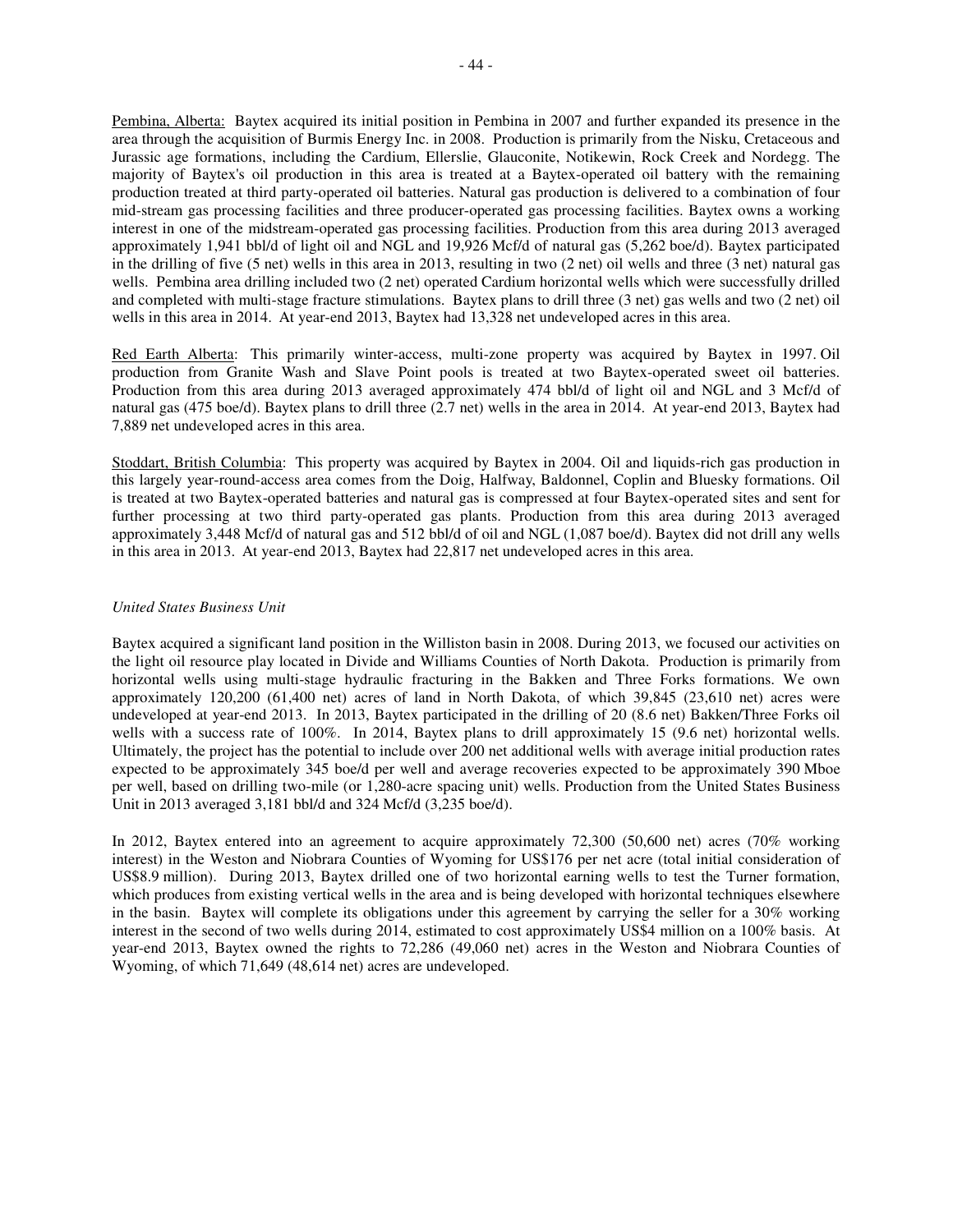# *Average Production*

The following table indicates our average daily production from our principal areas for the year ended December 31, 2013.

|                                          | <b>Light Oil and NGL</b><br>(bbl/d) | <b>Heavy Oil</b><br>(bbl/d) | <b>Natural Gas</b><br>(Mcf/d) | <b>Oil Equivalent</b><br>(boe/d) |
|------------------------------------------|-------------------------------------|-----------------------------|-------------------------------|----------------------------------|
| <b>Saskatchewan Business Unit</b>        |                                     |                             |                               |                                  |
| Ardmore                                  |                                     | 1,129                       | 178                           | 1,159                            |
| Angling Lake                             |                                     | 39                          |                               | 39                               |
| Carruthers                               |                                     | 2,645                       | 284                           | 2,692                            |
| Celtic                                   |                                     | 3,480                       | 564                           | 3,574                            |
| Cold Lake                                |                                     | 205                         |                               | 205                              |
| <b>Forest Bank</b>                       |                                     | 388                         | 293                           | 437                              |
| Golden Lake                              |                                     | 813                         |                               | 813                              |
| Greenstreet                              |                                     | 123                         | 435                           | 195                              |
| Hoosier                                  |                                     | 849                         | 1,022                         | 1,019                            |
| Kerrobert                                | 10                                  | 2,417                       | 7                             | 2,428                            |
| Lindbergh                                |                                     | 857                         | 69                            | 869                              |
| Maidstone                                |                                     | 590                         | J.                            | 590                              |
| Marsden / Epping / Macklin / Buzzard     |                                     | 1,238                       | 365                           | 1,299                            |
| Neilburg                                 |                                     | 695                         |                               | 695                              |
| Poundmaker / Freemont                    |                                     | 1,322                       | 59                            | 1,332                            |
| Sugden                                   |                                     | 261                         | 417                           | 330                              |
| Tangleflags                              |                                     | 1,998                       | 199                           | 2,031                            |
| Remaining properties                     |                                     | 41                          |                               | 41                               |
| <b>Total Saskatchewan Business Unit</b>  | 10                                  | 19,090                      | 3,892                         | 19,748                           |
| <b>Alberta/B.C. Business Unit</b>        |                                     |                             |                               |                                  |
| <b>Bon Accord</b>                        | 931                                 |                             | 1,337                         | 1.154                            |
| Ferrier                                  | 370                                 |                             | 1,883                         | 684                              |
| Darwin / Nina / Goodfish / Lafond        | $\overline{2}$                      |                             | 2,563                         | 429                              |
| Leahurst                                 | 11                                  |                             | 1,753                         | 303                              |
| Peace River                              |                                     | 22,974                      | 1,164                         | 23,168                           |
| Pembina                                  | 1,941                               |                             | 19,926                        | 5,262                            |
| Red Earth                                | 474                                 |                             | 3                             | 475                              |
| Richdale / Sedalia                       | 24                                  |                             | 3,089                         | 539                              |
| Stoddart                                 | 512                                 |                             | 3,448                         | 1.087                            |
| Tableland                                | 246                                 |                             |                               | 246                              |
| Turin                                    | 283                                 |                             | 577                           | 379                              |
| <b>Remaining Properties</b>              | 149                                 |                             | 2,030                         | 487                              |
| Total Alberta/B.C. Business Unit         | 4,943                               | 22,974                      | 37,773                        | 34,213                           |
| <b>United States Business Unit</b>       |                                     |                             |                               |                                  |
| <b>Williston Basin</b>                   | 3,148                               |                             | 324                           | 3,202                            |
| Powder River Basin                       | 33                                  |                             |                               | 33                               |
| Remaining properties                     |                                     |                             |                               |                                  |
| <b>Total United States Business Unit</b> | 3,181                               |                             | 324                           | 3,235                            |
|                                          |                                     |                             |                               |                                  |
| <b>Grand Total</b>                       | 8,134                               | 42,064                      | 41,989                        | 57,196                           |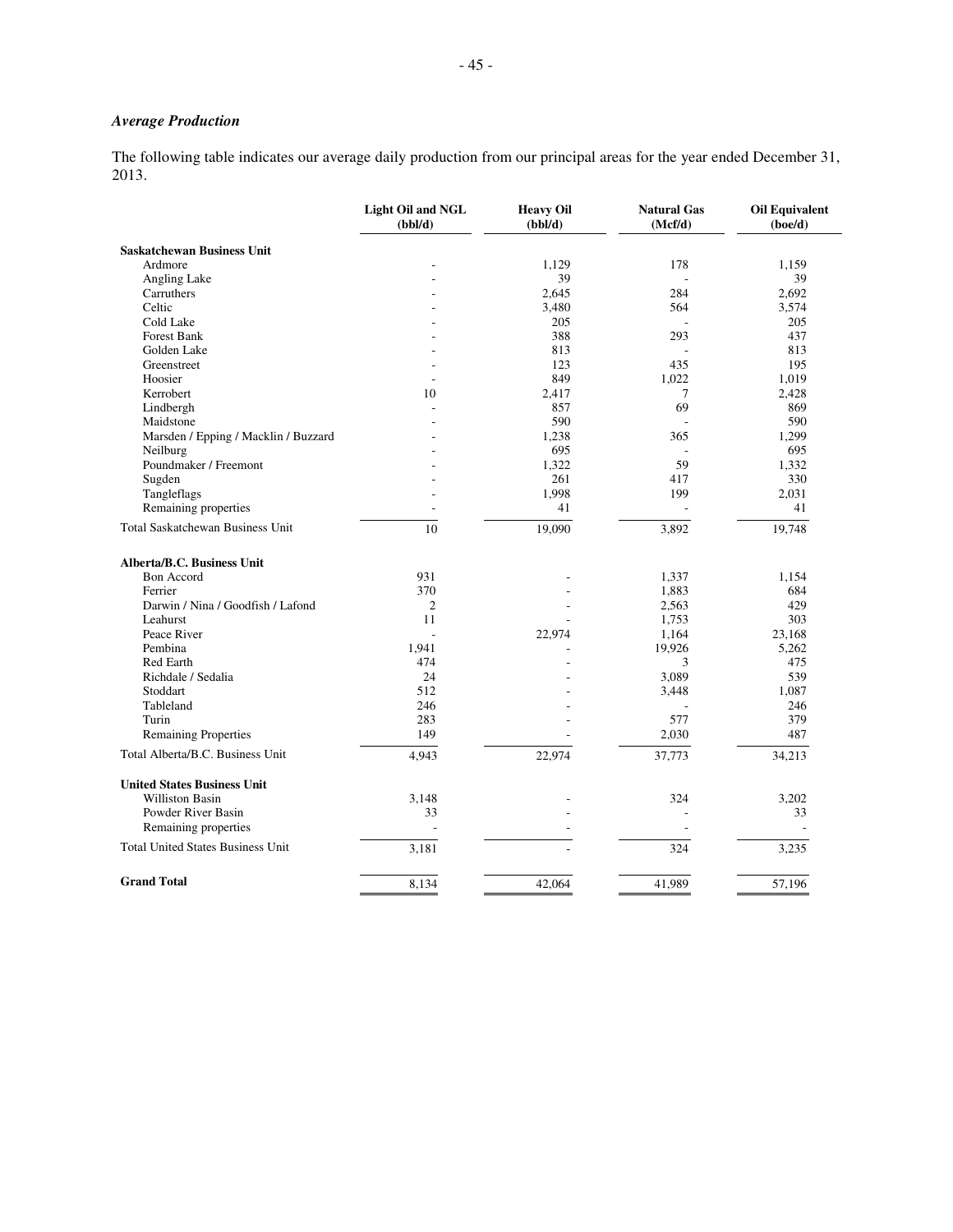# *Costs Incurred*

The following table summarizes the property acquisition, exploration and development costs by country for the year ended December 31, 2013:

| (5000s)                                   | Canada   | <b>United States</b> | <b>Total</b> |  |
|-------------------------------------------|----------|----------------------|--------------|--|
| Property acquisition costs <sup>(1)</sup> |          |                      |              |  |
| Proved properties                         | 3.604    | 90                   | 3.694        |  |
| Unproved properties                       | 707      | 2,353                | 3,060        |  |
| Property disposition                      | (45,003) | (833)                | (45, 836)    |  |
| Total Property acquisition costs, net     | (40,692) | 1,610                | (39,082)     |  |
| Development Costs <sup>(2)</sup>          | 467.191  | 75.176               | 542,367      |  |
| Exploration Costs <sup>(3)</sup>          | 7,110    | 1,423                | 8,533        |  |
| Total                                     | 433,609  | 78.209               | 511.818      |  |

Notes:

(1) Property acquisition costs include the acquisition of a company that held assets in Alberta.

(2) Development and facilities expenditures.<br>
(3) Cost of geological and geophysical capital

Cost of geological and geophysical capital expenditures and drilling costs for 2013 exploratory wells drilled.

# *Oil and Gas Wells*

The following table sets forth the number and status of wells in which we have a working interest as at December 31, 2013.

|                  | <b>Oil Wells</b> |            |                      |            | <b>Natural Gas Wells</b> |            |                      |            |
|------------------|------------------|------------|----------------------|------------|--------------------------|------------|----------------------|------------|
|                  | Producing        |            | <b>Non-Producing</b> |            | Producing                |            | <b>Non-Producing</b> |            |
|                  | Gross            | <b>Net</b> | Gross                | <b>Net</b> | Gross                    | <b>Net</b> | Gross                | <b>Net</b> |
| Alberta          | 922              | 619.3      | 1.038                | 597.7      | 462                      | 344.1      | 493                  | 378.1      |
| British Columbia | 44               | 43.7       | 34                   | 33.2       | 38                       | 34.8       | 15                   | 13.8       |
| Saskatchewan     | 1.150            | 1.090.9    | 1.363                | 1.259.9    | 40                       | 35.9       | 125                  | 111.4      |
| North Dakota     | 106              | 42.7       |                      | 1.0        | -                        |            |                      |            |
| Wyoming          |                  | 2.7        |                      | 3.2        | -                        |            |                      |            |
| Total            | 2.227            | 1.799.3    | 2.441                | 1.895.0    | 540                      | 414.8      | 633                  | 503.3      |

### *Undeveloped Land Holdings*

The following table sets forth our undeveloped land holdings as at December 31, 2013.

|                            | <b>Undeveloped Acres</b> |            |  |  |
|----------------------------|--------------------------|------------|--|--|
|                            | Gross                    | <b>Net</b> |  |  |
| Canada                     |                          |            |  |  |
| Alberta                    | 587,319                  | 512,682    |  |  |
| British Columbia           | 38,239                   | 29,629     |  |  |
| Saskatchewan               | 178,918                  | 169,934    |  |  |
| Total Canada               | 804,476                  | 712,245    |  |  |
| <b>United States</b>       |                          |            |  |  |
| New Mexico                 | 14,313                   | 14,313     |  |  |
| North Dakota               | 39,845                   | 23,610     |  |  |
| Wyoming                    | 100,542                  | 63,983     |  |  |
| <b>Total United States</b> | 154,700                  | 101.906    |  |  |
| Grand Total                | 959.176                  | 814.151    |  |  |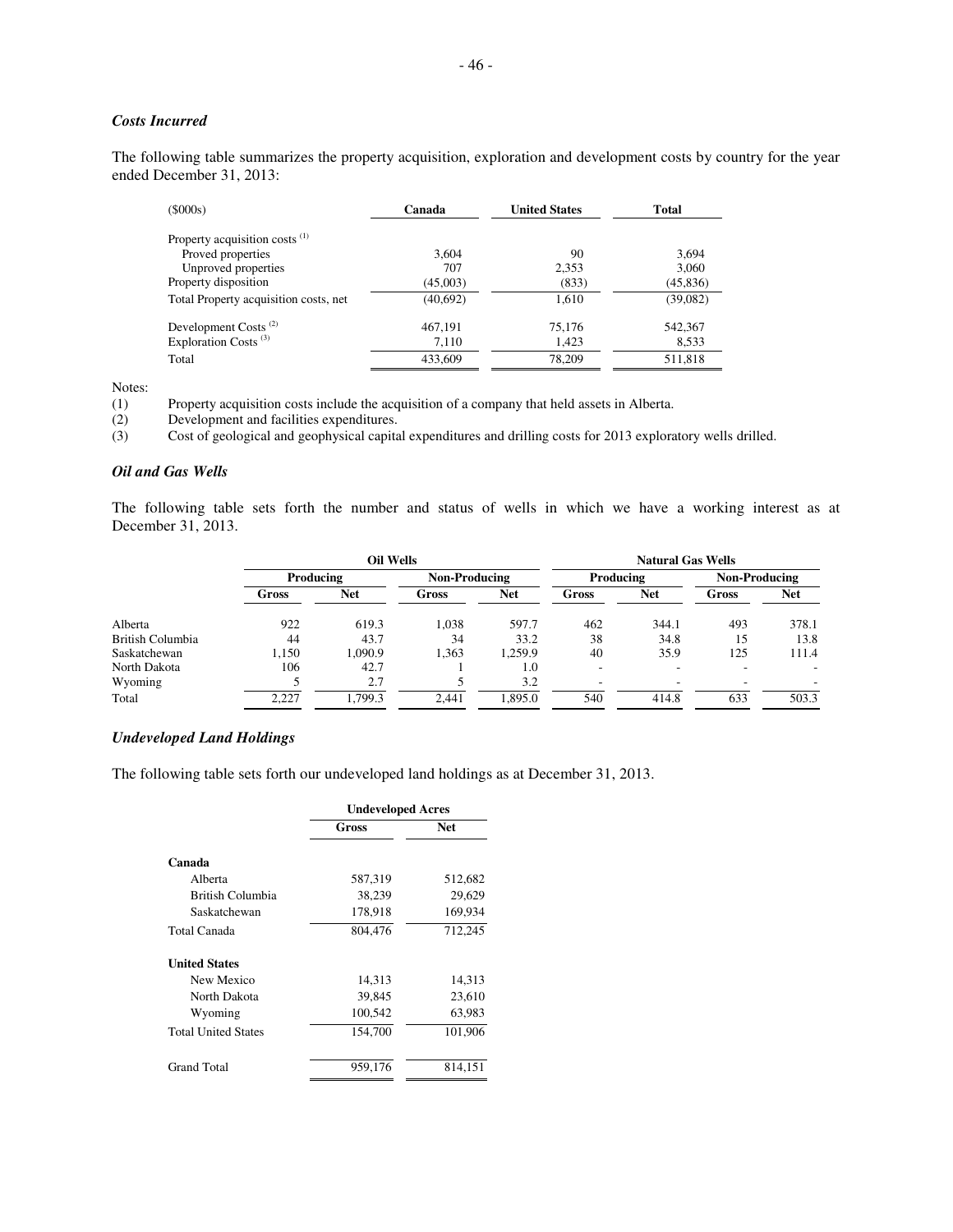We estimate the value of our net undeveloped land holdings at December 31, 2013 to be approximately \$282 million, as compared to \$354 million at December 31, 2012. This internal evaluation generally represents the estimated replacement cost of our undeveloped land. In determining replacement cost, we analyzed land sale prices paid at Provincial Crown and State land sales for the properties in the vicinity of our undeveloped land holdings, less an allowance for near-term expiries.

We expect that rights to explore, develop and exploit approximately 89,736 net acres of our undeveloped land holdings may expire on or before December 31, 2014. There are no material drilling commitments associated with the land holdings expiring by December 31, 2014.

#### *Exploration and Development Activities*

The following table sets forth the gross and net exploratory and development wells in which we participated during the year ended December 31, 2013.

| <b>Exploratory Wells</b> |            | <b>Development Wells</b> |            | <b>Total Wells</b> |            |
|--------------------------|------------|--------------------------|------------|--------------------|------------|
| Gross                    | <b>Net</b> | Gross                    | <b>Net</b> | Gross              | <b>Net</b> |
| ۰                        |            | 237                      | 182.8      | 237                | 182.8      |
| ۰                        | ۰          | 3                        | 3.0        |                    | 3.0        |
|                          |            | 29                       | 29.0       | 29                 | 29.0       |
| ۰                        |            | 10                       | 10.0       | 10                 | 10.0       |
| ۰                        |            |                          | 2.0        |                    | 2.0        |
|                          |            | 281                      | 226.8      | 281                | 226.8      |
|                          |            |                          |            |                    |            |

#### *Forward Contracts*

For details on our contractual commitments to sell natural gas and crude oil which were outstanding at December 31, 2013, see Note 20 to our audited consolidated financial statements for the year ended December 31, 2013.

# *Tax Horizon*

Based on the current tax regime and Baytex's available tax pools and anticipated level of funds from operations and capital spending, Baytex does not expect to pay material amounts of cash income taxes prior to 2015. This estimate is highly sensitive to assumptions regarding commodity prices, production, funds from operations and capital expenditure levels. As at December 31, 2013, Baytex's total Canadian tax pools were estimated to be \$1.3 billion, including \$381 million for tangibles, \$790 million for intangibles and \$160 million in non-capital loss carryforwards. In addition, as at December 31, 2013, Baytex's total United States tax pools were estimated to be \$145 million, including \$19 million for tangibles, \$54 million for intangibles, \$65 million in net operating losses, and \$7 million of Alternative Minimum Tax carryforward.

### *Additional Information Concerning Abandonment and Reclamation Costs*

The following table sets forth information respecting future abandonment and reclamation costs for surface leases, wells, facilities, and pipelines which are expected to be incurred by us for the periods indicated.

| Period                                  | <b>Abandonment and Reclamation</b><br>Costs Escalated at 2\%<br><b>Undiscounted</b><br>(\$ thousands) | <b>Abandonment and Reclamation</b><br>Costs Escalated at 2%<br>Discounted at 10%<br>(\$ thousands) |  |  |
|-----------------------------------------|-------------------------------------------------------------------------------------------------------|----------------------------------------------------------------------------------------------------|--|--|
| Total liability as at December 31, 2013 | 333.424                                                                                               | 44.122                                                                                             |  |  |
| Anticipated to be paid in 2014          | 2,081                                                                                                 | 2.003                                                                                              |  |  |
| Anticipated to be paid in 2015          | 2,271                                                                                                 | 2,028                                                                                              |  |  |
| Anticipated to be paid in 2016          | 1.953                                                                                                 | 1,618                                                                                              |  |  |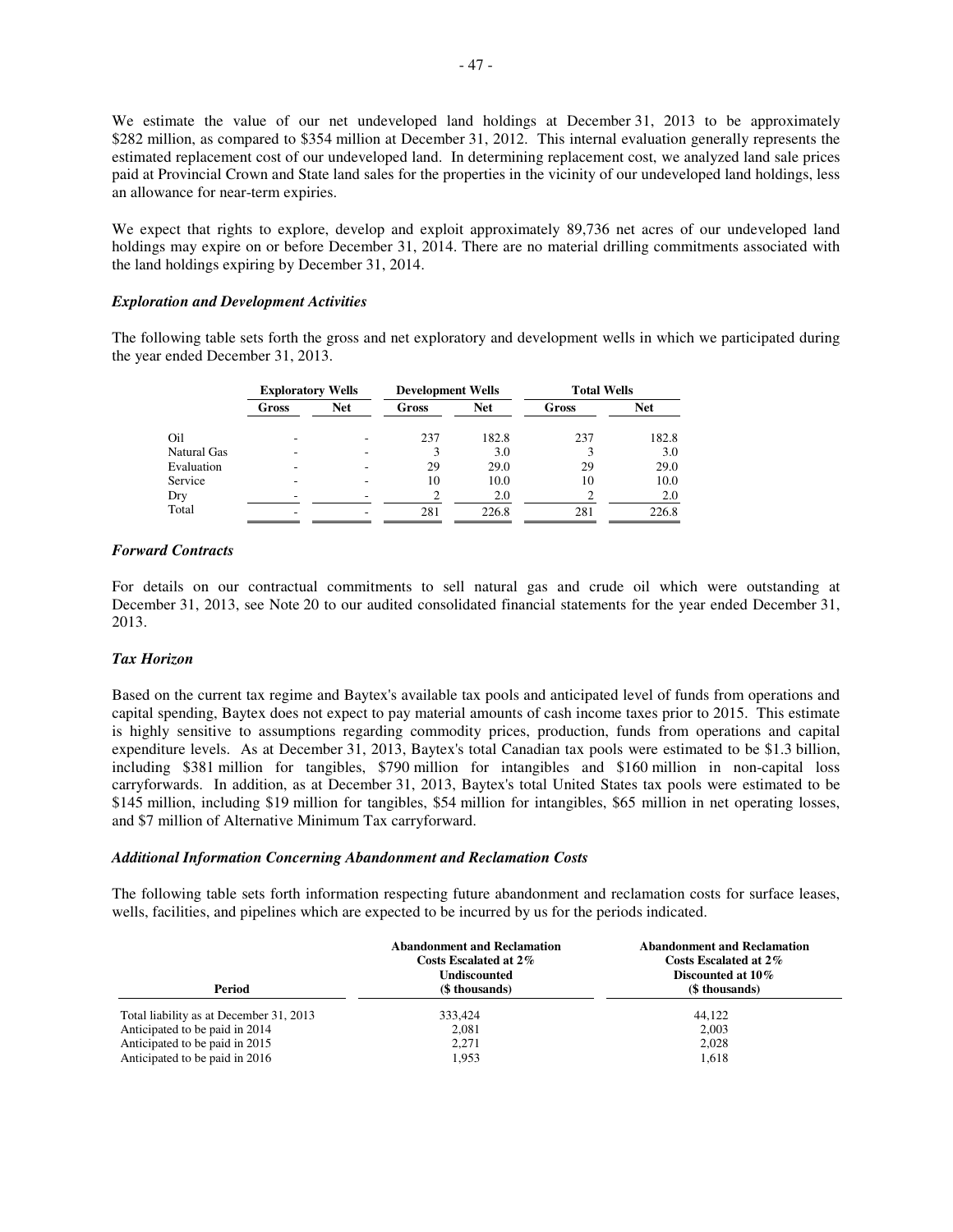We will be liable for our share of ongoing environmental obligations and for the ultimate reclamation of the surface leases, wells, facilities, and pipelines held by us upon abandonment. Expenditures related to environmental obligations are expected to be funded out of cash flow.

We estimate the costs to abandon and reclaim all of our producing and shut-in wells, facilities, and pipelines. No estimate of salvage value is netted against the estimated cost. Using public data and our own experience, we estimate the amount and timing of future abandonment and reclamation expenditures at an operating area level. Wells within each operating area are assigned an average cost per well to abandon and reclaim the well. The estimated expenditures are based on current regulatory standards and actual abandonment cost history.

The number of net wells for which we estimated we will incur reclamation and abandonment costs is 4,625 wells. This estimate includes all producing wells, all non-producing wells, all standing cased wells and all suspended wells. The number of net wells for which Sproule estimated we will incur reclamation and abandonment costs is 940 wells which are all the proved undeveloped and probable undeveloped wells. The latter two well groups had not been drilled as of December 31, 2013. Abandonment and reclamation costs have been estimated over a 50-year period. Facility reclamation costs are scheduled to be incurred two years following the end of the reserve life of its associated producing area. Only well abandonment costs, net of downhole salvage value, were deducted by Sproule in estimating future net revenue in the Sproule Report. The additional liability associated with our existing wells, pipelines and facility reclamation costs, net of salvage, which was estimated to be \$333.4 million (\$44.1 million discounted at 10 percent), was not deducted in estimating future net revenue.

#### *Production Estimates*

The following table sets out the volumes of our working interest production estimated for the year ended December 31, 2014, which is reflected in the estimate of future net revenue disclosed in the forecast price tables contained under "*Description of Our Business and Operations – Statement of Reserves Data and Other Oil and Gas Information – Disclosure of Reserves Data and Oil and Natural Gas Information*".

|                                                   | Light and<br><b>Medium Oil</b><br>(bbl/d) | <b>Heavy Oil</b><br>(bbl/d)                          | <b>Natural Gas</b><br>Liquids<br>(bbl/d) | <b>Natural Gas</b><br>(Mcf/d) | <b>Oil Equivalent</b><br>(boe/d) |
|---------------------------------------------------|-------------------------------------------|------------------------------------------------------|------------------------------------------|-------------------------------|----------------------------------|
| <b>CANADA</b>                                     |                                           |                                                      |                                          |                               |                                  |
| <b>Total Proved</b><br>Total Proved plus Probable | 2,569<br>2,735                            | 43,758<br>48,165                                     | 1.396<br>1,756                           | 33,400<br>40,594              | 53,290<br>59,422                 |
| <b>UNITED STATES</b>                              |                                           |                                                      |                                          |                               |                                  |
| <b>Total Proved</b><br>Total Proved plus Probable | 3,355<br>3,455                            | $\overline{\phantom{a}}$<br>$\overline{\phantom{a}}$ | $\overline{\phantom{a}}$                 | 4,322<br>4,460                | 4,075<br>4,199                   |
| <b>TOTAL</b>                                      |                                           |                                                      |                                          |                               |                                  |
| <b>Total Proved</b><br>Total Proved plus Probable | 5,924<br>6,191                            | 43,758<br>48,165                                     | 1,396<br>1,756                           | 37,721<br>45,054              | 57,365<br>63,621                 |

The only property that accounts for 20% or more of the estimated 2014 production volumes is Peace River (cold primary production). Estimated 2014 production volumes for Peace River (cold primary production) are 22,449 boe/d on a total proved basis and 24,041 boe/d on a total proved plus probable basis. Note: these production volumes do not include production from the adjacent Reno area.

#### *Production History*

The following table summarizes certain information in respect of the production, product prices received, royalties paid, production costs and resulting netback associated with our reserves data for the periods indicated below.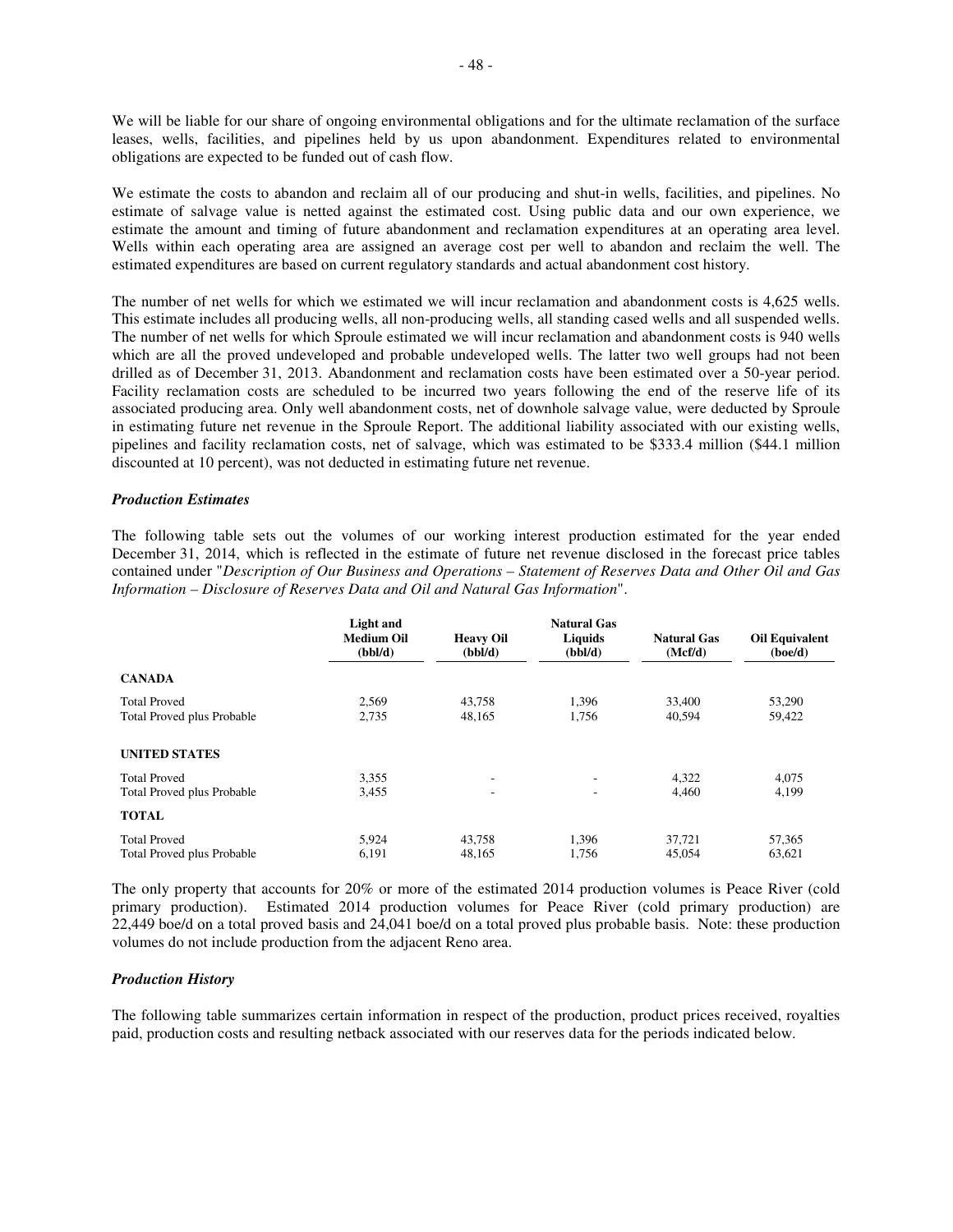|                                                                         | <b>Three Months Ended</b> |               |               |               | <b>Year Ended</b> |
|-------------------------------------------------------------------------|---------------------------|---------------|---------------|---------------|-------------------|
|                                                                         | Dec. 31, 2013             | Sept 30, 2013 | June 30, 2013 | Mar. 31, 2013 | Dec. 31, 2013     |
| <b>Average Daily Production</b> <sup>(1)</sup>                          |                           |               |               |               |                   |
| Light Oil and NGL $(bbI/d)$ <sup>(2)</sup>                              | 8.047                     | 8,366         | 8,202         | 7,920         | 8,134             |
| Heavy Oil (bbl/d)                                                       | 43,254                    | 44,908        | 42,510        | 37,486        | 42,064            |
| Natural Gas (Mcf/d)                                                     | 42,018                    | 41,460        | 45,148        | 39,305        | 41,989            |
| Total (boe/d)                                                           | 58,304                    | 60,184        | 58,236        | 51,957        | 57,196            |
| <b>Average Net Production Prices Received</b>                           |                           |               |               |               |                   |
| Light Oil and NGL(\$/bbl) <sup>(2)</sup>                                | 74.73                     | 88.63         | 77.85         | 76.72         | 79.61             |
| Heavy Oil (\$/bbl)                                                      | 61.89                     | 79.29         | 63.92         | 53.47         | 65.24             |
| Natural Gas (\$/Mcf)                                                    | 3.52                      | 2.72          | 3.59          | 3.46          | 3.32              |
| Total (\$/boe)                                                          | 58.75                     | 73.36         | 60.42         | 52.89         | 61.74             |
| <b>Royalties Paid</b>                                                   |                           |               |               |               |                   |
| Light Oil and NGL(\$/bbl) <sup>(2)</sup>                                | 19.34                     | 22.01         | 20.82         | 22.42         | 21.14             |
| Heavy Oil (\$/bbl)                                                      | 12.26                     | 16.30         | 12.54         | 8.41          | 12.57             |
| Natural Gas (\$/Mcf)                                                    | (0.37)                    | (0.26)        | (0.55)        | 0.26          | (0.24)            |
| Total (\$/boe)                                                          | 11.49                     | 15.04         | 11.66         | 9.68          | 12.07             |
| <b>Operating Expenses</b> (3)(4)                                        |                           |               |               |               |                   |
| Light Oil and NGL(\$/bbl) <sup>(2)</sup>                                | 16.60                     | 16.17         | 13.57         | 13.00         | 14.86             |
| Heavy Oil (\$/bbl)                                                      | 12.17                     | 12.22         | 12.74         | 13.94         | 12.72             |
| Natural Gas (\$/Mcf)                                                    | 2.15                      | 2.50          | 2.28          | 2.52          | 2.36              |
| Total (\$/boe)                                                          | 12.87                     | 13.09         | 12.97         | 13.95         | 13.20             |
| <b>Transportation Expenses</b>                                          |                           |               |               |               |                   |
| Light Oil and NGL $(\frac{6}{bbl})^{(2)}$                               | 0.45                      | 0.59          | 0.56          | 0.35          | 0.49              |
| Heavy Oil (\$/bbl)                                                      | 5.08                      | 3.87          | 5.32          | 5.83          | 4.98              |
| Natural Gas (\$/Mcf)                                                    | 0.13                      | 0.17          | 0.17          | 0.15          | 0.15              |
| Total (\$/boe)                                                          | 3.94                      | 3.09          | 4.08          | 4.38          | 3.85              |
| Netback Received <sup>(5)</sup>                                         |                           |               |               |               |                   |
| Light Oil and NGL $(\frac{\text{S}}{\text{b}})^{(2)}$                   | 38.34                     | 49.86         | 42.91         | 40.96         | 43.12             |
| Heavy Oil (\$/bbl)                                                      | 32.38                     | 46.90         | 33.33         | 25.28         | 34.97             |
| Natural Gas (\$/Mcf)                                                    | 1.61                      | 0.31          | 1.70          | 0.53          | 1.05              |
| Total (\$/boe)                                                          | 30.45                     | 42.14         | 31.71         | 24.88         | 32.62             |
| Financial Derivatives gain (loss) $(\frac{5}{b} \cdot \frac{1}{c})$ (6) | 1.03                      | (2.88)        | 1.62          | 1.68          | 0.29              |
| Netback Received after hedging (\$/boe)                                 | 31.48                     | 39.26         | 33.33         | 25.56         | 32.91             |

Notes:

(1) Before deduction of royalties.

(2) Our NGL volumes are not material, and have been grouped with light oil for reporting purposes.

(3) Operating expenses are composed of direct costs incurred to operate both oil and gas wells. A number of assumptions are required to allocate these costs between oil, natural gas and natural gas liquids production.

(4) Operating recoveries associated with operated properties are charged to operating costs and accounted for as a reduction to general and administrative costs.

(5) Netback is calculated by subtracting royalties, operating expenses, transportation expenses and losses/gains on commodity and foreign exchange contracts from revenues.

(6) Financial derivatives reflect realized gains (losses) on commodity-related contracts only and exclude the impact of interest rate swaps.

#### *Marketing Arrangements*

Baytex markets its oil and natural gas production with attention to maximizing value and counterparty performance. We maintain a portfolio of sales contracts with a variety of pricing mechanisms, term commitments and customers. We engage a number of reputable counterparties in our bid process to ensure competitiveness, while also managing counterparty credit exposure. In response to market conditions, sales of undiluted bitumen to rail loading facilities continued to expand in 2013, representing a significant position within Baytex's market access portfolio.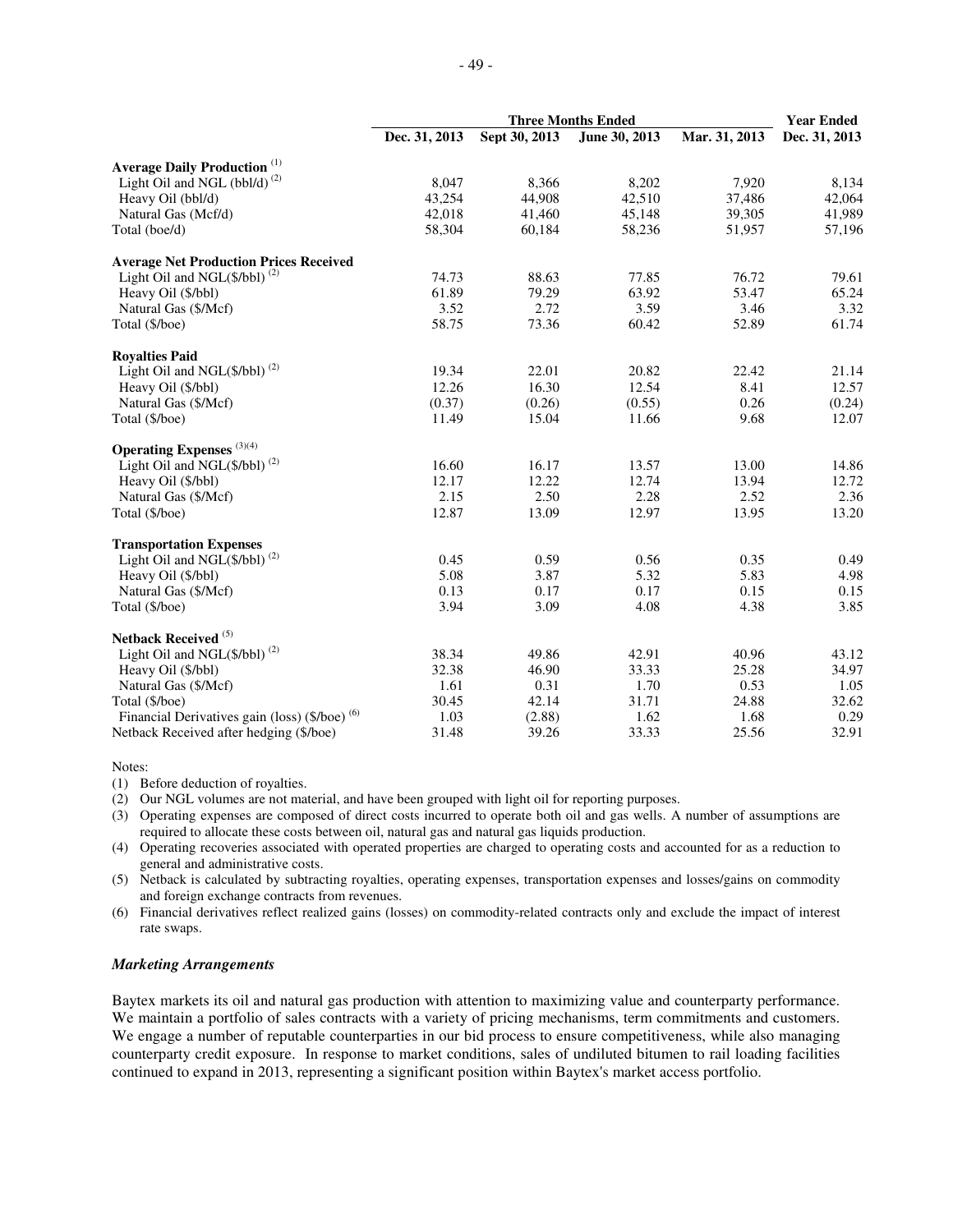#### *Oil and NGL*

For the year ended December 31, 2013, the prompt price of West Texas Intermediate crude oil fluctuated between a low of US\$85.61/bbl and a high of US\$112.24/bbl, with an average price of US\$97.97/bbl. The volatile price range seen in 2013 reflected both uneven sentiment over global economic conditions and several periods of geopolitical tension.

The discount for Canadian heavy oil, as measured by the Western Canadian Select ("**WCS**") price differential to WTI, averaged 26% for the year ended December 31, 2013, as compared to a 22% average for the year ended December 31, 2012. WCS price differential volatility remained high in 2013 due to several factors, including export pipeline capacity problems, which at times constrained access to U.S. refineries, continued Canadian heavy oil production growth, which reduced spare export capacity, and periodic planned and unplanned maintenance at refineries using Canadian heavy oil. Concurrence of these factors at times exacerbated the impact on heavy oil pricing, with the monthly WCS price differential exceeding 30% in four months of 2013. However, in periods when these factors were not present, the monthly WCS price differential was tight, averaging 15% or less in three months of 2013.

For 2013, Baytex's heavy oil sales prices averaged \$65.24/bbl (net of physical forward sales gains of \$1.07/bbl), while light oil and NGL prices averaged \$79.61/bbl. In contrast, for 2012 Baytex averaged \$59.44/bbl for heavy oil sales (net of physical forward sales gains of \$0.84/bbl) and \$74.07/bbl for light oil and NGL sales. Baytex's total oil and NGL price in 2013 was \$67.57/bbl (net), as compared with \$61.74/bbl (net) in 2012.

### *Natural Gas*

For the year ended December 31, 2013, the average AECO natural gas price was \$3.13/Mcf, as compared to \$2.40/Mcf in the same period of 2012. The increase in the natural gas price was due to colder than normal weather driving up natural gas demand in the fourth quarter of 2013, which resulted in significant U.S. and western Canada storage draws. For 2013, Baytex's average physical natural gas sales price (inclusive of physical forward sales contracts) was \$3.32/Mcf, as compared to \$2.45/Mcf in 2012.

### *Environmental Policies*

We have an active program to monitor and comply with all environmental laws, rules and regulations applicable to our operations. Our policies require that all employees and contractors report all breaches or potential breaches of environmental laws, rules and regulations to our senior management and all applicable governmental authorities. Any material breaches of environmental law, rules and regulations must be reported to the Board of Directors.

## **DIRECTORS AND OFFICERS**

The following table sets forth the name, municipality of residence, age as at December 31, 2013, position held with Baytex and principal occupation of each of the directors and officers of Baytex.

| <b>Name and Municipality</b><br>of Residence                | Age | <b>Position with Baytex</b>                        | <b>Principal Occupation</b>                        |
|-------------------------------------------------------------|-----|----------------------------------------------------|----------------------------------------------------|
| James L. Bowzer<br>Calgary, Alberta                         | 53  | Director, President and<br>Chief Executive Officer | President and Chief Executive Officer of<br>Baytex |
| <b>John A. Brussa</b> $^{(3)}$ $^{(4)}$<br>Calgary, Alberta | 56  | Director                                           | Vice Chairman of Burnet, Duckworth &<br>Palmer LLP |
| Raymond T. Chan<br>Calgary, Alberta                         | 58  | Director and Executive<br>Chairman                 | Executive Chairman of Baytex                       |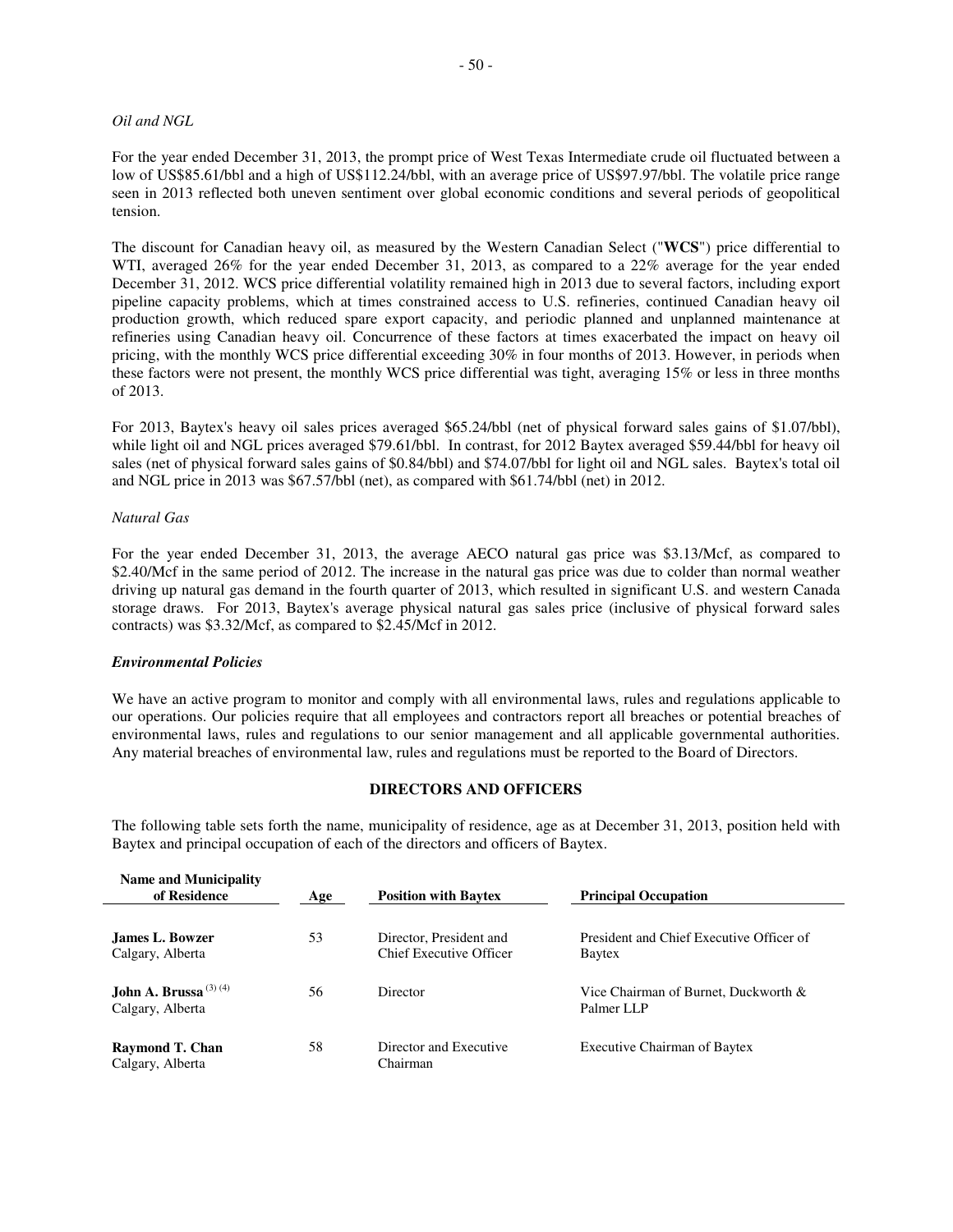| <b>Name and Municipality</b><br>of Residence              | Age | <b>Position with Baytex</b>                                   | <b>Principal Occupation</b>                                          |
|-----------------------------------------------------------|-----|---------------------------------------------------------------|----------------------------------------------------------------------|
| Edward Chwyl <sup>(2)(3)(4)</sup><br>Victoria, B.C.       | 70  | Director                                                      | Independent Businessman                                              |
| Naveen Dargan <sup>(1)(2)</sup><br>Calgary, Alberta       | 56  | Director                                                      | Independent Businessman                                              |
| R.E.T. (Rusty) Goepel <sup>(4)</sup><br>Vancouver, B.C.   | 71  | Director                                                      | Senior Vice President of Raymond James<br>Ltd.                       |
| Gregory K. Melchin <sup>(1)</sup><br>Calgary, Alberta     | 60  | Director                                                      | <b>Independent Businessman</b>                                       |
| Mary Ellen Peters <sup>(1)(2)</sup><br>Highland, Michigan | 57  | Director                                                      | Independent Businesswoman                                            |
| Dale O. Shwed <sup>(3)</sup><br>Calgary, Alberta          | 55  | Director                                                      | President and Chief Executive Officer of<br>Crew Energy Inc.         |
| Daniel G. Anderson<br>Denver, Colorado                    | 51  | Vice President, U.S.<br><b>Business Unit</b>                  | President of Baytex USA                                              |
| <b>Kendall D. Arthur</b><br>Calgary, Alberta              | 33  | Vice President,<br>Saskatchewan Business<br>Unit              | Vice President, Saskatchewan Business Unit<br>of Baytex              |
| W. Derek Aylesworth<br>Calgary, Alberta                   | 51  | <b>Chief Financial Officer</b>                                | Chief Financial Officer of Baytex                                    |
| <b>Geoffrey J. Darcy</b><br>Calgary, Alberta              | 51  | Vice President, Marketing                                     | Vice President, Marketing of Baytex                                  |
| <b>Murray J. Desrosiers</b><br>Calgary, Alberta           | 44  | Vice President, General<br>Counsel and Corporate<br>Secretary | Vice President, General Counsel and<br>Corporate Secretary of Baytex |
| <b>Brian G. Ector</b><br>Calgary, Alberta                 | 45  | Vice President, Investor<br>Relations                         | Vice President, Investor Relations of Baytex                         |
| <b>Cameron A. Hercus</b><br>Calgary, Alberta              | 44  | Vice President, Corporate<br>Development                      | Vice President, Corporate Development of<br>Baytex                   |
| <b>Mark A. Montemurro</b><br>Calgary, Alberta             | 53  | Vice President, Thermal<br>Projects                           | Vice President, Thermal Projects of Baytex                           |
| <b>Timothy R. Morris</b><br>Denver, Colorado              | 57  | Vice President, US Business<br>Development                    | Vice President of Baytex USA                                         |
| <b>Marty L. Proctor</b><br>Calgary, Alberta               | 53  | Chief Operating Officer                                       | Chief Operating Officer of Baytex                                    |
| <b>Richard P. Ramsay</b><br>Calgary, Alberta              | 50  | Vice President,<br>Alberta/B.C. Business Unit                 | Vice President, Alberta/B.C. Business Unit<br>of Baytex              |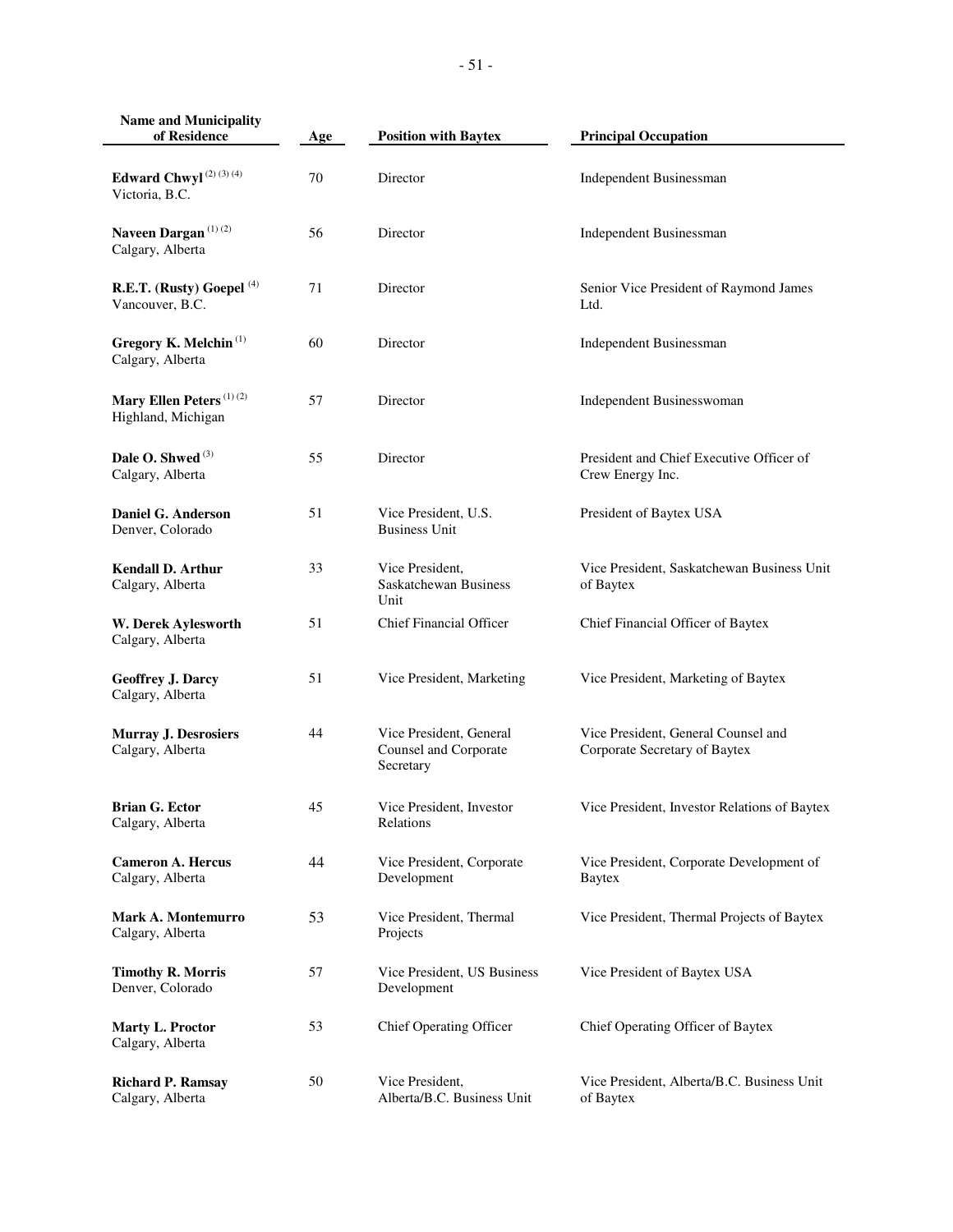| <b>Name and Municipality</b><br>of Residence   | Age | <b>Position with Baytex</b> | <b>Principal Occupation</b>    |
|------------------------------------------------|-----|-----------------------------|--------------------------------|
| <b>Gregory A. Sawchenko</b><br>Calgary Alberta | 41  | Vice President, Land        | Vice President, Land of Baytex |

Notes:

- (1) Member of our Audit Committee.
- (2) Member of our Compensation Committee.
- (3) Member of our Reserves Committee.
- (4) Member of our Nominating and Governance Committee.
- (5) Baytex's directors hold office until the next annual general meeting of Shareholders or until each director's successor is appointed or elected pursuant to the *Business Corporations Act* (Alberta).

Listed below is a biographical description for each of our directors and officers, including their principal occupations during the five preceding years.

*James L. Bowzer* was appointed President, Chief Executive Officer and director of both Baytex and Baytex Energy on September 4, 2012. Mr. Bowzer has over 30 years of global experience leading large organizations, directing new projects and developing successful leaders. From November 2008 to August 2012, he was Vice President, North American Production Operations for Marathon Oil Corporation ("**Marathon**") in Houston, Texas. In this role he was responsible for Marathon's expansive domestic portfolio, which included unconventional plays in the Bakken, Eagle Ford, Niobrara and Anadarko Woodford in the United States and heavy oil in Canada, and conventional plays in Alaska, Colorado, Louisiana, Oklahoma, Texas and Wyoming. From May 2006 to November 2008, Mr. Bowzer was Regional Vice President, International Production at Marathon where he was responsible for a diverse mix of significant businesses in Norway, the United Kingdom, Ireland and Africa. Prior thereto, he held senior positions at Marathon in strategic planning and business development. Mr. Bowzer has a Bachelor of Science degree in Petroleum Engineering from the University of Wyoming and completed the Advanced Management Program at the Graduate School of Business at Indiana University. He has served on the board of directors of several industry and professional associations, including a term on the Board of Directors for the University of Wyoming, School of Energy Resources. He is currently a member of the Board of Governors of the Canadian Association of Petroleum Producers.

*John A. Brussa* became a Director of Baytex on December 31, 2010 and has been a director of Baytex Energy since October 8, 1997. He is the Vice Chairman of Burnet, Duckworth & Palmer LLP and focuses on tax law. He was admitted to the Alberta bar in 1982. Mr. Brussa is a director of the following public companies: Argent Energy Ltd. (the administrator of Argent Energy Trust); Crew Energy Inc.; Enseco Energy Services Corp.; Just Energy Group Inc.; Long Run Exploration Ltd.; Penn West Petroleum Ltd.; Pinecrest Energy Inc.; RMP Energy Inc.; Storm Resources Ltd.; TORC Oil & Gas Ltd.; Twin Butte Energy Ltd.; and Yoho Resources Inc. He holds a Bachelor of Laws degree and a Bachelor of Arts, History and Economics degree from the University of Windsor.

*Raymond T. Chan* was appointed Executive Chairman of Baytex on December 31, 2010 and has held the same position with Baytex Energy since January 1, 2009. He served as the Interim Chief Executive Officer of Baytex and Baytex Energy from May to September 2012. He originally joined Baytex Energy in October 1998 and has held the following positions: Senior Vice President and Chief Financial Officer (October 1998 to August 2003); President and Chief Executive Officer (September 2003 to November 2007); and Chief Executive Officer (November 2007 to December 2008). Mr. Chan has been a director of Baytex Energy since October 1998. Mr. Chan has held senior executive positions in the Canadian oil and gas industry since 1982, including chief financial officer titles at Tarragon Oil and Gas Limited, American Eagle Petroleums Ltd. and Gane Energy Corporation. Mr. Chan holds a Bachelor of Commerce degree and is a Chartered Accountant.

*Edward Chwyl* became a Director of Baytex on December 31, 2010 and has been a director of Baytex Energy since May 27, 2003. Mr. Chwyl was Chairman of the Board of Directors of Baytex Energy from September 2003 to December 2008. He was appointed Lead Independent Director of Baytex on January 11, 2011 and has held the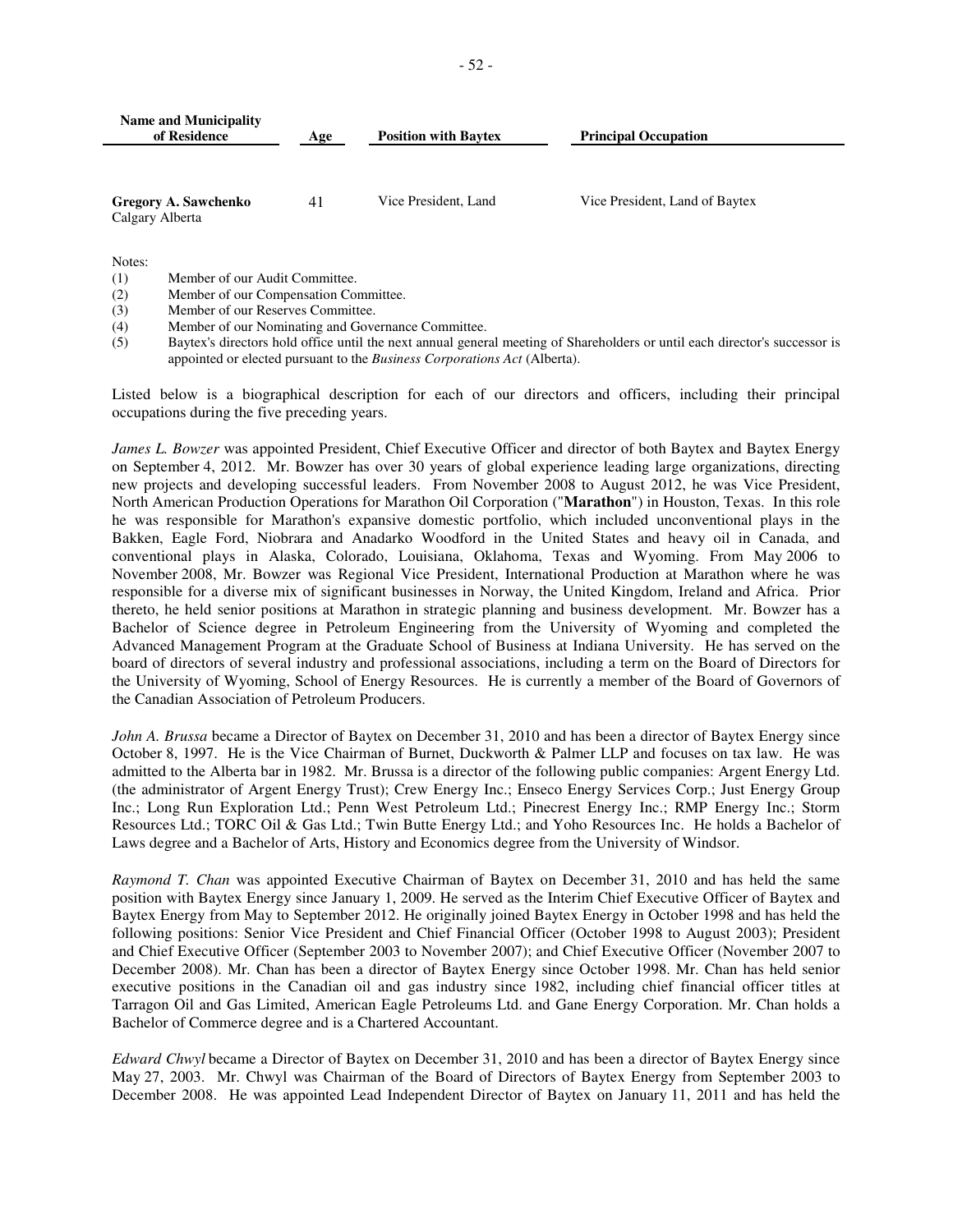same position with Baytex Energy since February 17, 2009. He holds a Bachelor of Science degree in Chemical Engineering and a Master of Science degree in Petroleum Engineering. He is a retired businessman with over 35 years experience in the oil and gas industry in North America, most notably as President and Chief Executive Officer of Tarragon Oil and Gas Limited from 1989 to 1998. Prior thereto, he held various technical and executive positions within the oil and gas industry in Canada and the United States.

*Naveen Dargan* became a Director of Baytex on December 31, 2010 and has been a director of Baytex Energy since September 1, 2003. He has been an independent businessman since June 2003. Prior thereto, he worked for over 20 years in the investment banking business, finishing his investment banking career as Senior Managing Director and Head of Energy Investment Banking at Raymond James Ltd. Mr. Dargan is a director of Tervita Corporation. He holds a Bachelor of Arts (Honours) degree in Mathematics and Economics from Queen's University, a Master of Business Administration degree from the Schulich School of Business at York University and a Chartered Business Valuator designation.

*R.E.T. (Rusty) Goepel* became a Director of Baytex on December 31, 2010 and has been a director of Baytex Energy since May 11, 2005. He is currently Senior Vice President for Raymond James Ltd. He commenced his career in investment banking in 1968 and was President and co-founder of Goepel Shields & Partners, which later became Goepel McDermid Ltd. and was acquired by Raymond James Ltd. in 2001. Mr. Goepel is a director of Telus Corporation and Amerigo Resources Ltd. He is past Chairman of the Vancouver 2010 Winter Olympics and The Business Council of British Columbia. He is a recipient of the Queen's Gold and Diamond Jubilee Medals for service to the community, financial industry and business. Mr. Goepel holds a Bachelor of Commerce (Honours) degree from the University of British Columbia.

*Gregory K. Melchin* became a director of Baytex on December 31, 2010 and has been a director of Baytex Energy since May 20, 2008. He is currently the Chairperson of the board of directors of Enmax Corporation, a municipallyowned utility. He was a member of the Legislative Assembly of Alberta from 1997 to March 2008. Among his various assignments with the Government of Alberta, he was Minister of Energy, Minister of Seniors and Community Supports and Minister of Revenue. Prior to being elected to the Legislative Assembly of Alberta, he served in various management positions for 20 years in the Calgary business community. He holds a Bachelor of Science degree (major in accounting) and a Fellow Chartered Accountant designation from the Institute of Chartered Accountants of Alberta. He has also completed the Directors Education Program with the Institute of Corporate Directors.

*Mary Ellen Peters* became a Director of Baytex and Baytex Energy on July 1, 2013. She holds a Bachelor of Science degree (major in finance) and a Master of Business Administration degree. She has also completed executive management programs at Penn State University and Indiana University and the Oxford Energy Seminar. She is a retired businesswoman with over 30 years of experience in the petroleum industry, most notably as Senior Vice President, Transportation and Logistics from 2009-2010 and Senior Vice President, Marketing from 1998-2009 at Marathon Petroleum Company LP. Prior thereto, she held various technical and management positions with Marathon. Peters' previous board experience includes acting as Chairman of the Board of Managers for Louisiana Offshore Oil Port and as a director of Colonial Pipeline Company.

*Dale O. Shwed* became a Director of Baytex on December 31, 2010 and has been a director of Baytex Energy since June 3, 1993. He has held the position of President and Chief Executive Officer of Crew Energy Inc., a public oil and gas company, since September 2003. Prior thereto, he was President and Chief Executive Officer of Baytex Energy from 1993 to August 2003. Mr. Shwed holds a Bachelor of Science degree specializing in Geology.

*Daniel G. Anderson* was appointed Vice President, U.S. Business Unit on September 13, 2011. In this role he is also President of Baytex's wholly-owned subsidiary, Baytex Energy USA Ltd., which is based in Denver, Colorado. Mr. Anderson has over 25 years of experience in the upstream and mid-stream energy industry in the U.S. He was formerly Vice President of Rocky Mountain and Mid-Continent Production with Berry Petroleum Company. Mr. Anderson previously held a variety of technical and management positions with Williams, Barrett Resources, Santa Fe Snyder and Conoco. His work has involved both operating and business development activities in the Williston Basin, U.S. Rockies, Mid-Continent and Gulf Coast regions. Mr. Anderson received a Bachelor of Science degree in Petroleum Engineering from the Colorado School of Mines and is a practicing member of the Society of Petroleum Engineers (SPE).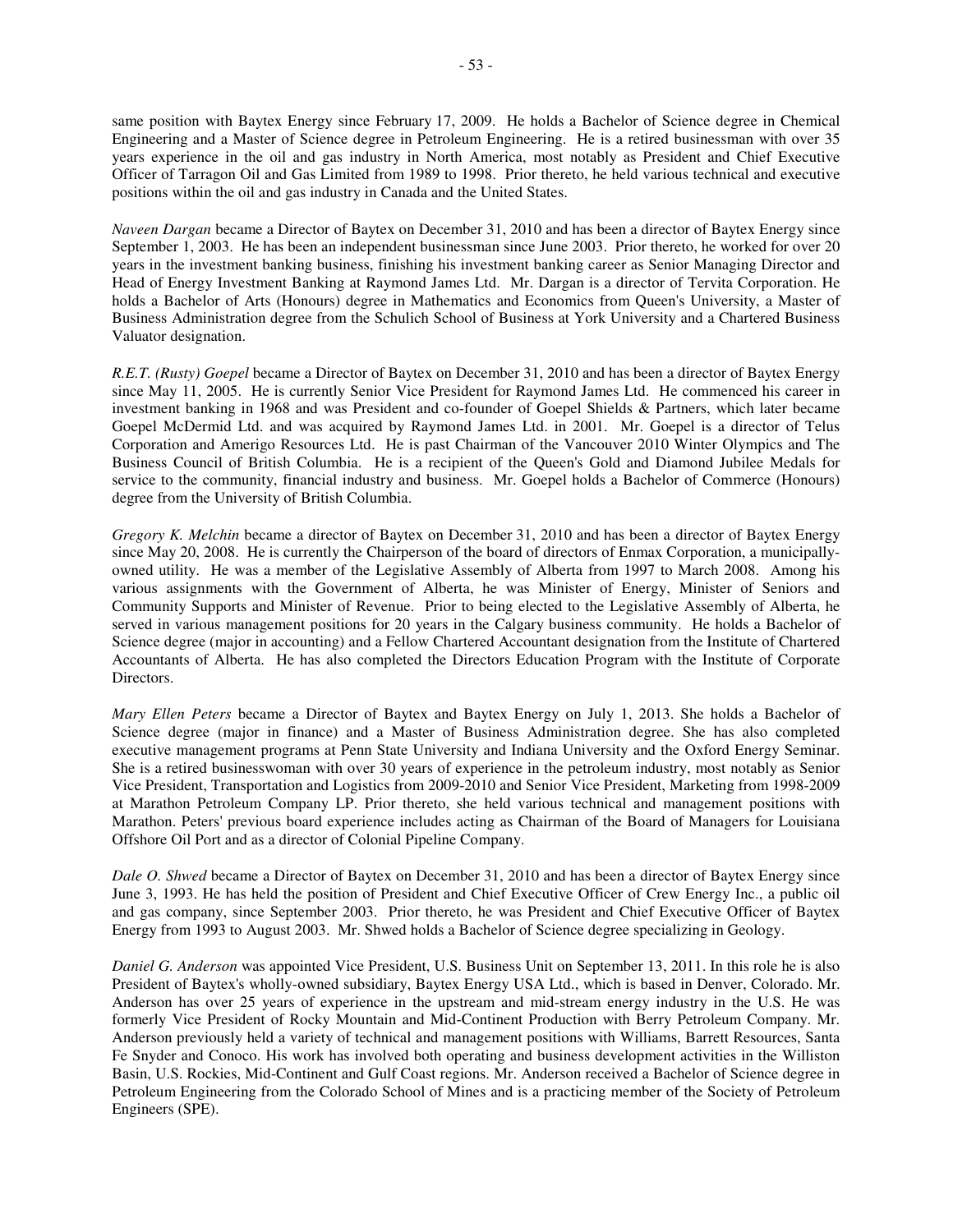*Kendall D. Arthur* was appointed Vice President, Saskatchewan Business Unit of Baytex on January 4, 2012. Mr. Arthur has over 10 years experience in the Canadian oil and gas industry. He joined Baytex Energy in 2006 as a Production Engineer in the Heavy Oil Business Unit. Prior to joining Baytex, he held various technical production, completions and operations roles with Husky Energy. Mr. Arthur received a Bachelor of Science degree in Mechanical Engineering from the University of Saskatchewan and is a practicing member of the Association of Professional Engineers, Geologists and Geophysicists of Alberta.

*W. Derek Aylesworth* was appointed Chief Financial Officer of Baytex on October 22, 2010 and has held the same position with Baytex Energy since November 2005. He is responsible for Baytex's capital markets, financial reporting and compliance, financial risk management, tax and treasury functions. Prior to joining Baytex Energy, Mr. Aylesworth held the position of Commercial Manager of the Ecuador Region business unit at EnCana Corporation. Prior thereto, he was the Division Vice President for the International New Ventures Exploration business unit of the same company. Mr. Aylesworth has over 25 years of experience in the Canadian oil and gas industry. Mr. Aylesworth holds a Bachelor of Commerce degree and is a Chartered Accountant with expertise in taxation and has experience as a tax advisor in both the oil and gas industry and public practice in Calgary.

*Geoffrey J. Darcy* was appointed Vice President, Marketing of Baytex on September 5, 2011 and is responsible for maximizing the value of our products and managing our commodity price risk exposures. Prior to that, he was Director of North American Physical Crude Oil Trading for Barclays Bank. Mr. Darcy has over 25 years of experience in marketing, trading and crude oil supply in both Canada and the U.S. He was formerly Vice President of North American Crude Oil Marketing with Nexen Inc., and worked in crude oil supply for United Refining Company and Petro-Canada earlier in his career. Mr. Darcy holds a Bachelor of Commerce degree with Honours in Economics with Distinction from Concordia University and a Master of Business Administration from the University of Calgary.

*Murray J. Desrosiers* was appointed Vice President, General Counsel and Corporate Secretary of Baytex on October 22, 2010 and has held the same positions with Baytex Energy since May 20, 2009. Mr. Desrosiers is a corporate lawyer with over 15 years of experience advising energy companies in the areas of corporate finance, mergers and acquisitions, corporate governance and securities compliance matters. He joined Baytex Energy in July 2008 and held the position of General Counsel from August 2008 to May 2009. Prior to joining Baytex Energy, he held senior legal positions with PrimeWest Energy Inc. (the operating company of PrimeWest Energy Trust), Shiningbank Energy Ltd. (the operating company of Shiningbank Energy Income Fund), Enbridge Inc. and Enbridge Management Services Inc. (the manager of Enbridge Income Fund). Mr. Desrosiers holds a Bachelor of Laws from the University of Alberta and a Bachelor of Commerce (Finance) from the University of Calgary and is a member of the Law Society of Alberta.

*Brian G. Ector* was appointed Vice President, Investor Relations of Baytex on June 20, 2011 and is responsible for all of Baytex's investor relations functions. He joined Baytex in November 2009 and held the position of Director of Investor Relations from November 2009 to June 2011. Prior to joining Baytex, Mr. Ector spent 15 years as a sellside research analyst (the last seven years with Scotia Capital) covering both energy trusts and exploration and production corporations. Mr. Ector received a Bachelor of Commerce with a concentration in finance from the University of Calgary and received his CFA designation in 1996. He is a member of CIRI, NIRI, the CFA Institute and the Calgary CFA Society.

*Cameron Hercus* was appointed Vice President, Corporate Development of Baytex on May 21, 2013 and is responsible for evaluating acquisition opportunities and developing our long range growth plans. Mr. Hercus is a Petroleum Engineer with over 20 years of experience in the Canadian and European oil and gas industry. Prior to joining Baytex, he spent five years working with Vermilion Energy Inc. in business development, new ventures and exploitation roles evaluating and developing opportunities in Western Canada and Europe. Prior thereto, he worked with Marathon, Shell and Paladin Resources where he developed a strong background in reservoir engineering and field development while working in the UK North Sea. Mr. Hercus has a Bachelor of Science degree in Geology and Petroleum Geology (Honors) from the University of Aberdeen and completed a Master of Science degree in Petroleum Engineering from Heriot-Watt University in 1995.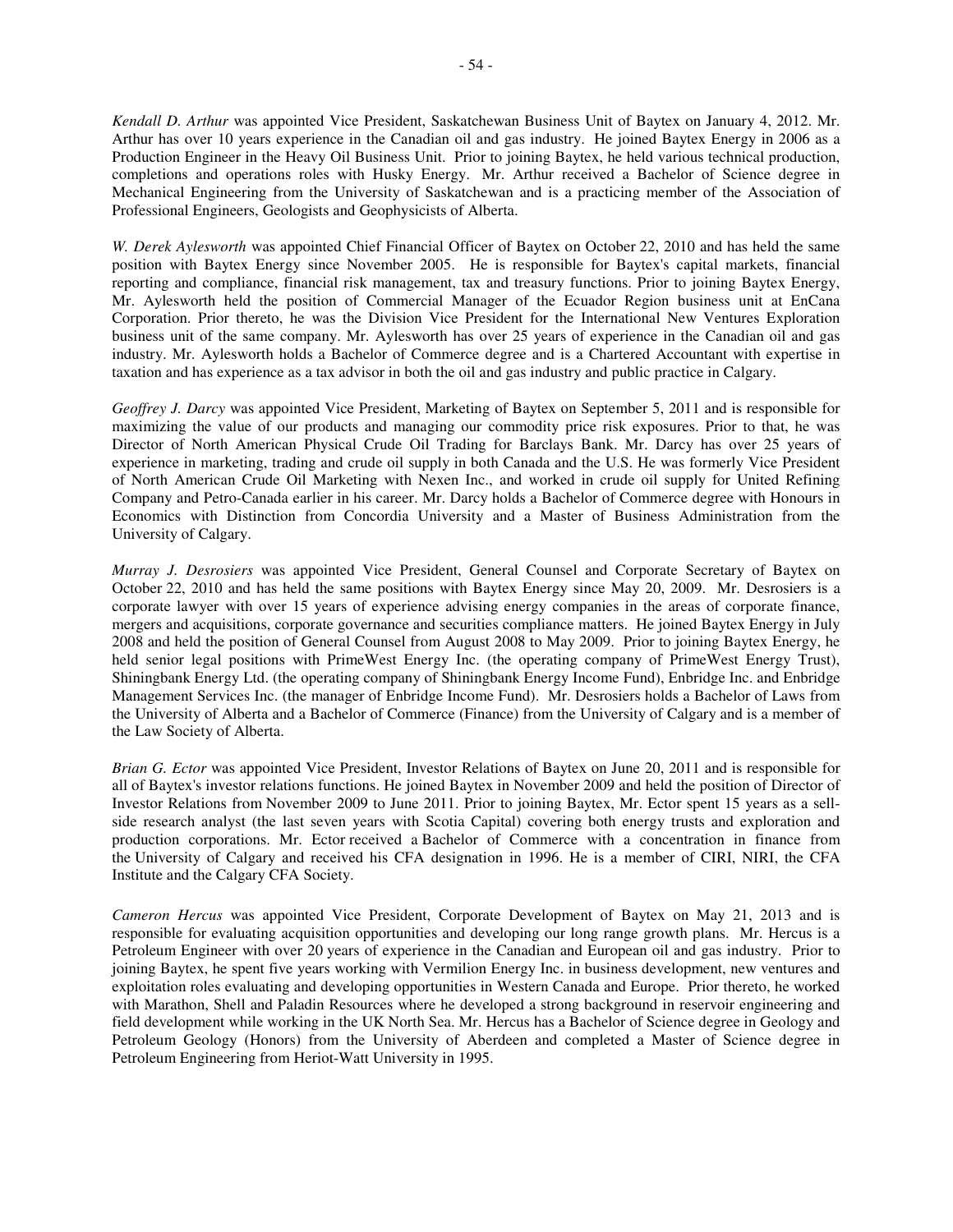*Mark Montemurro* was appointed Vice President, Thermal of Baytex on November 11, 2013. Mr. Montemurro has over 30 years of experience in the Canadian oil and gas industry, including significant thermal project experience. Prior to joining Baytex, he has held a variety of executive positions, primarily leading subsurface, facility and operations teams with Sunshine Oilsands Ltd., Laricina Energy Limited, Deer Creek Energy Limited and PanCanadian Energy Corporation. He also co-founded Alter NRG, a Canadian public alternate energy company involved in plasma gasification. He holds a Bachelor of Science degree in Chemical Engineering from the University of Calgary and is a practicing member of the Association of Professional Engineers, Geologists and Geophysicists of Alberta.

*Timothy R. Morris* was appointed Vice President, U.S. Business Development of Baytex on December 31, 2010 and has held the same position with Baytex Energy since November 12, 2007. In this role he is also Vice President of Baytex's wholly-owned subsidiary, Baytex Energy USA Ltd., which is based in Denver, Colorado. He joined Baytex Energy in April 2007 as Managing Director, U.S. Business Development. Mr. Morris has over 30 years of experience in the United States oil and gas industry. Prior to joining Baytex Energy, he held senior management positions with Berco Resources, LLC, Santa Fe Snyder Corporation, Snyder Oil Corporation, Petroleum, Inc. and Sohio Petroleum Corp. He received a Bachelor of Science degree with an area of emphasis in Minerals Land Management from the University of Colorado and is a Certified Professional Landman. He is a member of the Independent Petroleum Association of Mountain States, Denver Association of Petroleum Landmen and the American Association of Professional Landmen.

*Marty L. Proctor* was appointed Chief Operating Officer of Baytex on December 31, 2010 and has held the same position with Baytex Energy since January 14, 2009. Mr. Proctor has over 25 years of experience in the Canadian and international oil and gas industries, with particular emphasis in heavy oil operations. Prior to joining Baytex Energy, he was Senior Vice President responsible for upstream operations for StatoilHydro Canada. Prior to that, Mr. Proctor was Senior Vice President of North American Oil Sands Corporation and Vice President of Murphy Oil Company. Earlier in his career, he held technical and management positions with Maxx Petroleum, Central Resources (USA), BP Resources Canada and Husky Oil. Mr. Proctor earned both Bachelor and Master of Science degrees in Petroleum Engineering from the University of Alberta, where his research focused on thermal oil recovery. Mr. Proctor is a practicing member of the Association of Professional Engineers, Geologists and Geophysicists of Alberta, and is a member of the Canadian Heavy Oil Association and the Society of Petroleum Engineers.

*Richard P. Ramsay* was appointed Vice President, Alberta/B.C. Business Unit of Baytex on January 4, 2012. He originally joined Baytex Energy as Vice President, Heavy Oil on January 5, 2010. Mr. Ramsay has over 20 years of experience in the Canadian oil and gas industry and was formerly Chief Operating Officer of TAQA North Ltd. He previously held a variety of technical and management positions with Northrock Resources Ltd., Fletcher Challenge Energy Canada Inc., Amoco Canada Petroleum Ltd. and Dome Petroleum Ltd. Mr. Ramsay has a Bachelor of Science degree with Distinction in Mechanical Engineering from the University of Saskatchewan and is a practicing member of the Association of Professional Engineers, Geologists and Geophysists of Alberta.

*Gregory A. Sawchenko* was appointed Vice President, Land of Baytex on August 12, 2013. Mr. Sawchenko has over 15 years of experience in oil and gas land management and negotiations. Prior to joining Baytex, he was most recently the Land Manager for Crescent Point Energy Corp. At Crescent Point, Mr. Sawchenko was an instrumental member in many key transactions and contributed to the growth of the company. Early in his career, he held positions with successive levels of responsibility at Numac Energy Inc., Anderson Exploration Ltd., Devon Canada Corporation and EnCana Corporation. Mr. Sawchenko holds a Bachelor of Commerce degree from the University of Calgary with a designation in Petroleum Land Management and is a member of the Canadian Association of Petroleum Landmen.

### *Ownership of Securities by Management*

As at March 3, 2014, the directors and executive officers of Baytex, as a group, beneficially owned, or controlled or directed, directly or indirectly, 1,730,093 Common Shares, representing approximately 1.4 percent of the issued and outstanding Common Shares, 118,000 Subscription Receipts and \$80,000 principal amount of 2022 Debentures.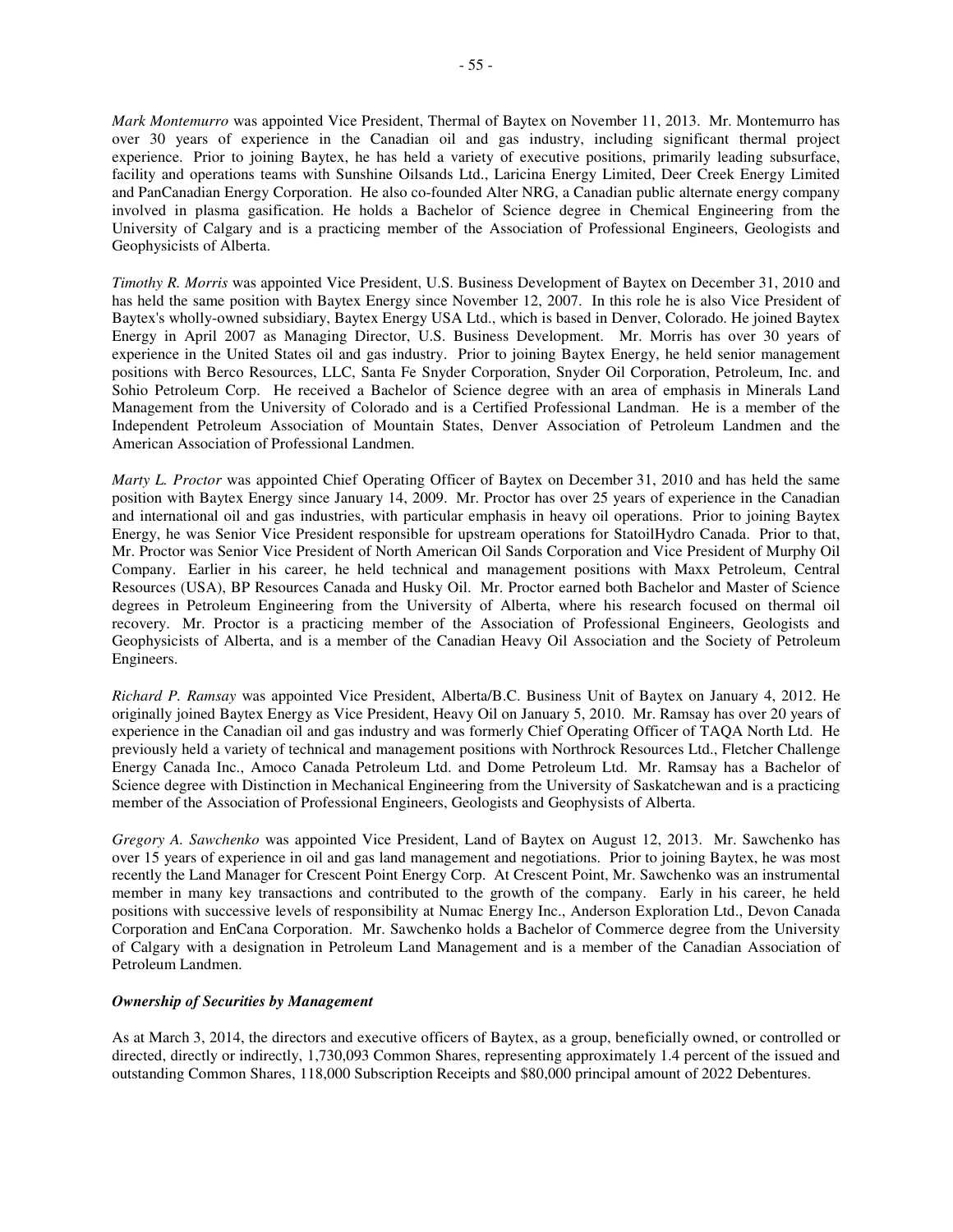# *Corporate Cease Trade Orders, Bankruptcies or Penalties or Sanctions*

No director or executive officer of Baytex (nor any personal holding company of any of such persons) is, as of the date of this Annual Information Form, or was within ten years before the date of this Annual Information Form, a director, chief executive officer or chief financial officer of any company (including Baytex), that was subject to a cease trade order (including a management cease trade order), an order similar to a cease trade order or an order that denied the relevant company access to any exemption under securities legislation, in each case that was in effect for a period of more than 30 consecutive days (collectively, an "**Order**") that was issued while the director or executive officer was acting in the capacity as director, chief executive officer or chief financial officer or was subject to an order that was issued after the director or executive officer ceased to be a director, chief executive officer or chief financial officer and which resulted from an event that occurred while that person was acting in the capacity as director, chief executive officer or chief financial officer.

No director or executive officer of Baytex (nor any personal holding company of any of such persons), or shareholder holding a sufficient number of our securities to materially affect control of us, is, as of the date of this Annual Information Form, or has been within the ten years before the date of this Annual Information Form, a director or executive officer of any company (including Baytex) that, while that person was acting in that capacity, or within a year of that person ceasing to act in that capacity, became bankrupt, made a proposal under any legislation relating to bankruptcy or insolvency or was subject to or instituted any proceedings, arrangement or compromise with creditors or had a receiver, receiver-manager or trustee appointed to hold its assets or has, within the ten years before the date of this Annual Information Form, become bankrupt, made a proposal under any legislation relating to bankruptcy or insolvency, or become subject to or instituted any proceedings, arrangement or compromise with creditors, or had a receiver, receiver-manager or trustee appointed to hold the assets of the director, executive officer or shareholder.

In addition, no director or executive officer of Baytex (nor any personal holding company of any of such persons), or shareholder holding a sufficient number of our securities to materially affect control of us, has been subject to any penalties or sanctions imposed by a court relating to securities legislation or by a securities regulatory authority or has entered into a settlement agreement with a securities regulatory authority or any other penalties or sanctions imposed by a court or regulatory body that would likely be considered important to a reasonable investor in making an investment decision.

### *Conflicts*

There are potential conflicts of interest to which the directors and officers of Baytex will be subject in connection with the operations of Baytex. In particular, certain of the directors and officers of Baytex are involved in managerial or director positions with other oil and gas companies whose operations may, from time to time, be in direct competition with those of Baytex and us or with entities which may, from time to time, provide financing to, or make equity investments in, competitors of Baytex and us. Conflicts, if any, will be subject to the procedures and remedies available under the *Business Corporations Act* (Alberta). The *Business Corporations Act* (Alberta) provides that in the event that a director has an interest in a contract or proposed contract or agreement, the director will disclose his interest in such contract or agreement and will refrain from voting on any matter in respect of such contract or agreement unless otherwise provided in the *Business Corporations Act* (Alberta).

# **AUDIT COMMITTEE INFORMATION**

# **Audit Committee Mandate and Terms of Reference**

The text of the Audit Committee's Mandate and Terms of Reference is attached as Appendix C.

#### **Composition of the Audit Committee**

The members of our Audit Committee are Naveen Dargan, Gregory K. Melchin and Mary Ellen Peters, each of whom is "independent" and "financially literate", with the meaning of National Instrument 52-110 "Audit Committees". The relevant education and experience of each Audit Committee member is outlined below: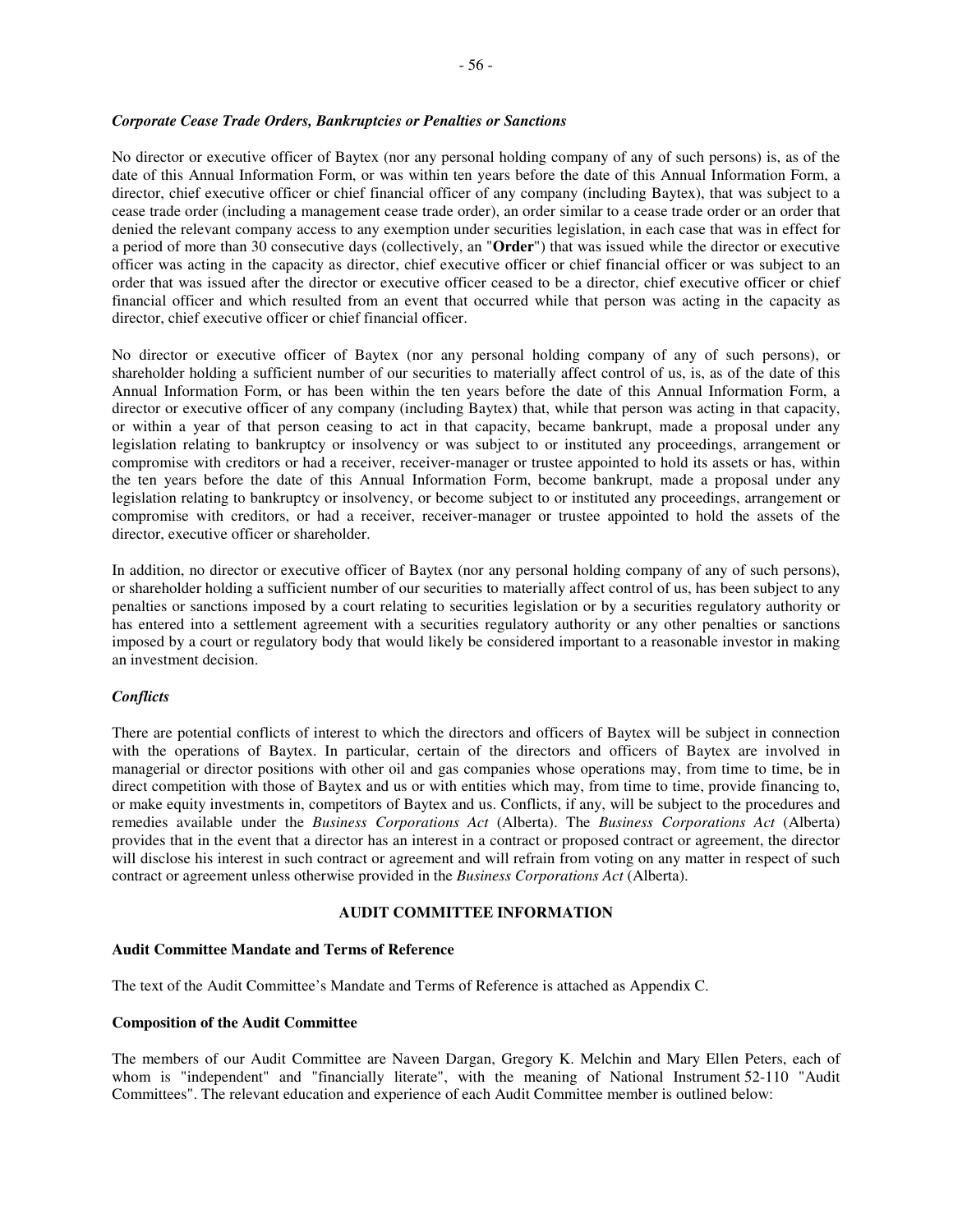| <b>Name</b>        | Independent | <b>Financially Literate</b> | <b>Relevant Education and Experience</b>                                                                                                                                                                                                                                                                                                                                                                                                                                                                       |
|--------------------|-------------|-----------------------------|----------------------------------------------------------------------------------------------------------------------------------------------------------------------------------------------------------------------------------------------------------------------------------------------------------------------------------------------------------------------------------------------------------------------------------------------------------------------------------------------------------------|
| Naveen Dargan      | Yes         | Yes                         | Bachelor of Arts (Honours) degree in Mathematics and<br>Economics, Master of Business Administration degree<br>Valuator<br>Chartered Business<br>designation.<br>and<br>Independent businessman since June 2003; prior thereto<br>Senior Managing Director and Head of Energy<br>Investment Banking of Raymond James Ltd.                                                                                                                                                                                      |
| Gregory K. Melchin | Yes         | Yes                         | Bachelor of Science degree (major in accounting) and a<br>Fellow Chartered Accountant designation from the<br>Institute of Chartered Accountants of Alberta. Also<br>completed the Directors Education Program with the<br>Institute of Corporate Directors. Member of the<br>Legislative Assembly of Alberta from March 1997 to<br>March 2008. Prior to being elected to the Legislative<br>Assembly of Alberta, served in various management<br>positions for 20 years in the Calgary business<br>community. |
| Mary Ellen Peters  | Yes         | Yes                         | Bachelor of Science degree (major in finance) and a<br>Master of Business Administration degree. Also<br>completed the Penn State Executive Leadership<br>Program. Retired businesswoman with over 30 years of<br>experience in the petroleum industry, most notably as<br>Senior Vice President, Transportation and Logistics<br>(2009-2010) and Senior Vice President, Marketing<br>(1998-2009) at Marathon Petroleum Company, LP.                                                                           |

#### **Pre-Approval of Policies and Procedures**

Although the Audit Committee has not adopted specific policies and procedures for the engagement of non-audit services by our auditors, it does pre-approve all non-audit services to be provided to us and our subsidiaries by the external auditors. The pre-approval for recurring services, such as preliminary work on the integrated audit, securities filings, translation of our financial statements and related management's discussion and analysis into the French language and tax and tax-related services, is provided on an annual basis and other services are subject to pre-approval as required.

#### **External Auditor Service Fees**

The following table provides information about the fees billed to us and our subsidiaries for professional services rendered by Deloitte LLP, our external auditors, during fiscal 2013 and 2012:

|                           | Aggregate fees billed (\$000s) |         |  |  |
|---------------------------|--------------------------------|---------|--|--|
|                           | 2013                           | 2012    |  |  |
| Audit Fees                | \$1,056                        | \$1,031 |  |  |
| <b>Audit-Related Fees</b> |                                |         |  |  |
| Tax Fees                  | 21                             | 364     |  |  |
| All Other Fees            |                                |         |  |  |
|                           | \$1,077                        | \$1,395 |  |  |

*Audit Fees*: Audit fees consist of fees for the audit of our annual financial statements or services that are normally provided in connection with statutory and regulatory filings or engagements. In addition to the fees for annual audits of financial statements and review of quarterly financial statements, services in this category for fiscal 2013 and 2012 also include amounts for audit work performed in relation to the requirements of Section 404 of the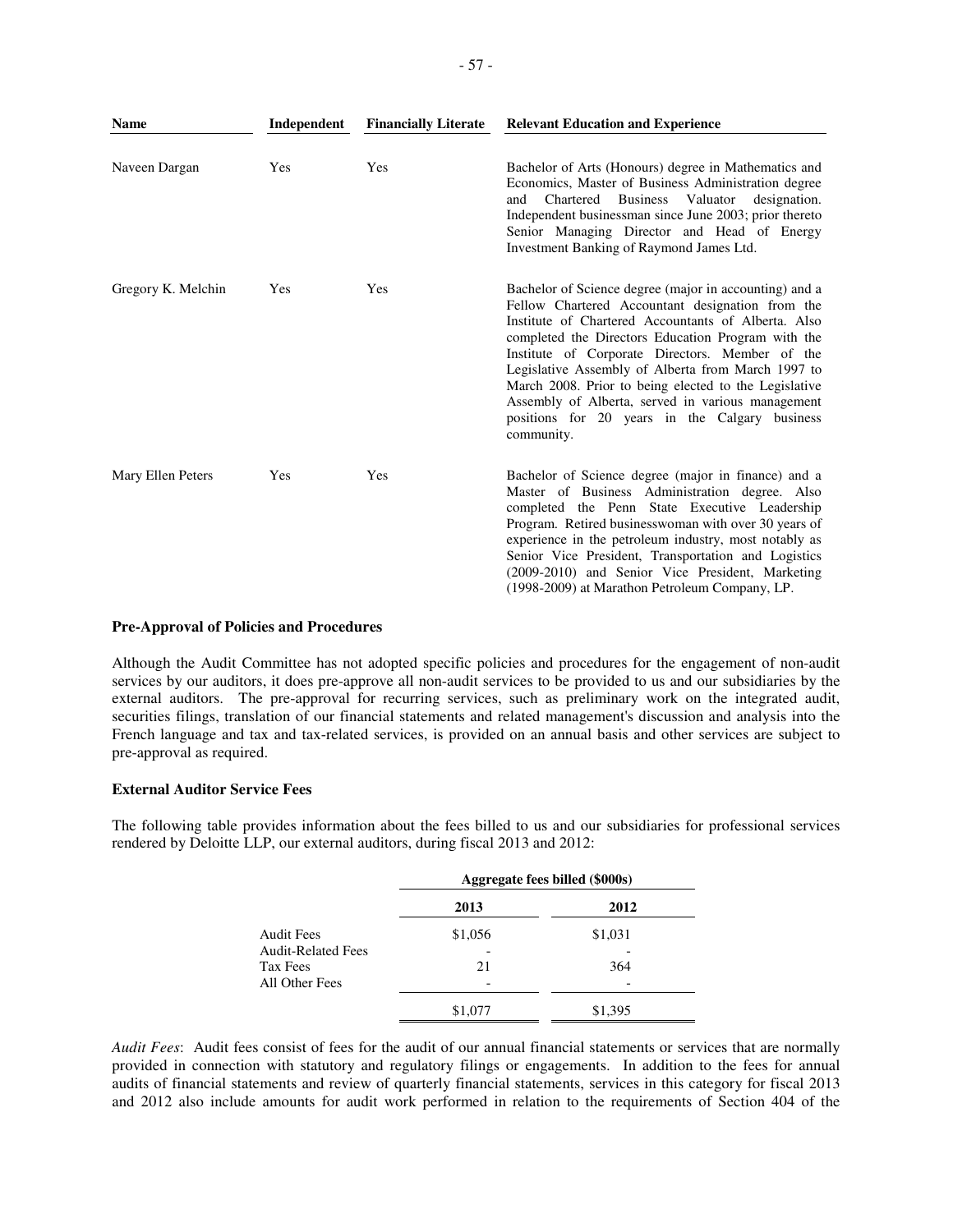*Sarbanes-Oxley Act of 2002* relating to internal control over financial reporting and review of prospectuses related to debt issuances.

*Audit-Related Fees*: Audit-related fees consist of fees for assurance and related services that are reasonably related to the performance of the audit or review of our financial statements and are not reported as Audit Fees.

*Tax Fees*: Tax fees included tax planning and various taxation matters.

### **DESCRIPTION OF CAPITAL STRUCTURE**

#### **Share Capital**

Baytex is authorized to issue an unlimited number of Common Shares without nominal or par value and 10,000,000 preferred shares, without nominal or par value, issuable in series. As at the date of this Annual Information Form, there were no preferred shares outstanding.

The following is a summary of certain provisions of the share capital of Baytex. For a complete description of the share provisions, reference should be made to the Articles of Incorporation of Baytex, a copy of which is accessible on the SEDAR website at *www.sedar.com* (filed on January 10, 2011).

#### *Common Shares*

Holders of Common Shares are entitled to notice of, to attend and to one vote per share held at any meeting of the shareholders of the Corporation (other than meetings of a class or series of shares of the Corporation other than the Common Shares as such).

Holders of Common Shares will be entitled to receive dividends as and when declared by the Board of Directors on the Common Shares as a class, subject to prior satisfaction of all preferential rights to dividends attached to shares of other classes of shares of the Corporation ranking in priority to the Common Shares in respect of dividends.

Holders of Common Shares will be entitled in the event of any liquidation, dissolution or winding-up of the Corporation, whether voluntary or involuntary, or any other distribution of the assets of the Corporation among its shareholders for the purpose of winding-up its affairs, and subject to prior satisfaction of all preferential rights to return of capital on dissolution attached to all shares of other classes of shares of the Corporation ranking in priority to the Common Shares in respect of return of capital on dissolution, to share rateably, together with the holders of shares of any other class of shares of the Corporation ranking equally with the Common Shares in respect of return of capital on dissolution, in such assets of the Corporation as are available for distribution.

### *Preferred Shares*

The preferred shares may be issued in one or more series, at any time or from time to time. Before any shares of a particular series are issued, the Board of Directors will fix the number of shares that will form such series and will, subject to the limitations set out in the preferred share terms described below, fix the designation, rights, privileges, restrictions and conditions to be attached to the preferred shares of such series, including, but without in any way limiting or restricting the generality of the foregoing, the rate, amount or method of calculation of dividends thereon, the time and place of payment of dividends, the consideration for and the terms and conditions of any purchase for cancellation, retraction or redemption thereof, conversion or exchange rights (if any), and whether into or for securities of Baytex or otherwise, voting rights attached thereto (if any), the terms and conditions of any share purchase or retirement plan or sinking fund, and restrictions on the payment of dividends on any shares other than preferred shares or payment in respect of capital on any shares in the capital of Baytex or creation or issue of debt or equity securities; the whole subject to filing of Articles of Amendment setting forth a description of such series including the designation, rights, privileges, restrictions and conditions attached to the shares of such series. Notwithstanding the foregoing: (a) the Board of Directors may at any time or from time to time change the rights, privileges, restrictions and conditions attached to unissued shares of any series of preferred shares; and (b) other than in the case of a failure to declare or pay dividends specified in any series of the Preferred Share, the voting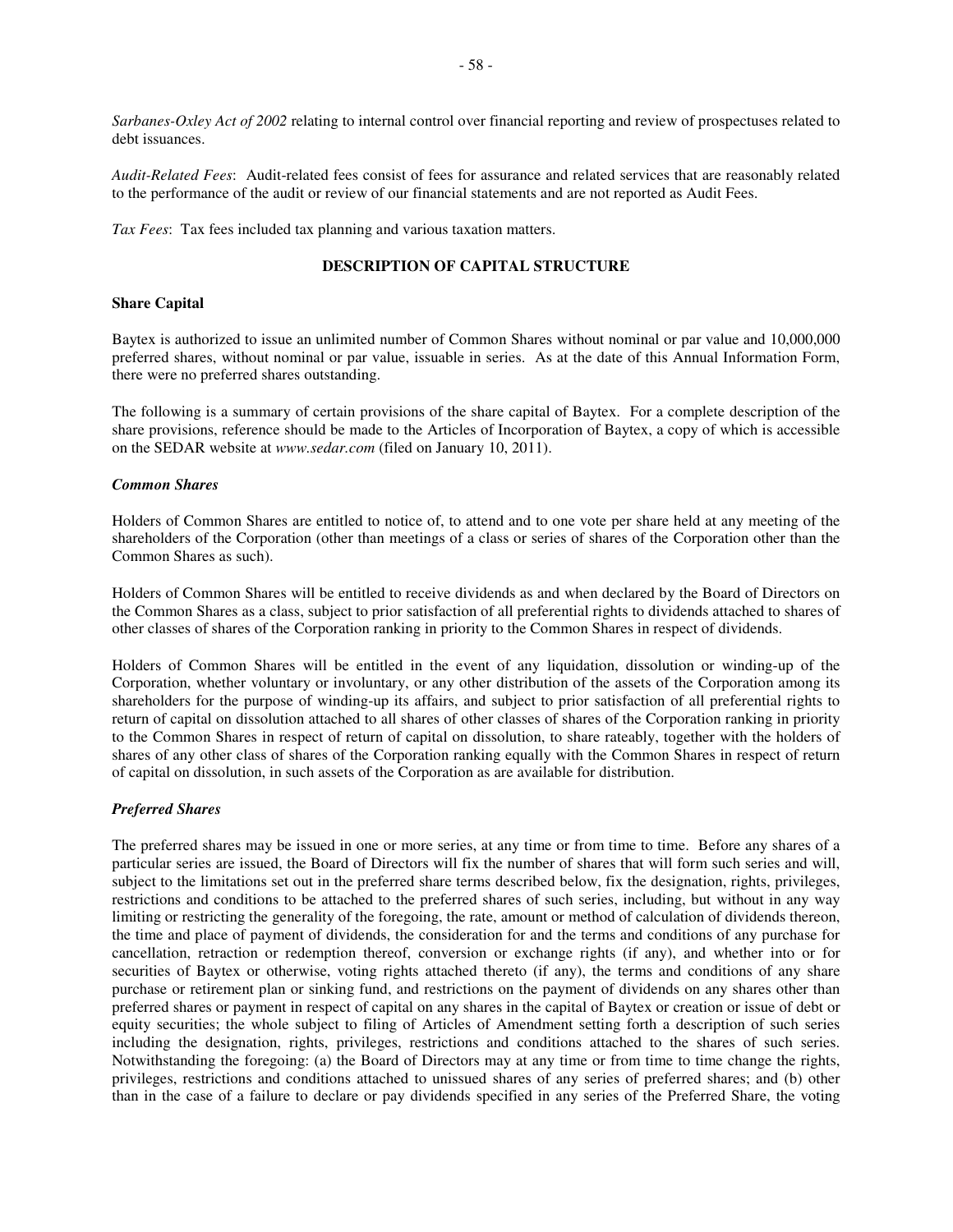rights attached to the preferred shares will be limited to one vote per Preferred Share at any meeting where the preferred shares and Common Shares vote together as a single class.

The preferred shares of each series will rank on a parity with the preferred shares of every other series with respect to accumulated dividends and return of capital. The preferred shares will be entitled to a preference over the Common Shares and over any other shares of Baytex ranking junior to the preferred shares with respect to priority in the payment of dividends and in the distribution of assets in the event of the liquidation, dissolution or winding-up of Baytex, whether voluntary or involuntary, or any other distribution of the assets of Baytex among its shareholders for the purpose of winding-up its affairs. If any cumulative dividends or amounts payable on a return of capital are not paid in full, the preferred shares of all series will participate rateably in respect of such dividends, including accumulations, if any, in accordance with the sums that would be payable on such shares if all such dividends were declared and paid in full, and in respect of any repayment of capital in accordance with the sums that would be payable on such repayment of capital if all sums so payable were paid in full; provided, however, that in the event of there being insufficient assets to satisfy in full all such claims as aforesaid, the claims of the holders of the preferred shares with respect to repayment of capital will first be paid and satisfied and any assets remaining thereafter shall be applied towards the payment in satisfaction of claims in respect of dividends. The preferred shares of any series may also be given such other preferences not inconsistent with the terms of the preferred shares over the Common Shares and any other shares ranking junior to the preferred shares as may be determined in the case of each such series of preferred shares.

The rights, privileges, restrictions and conditions attaching to the preferred shares may be repealed, altered, modified, amended or amplified or otherwise varied only with the sanction of the holders of the preferred shares given in such manner as may then be required by law, subject to a minimum requirement that such approval be given by resolution passed by the affirmative vote of a least two-thirds of the votes cast at a meeting of holders of preferred shares duly called for such purpose and held upon at least 21 days' notice at which a quorum is present comprising at least two persons present, holding or representing by proxy at least 10 percent of the outstanding preferred shares or by a resolution in writing of all holders of the outstanding preferred shares. If any such quorum is not present within half an hour after the time appointed for the meeting, then the meeting shall be adjourned to a date being not less than 7 days later and at such time and place as may be appointed by the chairman and at such meeting a quorum will consist of that number of shareholders present in person or represented by proxy. The formalities to be observed with respect to the giving of notice of any such meeting or adjourned meeting and the conduct thereof shall be those which may from time to time be prescribed in the by-laws of Baytex with respect to meetings of Shareholders. On every vote taken at every such meeting or adjourned meeting each holder of a Preferred Share shall be entitled to one vote in respect of each one dollar of stated value of preferred shares held.

### **Debentures**

On February 17, 2011, we issued US\$150 million principal amount of 6.75% series B senior unsecured debentures. The 2021 Debentures pay interest semi-annually and mature on February 21, 2021 at which time they are due and payable. The 2021 Debentures are unsecured and therefore, for all practical purposes, are subordinate to the Credit Facilities. After February 17 of each of the following years, the 2021 Debentures are redeemable at our option, in whole or in part, with not less than 30 nor more than 60 days' notice at the following redemption prices (expressed as a percentage of the principal amount of the 2021 Debentures) plus accrued and unpaid interest thereon, if any: 2016 at 103.375%; 2017 at 102.250%; 2018 at 101.125%; and 2019 at 100%.

On July 19, 2012, we issued \$300 million principal amount of 6.625% series C senior unsecured debentures. The 2022 Debentures pay interest semi-annually and mature on July 19, 2022 at which time they are due and payable. The 2022 Debentures are unsecured and therefore, for all practical purposes, are subordinate to the Credit Facilities. After July 19 of each of the following years, the 2022 Debentures are redeemable at our option, in whole or in part, with not less than 30 nor more than 60 days' notice at the following redemption prices (expressed as a percentage of the principal amount of the 2022 Debentures) plus accrued and unpaid interest thereon, if any: 2017 at 103.313%; 2018 at 102.208%; 2019 at 101.104%; and 2020 at 100%.

For a complete description of the Debentures, reference should be made to the Debenture Indenture, a copy of which is accessible on the SEDAR website at *www.sedar.com* (filed on January 10, 2011, February 22, 2011, July 19, 2012 and January 14, 2013).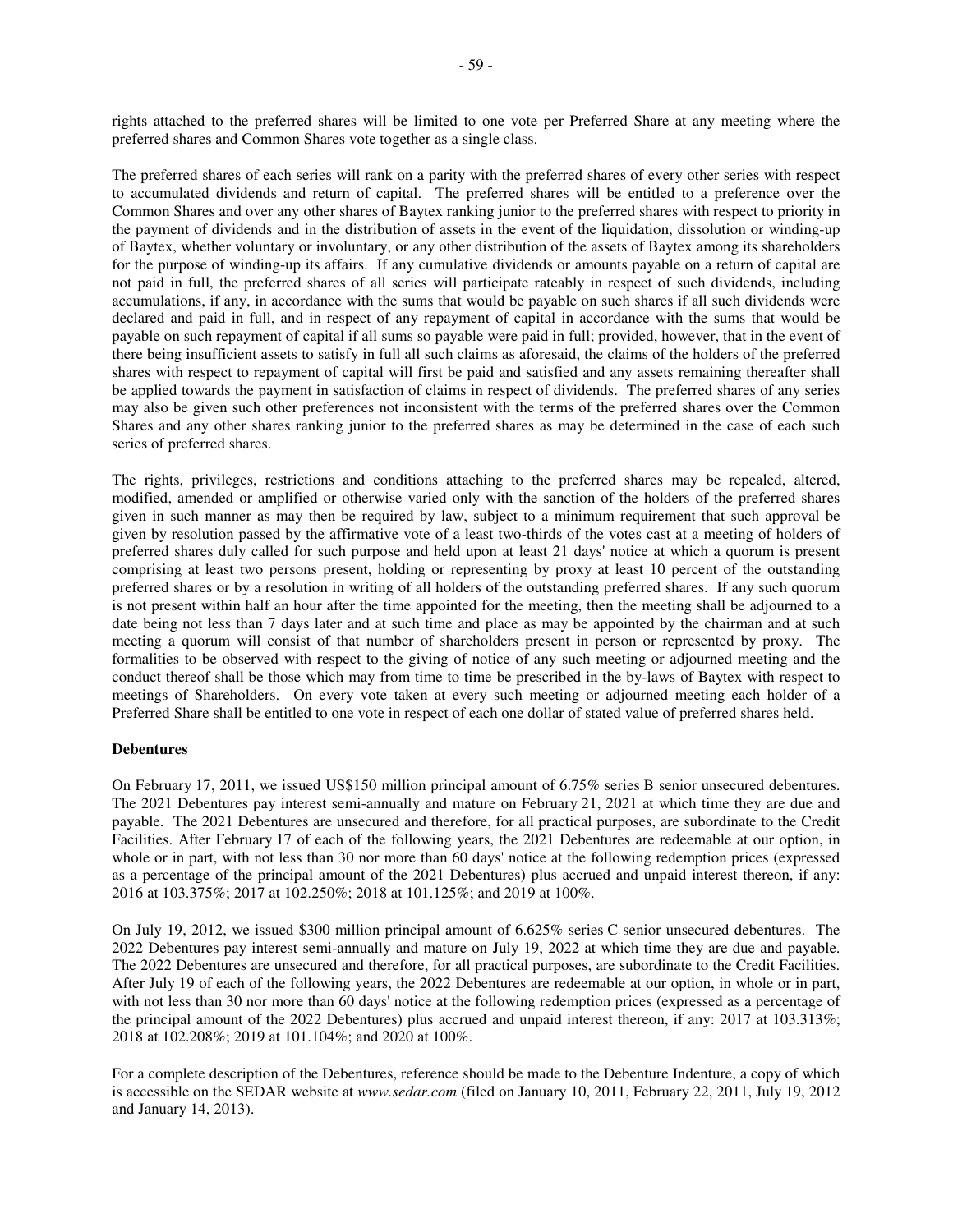### **Credit Facilities**

As at March 1, 2014, Baytex Energy had a \$40 million extendible operating loan facility with a chartered bank and a \$810 million extendible syndicated loan facility with a syndicate of chartered banks, each of which constitute a revolving credit facility that is extendible annually for a 1, 2, 3 or 4 year period (subject to a maximum four-year term at any time). In the event that the Credit Facilities are not extended before June 14, 2017, indebtedness under the Credit Facilities will be repayable on June 14, 2017. The Credit Facilities contain standard commercial covenants for facilities of this nature. The Credit Facilities do not require any mandatory principal payments prior to maturity. Advances (including letters of credit) under the Credit Facilities can be drawn in either Canadian or U.S. funds and bear interest at the agent bank's prime lending rate, bankers' acceptance discount rates or London Interbank Offer Rates, plus applicable margins. The Credit Facilities are secured by a floating charge over all of Baytex Energy's assets and are guaranteed by Baytex and certain material restricted subsidiaries. The Credit Facilities do not include a term-out feature or a borrowing base restriction. In the event that we do not comply with covenants under the Credit Facilities, our ability to pay dividends to Shareholders may be restricted. See *"Dividends – Dividend Policy"*.

The Credit Facilities contain restrictions on Baytex Energy's ability to make distributions to us, including the declaration or payment of any dividend or distribution to us as the holder of the capital stock of Baytex Energy and the payment of interest or principal on subordinated debt owed to us. Baytex Energy and its subsidiaries are restricted from making distributions to us when (i) a default or event of default under the Credit Facilities has occurred and is continuing, or (ii) distributions would be reasonably expected to have a material adverse effect on or impair the ability of Baytex Energy to fulfill its financial obligations to its lenders under the Credit Facilities. See also "*Risk Factors – Risks Related to our Business and Operations – Our bank credit facilities will need to be renewed prior to June 14, 2017 and failure to renew, in whole or in part, or higher interest charges will adversely affect our financial condition*".

### **DIVIDENDS**

# **Dividend Policy**

Our dividend policy is to pay a monthly dividend on our Common Shares on or about the  $15<sup>th</sup>$  day following the end of each calendar month to Shareholders of record on or about the last business day of each such calendar month. Our dividend policy follows the general corporate philosophy of financial self-sufficiency whereby, over the long term, development capital expenditures and dividend payments are planned to be financed from internally generated funds from operations. Unless otherwise indicated, all dividends paid or to be paid on our common shares are designated as "eligible dividends" for Canadian income tax purposes.

The amount of future cash dividends, if any, will be subject to the discretion of the Board of Directors and may vary depending on a variety of factors and conditions existing from time to time, including fluctuations in commodity prices, production levels, capital expenditure requirements, debt service requirements, operating costs, royalty burdens and foreign exchange rates. In addition, the payment of dividends by a corporation is governed by the liquidity and insolvency tests described in the ABCA. Pursuant to the ABCA, after the payment of a dividend, we must be able to pay our liabilities as they become due and the realizable value of our assets must be greater than our liabilities and the legal stated capital of our outstanding securities. As at December 31, 2013, our legal stated capital was approximately \$2.0 billion. Cash dividends to Shareholders are not assured or guaranteed and there can be no guarantee that Baytex will maintain its dividend policy. See " *– Record of Dividends and Distributions*" and "*Risk Factors*".

Pursuant to the Credit Facilities, we are restricted from paying dividends to Shareholders if a default or event of default has occurred and is continuing and, if no default or event of default has occurred which is continuing, where the dividend would or would reasonably be expected to have a material adverse effect on us or on our subsidiaries' ability to fulfill their obligations under the Credit Facilities or under any hedge agreements with lenders (or their affiliates) under the Credit Facilities.

The Debenture Indenture also contains certain limitations on maximum cumulative dividends. Restricted payments include the declaration or payment of any dividend or distribution by us and the payment of interest or principal on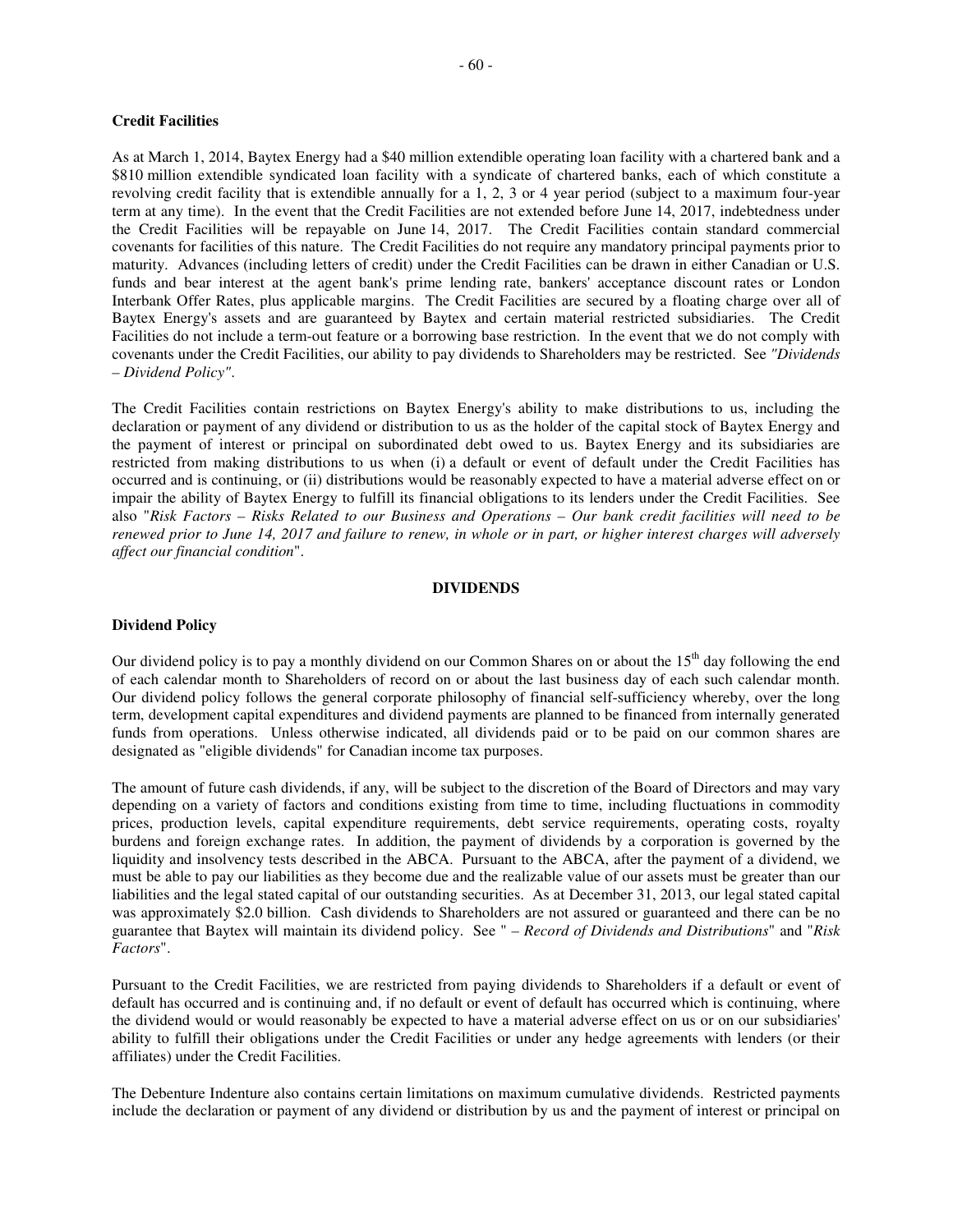subordinated debt owed by us. We and certain of our subsidiaries are restricted from making any restricted payments unless at the time of, and immediately after giving effect to, the proposed restricted payment, no default or event of default under the Debenture Indenture has occurred and is continuing, and either: (i) (a) we could incur at least \$1.00 of additional indebtedness (other than certain permitted debt) in accordance with the "Limitation on Incurrence of Indebtedness and Issuance of Disqualified Stock" covenant in the Debenture Indenture; (b) the ratio of consolidated debt to consolidated cash flow from operations does not exceed 3.0 to 1.0; and (c) the aggregate amount of all restricted payments declared or made after August 26, 2009 (other than certain permitted restricted payments) does not exceed the sum of: (A) 80% of consolidated cash flow from operations accrued on a cumulative basis since August 26, 2009, plus (B) 100% of the aggregate net cash proceeds received by us after August 26, 2009 from (x) the issuance by us of convertible debentures, or (y) capital contributions in respect of certain permitted equity that we receive from any person; plus (C) the aggregate net proceeds, including the fair market value of property received after August 26, 2009 other than cash (as determined by the Board of Directors), received by us from any person, other than a subsidiary, from the issuance or sale of debt securities (including convertible debentures) or disqualified stock that have been converted into or exchanged for certain permitted equity of us, plus the aggregate net cash proceeds received by us at the time of such conversion or exchange; or (ii) the aggregate amount of all restricted payments declared or made pursuant to paragraph (i) does not exceed the sum of certain unpaid funds from restricted payments not previously expended under paragraph (i), plus \$50,000,000. As at the date of this Annual Information Form, we are in compliance with these covenants.

**Cash dividends are not guaranteed. Our historical cash dividends (and the Trust's historical cash distributions) may not be reflective of future cash dividends, which will be subject to review by the Board of Directors taking into account our prevailing financial circumstances at the relevant time. Although we intend to pay dividends to Shareholders, these cash dividends may be reduced or suspended. The actual amount distributed will depend on numerous factors, including profitability, debt covenants and obligations, fluctuations in working capital, the timing and amount of capital expenditures, applicable law and other factors beyond our control. See "***Risk Factors***".**

### **Record of Dividends and Distributions**

Our dividend policy is to pay a monthly dividend on our Common Shares on or about the 15<sup>th</sup> day following the end of each calendar month to Shareholders of record on or about the last business day of each such calendar month. See "*Dividends – Dividend Policy*". The following table sets forth the dividends that we have paid on our Common Shares.

|           |                          | Dividends per |        |        |  |  |  |  |
|-----------|--------------------------|---------------|--------|--------|--|--|--|--|
|           | <b>Common Share (\$)</b> |               |        |        |  |  |  |  |
| Month     | 2014                     | 2013          | 2012   | 2011   |  |  |  |  |
|           | 0.22                     | 0.22          |        |        |  |  |  |  |
| January   |                          |               | 0.22   | 0.20   |  |  |  |  |
| February  | 0.22                     | 0.22          | 0.22   | 0.20   |  |  |  |  |
| March     | 0.22                     | 0.22          | 0.22   | 0.20   |  |  |  |  |
| April     |                          | 0.22          | 0.22   | 0.20   |  |  |  |  |
| May       |                          | 0.22          | 0.22   | 0.20   |  |  |  |  |
| June      |                          | 0.22          | 0.22   | 0.20   |  |  |  |  |
| July      |                          | 0.22          | 0.22   | 0.20   |  |  |  |  |
| August    |                          | 0.22          | 0.22   | 0.20   |  |  |  |  |
| September |                          | 0.22          | 0.22   | 0.20   |  |  |  |  |
| October   |                          | 0.22          | 0.22   | 0.20   |  |  |  |  |
| November  |                          | 0.22          | 0.22   | 0.20   |  |  |  |  |
| December  |                          | 0.22          | 0.22   | 0.20   |  |  |  |  |
| Total     |                          | \$2.64        | \$2.64 | \$2.40 |  |  |  |  |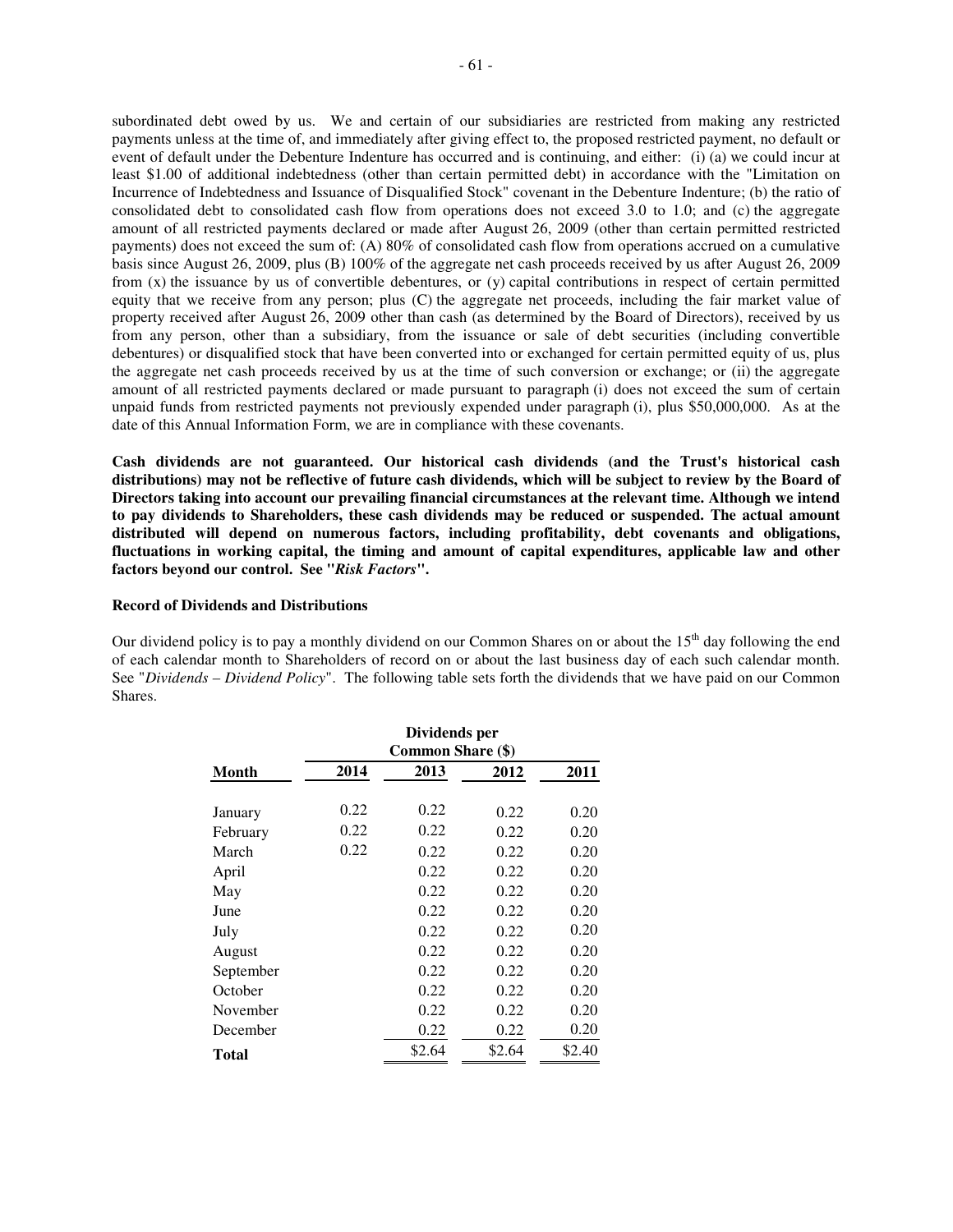Our predecessor, the Trust, paid a monthly distribution on its Trust Units on or about the 15<sup>th</sup> day following the end of each calendar month to unitholders of record on or about the last business day of each such calendar month. The following table sets forth the distributions paid by the Trust from September 2003 to December 2010.

|           | Distributions per Trust Unit (\$) |        |        |        |        |        |        |        |  |
|-----------|-----------------------------------|--------|--------|--------|--------|--------|--------|--------|--|
| Month     | 2010                              | 2009   | 2008   | 2007   | 2006   | 2005   | 2004   | 2003   |  |
|           |                                   |        |        |        |        |        |        |        |  |
| January   | 0.18                              | 0.18   | 0.18   | 0.18   | 0.15   | 0.15   | 0.15   |        |  |
| February  | 0.18                              | 0.18   | 0.18   | 0.18   | 0.18   | 0.15   | 0.15   |        |  |
| March     | 0.18                              | 0.12   | 0.18   | 0.18   | 0.18   | 0.15   | 0.15   |        |  |
| April     | 0.18                              | 0.12   | 0.20   | 0.18   | 0.18   | 0.15   | 0.15   |        |  |
| May       | 0.18                              | 0.12   | 0.20   | 0.18   | 0.18   | 0.15   | 0.15   |        |  |
| June      | 0.18                              | 0.12   | 0.20   | 0.18   | 0.18   | 0.15   | 0.15   |        |  |
| July      | 0.18                              | 0.12   | 0.25   | 0.18   | 0.18   | 0.15   | 0.15   |        |  |
| August    | 0.18                              | 0.12   | 0.25   | 0.18   | 0.18   | 0.15   | 0.15   |        |  |
| September | 0.18                              | 0.12   | 0.25   | 0.18   | 0.18   | 0.15   | 0.15   |        |  |
| October   | 0.18                              | 0.12   | 0.25   | 0.18   | 0.18   | 0.15   | 0.15   | 0.15   |  |
| November  | 0.18                              | 0.12   | 0.25   | 0.18   | 0.18   | 0.15   | 0.15   | 0.15   |  |
| December  | 0.18                              | 0.12   | 0.25   | 0.18   | 0.18   | 0.15   | 0.15   | 0.15   |  |
| Total     | \$2.16                            | \$1.56 | \$2.64 | \$2.16 | \$2.13 | \$1.80 | \$1.80 | \$0.45 |  |

# **Dividend Reinvestment Plan**

Baytex has a Dividend Reinvestment Plan (the "**DRIP**") that provides a convenient and cost-effective method for eligible holders in Canada to maximize their investment in Baytex by reinvesting their monthly cash dividends to acquire additional Common Shares. At the discretion of Baytex, Common Shares will either be issued from treasury or acquired in the open market at prevailing market prices. Pursuant to the terms of the DRIP, Common Shares issued from treasury are currently issued at a three percent discount to the "average market price" (as defined in the DRIP). Baytex reserves the right at any time to change or eliminate the discount on Common Shares acquired from treasury. Shareholders are not required to participate in the DRIP. A Shareholder who does not participate will continue to receive monthly cash dividends on their Common Shares in the normal manner.

### **MARKET FOR SECURITIES**

The Common Shares are listed and posted for trading on the TSX and the NYSE under the trading symbol "BTE". The Common Shares commenced trading on the TSX on January 7, 2011 and on the NYSE on January 3, 2011. The following table sets forth certain trading information for the Common Shares in Canada and the United States for the periods indicated.

|              |                    | <b>Canada Composite Trading</b>  |                         |                    | <b>United States Composite Trading</b> |                         |  |
|--------------|--------------------|----------------------------------|-------------------------|--------------------|----------------------------------------|-------------------------|--|
|              | <b>Price Range</b> |                                  |                         | <b>Price Range</b> |                                        |                         |  |
|              | High<br>\$)        | Low<br>$\left( \text{\$}\right)$ | Volume<br><b>Traded</b> | High<br>(US\$)     | Low<br>(US\$)                          | Volume<br><b>Traded</b> |  |
| $2011^{(1)}$ | 58.77              | 39.18                            | 158,199,516             | 61.96              | 36.89                                  | 79,445,292              |  |
| 2012         | 59.40              | 38.54                            | 153,598,017             | 59.50              | 37.40                                  | 56,366,309              |  |
| 2013         |                    |                                  |                         |                    |                                        |                         |  |
| January      | 47.04              | 43.17                            | 11.685.057              | 47.09              | 43.79                                  | 2.949.901               |  |
| February     | 47.61              | 42.22                            | 13.235.046              | 47.47              | 41.04                                  | 3,233,303               |  |
| March        | 45.38              | 42.00                            | 14.229.551              | 44.21              | 41.10                                  | 3,474,977               |  |
| April        | 43.05              | 36.37                            | 17,625,019              | 42.50              | 35.42                                  | 4.994.797               |  |
| May          | 41.60              | 37.75                            | 16.525.672              | 41.47              | 37.04                                  | 5,052,109               |  |
| June         | 39.51              | 36.56                            | 10.374.749              | 38.22              | 34.71                                  | 3,190,546               |  |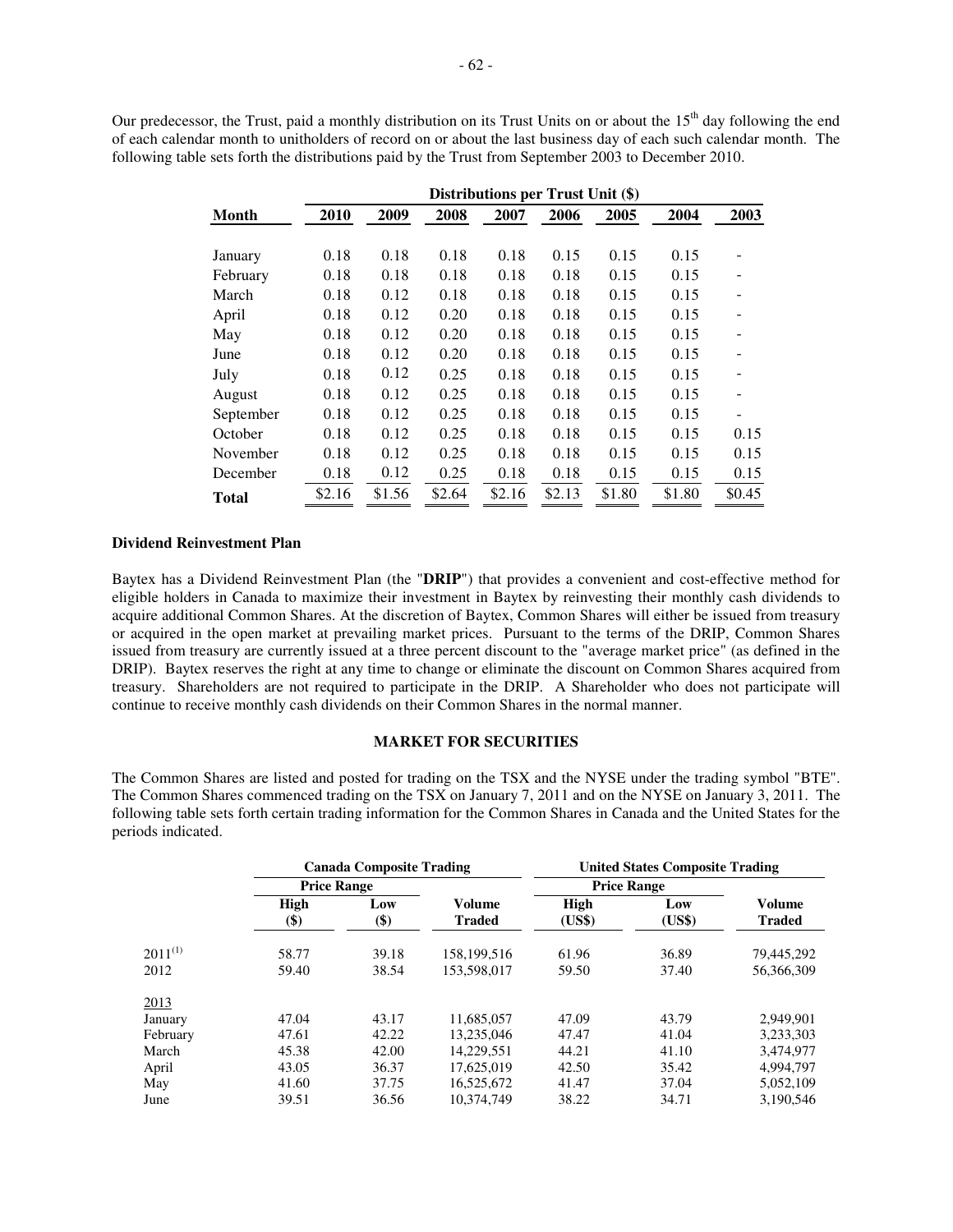|           |                                    | <b>Canada Composite Trading</b> |                         |                       | <b>United States Composite Trading</b> |                         |
|-----------|------------------------------------|---------------------------------|-------------------------|-----------------------|----------------------------------------|-------------------------|
|           | <b>Price Range</b>                 |                                 |                         |                       | <b>Price Range</b>                     |                         |
|           | High<br>$\left( \mathsf{S}\right)$ | Low<br>\$)                      | Volume<br><b>Traded</b> | <b>High</b><br>(US\$) | Low<br>(US\$)                          | Volume<br><b>Traded</b> |
| July      | 44.44                              | 37.65                           | 16.395.772              | 43.08                 | 35.70                                  | 3,634,313               |
| August    | 43.72                              | 40.51                           | 9.083.228               | 42.34                 | 38.76                                  | 3,530,714               |
| September | 43.44                              | 40.76                           | 9.125.099               | 42.20                 | 39.18                                  | 3,169,676               |
| October   | 44.74                              | 40.82                           | 13.112.997              | 42.84                 | 39.26                                  | 2.807.133               |
| November  | 43.75                              | 41.19                           | 11.651.629              | 41.84                 | 39.25                                  | 4.840.744               |
| December  | 42.73                              | 40.21                           | 11,807,054              | 40.16                 | 37.76                                  | 3,056,178               |
| 2014      |                                    |                                 |                         |                       |                                        |                         |
| January   | 42.50                              | 39.18                           | 13.653.728              | 39.42                 | 35.51                                  | 4.269.728               |
| February  | 41.77                              | 38.80                           | 37,505,330              | 37.81                 | 35.30                                  | 5.612.392               |

Note:

(1) The trading data for Canada Composite Trading is for the period from January 7 to December 31, 2011. The trading data for United States Composite Trading is for the period from January 3 to December 31, 2011.

In connection with the Corporate Conversion, effective December 31, 2010, holders of Trust Units exchanged their Trust Units for Common Shares on a one-for-one basis. From September 8, 2003 to January 5, 2011, the Trust Units were listed and posted for trading on the TSX under the trading symbol "BTE.UN". From March 27, 2006 to December 31, 2010, the Trust Units were listed and posted for trading on the NYSE under the trading symbol "BTE". The following table sets forth certain trading information for the Trust Units in Canada and the United States for the periods indicated.

|               |                     | <b>Canada Composite Trading</b>  |                         | <b>United States Composite Trading</b> |                |                         |
|---------------|---------------------|----------------------------------|-------------------------|----------------------------------------|----------------|-------------------------|
|               | <b>Price Range</b>  |                                  |                         | <b>Price Range</b>                     |                |                         |
|               | <b>High</b><br>(\$) | Low<br>$\left( \text{\$}\right)$ | Volume<br><b>Traded</b> | <b>High</b><br>(US\$)                  | Low<br>$(US*)$ | Volume<br><b>Traded</b> |
| 2003          | 10.89               | 9.19                             | 40,973,662              |                                        |                |                         |
| 2004          | 14.00               | 9.78                             | 93.252.808              |                                        |                |                         |
| 2005          | 18.78               | 12.42                            | 87,481,272              |                                        |                |                         |
| 2006          | 28.66               | 16.81                            | 102,652,240             | 25.87                                  | 16.63          | 33,615,100              |
| 2007          | 22.92               | 16.68                            | 86.189.613              | 21.75                                  | 15.51          | 46,189,896              |
| 2008          | 35.37               | 12.81                            | 123,670,870             | 35.20                                  | 9.81           | 97,403,098              |
| 2009          | 30.50               | 9.77                             | 123,555,826             | 29.33                                  | 7.84           | 88, 314, 675            |
| 2010          | 48.18               | 27.72                            | 133,959,260             | 47.92                                  | 25.00          | 52,968,182              |
| 2011          |                     |                                  |                         |                                        |                |                         |
| January (1-6) | 47.63               | 46.55                            | 3,899,246               |                                        |                |                         |
|               |                     |                                  |                         |                                        |                |                         |

#### **RATINGS**

The following information relating to our credit ratings is provided as it relates to our financing costs, liquidity and operations. Specifically, credit ratings affect our ability to obtain short-term and long-term financing and the cost of such financing. A reduction in our current credit ratings by the rating agencies, particularly a downgrade below the current ratings or a negative change in the ratings outlook, could adversely affect our cost of financing and our access to sources of liquidity and capital. In addition, changes in credit ratings may affect our ability and the associated costs to (i) enter into ordinary course derivative or hedging transactions and may require us to post additional collateral under certain of its contracts, and (ii) enter into and maintain ordinary course contracts with customers and suppliers on acceptable terms.

Baytex Energy has been assigned a corporate credit rating of BB and our Debentures have been assigned a credit rating of BB by Standard and Poor's Rating Services, a division of McGraw-Hill Companies (Canada) Corporation ("**S&P**"). S&P's credit ratings are on a long-term debt rating scale that ranges from AAA to D, which represents the range from highest to lowest quality of such securities rated. According to the S&P rating system, debt rated "BB" is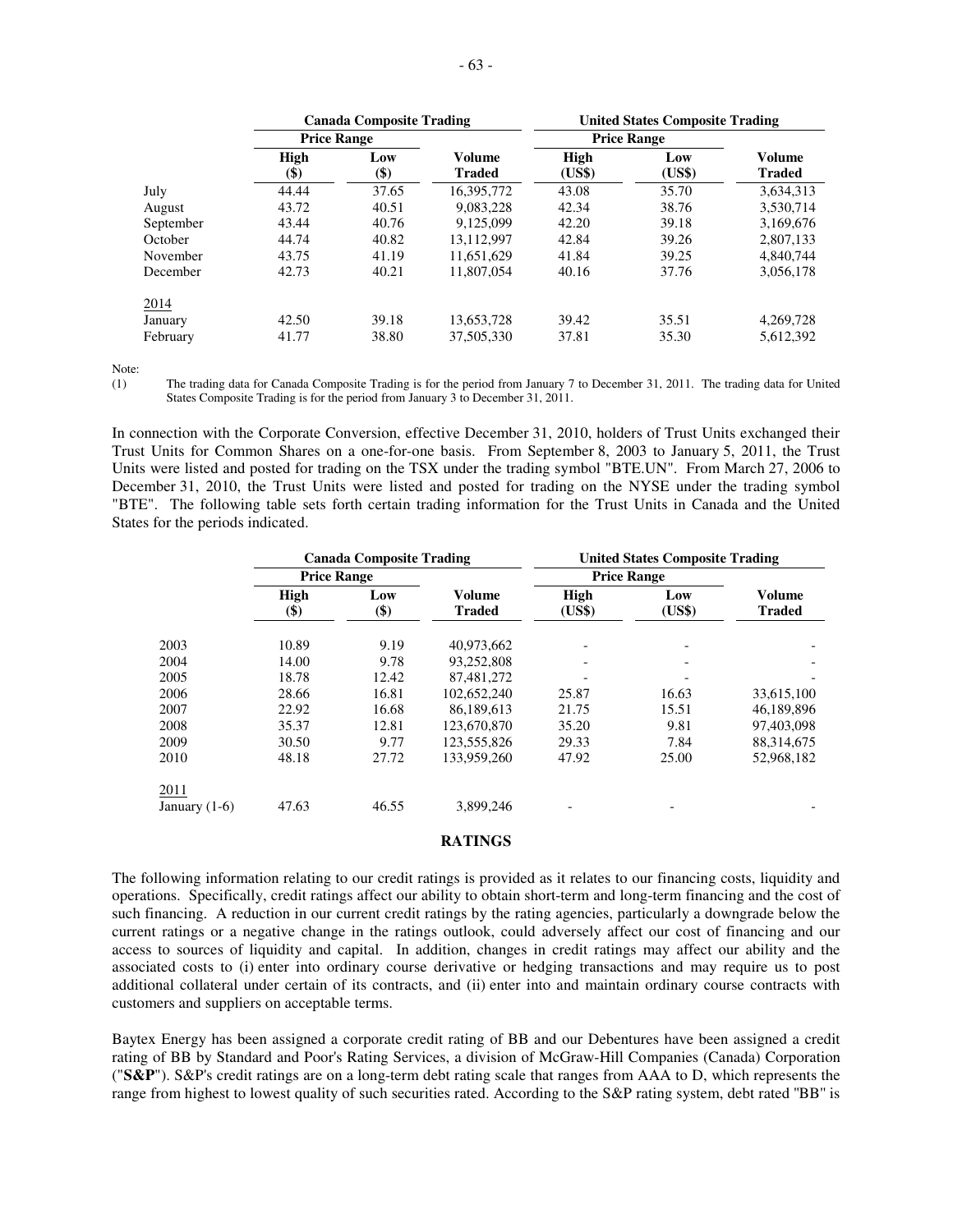considered less vulnerable to non-payment than other speculative issues, however it faces ongoing uncertainties or exposure to adverse business, financial, or economic conditions which could lead to the obligor's inability to meet its financial obligations. The ratings from AA to CCC may be modified by the addition of a plus  $(+)$  or a minus  $(-)$  sign to show relative standing within the major rating categories. In addition, S&P may add a rating outlook of "positive", "negative" or "stable" which assesses the potential direction of a long-term credit rating over the intermediate term (typically six months to two years).

Baytex Energy has been assigned a corporate family credit rating of Ba3 and our Debentures have been assigned a credit rating of B1, each with a developing outlook by Moody's Investor Service Inc. ("**Moody's**"). Moody's credit ratings are on a long-term debt rating scale that ranges from AAA to C, which represents the range from highest to lowest quality of such securities rated. According to the Moody's rating system, securities rated ''B'' are considered speculative and are subject to high credit risk. Moody's appends numerical modifiers 1, 2 and 3 to each generic rating classification from AA through C. The modifier 1 indicates that the security ranks in the higher end of its generic rating category; the modifier 2 indicates a mid-range ranking; and the modifier 3 indicates a ranking in the lower end of its generic rating category.

**The credit ratings accorded to Baytex Energy and us by S&P and Moody's are not recommendations to purchase, hold or sell any of our securities inasmuch as such ratings do not comment as to market price or suitability for a particular investor. There is no assurance that any rating will remain in effect for any given period of time or that any rating will not be revised or withdrawn entirely by a rating agency in the future if in its judgment circumstances so warrant.** 

We have made payments to S&P and Moody's in connection with the assignment of ratings to our long-term debt and may make payments to S&P and Moody's in the future in connection with the confirmation of such ratings for purposes of the offering of debt securities.

# **LEGAL PROCEEDINGS AND REGULATORY ACTIONS**

There are no legal proceedings that we are or were a party to, or that any of our property is or was the subject of, during our most recently completed financial year, that were or are material to us, and there are no such material legal proceedings that we are currently aware of that are contemplated.

There were no: (i) penalties or sanctions imposed against us by a court relating to securities legislation or by a securities regulatory authority during our most recently completed financial year; (ii) other penalties or sanctions imposed by a court or regulatory body against us that would likely be considered important to a reasonable investor in making an investment decision; or (iii) settlement agreements we entered into with a court relating to securities legislation or with a securities regulatory authority during our most recently completed financial year.

## **INTEREST OF INSIDERS AND OTHERS IN MATERIAL TRANSACTIONS**

There were no material interests, direct or indirect, of our directors and executive officers, any holder of Common Shares who beneficially owns or controls or directs, directly of indirectly, more than 10 percent of the outstanding Common Shares, or any known associate or affiliate of such persons, in any transactions since our inception or since the beginning of our last completed financial year which has materially affected or is reasonably expected to materially affect us.

# **AUDITORS, TRANSFER AGENT AND REGISTRAR**

Deloitte LLP, Chartered Accountants, Calgary, Alberta, is our auditor and is independent within the meaning of the Rules of Professional Conduct of the Institute of Chartered Accountants of Alberta.

Valiant Trust Company, at its principal offices in Calgary, Alberta and Toronto, Ontario, is the transfer agent and registrar for the Common Shares and the Debentures in Canada. Registrar and Transfer Company, at its principal office in Cranford, New Jersey, is the transfer agent and registrar for the Common Shares in the United States.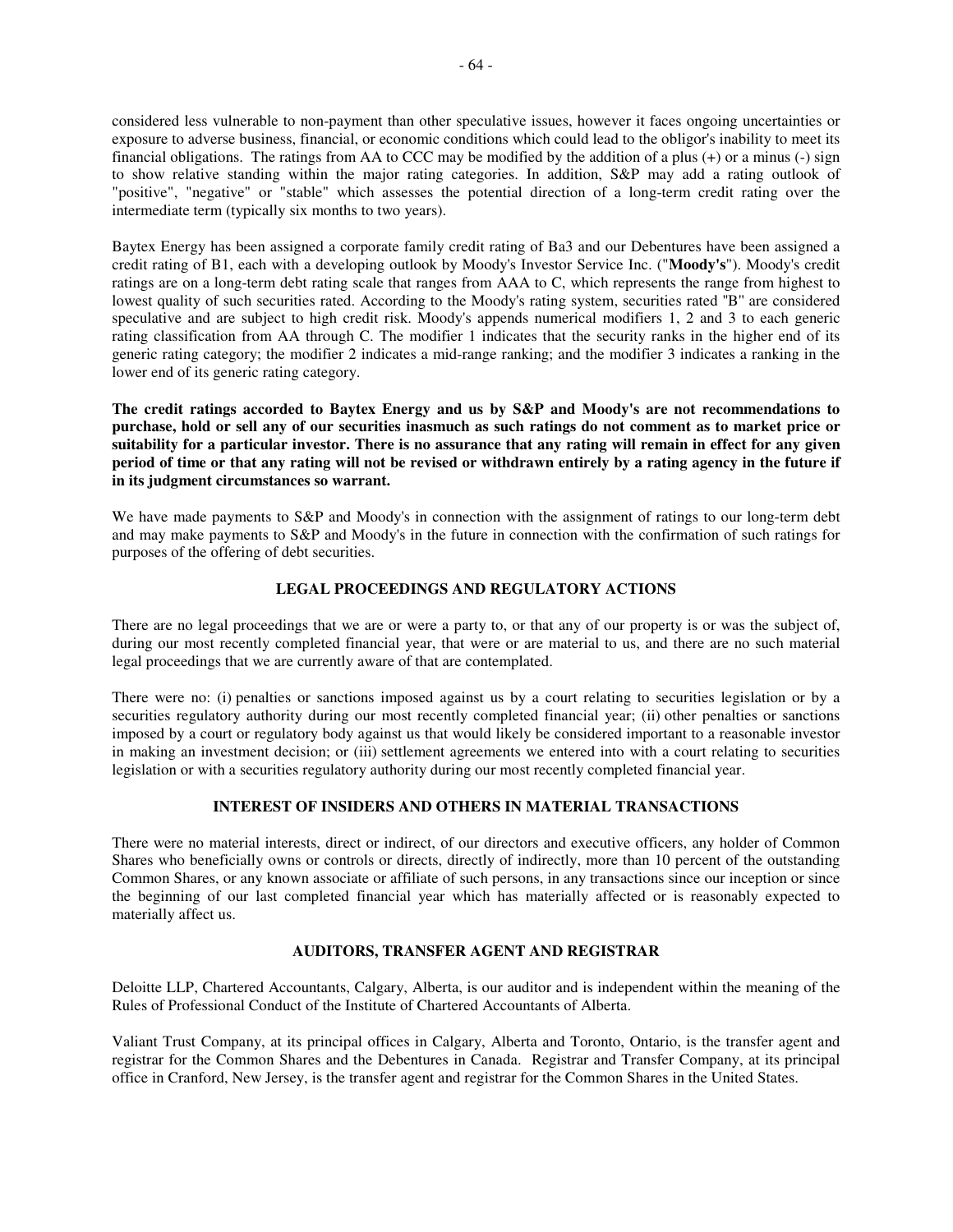# **INTERESTS OF EXPERTS**

There is no person or company whose profession or business gives authority to a statement made by such person or company and who is named as having prepared or certified a report, valuation, statement or opinion described or included in a filing, or referred to in a filing, made under National Instrument 51-102 by us during, or related to, our most recently completed financial year other than Sproule and McDaniel, our independent qualified reserves evaluators. None of the designated professionals of Sproule or McDaniel have any registered or beneficial interests, direct or indirect, in any of our securities or other property or of our associates or affiliates either at the time they prepared a report, valuation, statement or opinion, at any time thereafter or to be received by them.

In addition, none of the aforementioned persons or companies, nor any director, officer or employee of any of the aforementioned persons or companies, is or is expected to be elected, appointed or employed as a director, officer or employee of Baytex or of any associate or affiliate of Baytex, except for John Brussa, a director of Baytex, who is a partner at Burnet, Duckworth & Palmer LLP, a law firm that renders legal services to us.

# **MATERIAL CONTRACTS**

Except for contracts entered into in the ordinary course of business, the only material contracts entered into by us within the most recently completed financial year, or before the most recently completed financial year but are still material and are still in effect, are the following:

- (a) the credit agreement in respect of the Credit Facilities (filed on SEDAR on July 22, 2011, July 10, 2012, January 14, 2013 and August 9, 2013);
- (b) the Debenture Indenture (filed on SEDAR on January 10, 2011, February 22, 2011, July 19, 2012 and January 14, 2013);
- (c) our share award incentive plan (filed on SEDAR on March 14, 2013);
- (d) our common share rights incentive plan (filed on SEDAR on January 10, 2011);
- (e) the scheme implementation deed between us and Aurora dated February 6, 2014 (filed on SEDAR on February 14, 2014);
- (f) the underwriting agreement among us and a syndicate of underwriters co-led by Scotia Capital Inc. and RBC Dominion Securities Inc. dated February 7, 2014 in respect of the issuance of 38,433,000 Subscription Receipts (filed on SEDAR on February 7, 2014); and
- (g) the subscription receipt agreement among us, Scotia Capital Inc., RBC Dominion Securities Inc. and Valiant Trust Company dated February 24, 2014 (filed on SEDAR on February 24, 2014).

Copies of each of these contracts are accessible on the SEDAR website at *www.sedar.com*.

## **INDUSTRY CONDITIONS**

Companies operating in the oil and natural gas industry are subject to extensive regulation and control of operations (including land tenure, exploration, development, production, refining and upgrading, transportation, and marketing) as a result of legislation enacted by various levels of government with respect to the pricing and taxation of oil and natural gas through agreements among the governments of Canada, Alberta, British Columbia, Saskatchewan, the United States, North Dakota and Wyoming, all of which should be carefully considered by investors in the oil and gas industry. All current legislation is a matter of public record and the Corporation is unable to predict what additional legislation or amendments may be enacted. Outlined below are some of the principal aspects of legislation, regulations and agreements governing the oil and gas industry in western Canada and the United States.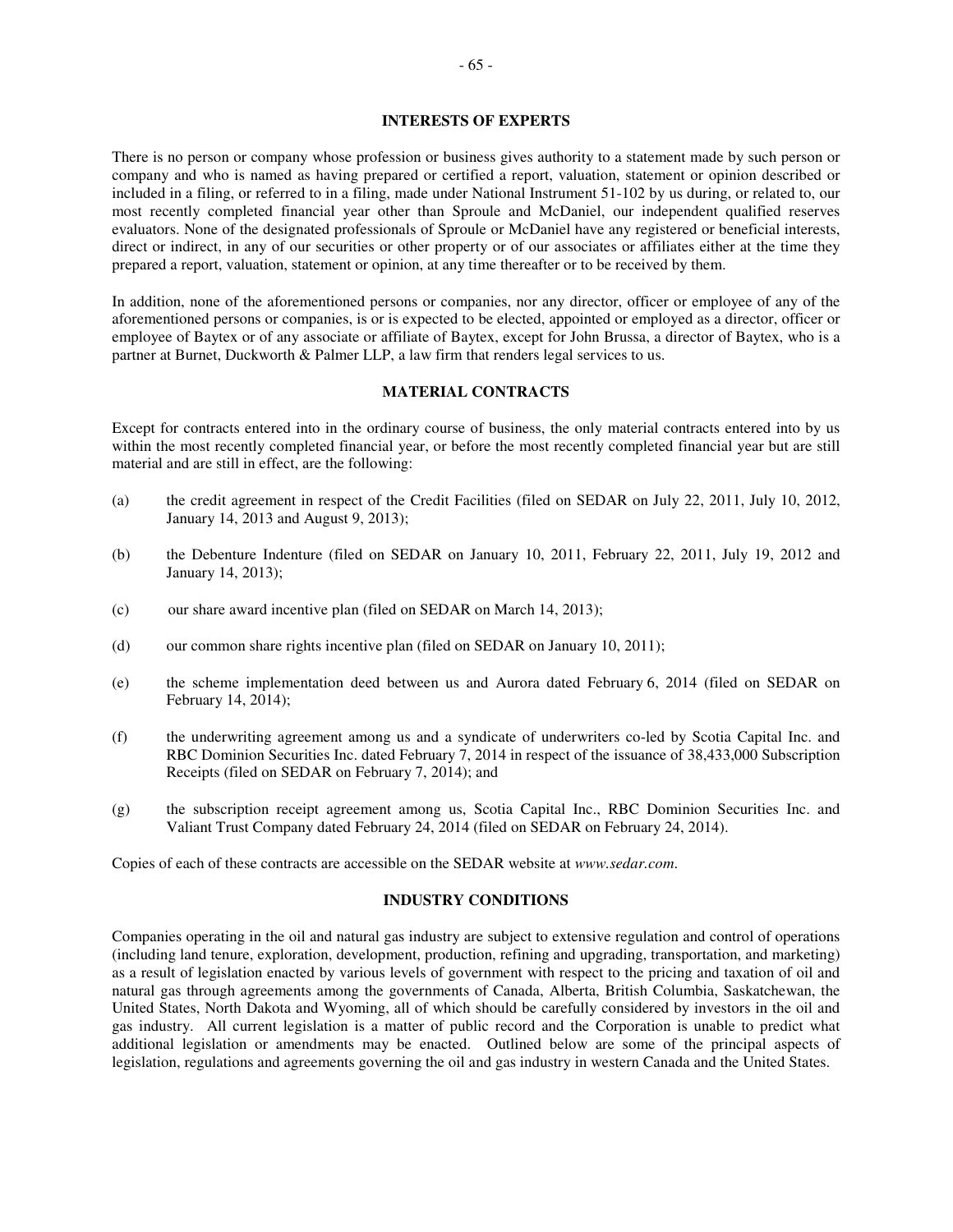# **Pricing and Marketing**

#### *Oil*

The producers of oil are entitled to negotiate sales contracts directly with oil purchasers, with the result that the market determines the price of oil. Worldwide supply and demand factors primarily determine oil prices; however, prices are also influenced by regional market and transportation issues. The specific price depends in part on oil quality, prices of competing fuels, distance to market, availability of transportation, value of refined products, the supply/demand balance and contractual terms of sale. Oil exporters are also entitled to enter into export contracts with terms not exceeding one year in the case of light crude oil and two years in the case of heavy crude oil, provided that an order approving such export has been obtained from the National Energy Board of Canada (the "**NEB**"). Any oil export to be made pursuant to a contract of longer duration (to a maximum of 25 years) requires an exporter to obtain an export licence from the NEB. The NEB is currently undergoing a consultation process to update the regulations governing the issuance of export licences. The updating process is necessary to meet the criteria set out in the federal *Jobs, Growth and Long-term Prosperity Act* which received Royal Assent on June 29, 2012 (the "**Prosperity Act**"). In this transitory period, the NEB has issued, and is currently following an "Interim Memorandum of Guidance concerning Oil and Gas Export Applications and Gas Import Applications under Part VI of the *National Energy Board Act*".

#### *Natural Gas*

Alberta's natural gas market has been deregulated since 1985. Supply and demand determine the price of natural gas and price is calculated at the sale point, being the wellhead, the outlet of a gas processing plant, on a gas transmission system such as the Alberta "NIT" (Nova Inventory Transfer), at a storage facility, at the inlet to a utility system or at the point of receipt by the consumer. Accordingly, the price for natural gas is dependent upon such producer's own arrangements (whether long or short term contracts and the specific point of sale). As natural gas is also traded on trading platforms such as the Natural Gas Exchange (NGX), Intercontinental Exchange or the New York Mercantile Exchange (NYMEX) in the United States, spot and future prices can also be influenced by supply and demand fundamentals on these platforms. Natural gas exported from Canada is subject to regulation by the NEB and the Government of Canada. Exporters are free to negotiate prices and other terms with purchasers, provided that the export contracts must continue to meet certain other criteria prescribed by the NEB and the Government of Canada. Natural gas (other than propane, butane and ethane) exports for a term of less than two years or for a term of two to 20 years (in quantities of not more than  $30,000 \text{ m}^3/\text{day}$ ) must be made pursuant to an NEB order. Any natural gas export to be made pursuant to a contract of longer duration (to a maximum of 25 years) or for a larger quantity requires an exporter to obtain an export licence from the NEB.

## **The North American Free Trade Agreement**

The North American Free Trade Agreement ("**NAFTA**") among the governments of Canada, the United States and Mexico came into force on January 1, 1994. In the context of energy resources, Canada continues to remain free to determine whether exports of energy resources to the United States or Mexico will be allowed, provided that any export restrictions do not: (i) reduce the proportion of energy resources exported relative to the total supply of goods of the party maintaining the restriction as compared to the proportion prevailing in the most recent 36 month period; (ii) impose an export price higher than the domestic price (subject to an exception with respect to certain measures which only restrict the volume of exports); and (iii) disrupt normal channels of supply.

All three signatory countries are prohibited from imposing a minimum or maximum export price requirement in any circumstance where any other form of quantitative restriction is prohibited. The signatory countries are also prohibited from imposing a minimum or maximum import price requirement except as permitted in enforcement of countervailing and anti-dumping orders and undertakings**.** NAFTA requires energy regulators to ensure the orderly and equitable implementation of any regulatory changes and to ensure that the application of those changes will cause minimal disruption to contractual arrangements and avoid undue interference with pricing, marketing and distribution arrangements, all of which are important for Canadian oil and natural gas exports.NAFTA contemplates the reduction of Mexican restrictive trade practices in the energy sector and prohibits discriminatory border restrictions and export taxes.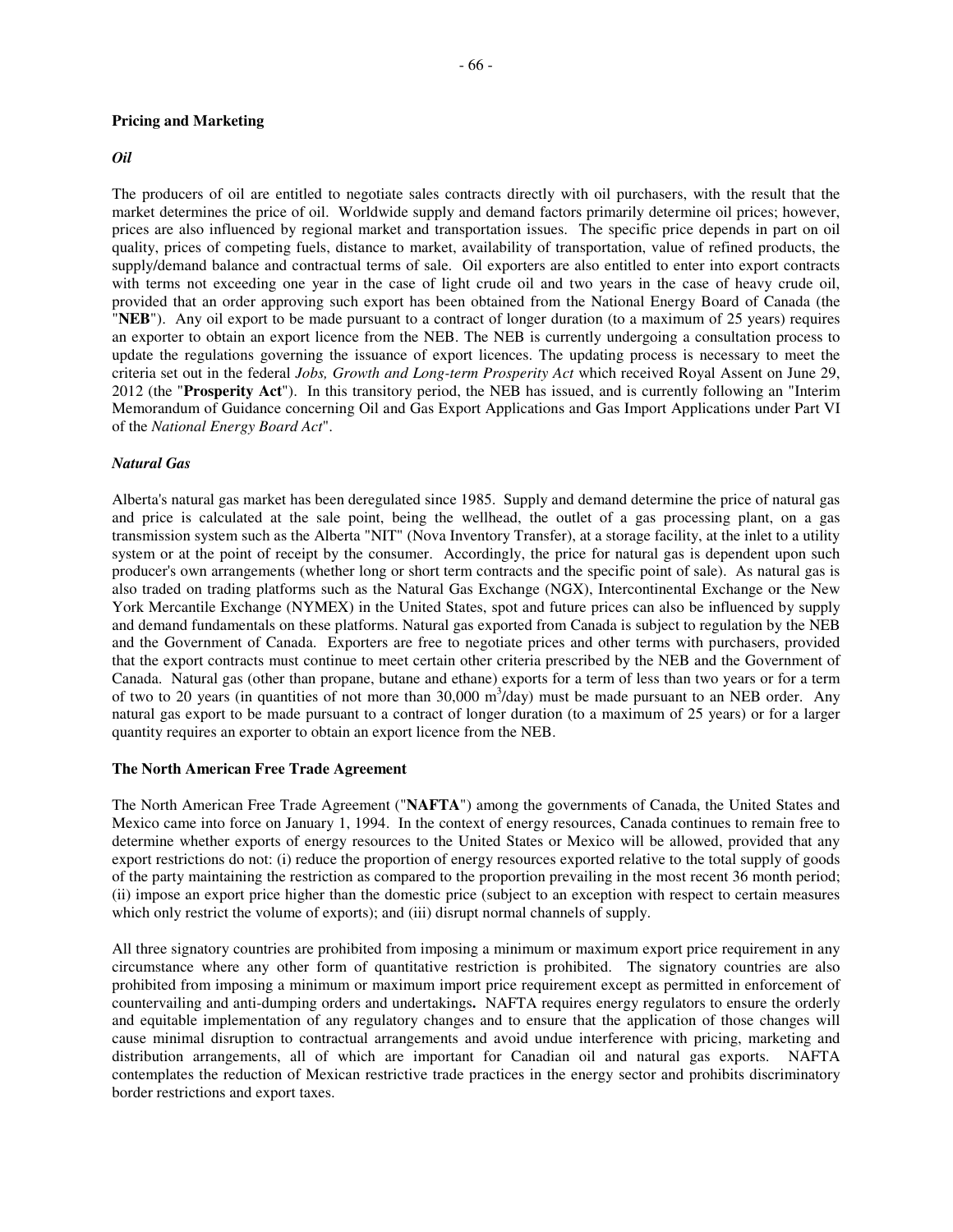#### **Royalties and Incentives**

#### *General*

In addition to federal regulation, each province has legislation and regulations that govern royalties, production rates and other matters. The royalty regime in a given province is a significant factor in the profitability of oil sands projects, crude oil, natural gas liquids, sulphur and natural gas production. Royalties payable on production from lands other than Crown lands are determined by negotiation between the mineral freehold owner and the lessee, although production from such lands is subject to certain provincial taxes and royalties. Royalties from production on Crown lands are determined by governmental regulation and are generally calculated as a percentage of the value of gross production. The rate of royalties payable generally depends in part on prescribed reference prices, well productivity, geographical location, field discovery date, method of recovery and the type or quality of the petroleum product produced. Other royalties and royalty-like interests are carved out of the working interest owner's interest, from time to time, through non-public transactions. These are often referred to as overriding royalties, gross overriding royalties, net profits interests, or net carried interests.

Occasionally the governments of the western Canadian provinces create incentive programs for exploration and development. Such programs often provide for royalty rate reductions, royalty holidays or royalty tax credits and are generally introduced when commodity prices are low to encourage exploration and development activity by improving earnings and cash flow within the industry.

#### *Alberta*

Producers of oil and natural gas from Crown lands in Alberta are required to pay annual rental payments, currently at a rate of \$3.50 per hectare, and make monthly royalty payments in respect of oil and natural gas produced.

Royalties are currently paid pursuant to "The New Royalty Framework" (implemented by the *Mines and Minerals (New Royalty Framework) Amendment Act, 2008*) and the "Alberta Royalty Framework", which was implemented in 2010. Royalty rates for conventional oil are set by a single sliding rate formula, which is applied monthly and incorporates separate variables to account for production rates and market prices. The maximum royalty payable under the royalty regime is 40%. Royalty rates for natural gas under the royalty regime are similarly determined using a single sliding rate formula with the maximum royalty payable under the royalty regime set at 36%

Oil sands projects are also subject to Alberta's royalty regime. Prior to payout of an oil sands project, the royalty is payable on gross revenues of an oil sands project. Gross revenue royalty rates range between 1-9% depending on the market price of oil, determined using the average monthly price, expressed in Canadian dollars, for WTI crude oil at Cushing, Oklahoma: rates are 1% when the market price of oil is less than or equal to \$55 per barrel and increase for every dollar of market price of oil increase to a maximum of 9% when oil is priced at \$120 or higher. After payout, the royalty payable is the greater of the gross revenue royalty based on the gross revenue royalty rate of 1-9% and the net revenue royalty based on the net revenue royalty rate. Net revenue royalty rates start at 25% and increase for every dollar of market price of oil increase above \$55 up to 40% when oil is priced at \$120 or higher. In addition, concurrent with the implementation of The New Royalty Framework, the Government of Alberta renegotiated existing contracts with certain oil sands producers that were not compatible with the new royalty regime.

Producers of oil and natural gas from freehold lands in Alberta are required to pay freehold mineral tax. The freehold mineral tax is a tax levied by the Government of Alberta on the value of oil and natural gas production from non-Crown lands and is derived from the *Freehold Mineral Rights Tax Act* (Alberta). The freehold mineral tax is levied on an annual basis on calendar year production using a tax formula that takes into consideration, among other things, the amount of production, the hours of production, the value of each unit of production, the tax rate and the percentages that the owners hold in the title. The basic formula for the assessment of freehold mineral tax is: revenue less allocable costs equals net revenue divided by wellhead production equals the value based upon unit of production. If payors do not wish to file individual unit values, a default price is supplied by the Crown. On average, the tax levied is 4% of revenues reported from fee simple mineral title properties.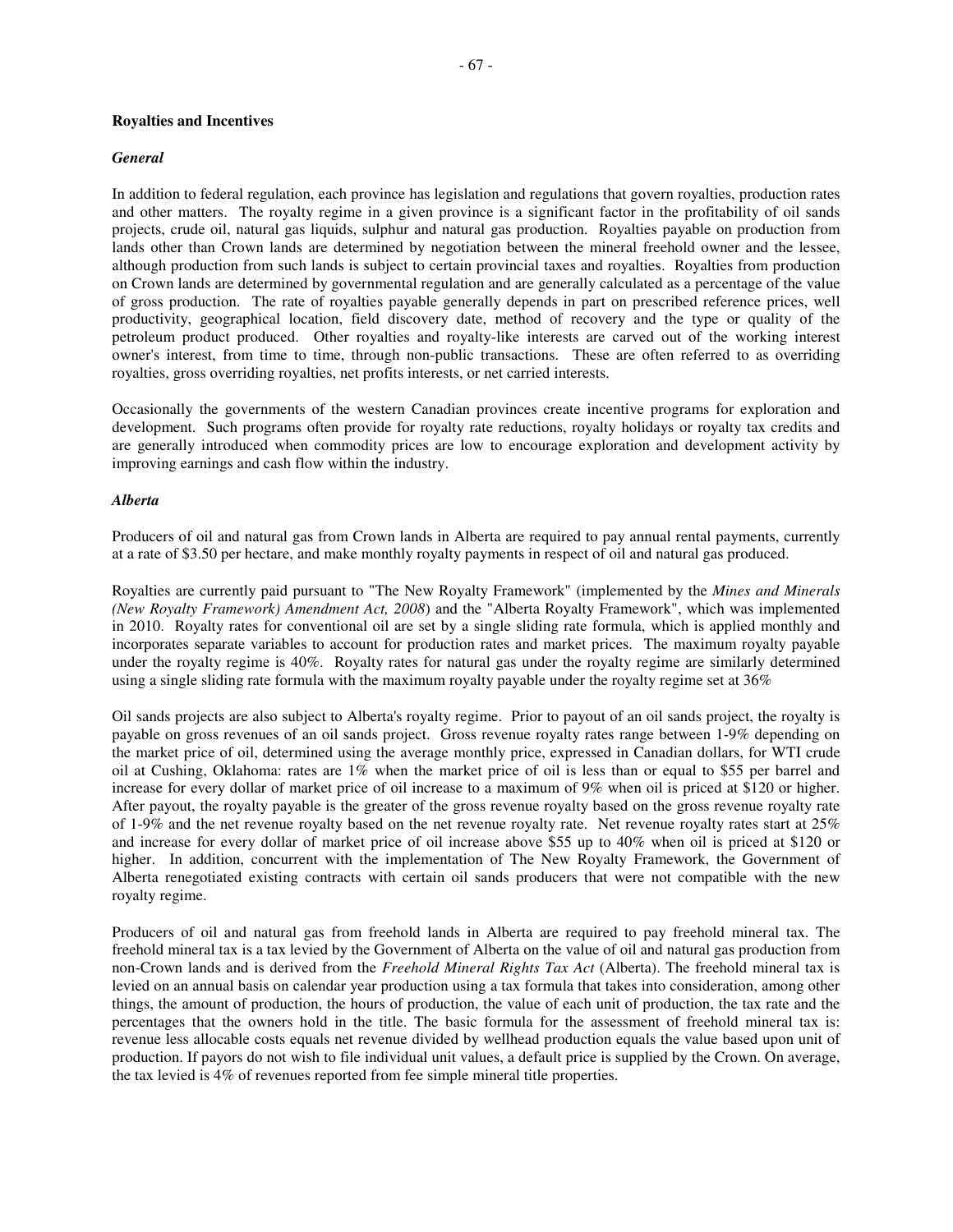The Government of Alberta has from time to time implemented drilling credits, incentives or transitional royalty programs to encourage oil and gas development and new drilling. For example, the Innovative Energy Technologies Program (the "**IETP**") has the stated objectives of increasing recovery from oil and gas deposits, finding technical solutions to the gas over bitumen issue, improving the recovery of bitumen by in-situ and mining techniques and improving the recovery of natural gas from coal seams. The IETP provides royalty adjustments to specific pilot and demonstration projects that utilize new or innovative technologies to increase recovery from existing reserves.

In addition, the Government of Alberta has implemented certain initiatives intended to accelerate technological development and facilitate the development of unconventional resources (the "**Emerging Resource and Technologies Initiative**"). Specifically:

- Coalbed methane wells will receive a maximum royalty rate of 5% for 36 producing months on up to 750 MMcf of production, retroactive to wells that began producing on or after May 1, 2010;
- Shale gas wells will receive a maximum royalty rate of 5% for 36 producing months with no limitation on production volume, retroactive to wells that began producing on or after May 1, 2010;
- Horizontal gas wells will receive a maximum royalty rate of 5% for 18 producing months on up to 500 MMcf of production, retroactive to wells that commenced drilling on or after May 1, 2010; and
- Horizontal oil wells and horizontal non-project oil sands wells will receive a maximum royalty rate of 5% with volume and production month limits set according to the depth of the well (including the horizontal distance), retroactive to wells that commenced drilling on or after May 1, 2010.

The Emerging Resource and Technologies Initiative will be reviewed in 2014, and the Government of Alberta has committed to providing industry with three years notice if it decides to discontinue the program.

## *British Columbia*

Producers of oil and natural gas from Crown lands in British Columbia are required to pay annual rental payments, and make monthly royalty payments in respect of oil and natural gas produced. The amount payable as a royalty in respect of oil depends on the type and vintage of the oil, the quantity of oil produced in a month and the value of that oil. Generally, oil is classified as either light or heavy and the vintage of oil is classified as either "old oil" which is produced from a pool discovered before October 31, 1975, "new oil" produced from a pool discovered between October 31, 1975 and June 1, 1998, and "third-tier oil" produced from a pool discovered after June 1, 1998 or through an enhanced oil recovery ("**EOR**") scheme. The royalty calculation takes into account the production of oil on a well-by-well basis, the specified royalty rate for a given vintage of oil, the average unit selling price of the oil and any applicable royalty exemptions. Royalty rates are reduced on low-productivity wells, reflecting the higher unit costs of extraction, and are the lowest for third-tier oil, reflecting the higher unit costs of both exploration and extraction.

The royalty payable in respect of natural gas produced on Crown lands is determined by a sliding scale formula based on a reference price, which is the greater of the average net price obtained by the producer and a prescribed minimum price. For non-conservation gas (not produced in association with oil), the royalty rate depends on the date of acquisition of the oil and natural gas tenure rights and the spud date of the well and may also be impacted by the select price, a parameter used in the royalty rate formula to account for inflation. Royalty rates are fixed for certain classes of non-conservation gas when the reference price is below the select price. Conservation gas is subject to a lower royalty rate than non-conservation gas. Royalties on natural gas liquids are levied at a flat rate of 20% of the sales volume.

Producers of oil and natural gas from freehold lands in British Columbia are required to pay monthly freehold production taxes. For oil, the level of the freehold production tax is based on the volume of monthly production. It is either a flat rate, or, beyond a certain production level, is determined using a sliding scale formula based on the production level. For natural gas, the freehold production tax is either a flat rate, or, at certain production levels, is determined using a sliding scale formula based on the reference price similar to that applied to natural gas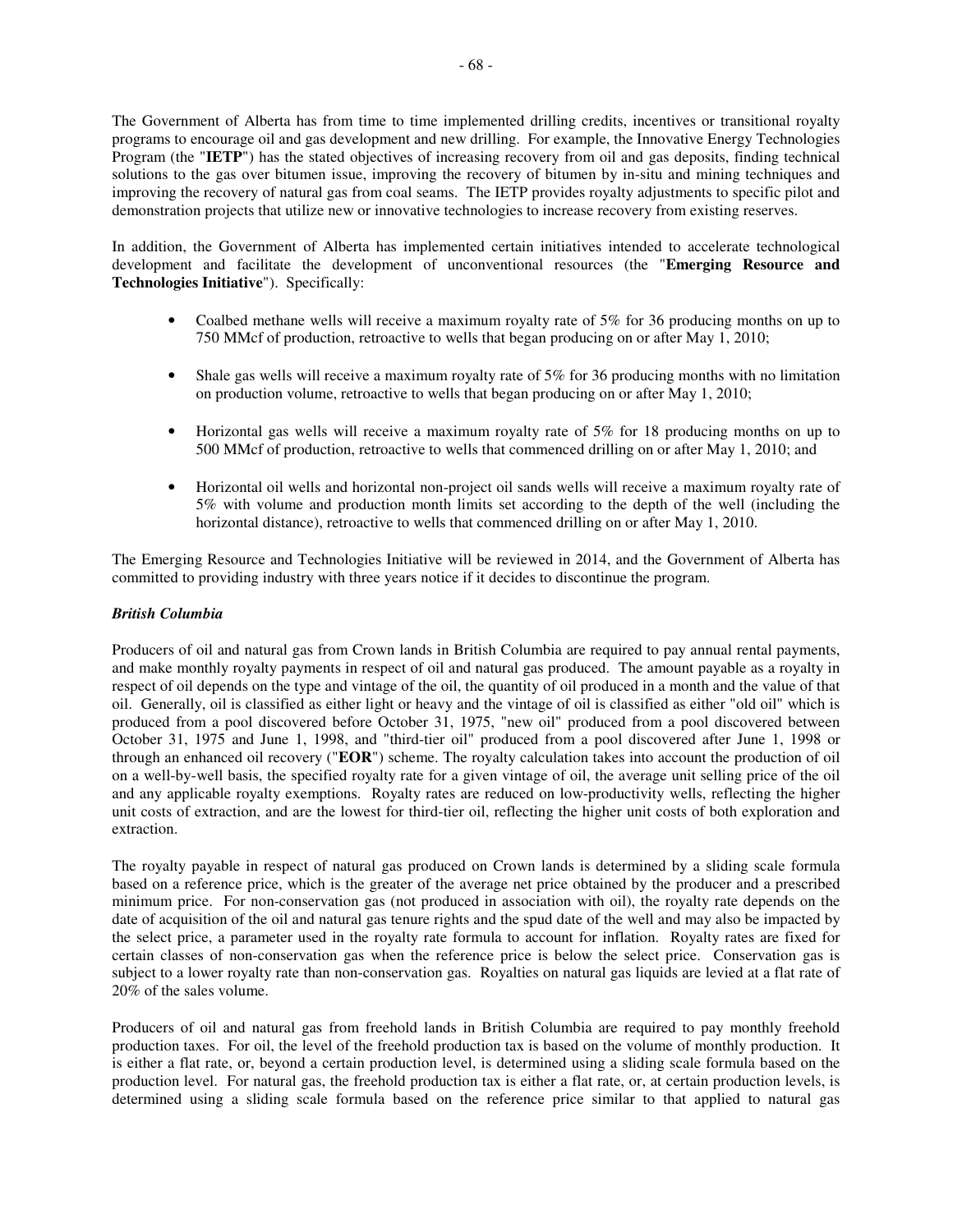production on Crown land, and depends on whether the natural gas is conservation gas or non-conservation gas. The production tax rate for freehold natural gas liquids is a flat rate of 12.25%.

British Columbia maintains a number of targeted royalty programs for key resource areas intended to increase the competitiveness of British Columbia's low productivity natural gas wells. These include both royalty credit and royalty reduction programs, including the following:

- *Deep Well Royalty Credit Program* providing a royalty credit for natural gas wells defined in terms of a dollar amount applied against royalties, is well specific and applies to drilling and completion costs for vertical wells with a true vertical depth greater than 2,500 metres and horizontal wells with a true vertical depth greater than 1,900 metres (or 2,300 metres if spud before September 1, 2009) and if certain other criteria are met and is intended to reflect the higher drilling and completion costs. Effective on April 1, 2014, the Deep Well Royalty Credit Program will have two tiers – "tier 1" and "tier 2". The existing Deep Well Royalty Credit Program, as described above, will comprise tier 2 of the program. Tier 1 of the program will apply to shallower horizontal wells with a true vertical depth less than 1,900 metres if spud after March 31, 2014;
- *Deep Re-Entry Royalty Credit Program* providing a royalty credit for deep re-entry wells with a true vertical depth to the top of pay of the re-entry well event that is greater than 2,300 metres and a reentry date after November 30, 2003; or if the well was spud on or after January 1, 2009, with a true vertical depth to the completion point of the re-entry well event being greater than 2,300 metres;
- *Deep Discovery Royalty Credit Program* providing the lesser of a 3-year royalty holiday or  $283,000,000$  m<sup>3</sup> of royalty free gas for deep discovery wells with a true vertical depth greater than 4,000 metres whose surface locations are at least 20 kilometres away from the surface location of any well drilled into a recognized pool within the same formation;
- *Coalbed Gas Royalty Reduction and Credit Program* providing a royalty reduction for coalbed gas wells with average daily production less than  $17,000 \text{ m}^3$  as well as a royalty credit for coalbed gas wells equal to \$50,000 for wells drilled on Crown land and a tax credit equal to \$30,000 for wells drilled on freehold land;
- *Marginal Royalty Reduction Program* providing a monthly royalty reduction for low productivity natural gas wells with an average daily rate of production less than  $23 \text{ m}^3$  for every metre of marginal well depth in the first 12 months of production. To be eligible, wells must have been spudded after May 31, 1998 and the first month of marketable gas production must have occurred between June 2003 and August 2008. Once a well passes the initial eligibility test, a reduction is realized in each month that average daily production is less than  $25,000 \text{ m}^3$ ;
- *Ultra-Marginal Royalty Reduction Program* providing royalty reductions for low productivity, shallow natural gas wells. Vertical wells must be less than 2,500 metres and horizontal wells less than 2,300 metres to be eligible. Production in the first 12 months ending after January 2007 must be less than 17  $m<sup>3</sup>$  per metre of depth for exploratory wildcat wells and less than 11  $m<sup>3</sup>$  per metre of depth for development wells and exploratory outpost wells. The well must have been spudded or re-entered after December 31, 2005. A reduction is realized in each month that average daily production is less than  $60,000$  m<sup>3.</sup> Effective on April 1, 2014, the Ultra-Marginal Royalty Reduction Program will no longer apply to horizontal wells due to the potential for overlap with shallower horizontal wells eligible for a royalty credit under the Deep Well Royalty Credit Program; and
- *Net Profit Royalty Reduction Program* providing reduced initial royalty rates to facilitate the development and commercialization of technically complex resources such as coalbed gas, tight gas, shale gas and enhanced-recovery projects, with higher royalty rates applied once capital costs have been recovered.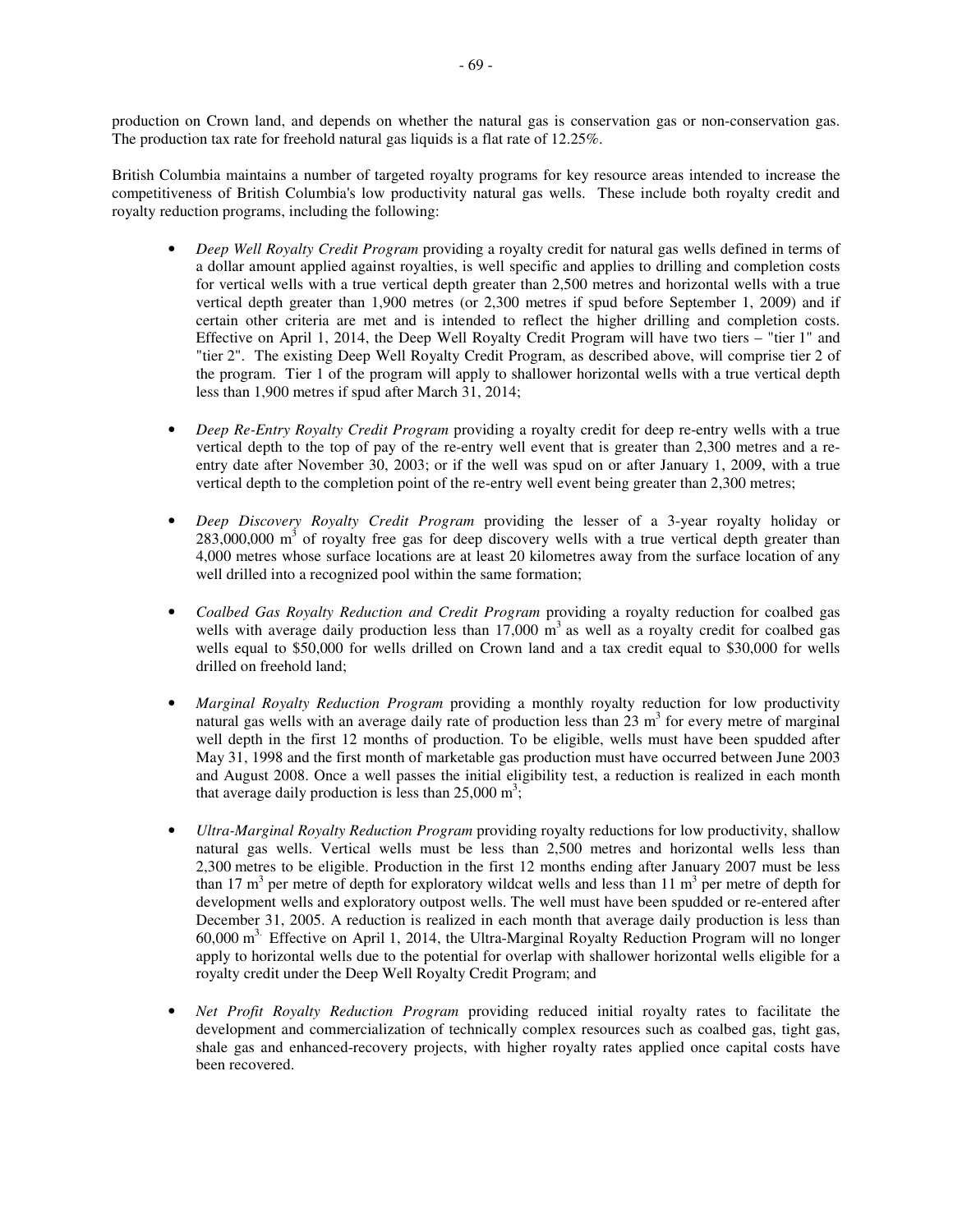Oil produced from an oil well that is located on either Crown or freehold land and completed in a new pool discovered subsequent to June 30, 1974 may also be exempt from the payment of a royalty for the first 36 months of production or  $11,450 \text{ m}^3$  of production, whichever comes first.

The Government of British Columbia also maintains an Infrastructure Royalty Credit Program that provides royalty credits for up to 50% of the cost of certain approved road construction or pipeline infrastructure projects intended to facilitate increased oil and gas exploration and production in under-developed areas and to extend the drilling season.

The Petroleum and Natural Gas Royalty and Freehold Production Tax Regulation has been amended effective April 1, 2013 to provide for a 3% minimum royalty on affected wells with deep well/deep re-entry credits. The 3% minimum royalty applies to deep wells when the net royalty payable would otherwise be zero for a production month.

### *Saskatchewan*

In Saskatchewan, the amount payable as a Crown royalty or a freehold production tax in respect of oil depends on the type and vintage of oil, the quantity of oil produced in a month, the value of the oil produced and specified adjustment factors determined monthly by the provincial government. For Crown royalty and freehold production tax purposes, conventional oil is divided into "types", being "heavy oil", "southwest designated oil" or "non-heavy oil other than southwest designated oil". The vintage of oil, being "fourth tier oil", "third tier oil", "new oil" and "old oil", depends on the finished drilling date of a well and is applied to each of the three crude oil types slightly differently. Heavy oil is classified as third tier oil (produced from a vertical well having a finished drilling date on or after January 1, 1994 and before October 1, 2002 or incremental oil from new or expanded waterflood projects with a commencement date on or after January 1, 1994 and before October 1, 2002), fourth tier oil (having a finished drilling date on or after October 1, 2002 or incremental oil from new or expanded waterflood projects with a commencement date on or after October 1, 2002) or new oil (conventional oil that is not classified as "third tier oil" or "fourth tier oil"). Southwest designated oil uses the same definition of fourth tier oil but third tier oil is defined as conventional oil produced from a vertical well having a finished drilling date on or after February 9, 1998 and before October 1, 2002 or incremental oil from new or expanded waterflood projects with a commencement date on or after February 9, 1998 and before October 1, 2002 and new oil is defined as conventional oil produced from a horizontal well having a finished drilling date on or after February 9, 1998 and before October 1, 2002. For non-heavy oil other than southwest designated oil, the same classification as heavy oil is used but new oil is defined as conventional oil produced from a vertical well completed after 1973 and having a finished drilling date prior to 1994, conventional oil produced from a horizontal well having a finished drilling date on or after April 1, 1991 and before October 1, 2002, or incremental oil from new or expanded waterflood projects with a commencement date on or after January 1, 1974 and before 1994 whereas old oil is defined as conventional oil not classified as third or fourth tier oil or new oil. Production tax rates for freehold production are determined by first determining the Crown royalty rate and then subtracting the "Production Tax Factor" ("**PTF**") applicable to that classification of oil. Currently the PTF is 6.9 for "old oil", 10.0 for "new oil" and "third tier oil" and 12.5 for "fourth tier oil". The minimum rate for freehold production tax is zero.

Base prices are used to establish lower limits in the price-sensitive royalty structure for conventional oil and apply at a reference well production rate of 100 m<sup>3</sup> for "old oil", "new oil" and "third tier oil", and 250 m<sup>3</sup> per month for "fourth tier oil". Where average wellhead prices are below the established base prices of \$100 per  $m<sup>3</sup>$  for third and fourth tier oil and \$50 per  $m<sup>3</sup>$  for new oil and old oil, base royalty rates are applied. Base royalty rates are 5% for all fourth tier oil, 10% for heavy oil that is third tier oil or new oil, 12.5% for southwest designated oil that is third tier oil or new oil, 15% for non-heavy oil other than southwest designated oil that is third tier or new oil, and 20% for old oil. Where average wellhead prices are above base prices, marginal royalty rates are applied to the proportion of production that is above the base oil price. Marginal royalty rates are 30% for all fourth tier oil, 25% for heavy oil that is third tier oil or new oil, 35% for southwest designated oil that is third tier oil or new oil, 35% for non-heavy oil other than southwest designated oil that is third tier or new oil, and 45% for old oil.

The amount payable as a Crown royalty or a freehold production tax in respect of natural gas production is determined by a sliding scale based on the monthly provincial average gas price published by the Saskatchewan government, the quantity produced in a given month, the type of natural gas, and the classification of the natural gas.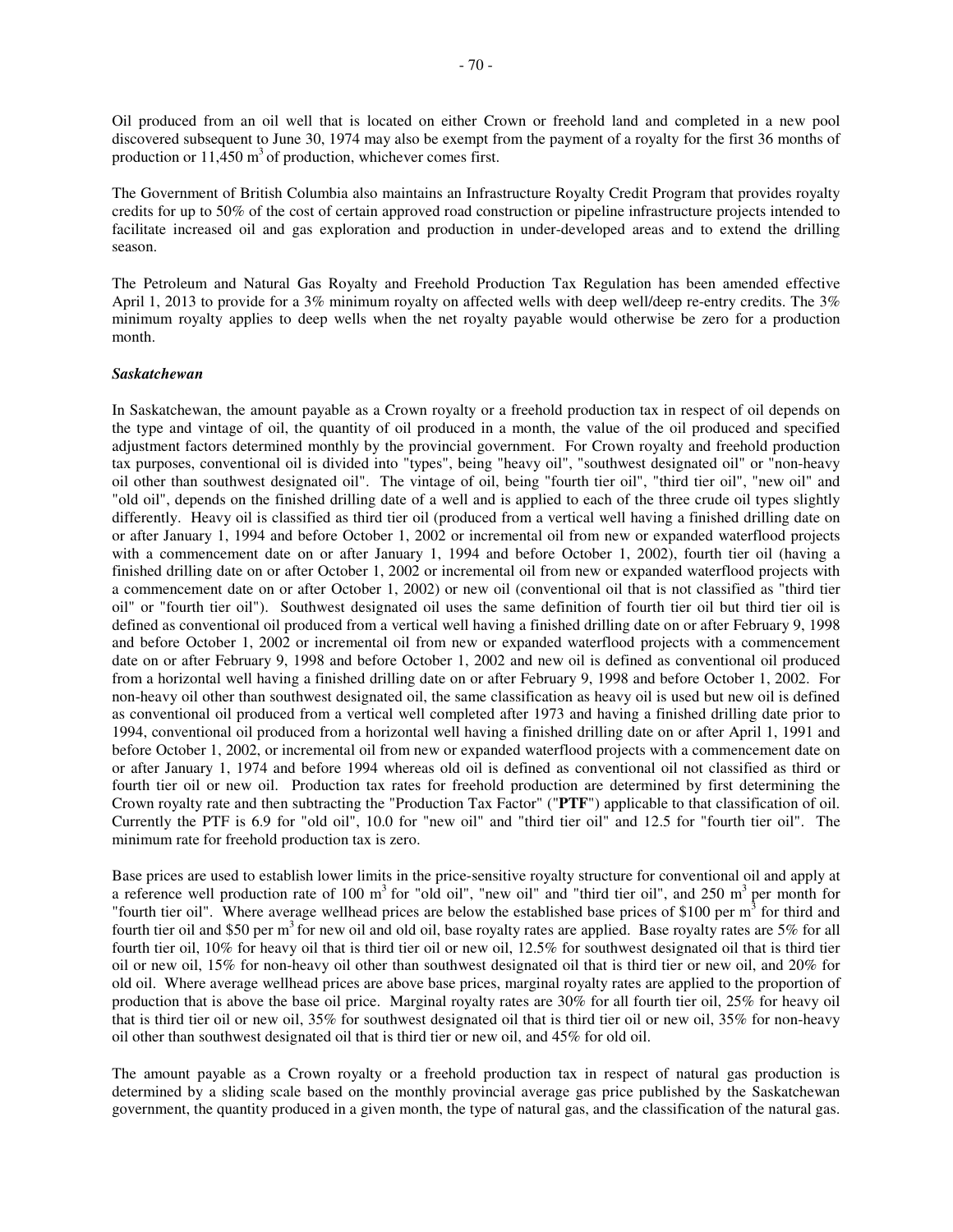Like conventional oil, natural gas may be classified as "non-associated gas" (gas produced from gas wells) or "associated gas" (gas produced from oil wells) and royalty rates are determined according to the finished drilling date of the respective well. Non-associated gas is classified as new gas (having a finished drilling date before February 9, 1998 with a first production date on or after October 1, 1976), third tier gas (having a finished drilling date on or after February 9, 1998 and before October 1, 2002), fourth tier gas (having a finished drilling date on or after October 1, 2002) and old gas (not classified as either third tier, fourth tier or new gas). A similar classification is used for associated gas except that the classification of old gas is not used, the definition of fourth tier gas also includes production from oil wells with a finished drilling date prior to October 1, 2002, where the individual oil well has a gas-oil production ratio in any month of at least  $3,500 \text{ m}^3$  of gas for every m<sup>3</sup> of oil, and new gas is defined as oil produced from a well with a finished drilling date before February 9, 1998 that received special approval, prior to October 1, 2002, to produce oil and gas concurrently without gas-oil ratio penalties.

On December 9, 2010, the Government of Saskatchewan enacted the *Freehold Oil and Gas Production Tax Act, 2010* with the intention to facilitate the efficient payment of freehold production taxes by industry. Two new regulations with respect to this legislation are: (i) *The Freehold Oil and Gas Production Tax Regulations, 2012* which sets out the terms and conditions under which the taxes are calculated and paid; and (ii) *The Recovered Crude Oil Tax Regulations*, 2012 which sets out the terms and conditions under which taxes on recovered crude oil that was delivered from a crude oil recovery facility on or after March 1, 2012 are to be calculated and paid.

As with conventional oil production, base prices based on a well reference rate of  $250 \ 10^3 \ \text{m}^3/\text{month}$  are used to establish lower limits in the price-sensitive royalty structure for natural gas. Where average field-gate prices are below the established base prices of \$1.35 per gigajoule for third and fourth tier gas and \$0.95 per gigajoule for new gas and old gas, base royalty rates are applied. Base royalty rates are 5% for all fourth tier gas, 15% for third tier or new gas, and 20% for old gas. Where average well-head prices are above base prices, marginal royalty rates are applied to the proportion of production that is above the base gas price. Marginal royalty rates are 30% for all fourth tier gas, 35% for third tier and new gas, and 45% for old gas**.** The current regulatory scheme provides for **c**ertain differences with respect to the administration of "fourth tier gas" which is associated gas.

The Government of Saskatchewan currently provides a number of targeted incentive programs. These include both royalty reduction and incentive volume programs, including the following:

- *Royalty/Tax Incentive Volumes for Vertical Oil Wells Drilled on or after October 1, 2002* providing reduced Crown royalty (a Crown royalty rate of the lesser of "fourth tier oil" Crown royalty rate and 2.5%) and freehold tax rates (a freehold production tax rate of 0%) on incentive volumes of 8,000  $m<sup>3</sup>$ for deep development vertical oil wells,  $4,000 \text{ m}^3$  for non-deep exploratory vertical oil wells and  $16,000 \text{ m}^3$  for deep exploratory vertical oil wells (more than 1,700 metres or within certain formations) and after the incentive volume is produced, the oil produced will be subject to the "fourth tier" royalty tax rate;
- *Royalty/Tax Incentive Volumes for Exploratory Gas Wells Drilled on or after October 1, 2002*  providing reduced Crown royalty (a Crown royalty rate of the lesser of "fourth tier oil" Crown royalty rate and 2.5%) and freehold tax rates (a freehold production tax rate of 0%) on incentive volumes of 25,000,000  $m<sup>3</sup>$  for qualifying exploratory gas wells;
- *Royalty/Tax Incentive Volumes for Horizontal Oil Wells Drilled on or after October 1, 2002* providing reduced Crown royalty (a Crown royalty rate of the lesser of "fourth tier oil" Crown royalty rate and 2.5%) and freehold tax rates (a freehold production tax rate of 0%) on incentive volumes of 6,000  $m<sup>3</sup>$ for non-deep horizontal oil wells and  $16,000 \text{ m}^3$  for deep horizontal oil wells (more than 1,700 metres total vertical depth or within certain formations) and after the incentive volume is produced, the oil produced will be subject to the "fourth tier" royalty tax rate;
- *Royalty/Tax Incentive Volumes for Horizontal Gas Wells drilled on or after June 1, 2010 and before April 1, 2013* providing for a classification of the well as a qualifying exploratory gas well and resulting in a reduced Crown royalty (a Crown royalty rate of the lesser of "fourth tier oil" Crown royalty rate and 2.5%) and freehold tax rates (a freehold production tax rate of 0%) on incentive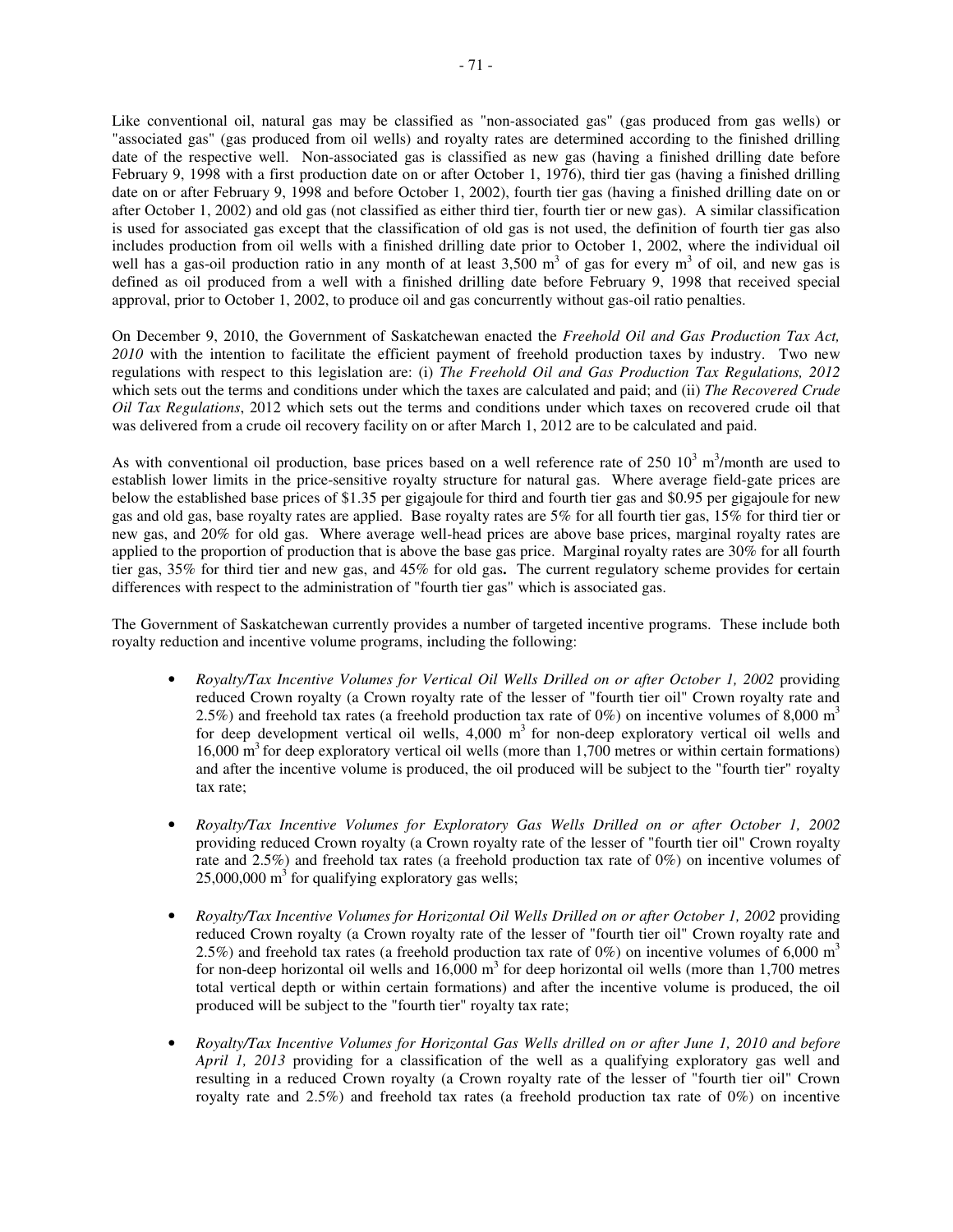volumes of  $25,000,000$  m<sup>3</sup> for horizontal gas wells and after the incentive volume is produced, the gas produced will be subject to the "fourth tier" royalty tax rate;

- *Royalty/Tax Regime for Incremental Oil Produced from New or Expanded Waterflood Projects Implemented on or after October 1, 2002* whereby incremental production from approved waterflood projects is treated as fourth tier oil for the purposes of Crown royalty and freehold tax calculations;
- *Royalty/Tax Regime for Enhanced Oil Recovery Projects (Excluding Waterflood Projects) Commencing prior to April 1, 2005* providing lower Crown royalty and freehold tax determinations based in part on the profitability of EOR projects during and subsequent to the payout of the EOR operations;
- *Royalty/Tax Regime for Enhanced Oil Recovery Projects (Excluding Waterflood Projects) Commencing on or after April 1, 2005* providing a Crown royalty of 1% of gross revenues on EOR projects pre-payout and 20% of EOR operating income post-payout and a freehold production tax of 0% pre-payout and 8% post-payout on operating income from EOR projects; and
- *Royalty/Tax Regime for High Water-Cut Oil Wells* designed to extend the product lives and improve the recovery rates of high water-cut oil wells and granting "third tier oil" royalty/tax rates with a Saskatchewan Resource Credit of 2.5% for oil produced prior to April 2013 and 2.25% for oil produced on or after April 1, 2013 to incremental high water-cut oil production resulting from qualifying investments made to rejuvenate eligible oil wells and/or associated facilities.

On June 22, 2011, the Government of Saskatchewan released the Upstream Petroleum Industry Associated Gas Conservation Standards, which are designed to reduce emissions resulting from the flaring and venting of associated gas (the "**Associated Natural Gas Standards**"). The Associated Natural Gas Standards were jointly developed with industry and the implementation of such standards commenced on July 1, 2012 for new wells and facilities licensed on or after such date. The new standards will apply to existing licensed wells and facilities on July 1, 2015.

# **Land Tenure**

The respective provincial governments predominantly own the rights to crude oil and natural gas located in the western provinces. Provincial governments grant rights to explore for and produce oil and natural gas pursuant to leases, licences, and permits for varying terms, and on conditions set forth in provincial legislation including requirements to perform specific work or make payments. Private ownership of oil and natural gas also exists in such provinces and rights to explore for and produce such oil and natural gas are granted by lease on such terms and conditions as may be negotiated.

Each of the provinces of Alberta, British Columbia, and Saskatchewan has implemented legislation providing for the reversion to the Crown of mineral rights to deep, non-productive geological formations at the conclusion of the primary term of a lease or license. On March 29, 2007, British Columbia expanded its policy of deep rights reversion for new leases to provide for the reversion of both shallow and deep formations that cannot be shown to be capable of production at the end of their primary term.

Alberta also has a policy of "shallow rights reversion" which provides for the reversion to the Crown of mineral rights to shallow, non-productive geological formations for all leases and licenses. For leases and licenses issued subsequent to January 1, 2009, shallow rights reversion will be applied at the conclusion of the primary term of the lease or license.

# **Environmental Regulation**

The oil and natural gas industry is currently subject to regulation pursuant to a variety of provincial and federal environmental legislation, all of which is subject to governmental review and revision from time to time. Such legislation provides for, among other things, restrictions and prohibitions on the spill, release or emission of various substances produced in association with certain oil and gas industry operations, such as sulphur dioxide and nitrous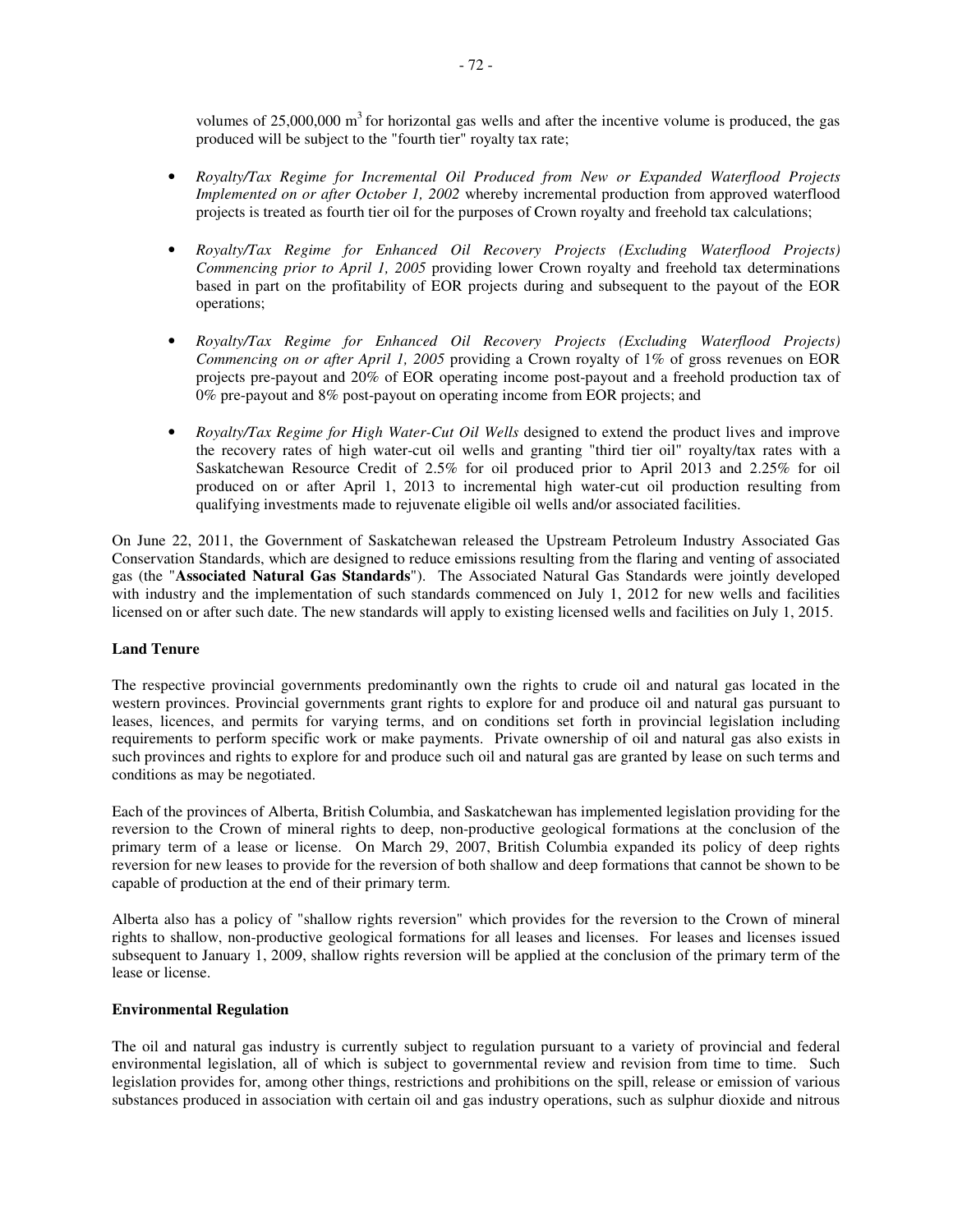oxide. In addition, such legislation sets out the requirements with respect to oilfield waste handling and storage, habitat protection and the satisfactory operation, maintenance, abandonment and reclamation of well and facility sites. Compliance with such legislation can require significant expenditures and a breach of such requirements may result in suspension or revocation of necessary licenses and authorizations, civil liability and the imposition of material fines and penalties.

# *Federal*

Pursuant to the *Prosperity Act*, the Government of Canada amended or repealed several pieces of federal environmental legislation and in addition, created a new federal environment assessment regime that came in to force on July 6, 2012. The changes to the environmental legislation under the *Prosperity Act* are intended to provide for more efficient and timely environmental assessments of projects that previously had been subject to overlapping legislative jurisdiction.

# *Alberta*

The regulatory landscape in Alberta has undergone a transformation from multiple regulatory bodies to a single regulator for upstream oil and gas, oil sands and coal development activity. On June 17, 2013, the Alberta Energy Regulator (the "**AER**") assumed the functions and responsibilities of the former Energy Resources Conservation Board, including those found under the *Oil and Gas Conservation Act* ("**ABOGCA**"). On November 30, 2013, the AER assumed the energy related functions and responsibilities of Alberta Environment and Sustainable Resource Development ("**AESRD**") in respect of the disposition and management of public lands under the *Public Lands Act*. On March 29, 2014, the AER is expected to assume the energy related functions and responsibilities of AESRD in the areas of environment and water under the *Environmental Protection and Enhancement Act* and the *Water Act*, respectively. The AER's responsibilities exclude the functions of the Alberta Utilities Commission and the Surface Rights Board, as well as Alberta Energy's responsibility for mineral tenure. The objective behind the transformation to a single regulator is the creation of an enhanced regulatory regime that is efficient, attractive to business and investors, and effective in supporting public safety, environmental management and resource conservation while respecting the rights of landowners.

In December 2008, the Government of Alberta released a new land use policy for surface land in Alberta, the Alberta Land Use Framework (the "**ALUF**"). The ALUF sets out an approach to manage public and private land use and natural resource development in a manner that is consistent with the long-term economic, environmental and social goals of the province. It calls for the development of seven region-specific land use plans in order to manage the combined impacts of existing and future land use within a specific region and the incorporation of a cumulative effects management approach into such plans.

Proclaimed in force in Alberta on October 1, 2009, the *Alberta Land Stewardship Act* (the "**ALSA**") provides the legislative authority for the Government of Alberta to implement the policies contained in the ALUF. Regional plans established under the ALSA are deemed to be legislative instruments equivalent to regulations and will be binding on the Government of Alberta and provincial regulators, including those governing the oil and gas industry. In the event of a conflict or inconsistency between a regional plan and another regulation, regulatory instrument or statutory consent, the regional plan will prevail. Further, the ALSA requires local governments, provincial departments, agencies and administrative bodies or tribunals to review their regulatory instruments and make any appropriate changes to ensure that they comply with an adopted regional plan. The ALSA also contemplates the amendment or extinguishment of previously issued statutory consents such as regulatory permits, licenses, registrations, approvals and authorizations for the purpose of achieving or maintaining an objective or policy resulting from the implementation of a regional plan. Among the measures to support the goals of the regional plans contained in the ALSA are conservation easements, which can be granted for the protection, conservation and enhancement of land; and conservation directives, which are explicit declarations contained in a regional plan to set aside specified lands in order to protect, conserve, manage and enhance the environment.

On August 22, 2012, the Government of Alberta approved the Lower Athabasca Regional Plan ("**LARP**") which came into force on September 1, 2012. The LARP is the first of seven regional plans developed under the ALUF. LARP covers a region in the northeastern corner of Alberta that is approximately 93,212 square kilometres in size.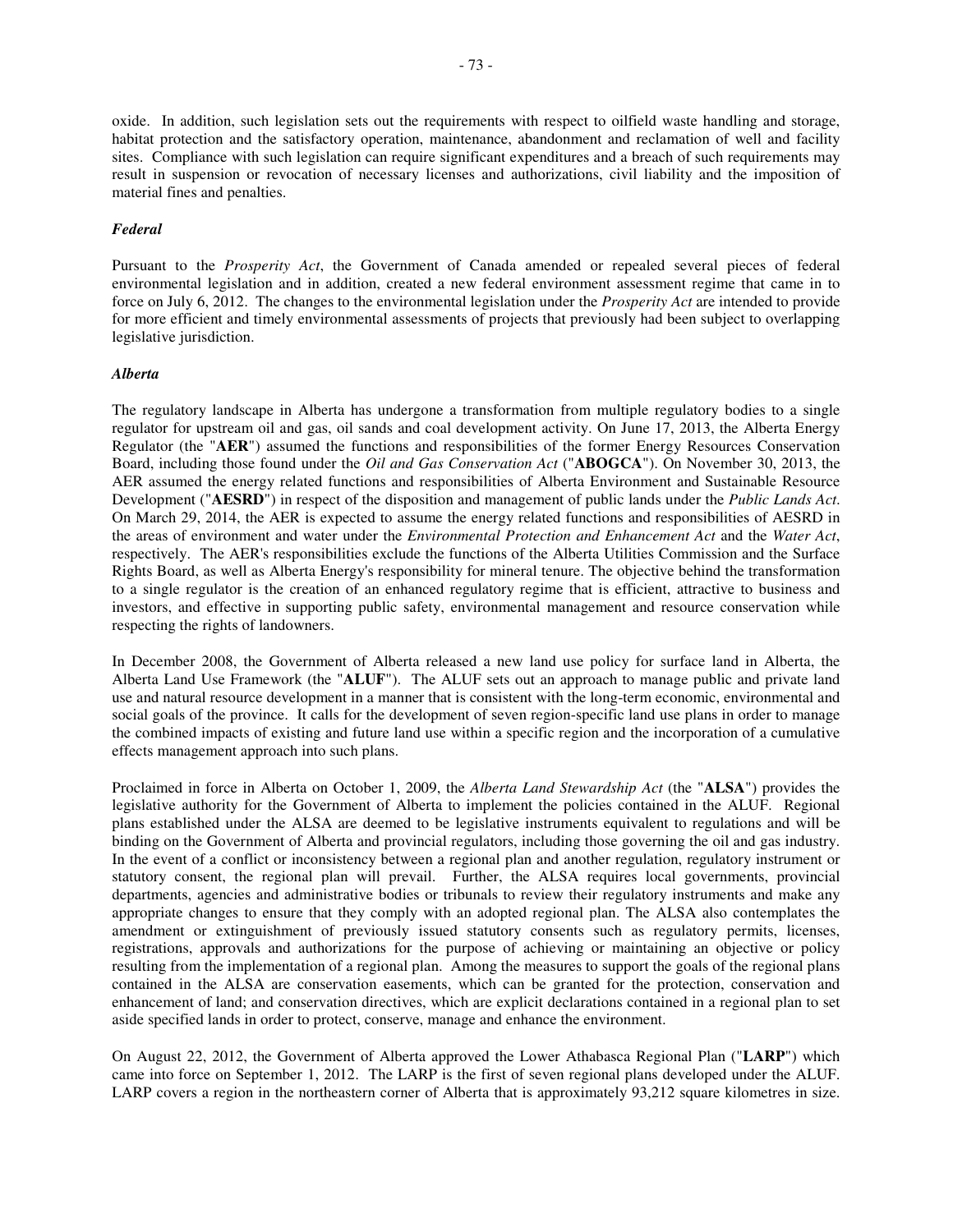The region includes a substantial portion of the Athabasca oilsands area, which contains approximately 82% of the province's oilsands resources and much of the Cold Lake oilsands area.

LARP establishes six new conservation areas and nine new provincial recreation areas. In conservation and provincial recreation areas, conventional oil and gas companies with pre-existing tenure may continue to operate. Any new petroleum and gas tenure issued in conservation and provincial recreation areas will include a restriction that prohibits surface access. In contrast, oilsands companies' tenure has been (or will be) cancelled in conservation areas and no new oilsands tenure will be issued. While new oil sands tenure will be issued in provincial recreation areas, new and existing oil sands tenure will prohibit surface access.

The next regional plan to take effect is the South Saskatchewan Regional Plan ("**SSRP**") which covers approximately 83,764 square kilometres and includes 45% of the provincial population. The SSRP was released in draft form in 2013 and is expected to come into force on April 1, 2014.

With the implementation of the new Alberta regulatory structure under the AER, AESRD will remain responsible for development and implementation of regional plans. However, the AER will take on some responsibility for implementing regional plans in respect of energy related activities.

# *British Columbia*

In British Columbia, the *Oil and Gas Activities Act* (the "**OGAA**") impacts conventional oil and gas producers, shale gas producers and other operators of oil and gas facilities in the province. Under the OGAA, the British Columbia Oil and Gas Commission (the "**Commission**") has broad powers, particularly with respect to compliance and enforcement and the setting of technical safety and operational standards for oil and gas activities. The *Environmental Protection and Management Regulation* establishes the government's environmental objectives for water, riparian habitats, wildlife and wildlife habitat, old-growth forests and cultural heritage resources. The OGAA requires the Commission to consider these environmental objectives in deciding whether or not to authorize an oil and gas activity. In addition, although not an exclusively environmental statute, the *Petroleum and Natural Gas Act* requires proponents to obtain various approvals before undertaking exploration or production work, such as geophysical licences, geophysical exploration project approvals, permits for the exclusive right to do geological work and geophysical exploration work, and well, test hole and water-source well authorizations. Such approvals are given subject to environmental considerations and licences and project approvals can be suspended or cancelled for failure to comply with this legislation or its regulations.

# *Saskatchewan*

In May 2011, Saskatchewan passed changes to *The Oil and Gas Conservation Act* ("**SKOGCA**"), the act governing the regulation of resource development operations in the province. Although the associated Bill received Royal Assent on May 18, 2011, it was not proclaimed into force until April 1, 2012, in conjunction with the release of *The Oil and Gas Conservation Regulations, 2012* ("**OGCR**") and *The Petroleum Registry and Electronic Documents Regulations* ("**Registry Regulations**"). The aim of the amendments to the SKOGCA, and the associated regulations, is to provide resource companies investing in Saskatchewan's energy and resource industries with the best support services and business and regulatory systems available. With the enactment of the Registry Regulations and the OGCR, Saskatchewan has implemented a number of operational aspects, including the increased demand for record-keeping, increased testing requirements for injection wells and increased investigation and enforcement powers; and, procedural aspects including those related to Saskatchewan's participation as partner in the Petroleum Registry of Alberta.

# **Liability Management Rating Programs**

# *Alberta*

In Alberta, the AER implements the Licensee Liability Rating Program (the "**AB LLR Program**"). The AB LLR Program is a liability management program governing most conventional upstream oil and gas wells, facilities and pipelines. The ABOGCA establishes an orphan fund (the "**Orphan Fund**") to pay the costs to suspend, abandon,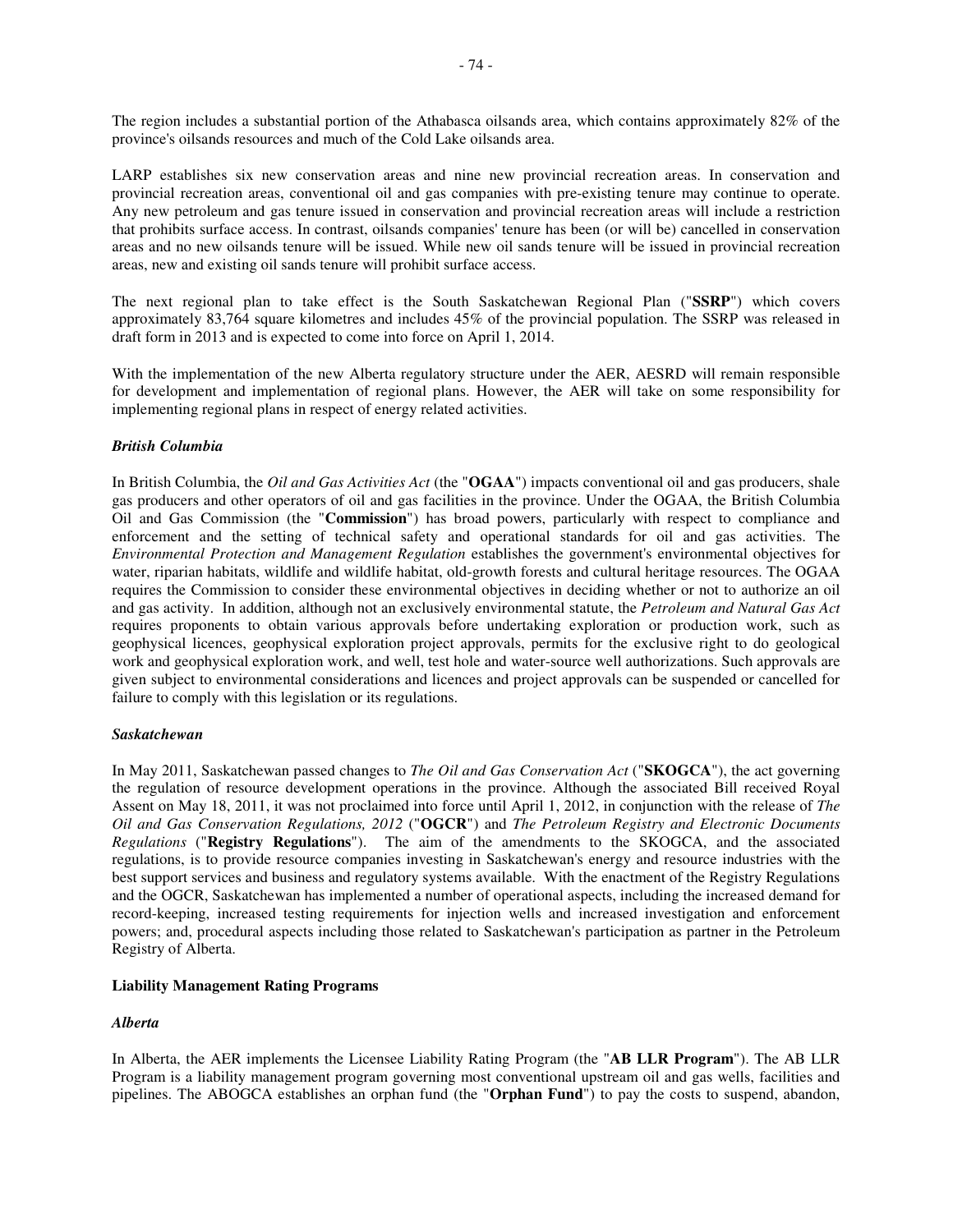remediate and reclaim a well, facility or pipeline included in the AB LLR Program if a licensee or working interest participant ("**WIP**") becomes defunct. The Orphan Fund is funded by licensees in the AB LLR Program through a levy administered by the AER. The AB LLR Program is designed to minimize the risk to the Orphan Fund posed by unfunded liability of licences and prevent the taxpayers of Alberta from incurring costs to suspend, abandon, remediate and reclaim wells, facilities or pipelines. The AB LLR Program requires a licensee whose deemed liabilities exceed its deemed assets to provide the AER with a security deposit. The ratio of deemed liabilities to deemed assets is assessed once each month and failure to post the required security deposit may result in the initiation of enforcement action by the AER.

Effective May 1, 2013, the AER implemented important changes to the AB LLR Program that resulted in a significant increase in the number of oil and gas companies in Alberta that are required to post security. Some of the important changes include:

- a 25% increase to the prescribed average reclamation cost for each individual well or facility (which will increase a licensee's deemed liabilities);
- a \$7,000 increase to facility abandonment cost parameters for each well equivalent (which will increase a licensee's deemed liabilities);
- a decrease in the industry average netback from a five-year to a three-year average (which will affect the calculation of a licensee's deemed assets, as the reduction from five to three years means the average will be more sensitive to price changes); and
- a change to the present value and salvage factor, increasing to 1.0 for all active facilities from the current 0.75 for active wells and 0.50 for active facilities (which will increase a licensee's deemed liabilities).

These changes will be implemented over a three-year period. The first phase was implemented in May 2013, the second phase will be implemented in May 2014 and the final phase will be implemented in May 2015. The changes to the LLR Program stem from concern that the previous regime significantly underestimated the environmental liabilities of licensees.

# *British Columbia*

In British Columbia, the Commission implements the Liability Management Rating ("**LMR**") Program, designed to manage public liability exposure related to oil and gas activities by ensuring that permit holders carry the financial risks and regulatory responsibility of their operations through to regulatory closure. Under the LMR Program, the Commission determines the required security deposits for permit holders under the OGAA. The LMR is the ratio of a permit holder's deemed assets to deemed liabilities. Permit holders whose deemed liabilities exceed deemed assets will be considered high risk and reviewed for a security deposit. Permit holders who fail to submit the required security deposit within the allotted timeframe may be in non-compliance with the OGAA.

# *Saskatchewan*

In Saskatchewan, the Ministry of Economy implements the Licensee Liability Rating Program (the "**SK LLR Program**"). The SK LLR Program is designed to assess and manage the financial risk that a licensee's well and facility abandonment and reclamation liabilities pose to an orphan fund (the "**Oil and Gas Orphan Fund**") established under the SKOGCA. The Oil and Gas Orphan Fund is responsible for carrying out the abandonment and reclamation of wells and facilities contained within the SK LLR Program when a licensee or WIP is defunct or missing. The SK LLR Program requires a licensee whose deemed liabilities exceed its deemed assets to post a security deposit. The ratio of deemed liabilities to deemed assets is assessed once each month for all licensees of oil, gas and service wells and upstream oil and gas facilities.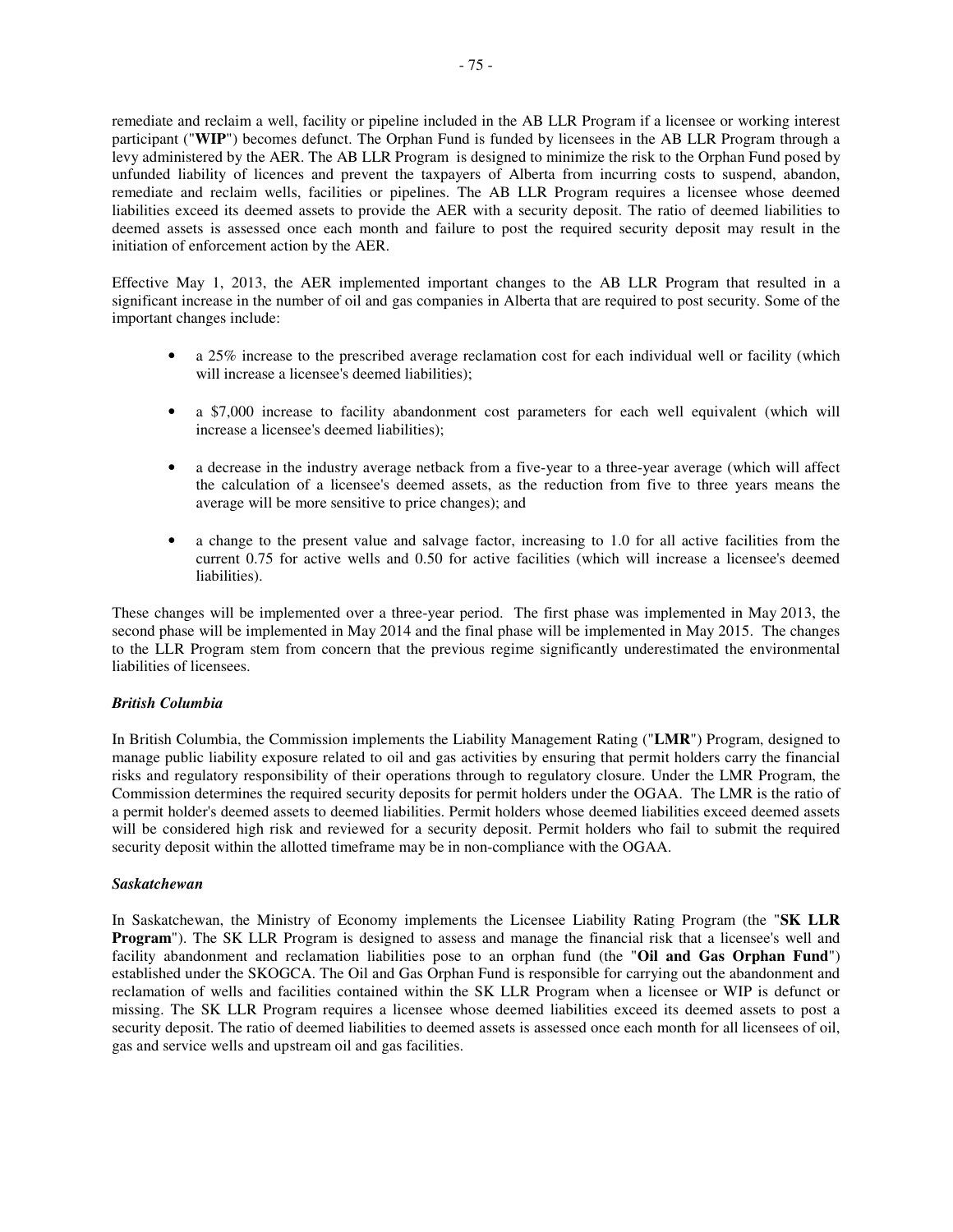## **Climate Change Regulation**

### *Federal*

The Government of Canada is a signatory to the *United Nations Framework Convention on Climate Change* (the "**UNFCCC**") and a participant to the Copenhagen Accord (a non-binding agreement created by the UNFCCC which represents a broad political consensus and reinforces commitments to reducing greenhouse gas ("**GHG**") emissions). On January 29, 2010, Canada inscribed in the Copenhagen Accord its 2020 economy-wide target of a 17% reduction of GHG emissions from 2005 levels. This target is aligned with the United States target. In a report dated October 2013, the Government stated that this target represents a significant challenge in light of strong economic growth (Canada's economy is projected to be approximately 31% larger in 2020 compared to 2005 levels).

On April 26, 2007, the Government of Canada released "Turning the Corner: An Action Plan to Reduce Greenhouse Gases and Air Pollution" (the "**Action Plan**") which set forth a plan for regulations to address both GHGs and air pollution. An update to the Action Plan, "Turning the Corner: Regulatory Framework for Industrial Greenhouse Gas Emissions" was released on March 10, 2008 (the "**Updated Action Plan**"). The Updated Action Plan outlines emissions intensity-based targets, for application to regulated sectors on a facility-specific, sector-wide basis or company-by-company basis. Although the intention was for draft regulations aimed at implementing the Updated Action Plan to become binding on January 1, 2010, the only regulations being implemented are in the transportation and electricity sectors. The federal government indicates that it is taking a sector-by-sector regulatory approach to reducing GHG emissions and is working on regulations for other sectors. Representatives of the Government of Canada have indicated that the proposals contained in the Updated Action Plan will be modified to ensure consistency with the direction ultimately taken by the United States with respect to GHG emissions regulation. In June 2012, the second US-Canada Clean Energy Dialogue Action Plan was released. The plan renewed efforts to enhance bilateral collaboration on the development of clean energy technologies to reduce GHG emissions.

### *Alberta*

As part of Alberta's 2008 Climate Change Strategy, the province committed to taking action on three themes: (a) conserving and using energy efficiently (reducing GHG emissions); (b) greening energy production; and (c) implementing carbon and capture storage.

As part of its efforts to reduce GHG emissions, Alberta introduced legislation to address GHG emissions: the *Climate Change and Emissions Management Act* (the "**CCEMA**") enacted on December 4, 2003 and amended through the *Climate Change and Emissions Management Amendment Act*, which received royal assent on November 4, 2008. The CCEMA is based on an emissions intensity approach and aims for a 50% reduction from 1990 emissions relative to GDP by 2020. The accompanying regulations include the *Specified Gas Emitters Regulation* ("**SGER**")*,* which imposes GHG limits, and the *Specified Gas Reporting Regulation*, which imposes GHG emissions reporting requirements. Alberta facilities emitting more than 100,000 tonnes of GHGs a year are subject to compliance with the CCEMA. Alberta is the first jurisdiction in North America to impose regulations requiring large facilities in various sectors to reduce their GHG emissions.

The SGER, effective July 1, 2007, applies to facilities emitting more than 100,000 tonnes of GHGs in 2003 or any subsequent year, and requires reductions in GHG emissions intensity (e.g. the quantity of GHG emissions per unit of production) from emissions intensity baselines established in accordance with the SGER. The SGER distinguishes between "Established Facilities" and "New Facilities". Established Facilities are defined as facilities that completed their first year of commercial operation prior to January 1, 2000 or that have completed eight or more years of commercial operation. Established Facilities are required to reduce their emissions intensity by 12% of their baseline emissions intensity for 2008 and subsequent years. Generally, the baseline for an Established Facility reflects the average of emissions intensity in 2003, 2004 and 2005. New Facilities are defined as facilities that completed their first year of commercial operation on December 31, 2000, or a subsequent year, and have completed less than eight years of commercial operation, or are designated as New Facilities in accordance with the SGER. New Facilities are required to reduce their emissions intensity by 2% from baseline in the fourth year of commercial operation, 4% of their baseline in the fifth year, 6% of their baseline in the sixth year, 8% of their baseline in the seventh year and 10% of their baseline in the eighth year. The CCEMA does not contain any provision for continuous annual improvements in emissions intensity reductions beyond those stated above.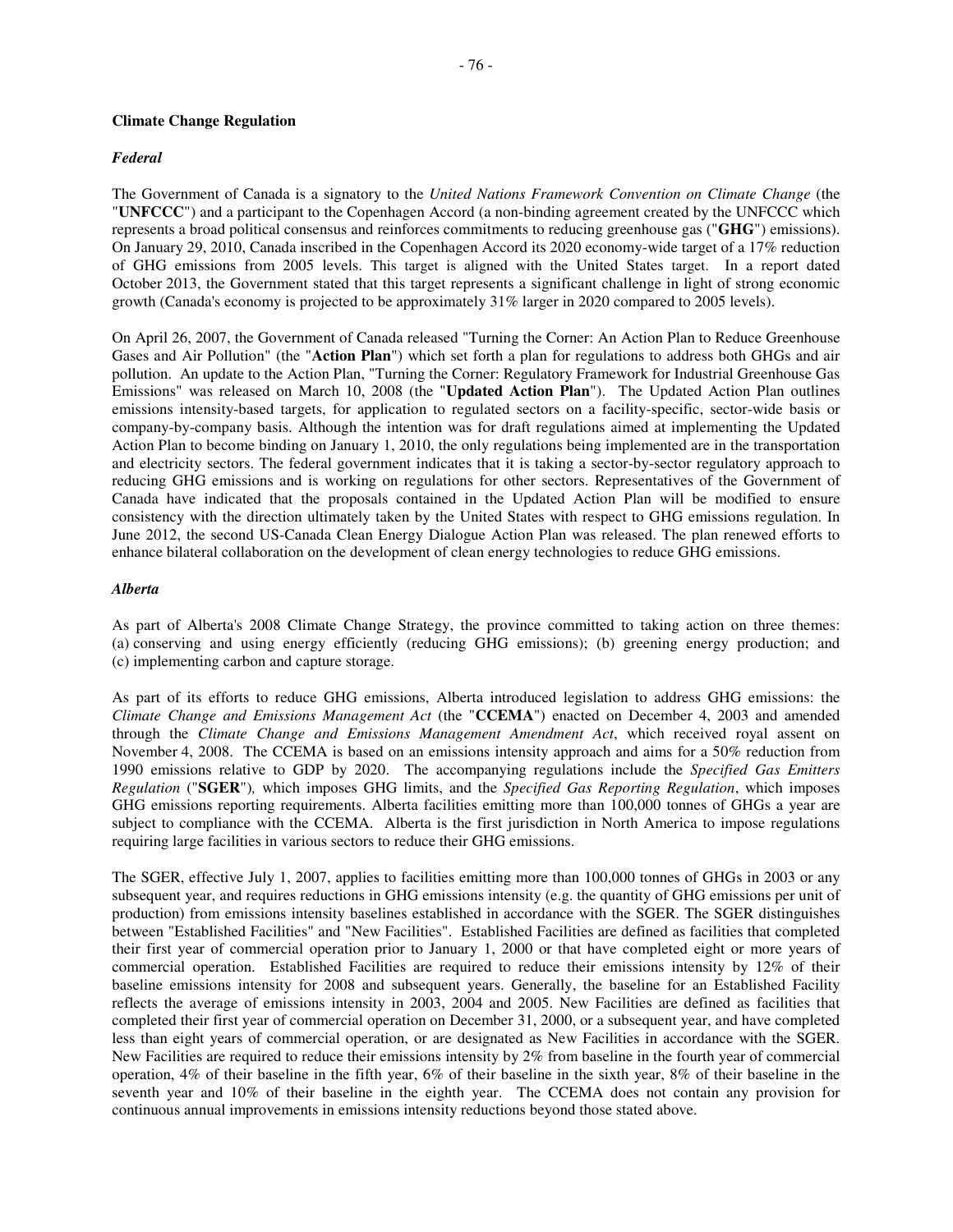The CCEMA provides that regulated emitters can meet their emissions intensity targets by contributing to the Climate Change and Emissions Management Fund at a rate of \$15 per tonne of carbon dioxide equivalent. The funds contributed by industry to the Climate Change and Emissions Management Fund will be used to drive innovation and test and implement new technologies for greening energy production. Emissions credits can also be purchased from regulated emitters that have reduced their emissions below the 100,000 tonne threshold or nonregulated emitters that have generated emissions offsets through activities that result in emissions reductions in accordance with established protocols published by the Government of Alberta.

Alberta is also the first jurisdiction in North America to direct dedicated funding to implement carbon capture and storage technology across industrial sectors. Alberta will invest \$2 billion into demonstration projects that will begin commercializing the technology on the scale needed to be successful. On December 2, 2010, the Government of Alberta passed the *Carbon Capture and Storage Statutes Amendment Act, 2010*. It deemed the pore space underlying all land in Alberta to be, and to have always been, the property of the Crown and provided for the assumption of long-term liability for carbon sequestration projects by the Crown, subject to the satisfaction of certain conditions.

As at year-end 2013, we did not operate any facilities in Alberta that emit more than 100,000 tonnes of carbon dioxide equivalent per year.

# *British Columbia*

In February 2008, British Columbia announced a revenue-neutral carbon tax that took effect July 1, 2008. The tax is consumption-based and applied at the time of retail sale or consumption of virtually all fossil fuels purchased or used in British Columbia. The current tax level is \$30 per tonne of carbon dioxide equivalent. The final scheduled increase took effect on July 1, 2012. There is no plan for further rate increases or expansions at this time. In order to make the tax revenue-neutral, British Columbia has implemented tax credits and reductions in order to offset the tax revenues that the Government of British Columbia would otherwise receive from the tax.

In the 2012 Budget, British Columbia announced that the government would undertake a comprehensive review of the carbon tax and its impact on British Columbians. The review covered all aspects of the carbon tax, including revenue neutrality, and considered the impact on the competitiveness of British Columbia businesses such as those in the agriculture sector, and in particular, British Columbia's food producers. After the review last year, British Columbia confirmed that it will keep its revenue-neutral carbon tax, the current carbon tax rates and tax base will be maintained and revenues will continue to be returned through tax reductions.

On April 3, 2008, British Columbia introduced the *Greenhouse Gas Reduction (Cap and Trade) Act* (the "**Cap and Trade Act**"), which received royal assent on May 29, 2008 and partially came into force by regulation of the Lieutenant Governor in Council. It sets a province-wide target of a 33% reduction in the 2007 level of GHG emissions by 2020 and an 80% reduction by 2050. Unlike the emissions intensity approach taken by the federal government and the Government of Alberta, the Cap and Trade Act establishes an absolute cap on GHG emissions. The *Reporting Regulation*, implemented under the authority of the Cap and Trade Act, sets out the requirements for the reporting of the GHG emissions from facilities in British Columbia emitting 10,000 tonnes or more of carbon dioxide equivalent emissions per year beginning on January 1, 2010. Those reporting operations with emissions of 25,000 tonnes or greater are required to have emissions reports verified by a third party. Recent amendments to the Cap and Trade Act repealed past requirements on public-sector organizations, including Crown corporations, to be carbon neutral by 2010, and they are now only required to produce annual carbon reduction plans and reports. Additional regulations that will further enable British Columbia to implement a cap and trade system are currently under development.

As at year-end 2013, we did not operate any facilities in British Columbia that emit more than 10,000 tonnes of carbon dioxide equivalent per year.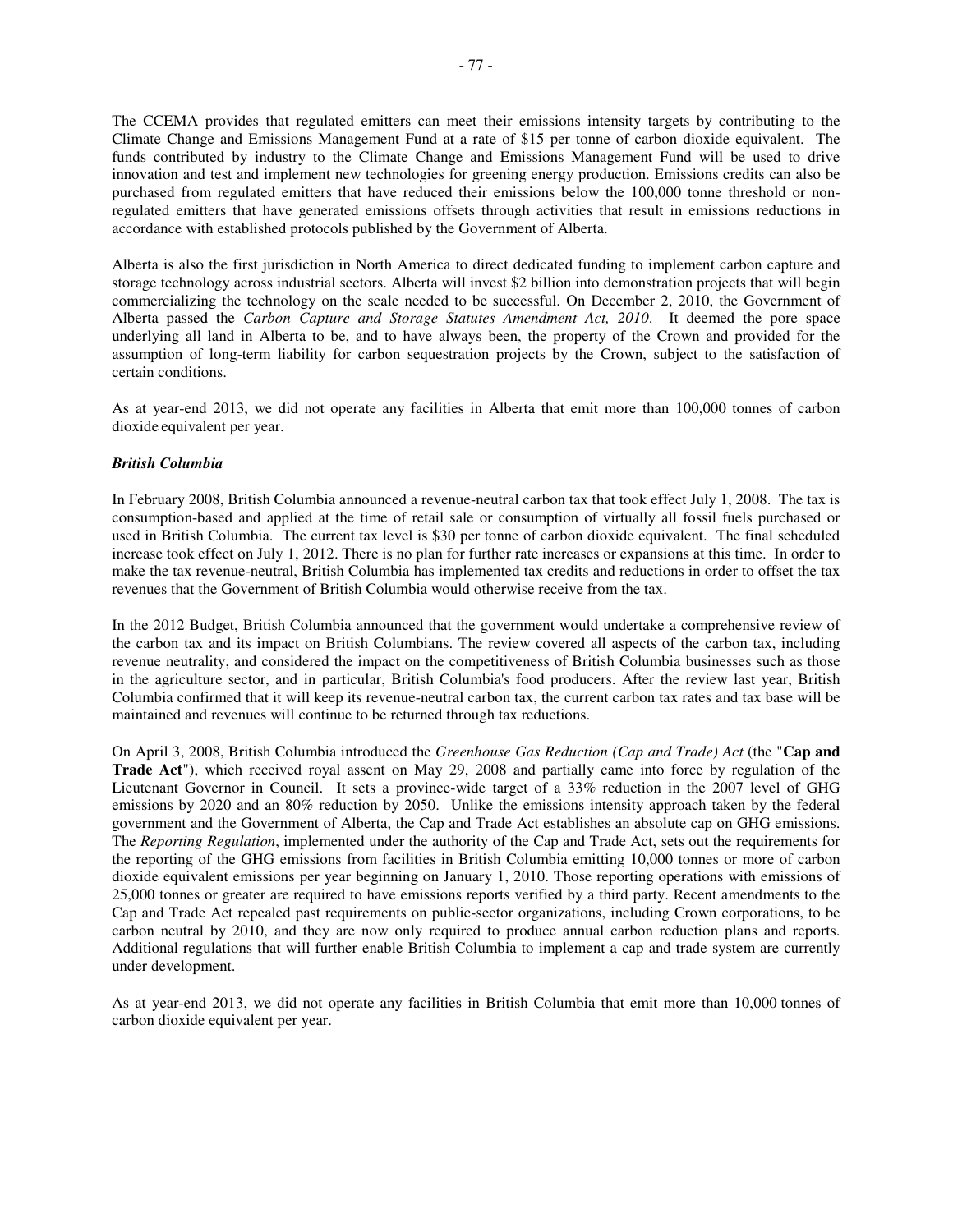#### *Saskatchewan*

On May 11, 2009, the Government of Saskatchewan announced *The Management and Reduction of Greenhouse*  Gases Act (the "MRGGA") to regulate GHG emissions in the province. The MRGGA received Royal Assent on May 20, 2010 and will come into force on proclamation. The MRGGA establishes a framework for achieving the provincial target of a 20% reduction in GHG emissions from 2006 levels by 2020. The MRGGA and related regulations have yet to be proclaimed in force.

### **United States**

Our wholly-owned subsidiary, Baytex USA, owns oil and natural gas properties and related assets in North Dakota and Wyoming in the United States. Baytex USA's oil and natural gas operations are regulated by administrative agencies under statutory provisions of the states where such operations are conducted and by certain agencies of the federal government for operations on federal leases. These statutory provisions regulate matters such as the exploration for and production of crude oil and natural gas, including provisions related to permits for the drilling of wells, bonding requirements in order to drill or operate wells, the location of wells, the method of drilling and casing wells, the surface use and restoration of properties upon which wells are drilled, and the abandonment of wells. Baytex USA's operations are also subject to various conservation laws and regulations which regulate matters such as the size of drilling and spacing units or proration units, the number of wells which may be drilled in a spacing unit, and the unitization or pooling of crude oil and natural gas properties. In addition, state conservation laws sometimes establish maximum rates of production from crude oil and natural gas wells, generally restrict or limit the venting or flaring of natural gas, and impose certain requirements regarding the rateability or fair apportionment of production from fields and individual wells.

In addition to regulations governing operations, the federal government and each state have statutes and regulations which govern oil and gas lease terms, including tenure, royalties, production rates and other provisions. Oil and gas lessees are often required to pay annual rental payments to comply with federal, state and private oil and gas lease provisions until production begins or the leases term expires. Upon commencement of production, royalties and production taxes are paid on revenue received from oil and natural gas produced from federal, state and private lands. The royalty and production tax regime is a significant factor in the profitability of oil and natural gas production. Royalties payable on production from lands, other than federal and state lands in the U.S., are determined by negotiations between the private mineral owner and the lessee. Federal, U.S. Indian and state royalties and production taxes in the U.S. are determined by government regulation and are generally calculated as a percentage of the value of the gross production less approved marketing and transportation deductions. The royalty rate payable for federal leases is generally fixed at  $1/8^{\text{th}}$  and varies from state to state for leases covering state-owned minerals. State minerals are currently being leased subject to a  $3/16<sup>th</sup>$  royalty rate in North Dakota and a  $1/6<sup>th</sup>$  royalty rate in Wyoming. Other royalties and royalty-like interests are from time to time carved out of the working interest owner's interest through non-public transactions. These are often referred to as overriding royalty interests, or net profits interests.

Private mineral ownership in the U.S. is prevalent and generally on lands settled and patented before the early 1900's. The federal government and the state in which the minerals are located also hold ownership to mineral rights. The federal mineral rights are administered by the Bureau of Land Management under the Department of the Interior (the "**BLM**"). These owners, from governmental bodies to private individuals, grant rights to explore for and produce oil and gas pursuant to oil and gas leases, providing for varying consideration, term and royalties. As to those rights held by private owners, all terms and conditions may be negotiated. For those rights held by governmental agencies, typically the terms and conditions of the oil and gas lease have been predetermined by each governing or regulatory body and the consideration is determined by oral bidding. Substantially all of the oil and gas leasehold currently owned by Baytex USA in North Dakota has been granted by private mineral owners and the State of North Dakota. In Wyoming, the largest mineral owner under Baytex USA's oil and gas leasehold is the federal government.

A lease may generally be continued after the primary term provided certain minimum levels of drilling operations or production have been achieved and all lease rentals have been timely paid, subject to certain exceptions. To develop minerals, including oil and gas, it is necessary for the mineral estate owner(s) to have access to the surface estate. Under common law, the mineral estate is considered the "dominant" estate with the right to extract minerals subject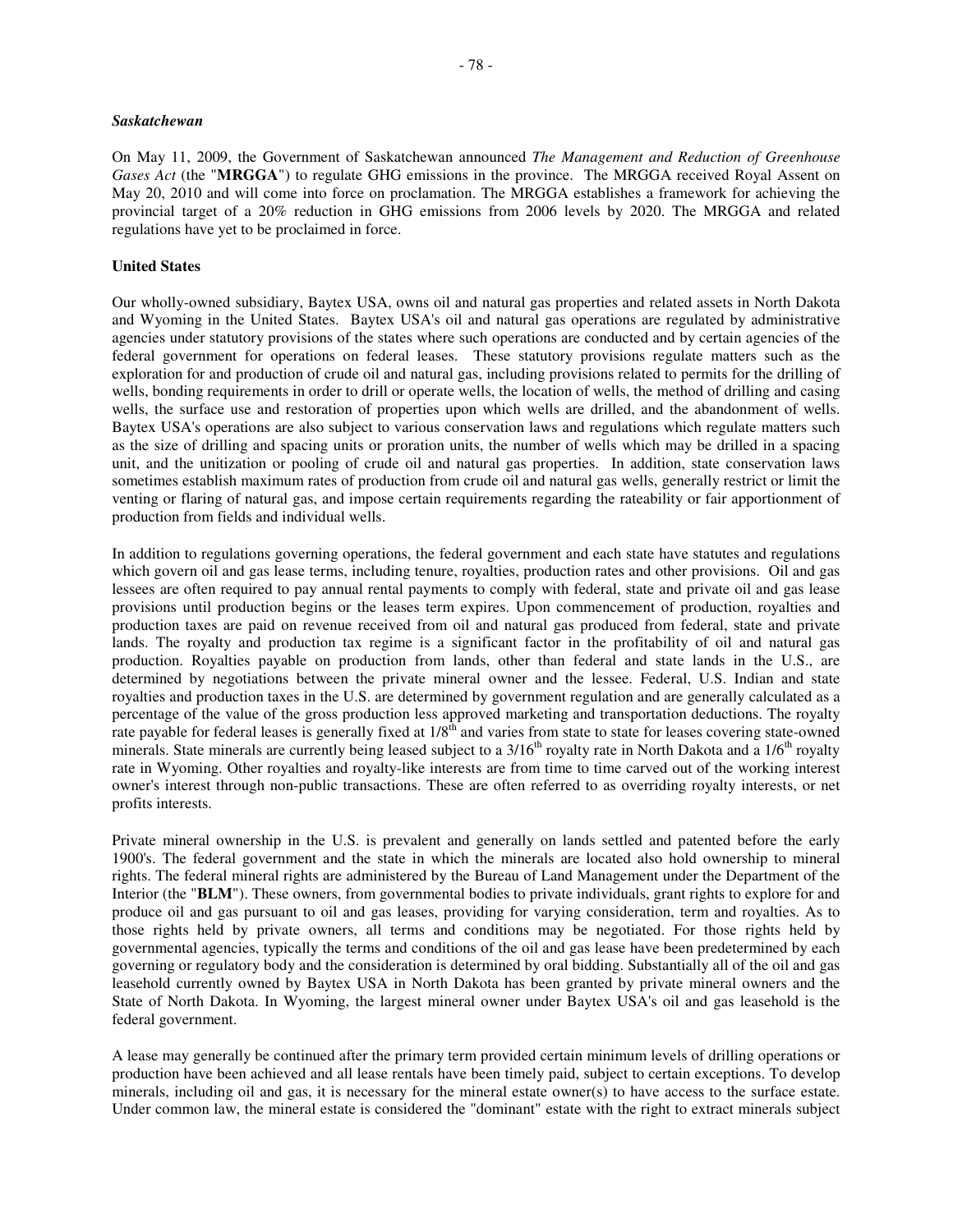to reasonable use of the surface. Each state has developed and adopted their own statutes that operators must follow both prior to drilling and following drilling including notification requirements and to provide compensation for lost land use and surface damages. The surface rights required for pipelines and facilities are generally governed by leases, easements, rights-of-way, permits or licenses granted by landowners or governmental authorities.

In the U.S., oil and gas operations are regulated at the federal, state and to a lesser degree county levels of government. At the federal level, well planning and permitting is primarily regulated by the BLM and Bureau of Indian Affairs for operations on public and tribal lands under the *Federal Land Policy and Management Act* and the *National Environmental Policy Act* (the "**NEPA**"). Environmental conservation, cultural and natural resources protection at the federal level are administered by numerous agencies under multiple statutes. The BLM can suspend permit approvals in specific areas while environmental analyses are being conducted and compliance documents required by the NEPA are being prepared (e.g., environmental assessments and environmental impact statements). Environmental planning, permitting and compliance related to media protection and contaminants at the federal level are administered by its Environmental Protection Agency (the "**EPA**") or by various states whose programs have been granted primacy by the EPA. The EPA governs federal legislation, including the *Clean Air Act*, the *Clean Water Act*, the *Resource Conservation and Recovery Act* (other than oil and gas exempt wastes), the *Comprehensive Environmental Response, Compensation and Liability Act*, the *Oil Pollution Act*, the *Emergency Planning and Community Right-to-Know Act*, the *Safe Drinking Water Act* and *Federal Executive Orders*. Baytex USA's operations are subject to various regulations, including those relating to well permits, linear facilities, hydraulic fracturing, underground injection and setbacks (buffers) for environmental protection, including a number of state agencies regulating oil and gas activities.

The EPA announced on December 7, 2009 its findings that emissions of carbon dioxide, methane and other greenhouse gases present an endangerment to human health and the environment. These findings by the EPA allow the agency to proceed with the adoption and implementation of regulations that would restrict emissions of greenhouse gases under existing provisions of the federal *Clean Air Act*. One such regulation that has been issued is the Mandatory Reporting of Greenhouse Gases Rule in which, petroleum and natural gas systems above a certain threshold at an onshore basin level are required to submit an annual greenhouse gas emissions report. Baytex USA is subject to this regulation and reporting requirements.

Additional regulations affecting Baytex USA's operations include the following: the approval and promulgation of the Federal Implementation Plan for Oil and Natural Gas Well Production Facilities and the Standards of Performance for Crude Oil and Natural Gas Production, Transmission and Distribution. These regulations provide emission control requirements for Baytex USA's assets, as well as increased monitoring, recordkeeping, reporting, and regulatory oversight.

At the request of Congress, in 2011, the EPA began research under its *Plan to Study the Potential Impacts of Hydraulic Fracturing on Drinking Water Resources*. The purpose of the study is to assess the potential impacts of hydraulic fracturing on drinking water resources, and to identify the driving factors that may affect the severity and frequency of such impacts. The focus is primarily on hydraulic fracturing of shale formations to extract natural gas, with some study of other oil-and gas-producing formations, including tight sands, and coalbeds. The BLM, which regulates oil and gas operations located on federal and tribal lands, published its latest proposed hydraulic fracturing rules on May 16, 2013. The BLM is reportedly in the process of sorting through approximately 1.7 million comments received in response to the proposed rule. The BLM has provided no update regarding a schedule for finalizing the rule.

Congress has also initiated various countermeasures aimed at restricting federal agencies' authority to impose new hydraulic fracturing regulations. The political response from Congress is largely in reaction to the BLM's proposed rules, the lingering EPA study and several other federal agency efforts to study the issue. The intent of these countermeasures is to limit federal over-reach on an issue that is considered best managed at the state level.

North Dakota has updated their regulation on hydraulic fracturing disclosure. The requirements fall within two basic categories: (i) design and operational requirements; and (ii) information disclosure. North Dakota requires operators to disclose information about the chemicals used in their completions. North Dakota requires the posting of this information on the internet-based chemical registry FracFocus. FracFocus is operated by the Ground Water Protection Council, a group of state water officials, and the Interstate Oil and Gas Compact Commission, an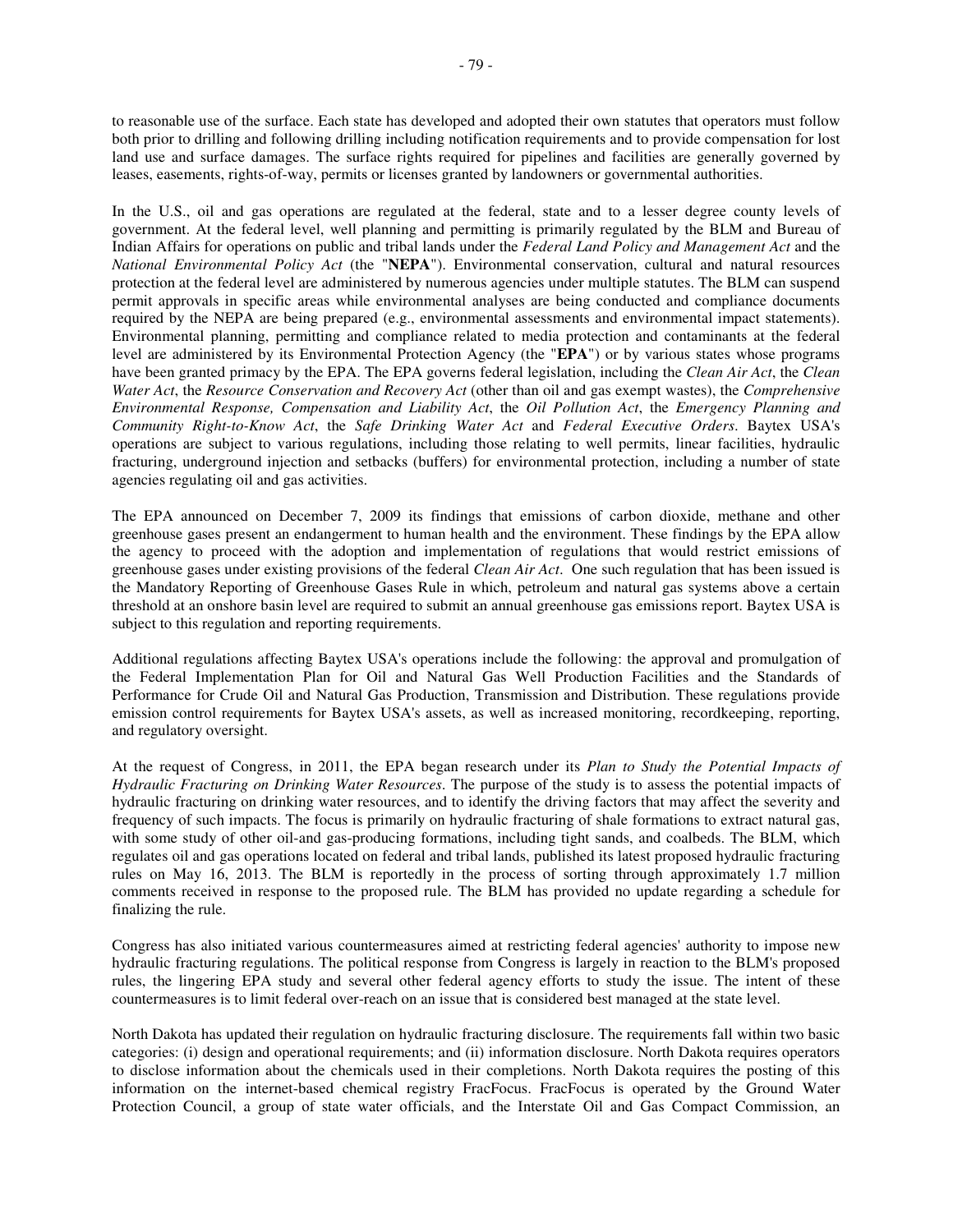association of oil and gas producing states. The online registry was created in 2011, in response, at least in part, to concerns from landowners about the chemical content of fracturing fluids that were being injected into oil and gas wells on their land as well as adjacent properties. FracFocus is widely accepted among the petroleum industry, and Baytex USA has determined to utilize the registry in all four states in which it operates. Currently, FracFocus lists over 700 companies as registry participants.

Implementation of more stringent environmental regulations on Baytex USA's operations could affect the capital and operating expenditures and plans for Baytex USA's operations. Baytex USA minimizes the potential of these impacts to its operations in many ways, including through the participation and membership in trade organizations, such as North Dakota Petroleum Council, Independent Petroleum Association of America and Western Energy Alliance. In addition, to the agencies that directly regulate oil and gas operations, there are other state and local conservation and environmental protection agencies that regulate air quality, state water quality, fish, wildlife, visual quality, transportation, noise, spills, incidents and transportation.

We believe that, in all material respects, we are in compliance with, and have complied with, all applicable environmental laws and regulations. We have made and will continue to make expenditures in our efforts to comply with all environmental regulations and requirements. We consider these a normal, recurring cost of our ongoing operations and not an extraordinary cost of compliance with governmental regulations. We believe that our continued compliance with existing requirements has been accounted for and will not have a material and adverse impact on our financial condition, results of operations and operating cash flows. However, we cannot predict the passage of or quantify the potential impact of any more stringent future laws and regulations at this time.

# **ADDITIONAL INFORMATION**

Additional information relating to us can be found on the SEDAR website at *www.sedar.com* and on our website at *www.baytexenergy.com.* Additional information, including directors' and officers' remuneration and indebtedness, principal holders of our securities and securities issued and authorized for issuance under our equity compensation plans will be contained in our Information Circular - Proxy Statement for the annual meeting of Shareholders to be held on May 15, 2014. Additional financial information is contained in our consolidated financial statements for the year ended December 31, 2013 and the related management's discussion and analysis which are accessible on the SEDAR website at *www.sedar.com*. For additional copies of this Annual Information Form and the materials listed in the preceding paragraphs, please contact:

Baytex Energy Corp. Suite 2800, Centennial Place, East Tower  $520 - 3<sup>rd</sup>$  Avenue S.W. Calgary, Alberta T2P 0R3 Phone: (587) 952-3000 Fax: (587) 952-3029 Website: *www.baytexenergy.com*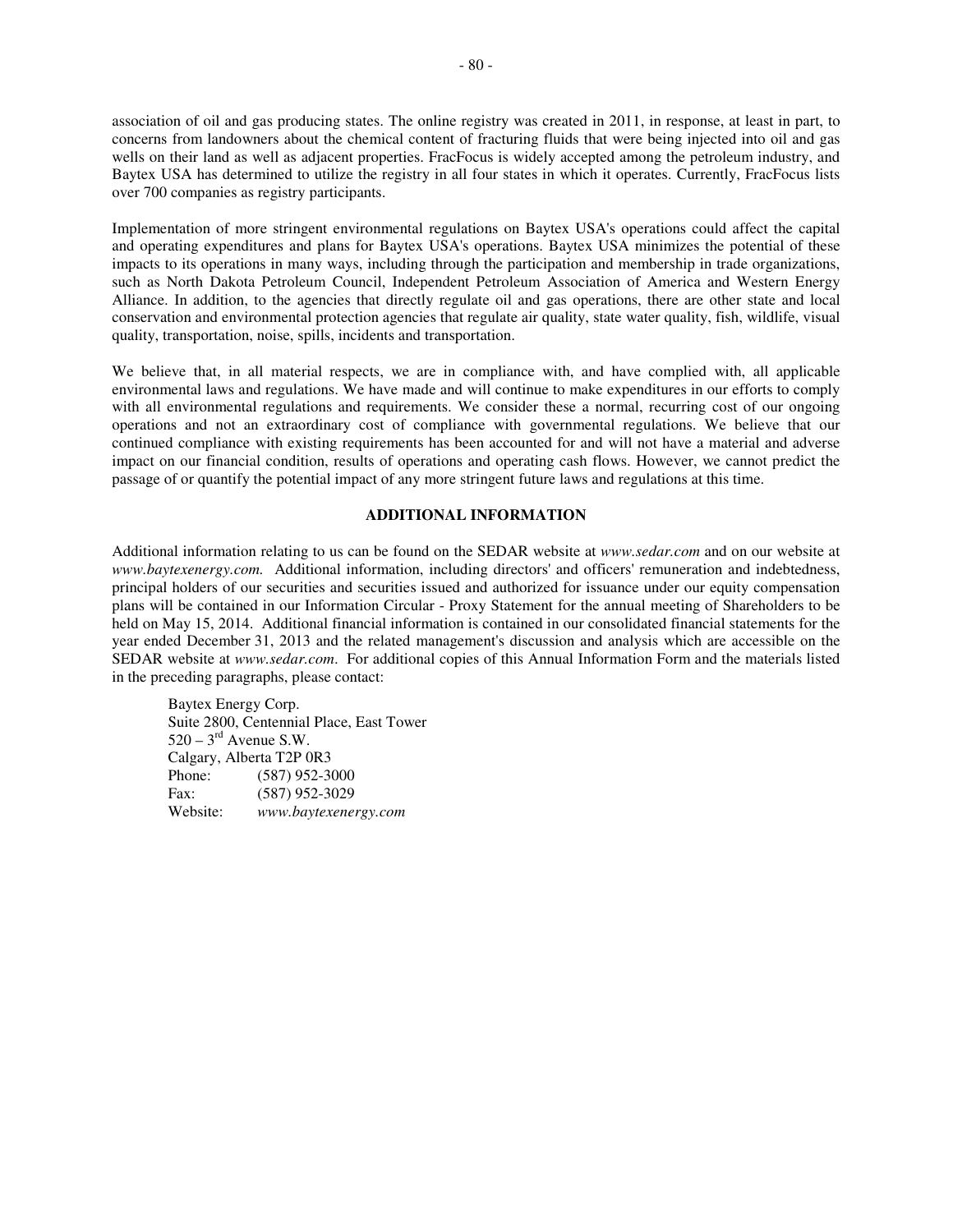# **APPENDIX A**

# **REPORT OF MANAGEMENT AND DIRECTORS ON OIL AND GAS DISCLOSURE Form 51-101F3**

Management of Baytex Energy Corp. ("**Baytex**") is responsible for the preparation and disclosure of information with respect to Baytex's oil and natural gas activities in accordance with securities regulatory requirements. This information includes reserves data, which are estimates of proved reserves and probable reserves and related future net revenue as at December 31, 2013, estimated using forecast prices and costs.

An independent qualified reserves evaluator has evaluated Baytex's reserves data. The report of the independent qualified reserves evaluator is presented below.

The Reserves Committee of the Board of Directors of Baytex (the "**Reserves Committee**") has:

- (a) reviewed Baytex's procedures for providing information to the independent qualified reserves evaluator;
- (b) met with the independent qualified reserves evaluator to determine whether any restrictions affected the ability of the independent qualified reserves evaluator to report without reservation; and
- (c) reviewed the reserves data with management and the independent qualified reserves evaluator.

The Reserves Committee has reviewed Baytex's procedures for assembling and reporting other information associated with oil and natural gas activities and has reviewed that information with management. The Board of Directors of Baytex has, on the recommendation of the Reserves Committee, approved:

- (a) the content and filing with securities regulatory authorities of Form 51-101F1 containing reserves data and other oil and gas information;
- (b) the filing of Form 51-101F2 which is the report of the independent qualified reserves evaluator on the reserves data; and
- (c) the content and filing of this report.

Because the reserves data are based on judgments regarding future events, actual results will vary and the variations may be material.

(signed) "*James L. Bowzer*" (signed) "*W. Derek Aylesworth*" President and Chief Executive Officer

(signed) "*Dale O. Shwed*" (signed) "*John A. Brussa*" Dale O. Shwed<br>Director and Chairman of the Reserves Committee Director and Member of the Reserves Committee Director and Chairman of the Reserves Committee

March 25, 2014

W. Derek Aylesworth<br>Chief Financial Officer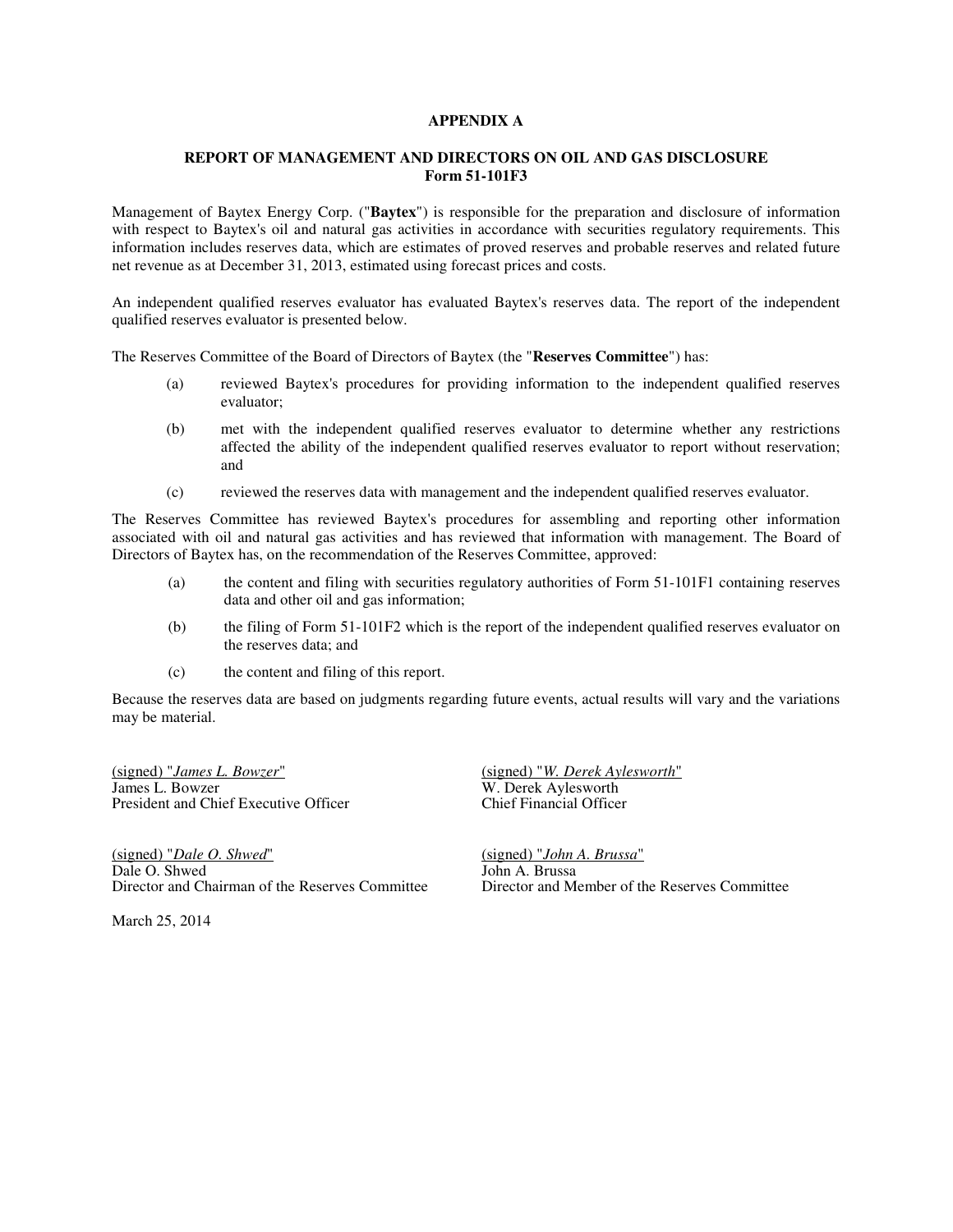## **APPENDIX B**

# **REPORT ON RESERVES DATA BY INDEPENDENT QUALIFIED RESERVES EVALUATOR Form 51-101F2**

To the Board of Directors of Baytex Energy Corp. ("**Baytex**"):

- 1. We have evaluated Baytex's reserves data as at December 31, 2013. The reserves data are estimates of proved reserves and probable reserves and related future net revenue as at December 31, 2013, estimated using forecast prices and costs.
- 2. The reserves data are the responsibility of Baytex's management. Our responsibility is to express an opinion on the reserves data based on our evaluation.

We carried out our evaluation in accordance with standards set out in the Canadian Oil and Gas Evaluation Handbook (the "**COGE Handbook**") prepared jointly by the Society of Petroleum Evaluation Engineers (Calgary Chapter) and the Canadian Institute of Mining, Metallurgy & Petroleum (Petroleum Society).

- 3. Those standards require that we plan and perform an evaluation to obtain reasonable assurance as to whether the reserves data are free of material misstatement. An evaluation also includes assessing whether the reserves data are in accordance with principles and definitions presented in the COGE Handbook.
- 4. The following table sets forth the estimated future net revenue (before deduction of income taxes) attributed to proved plus probable reserves, estimated using forecast prices and costs and calculated using a discount rate of 10 percent, included in the reserves data of Baytex evaluated by us for the year ended December 31, 2013, and identifies the respective portions thereof that we have evaluated and reported on to the management and Board of Directors of Baytex:

| Independent<br><b>Oualified Reserves</b><br><b>Evaluator or</b><br>Auditor | <b>Description and</b><br><b>Preparation Date of</b><br><b>Evaluation Report</b> | Location of<br><b>Reserves</b> | <b>Net Present Value of Future Net Revenue</b><br><b>Before income taxes</b><br>(10% discount rate – \$ thousands) |                  |                 |             |
|----------------------------------------------------------------------------|----------------------------------------------------------------------------------|--------------------------------|--------------------------------------------------------------------------------------------------------------------|------------------|-----------------|-------------|
|                                                                            |                                                                                  |                                | Audited                                                                                                            | <b>Evaluated</b> | <b>Reviewed</b> | Total       |
| Sproule Associates<br>Limited                                              | Evaluation of the<br>P&NG Reserves of                                            | Canada                         | Ni1                                                                                                                | \$3,592,872      | Ni1             | \$3,592,872 |
|                                                                            | Baytex Energy Corp.<br>(As of December 31,                                       | <b>United States</b>           | Nil                                                                                                                | 716,907          | Nil             | 716,907     |
|                                                                            | 2013). Preparation<br>Date: February 28, 2014                                    | Total                          | Nil                                                                                                                | \$4,309,779      | Ni1             | \$4,309,779 |

- 5. In our opinion, the reserves data respectively evaluated by us have, in all material respects, been determined and are in accordance with the COGE Handbook, consistently applied. We express no opinion on the reserves data that we reviewed but did not evaluate.
- 6. We have no responsibility to update the report referred to in paragraph 4 for events and circumstances occurring after its preparation date.
- 7. Because the reserves data are based on judgements regarding future events, actual results will vary and the variations may be material.

Executed as to our report referred to above on February 28, 2014.

#### **Sproule Associates Limited**

(signed) "*Cameron P. Six*" (signed) "*Alec Kovaltchouk*" (signed) "*Harry J. Helwerda*" Vice-President, Unconventional and Director Manager, Geoscience and Partner President, Chief Operating Officer and Director

(signed) "*Steven J. Golko*" (signed) "*Matthew J. Tymchuk*" (signed) "*Jason E. Robottom*" Steven J. Golko, P.Eng. Matthew J. Tymchuk, P.Eng. Jason E. Robottom, P.Eng.

Harry J. Helwerda, P.Eng., FEC, FGC (Hon.)

Partner Petroleum Engineer and Partner Petroleum Engineer and Partner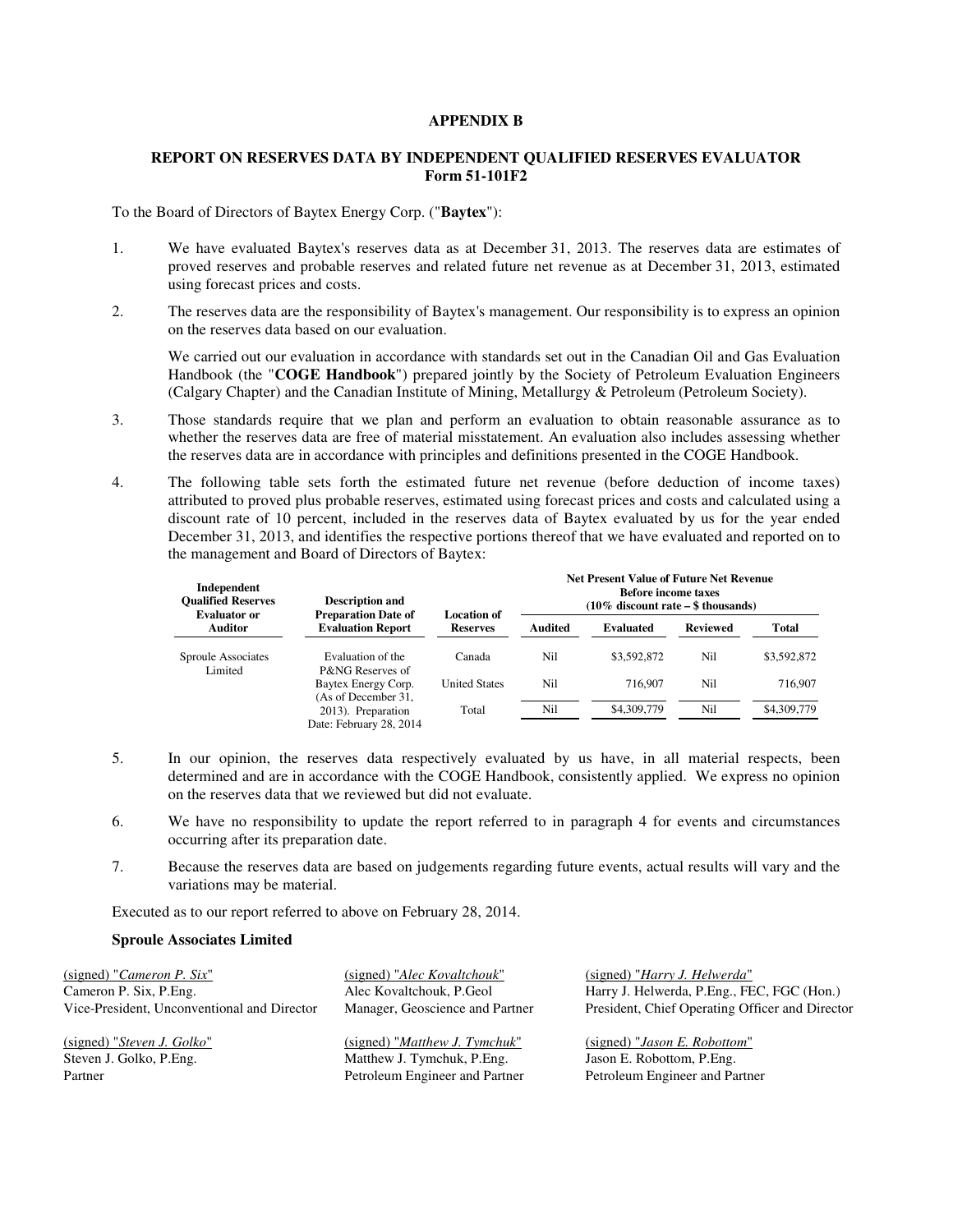## **APPENDIX C**

# **BAYTEX ENERGY LTD.**

### **AUDIT COMMITTEE**

# **MANDATE AND TERMS OF REFERENCE**

# **ROLE AND OBJECTIVE**

The Audit Committee (the "Committee") is a committee of the board of directors (the "Board") of Baytex Energy Corp. (the "Corporation") to which the Board has delegated certain of its responsibilities. The primary responsibility of the Committee is to review the interim and annual financial statements of the Corporation and to recommend their approval or otherwise to the Board. The Committee is also responsible for reviewing and recommending to the Board the appointment and compensation of the external auditors of the Corporation, overseeing the work of the external auditors, including the nature and scope of the audit of the annual financial statements of the Corporation, pre-approving services to be provided by the external auditors and reviewing the assessments prepared by management and the external auditors on the effectiveness of the Corporation's internal controls over financial reporting.

The objectives of the Committee are to:

- 1. assist directors in meeting their responsibilities in respect of the preparation and disclosure of the financial statements of the Corporation and related matters;
- 2. facilitate communication between directors and the external auditors;
- 3. enhance the external auditors' independence;
- 4. increase the credibility and objectivity of financial reports; and
- 5. strengthen the role of the independent directors by facilitating in depth discussions between the Committee, management and the external auditors.

# **MEMBERSHIP OF THE COMMITTEE**

- 1. The Committee shall be comprised of not less than three members all of whom are "independent" directors and "financially literate" (within the meaning of National Instrument 52-110 "Audit Committees"). The members of the Committee shall be appointed by the Board from time to time.
- 2. The Board shall appoint a Chair of the Committee, who shall be an independent director.
- 3. Any member of the Committee may be removed or replaced at any time by the Board and shall cease to be a member of the Committee as soon as such member ceases to be a director. The Board may fill vacancies on the Committee by appointment from among its members. If and whenever a vacancy shall exist on the Committee, the remaining members may exercise all its powers so long as a quorum remains. Subject to the foregoing, each member of the Committee shall hold such office until the close of the next annual meeting of shareholders of the Corporation following appointment as a member of the Committee.

# **MANDATE AND RESPONSIBILITIES OF THE COMMITTEE**

1. It is the responsibility of the Committee to oversee the work of the external auditors, including resolution of disagreements between management and the external auditors regarding financial reporting. The external auditors shall report directly to the Committee.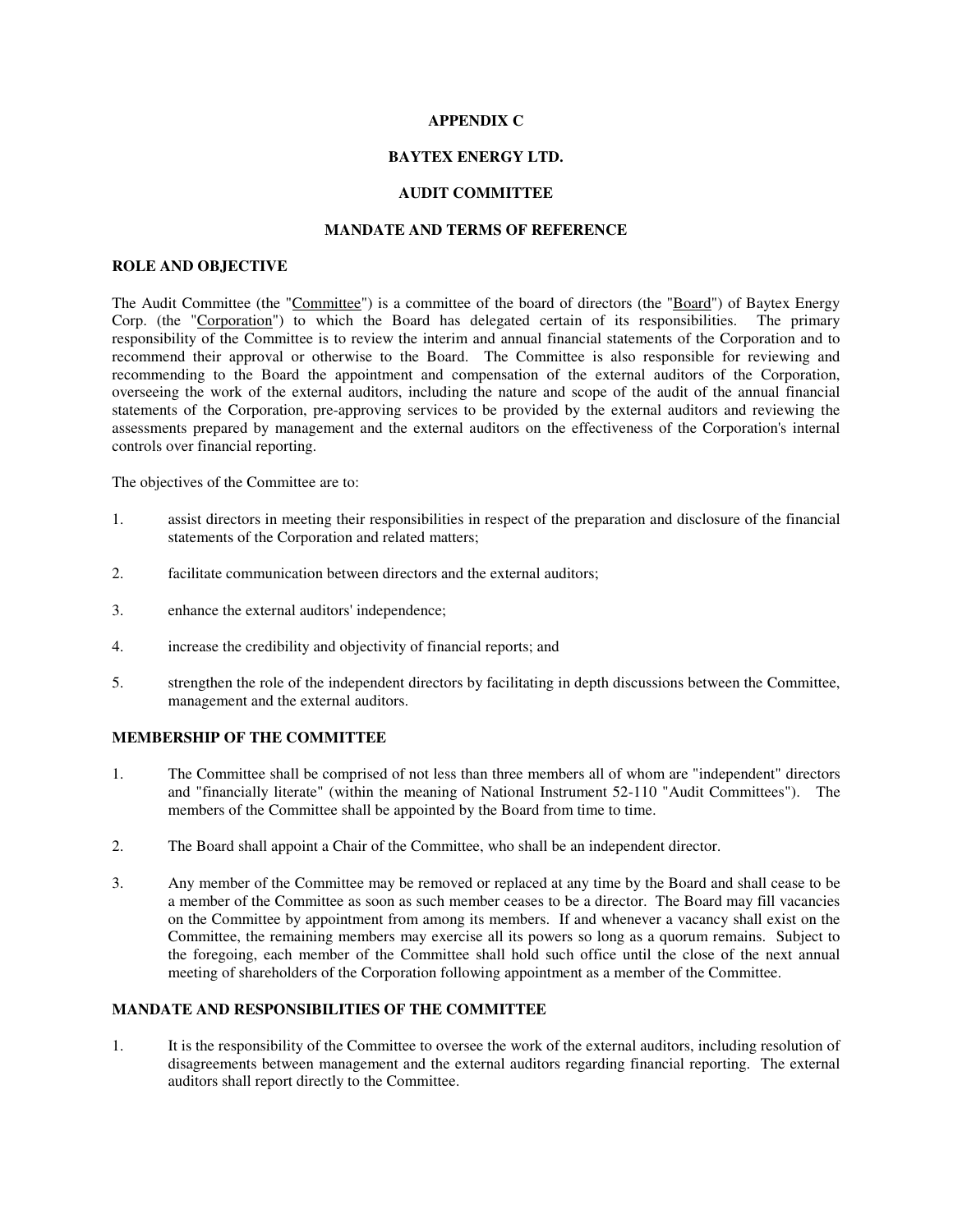- 2. It is the responsibility of the Committee to satisfy itself on behalf of the Board with respect to the Corporation's internal control systems by:
	- identifying, monitoring and mitigating business risks; and
	- ensuring compliance with legal, ethical and regulatory requirements.
- 3. It is a primary responsibility of the Committee to review the interim and annual financial statements of the Corporation prior to their submission to the Board for approval. The review process should include, without limitation:
	- reviewing changes in accounting principles, or in their application, which may have a material impact on the current or future years' financial statements;
	- reviewing significant accruals, reserves or other estimates such as the ceiling test calculation;
	- reviewing accounting treatment of unusual or non-recurring transactions;
	- ascertaining compliance with covenants under loan agreements;
	- reviewing disclosure requirements for commitments and contingencies;
	- reviewing adjustments raised by the external auditors, whether or not included in the financial statements;
	- reviewing unresolved differences between management and the external auditors;
	- obtaining explanations of significant variances with comparative reporting periods; and
	- determining through inquiry if there are any related party transactions and ensuring that the nature and extent of such transactions are properly disclosed.
- 4. The Committee is to review all public disclosure of audited or unaudited financial information by the Corporation before its release (and, if applicable, prior to its submission to the Board for approval), including the interim and annual financial statements of the Corporation, management's discussion and analysis of results of operations and financial condition, press releases and the annual information form. The Committee must be satisfied that adequate procedures are in place for the review of the Corporation's disclosure of financial information and shall periodically assess the accuracy of those procedures.
- 5. With respect to the external auditors of the Corporation, the Committee shall:
	- recommend to the Board the appointment of the external auditors, including the terms of their engagement for the integrated audit;
	- review and approve any other services to be provided by the external auditors (including the fee for such services); and
	- when there is to be a change in the external auditors, review the issues related to the change and the information to be included in the required notice to securities regulators of such change.
- 6. Review with the external auditors (and the internal auditor if one is appointed by the Corporation) their assessment of the internal controls of the Corporation, their written reports containing recommendations for improvement, and management's response and follow-up to any identified weaknesses. The Committee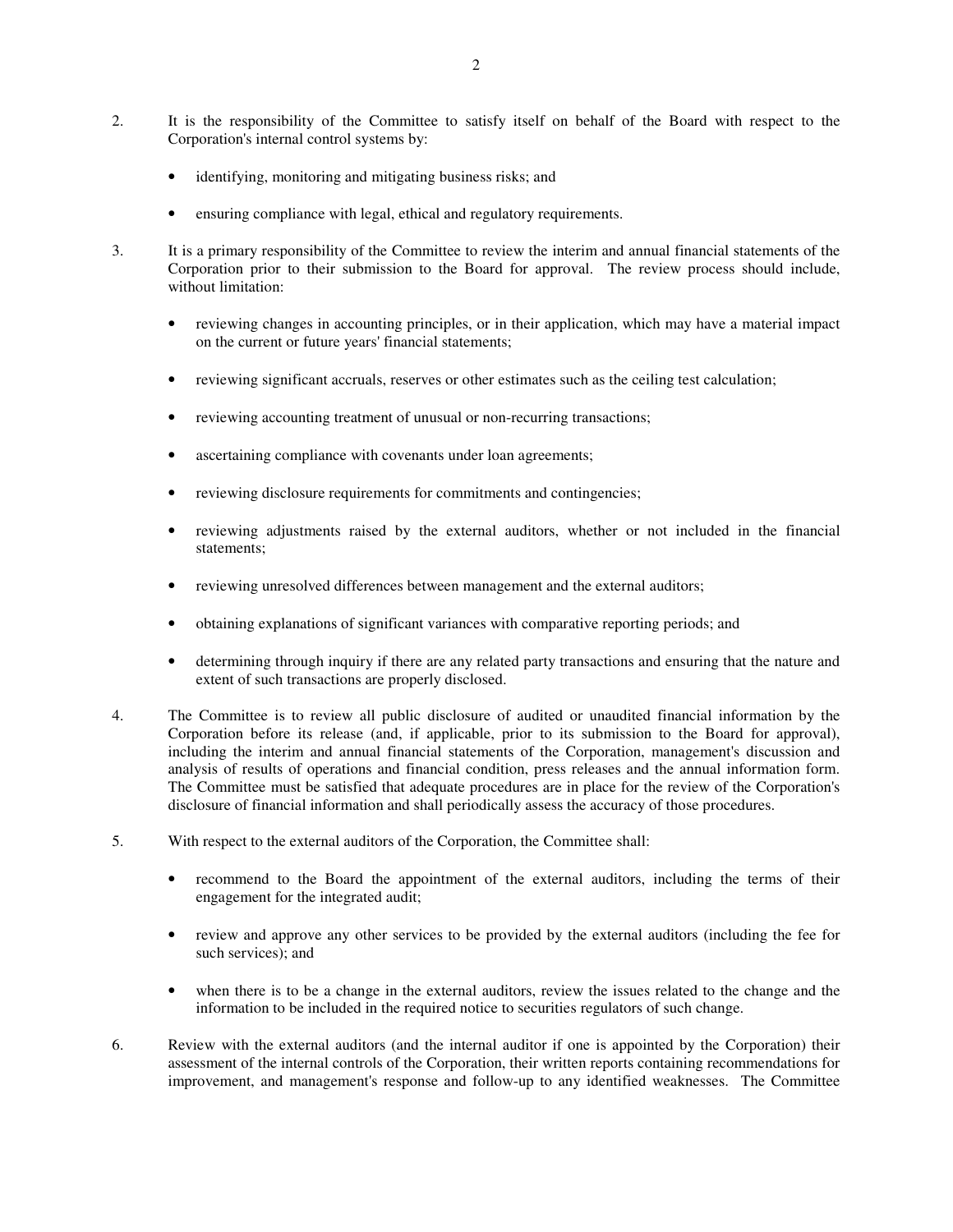shall also review annually with the external auditors their plan for the audit and, upon completion of the audit, their reports upon the financial statements of the Corporation and its subsidiaries.

- 7. The Committee must pre-approve all services to be provided to the Corporation or its subsidiaries by the external auditors. In pre-approving any service, the Committee shall consider the impact that the provision of such service may have on the external auditors' independence. The Committee may delegate to one or more of its members the authority to pre-approve services, provided that the member report to the Committee at the next scheduled meeting such pre-approval and the member comply with such other procedures as may be established by the Committee from time to time.
- 8. The Committee shall review the risk management policies and procedures of the Corporation (i.e., hedging, litigation and insurance).
- 9. The Committee shall establish procedures for the receipt, retention and treatment of complaints received by the Corporation regarding accounting, internal accounting controls or auditing matters and the confidential, anonymous submission by employees of the Corporation and its subsidiary entities of concerns regarding questionable accounting or auditing matters.
- 10. The Committee shall review and approve the Corporation's hiring policies regarding employees and former employees of the present and former external auditors of the Corporation.
- 11. The Committee shall have the authority to investigate any financial activity of the Corporation. All employees of the Corporation and its subsidiary entities are to cooperate as requested by the Committee.
- 12. The Committee shall forthwith report the results of meetings and reviews undertaken and any associated recommendations to the Board.
- 13. The Committee shall meet with the external auditors at least four times per year (in connection with their review of the interim and annual financial statements) and at such other times as the external auditors and the Committee consider appropriate.

# **MEETINGS AND ADMINISTRATIVE MATTERS**

- 1. At all meetings of the Committee every question shall be decided by a majority of the votes cast. In case of an equality of votes, the chairman of the meeting shall be entitled to a second or casting vote.
- 2. The Chair shall preside at all meetings of the Committee, unless the Chair is not present, in which case the members of the Committee present shall designate from among the members present a chairman for purposes of the meeting.
- 3. A quorum for meetings of the Committee shall be a majority of its members, and the rules for calling, holding, conducting and adjourning meetings of the Committee shall be the same as those governing the Board unless otherwise determined by the Committee or the Board.
- 4. Meetings of the Committee should be scheduled to take place at least four times per year and at such other times as the Chair may determine.
- 5. Agendas, approved by the Chair, shall be circulated to Committee members along with background information on a timely basis prior to the Committee meetings.
- 6. The Committee may invite those officers, directors and employees of the Corporation and its subsidiary entities as it may see fit from time to time to attend at meetings of the Committee and assist thereat in the discussion and consideration of the matters being considered by the Committee, provided that the Chief Financial Officer of the Corporation shall attend all meetings of the Committee, unless otherwise excused from all or part of any such meeting by the chairman of the meeting.